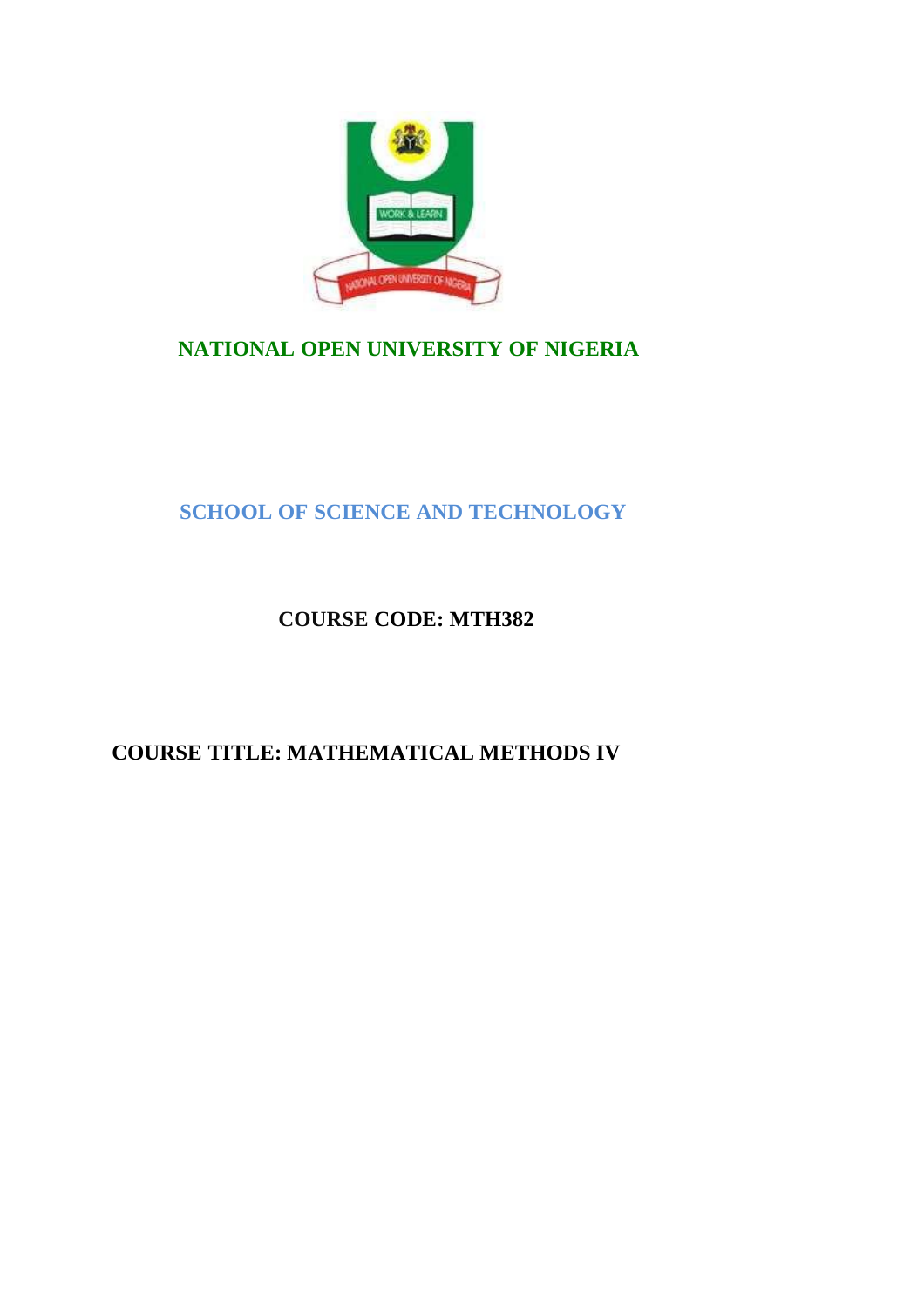**COURSE GUIDE**

## **MTH382 MATHEMATICAL METHODS IV**

Course Team Dr. Bankole Abiola (Writer) - NOUN Dr. S.O. Ajibola (Programme Leader/ Editor/Coordinator) - NOUN

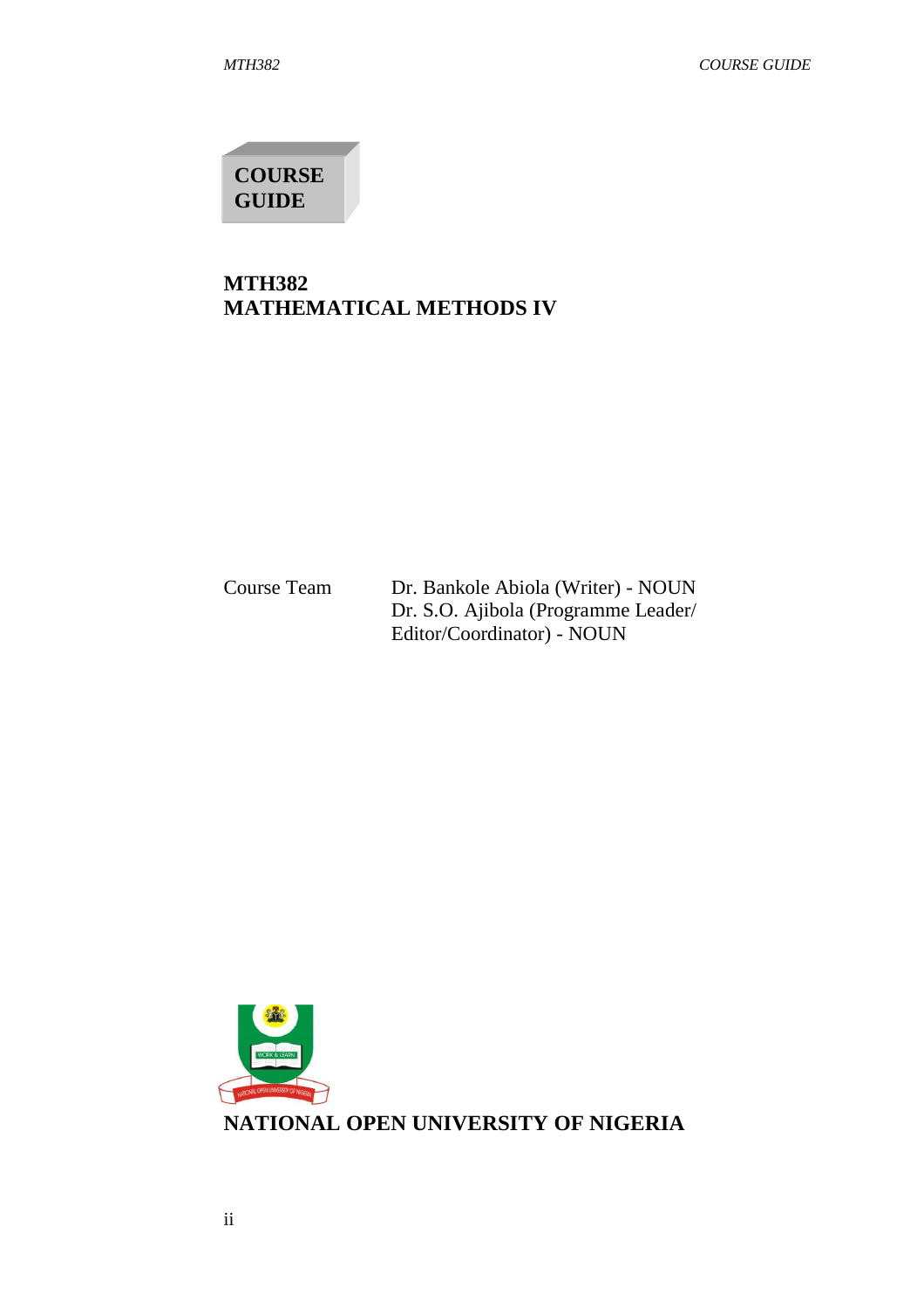National Open University of Nigeria Headquarters 14/16 Ahmadu Bello Way Victoria Island Lagos

Abuja Office 5, Dar es Salaam Street Off Aminu Kano Crescent Wuse II, Abuja

e-mail: centralinfo@noun.edu.ng URL: www.noun.edu.ng

Published By: National Open University of Nigeria

First Printed 2012

ISBN: 978-058-407-2

All Rights Reserved

# **CONTENTS PAGE**

Introduction………………………..…………………….………….. 1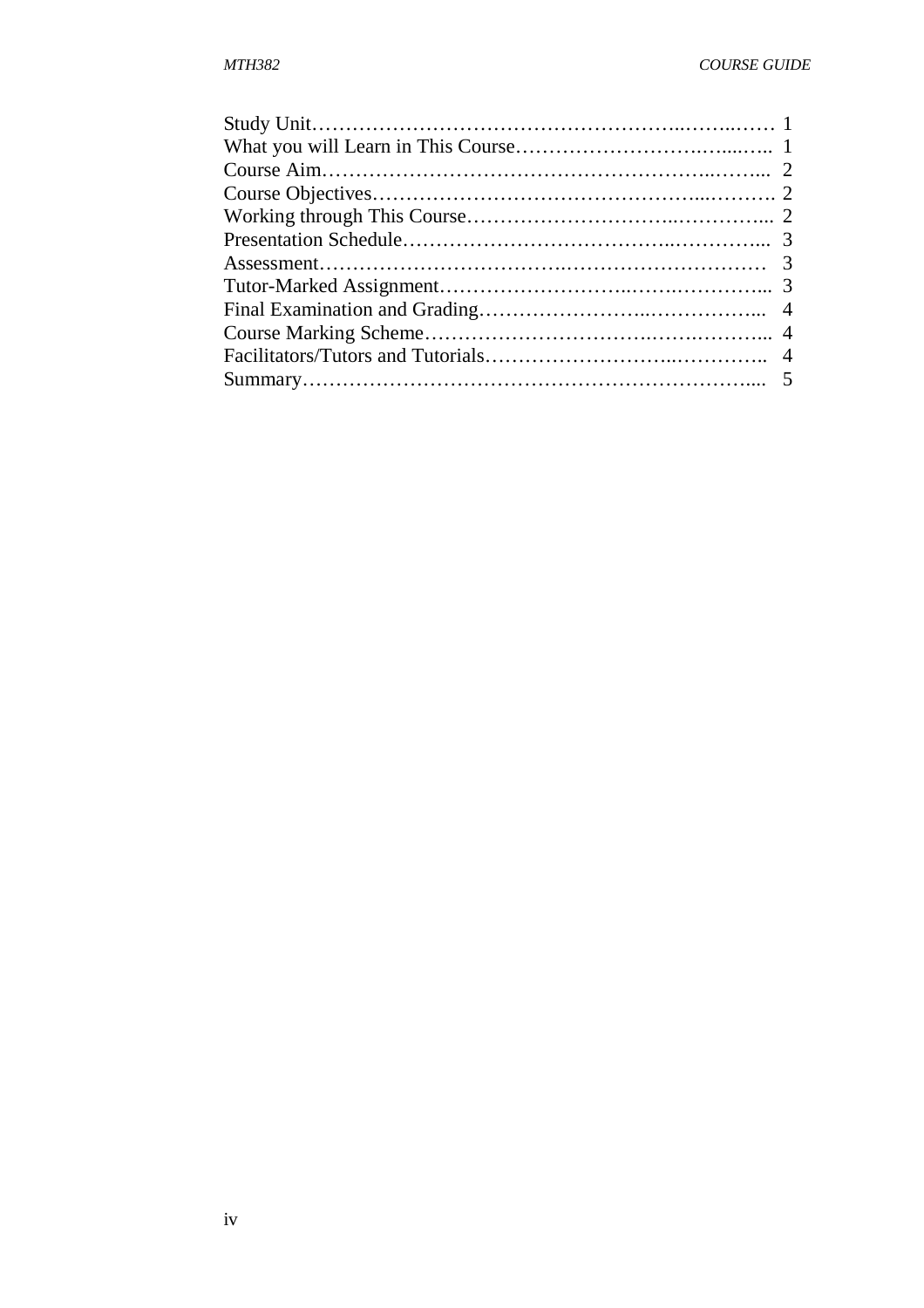## **Introduction**

Mathematical Methods IV is a continuation of MTH281, MTH381 and MTH302. It is a three -credit course. It is a compulsory course for any student majoring in mathematics at undergraduate level or B.Sc. (Education) Mathematics. It is also available to students offering Bachelor of Science (B.Sc.) Computer and Information Communication Technology. Any student with sufficient background in mathematics can also offer the course if he/she so wishes although it may not count as a credit towards graduation if it is not a required course in his/her field of study.

The course is divided into three modules as listed below:

# **Study Unit**

### **Module 1**

| Unit 1 | <b>Ordinary Differential Equation</b>  |
|--------|----------------------------------------|
| Unit 2 | The Fixed Point Theorem                |
| Unit 3 | The Method of Successive Approximation |

### **Module 2**

| Unit 1 | <b>Special Functions</b>        |
|--------|---------------------------------|
| Unit 2 | <b>Hyper Geometric Function</b> |
| Unit 3 | <b>Bessel Function</b>          |

### **Module 3**

| Unit 1 | <b>Legendry Function</b>                     |
|--------|----------------------------------------------|
| Unit 2 | Some Examples of Partial Different Equations |

### **What You Will Learn in This Course**

This Course Guide tells you briefly what the course is about, what course materials you will be using and how you can work with these materials. In addition, it advocates some general guidelines for the amount of time you are likely to spend on each unit of the course in order to complete it successfully. It gives you guidance in respect of your Tutor-Marked Assignment which will be made available in the assignment file. There will be regular tutorial classes that are related to the course. It is advisable for you to attend these tutorial sessions. The course will prepare you for the challenges you will meet in Mathematical Methods IV.

### **Course Aim**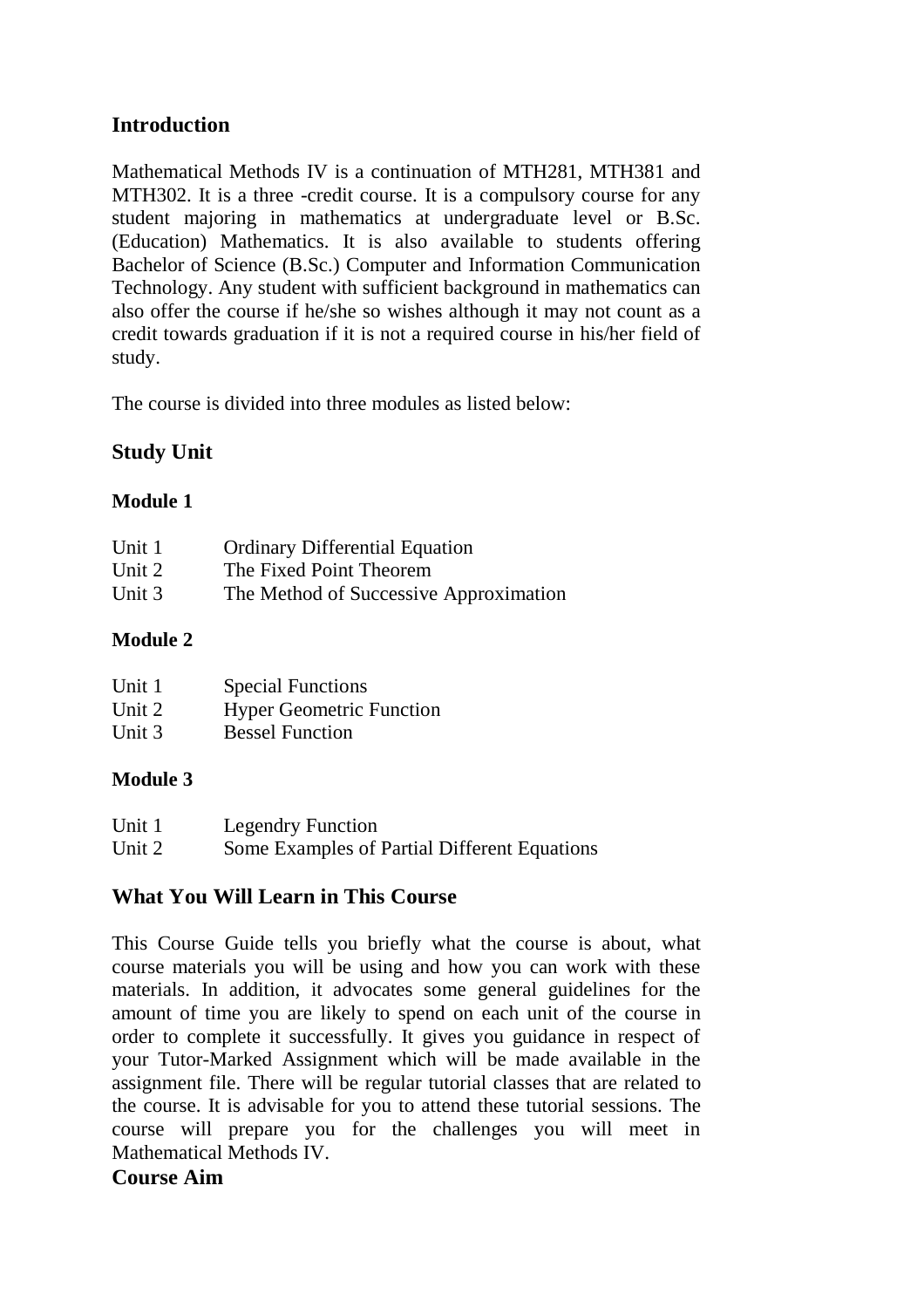The aim of the course is to provide you with an understanding of Mathematical Methods IV. It also aims to give you a modern way of solving complex problems in Mathematics, make clear distinctions on the ways we handle problems in Real Analysis, and provide you with solutions to some problems that may arise in Engineering and other areas of human endevour.

### **Course Objectives**

To achieve the aims set out, the course has a set of objectives. Each unit has specific objectives which are included at the beginning of the unit. You should read these objectives before you study the unit. You may wish to refer to them during your study to check on your progress. You should always look at the unit objectives after completion of each unit. By doing so, you would have followed the instructions in the unit.

Below are comprehensive objectives of the course as a whole. By meeting these objectives, you would have achieved the aims of the course as a whole. In addition to the aims above, this course sets to achieve some objectives. Thus, after going through the course, you should be able to:

- determine Existence and Uniqueness of Solutions
- solve Special Functions such as Gama Functions, Beta Functions, and Legendry Functions etc
- solve Partial Differential Equations

### **Working through This Course**

To complete this course, you are required to read each study unit, read the textbooks and read other materials which may be provided by the National Open University of Nigeria.

Each unit contains Self-Assessment Exercises and at certain points in the course, you would be required to submit assignments for assessment purposes. At the end of the course there is a final examination. The course should take you about a total of 17 weeks to complete. Below you will find listed all the components of the course, what you have to do and how you should allocate your time to each unit in order to complete the course on time and successfully.

This course entails that you spend a lot of time to read. I would advice that you avail yourself of the opportunities of the tutorial classes provided by the University.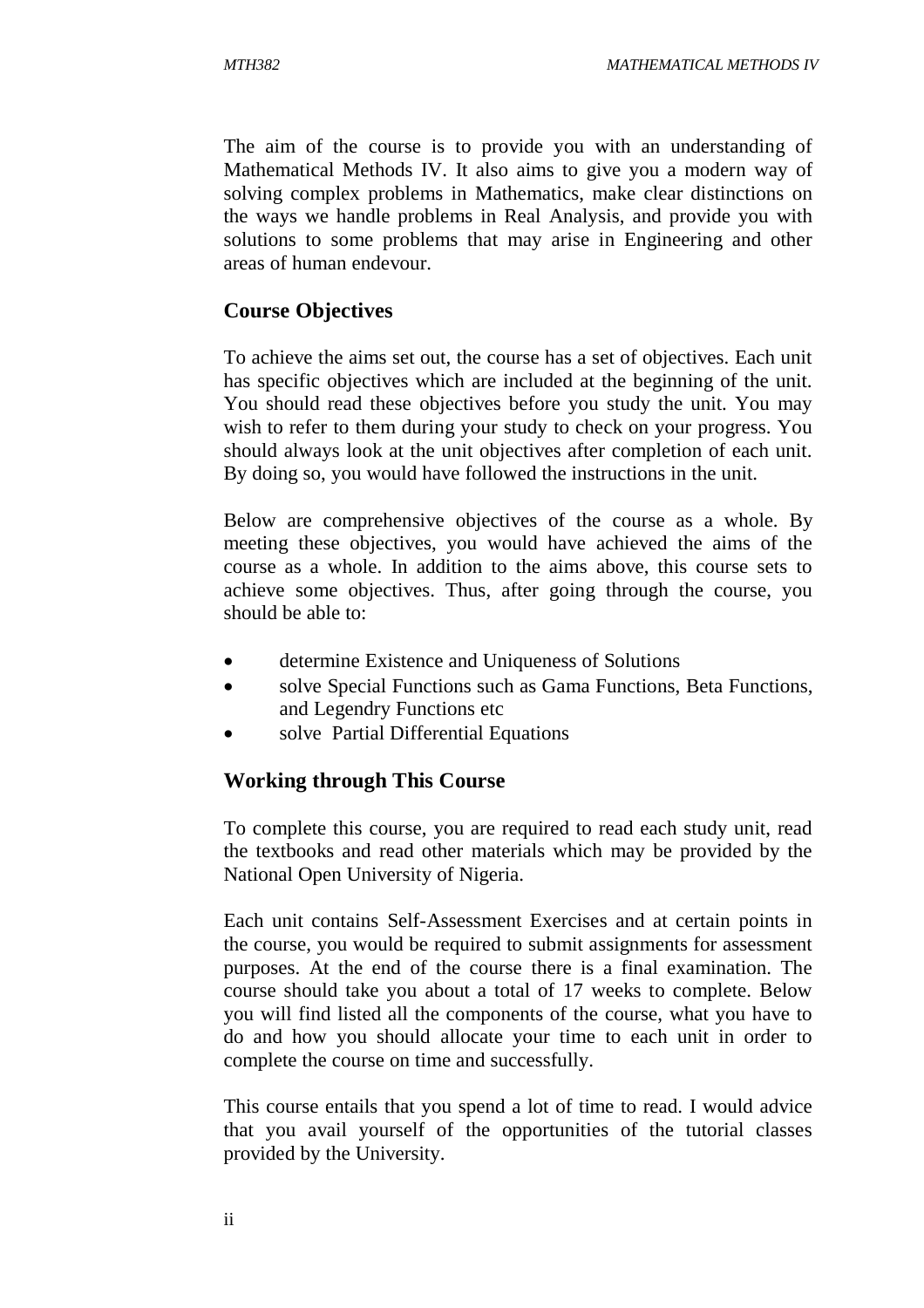### **Presentation Schedule**

Your course materials have important dates for the early and timely completion and submission of your TMAs and attending tutorials. You should remember that you are required to submit all your assignments by the stipulated time and date. You should guard against falling behind in your work.

### **Assessment**

There are three aspects to the assessment of the course. The first is made up of Self-Assessment Exercises, the second consists of the Tutor-Marked Assignments and third is the written examination/end of course examination.

You are advised to do the exercises. In tackling the assignments, you are expected to apply information, knowledge and technique you gathered during the course. The assignments must be submitted to your facilitator for formal assessment in accordance with deadlines stated in the presentation schedule and the assignment file. The work you submit to your tutor for assessment will count for 30% of your total course work. At the end of the course you will need to sit for a final or end of course examination of about three hours duration. This examination will count for 70% of your total course mark.

### **Tutor-Marked Assignment**

The TMA is a continuous assessment component of your course. It accounts for 30% of the total score. You will be given four (4) TMAs to answer. Three of these must be answered before you are allowed to sit for the end of course examination. The TMA would be given to you by your facilitator and returned after you have done the assignment. Assignment questions for the units in this course are contained in your reading references and study units. However, it is desirable in all degree level of education to demonstrate that you have read and researched more into your references, which will give you a wider view point and may provide you with a deeper understanding of the subject.

Make sure that each assignment reaches your facilitator on or before the deadline given in the presentation schedule and assignment file. If for any reason you can not complete your work on time, contact your facilitator before the assignment is due to discuss the possibility of an extension. Extension will not be granted after the due date.

### **Final Examination and Grading**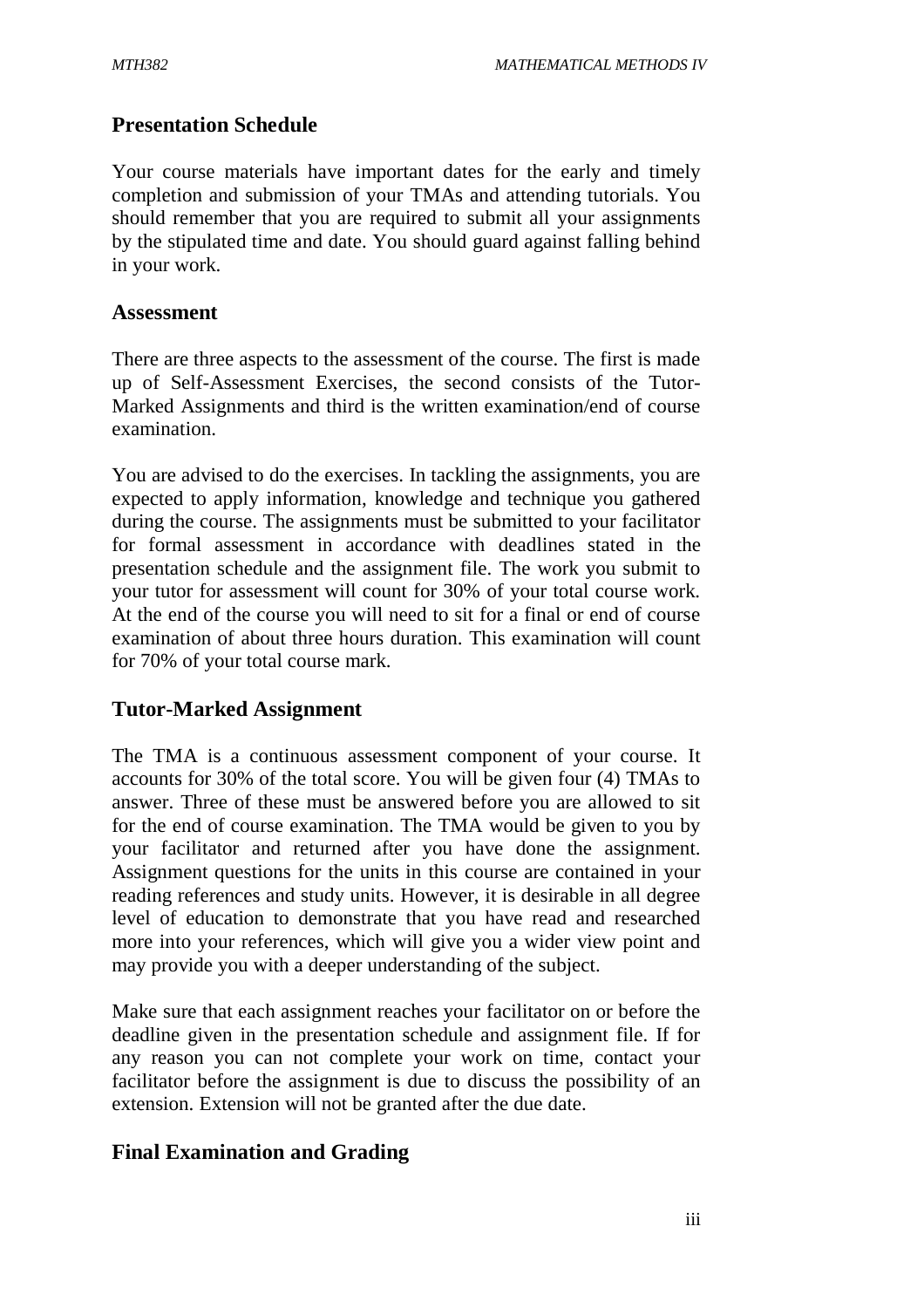The end of course examination for Mathematical Methods IV is about 3 hour and has a value of 70% of the total course work. The examination will consist of questions, which will reflect the type of self-testing, practice exercise and tutor-marked assignment problems you have previously encountered. All areas of the course will be assessed.

Use the time between finishing the last unit and sitting for the examination, to revise the whole course. You might find it useful to review your self-test, TMAs and comments on them before the examination.

### **Course Marking Scheme**

| <b>Assignment</b>         | <b>Marks</b>                         |
|---------------------------|--------------------------------------|
| Assignment $1 - 4$        | Four assignments, best three marks   |
|                           | of the four count at $10\%$ each $-$ |
|                           | 30% of course marks                  |
| End of course examination | 70% overall course marks.            |
| Total                     | 100\%                                |

### **Facilitators/Tutors and Tutorials**

There are 16 hours of tutorials provided in support of this course. You will be notified of the dates, times and location of these tutorials as well as the name and phone number of your facilitator, as soon as you are allocated a tutorial group.

Your facilitator will mark and comment on your assignments, keep a close watch on you progress and any difficulties you might face and provide assistance to you during the course. You are expected to mail your Tutor-Marked Assignment to your facilitator before the schedule date (at least two working days are required). They will be marked by your tutor and returned to you as soon as possible.

Do not delay to contact your facilitator by telephone or e-mail if you need assistance.

The following might be circumstances in which you would find assistance necessary, hence you would have to contact your facilitator if:

- You do not understand any part of the study or the assigned readings
- You have difficulty with the self-tests
- You have a question or problem with an assignment or with the grading of an assignment.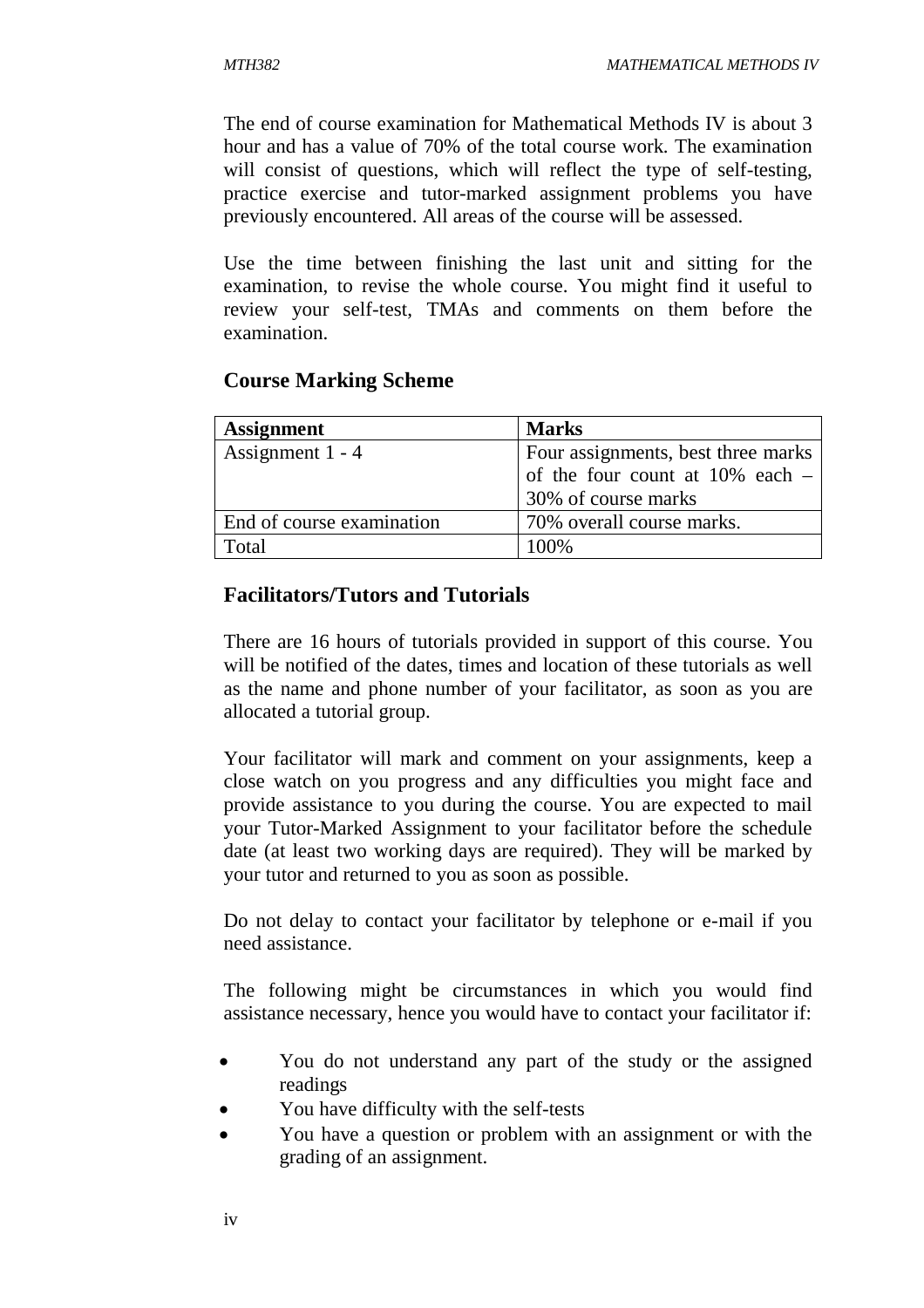You should endeavour to attend the tutorials. This is the only chance to have face to face contact with your course facilitator and to ask questions which are answered instantly. You can raise any problem encountered in the course of your study.

To gain much benefit from course tutorials, prepare a question list before attending them. You will learn a lot from participating actively in discussions.

### **Summary**

**MTH382:** Mathematical Method IV is a course that intends to provide solutions to problems normally encountered by engineers and mathematicians in the course doing their normal jobs. It also enables mathematicians to widen the frontiers of their analytical concerns to issues that have significant mathematical implications.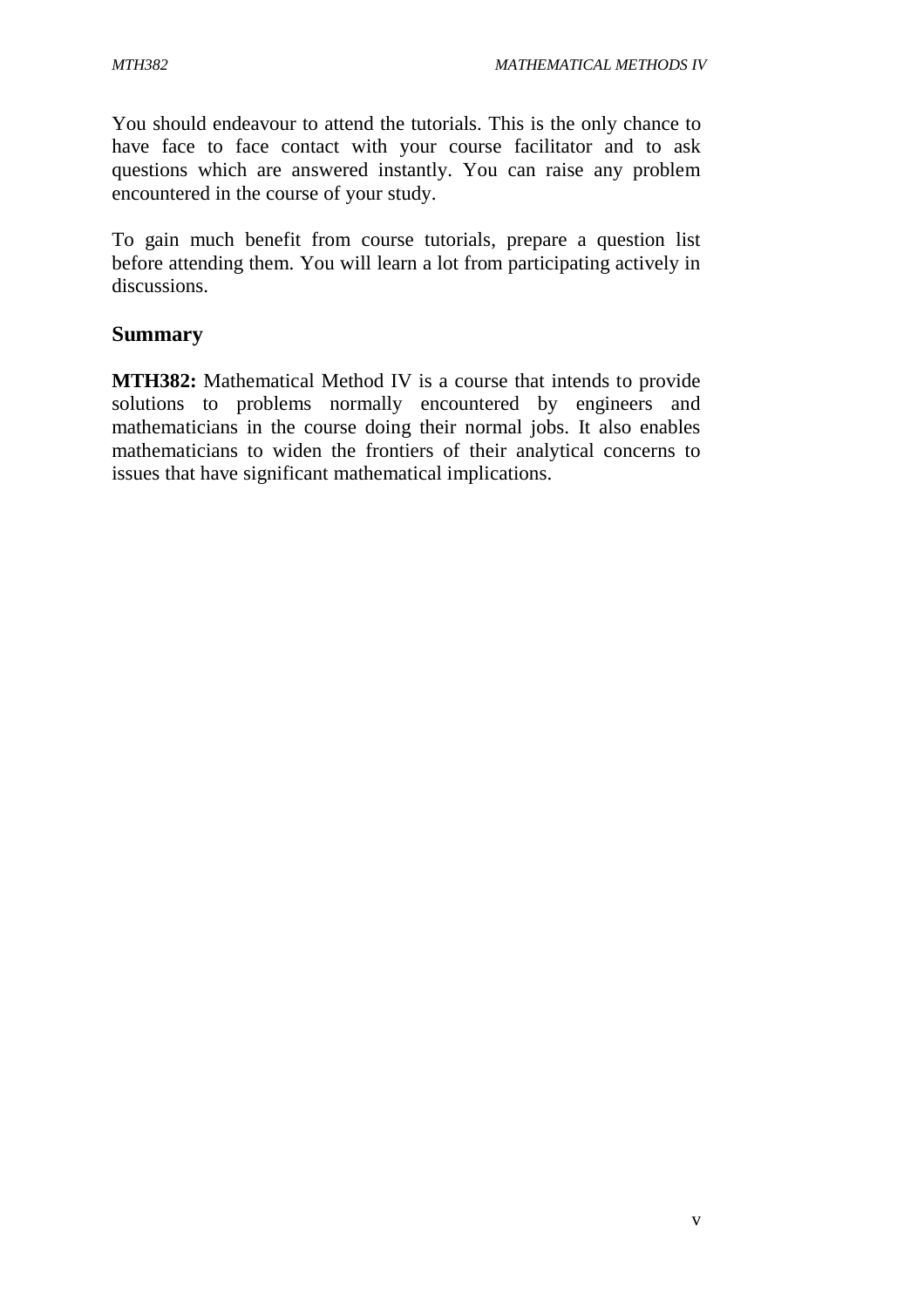Course Code MTH382 Course Title Mathematical Methods IV

Course Team Dr. Bankole Abiola (Writer) - NOUN Dr. S.O. Ajibola (Programme Leader/ Editor/Coordinator) - NOUN

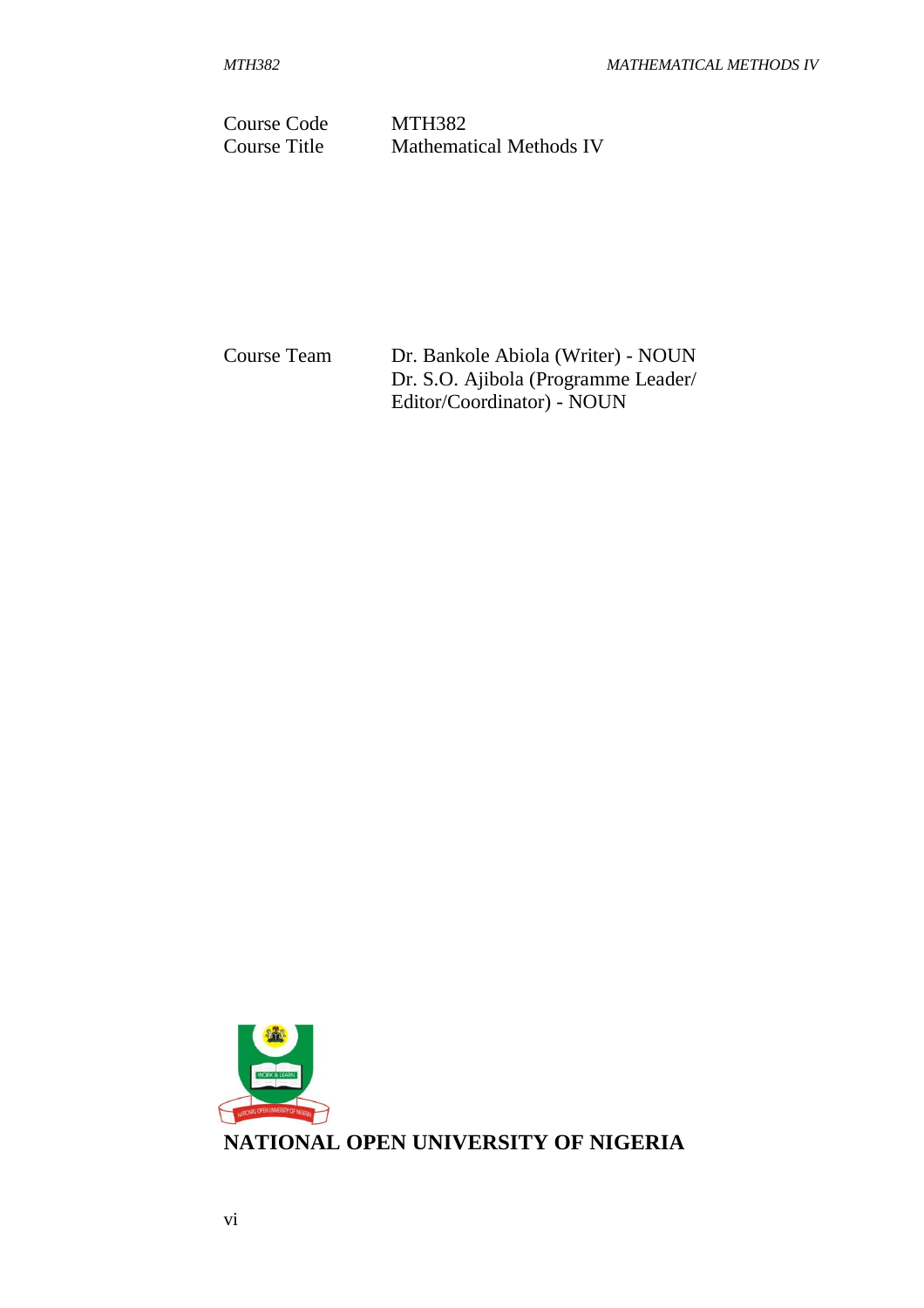National Open University of Nigeria **Headquarters** 14/16 Ahmadu Bello Way Victoria Island Lagos

Abuja Office 5, Dar es Salaam Street Off Aminu Kano Crescent Wuse II, Abuja

e-mail: centralinfo@noun.edu.ng URL: www.noun.edu.ng

Published By: National Open University of Nigeria

First Printed 2012

ISBN: 978-058-407-2

All Rights Reserved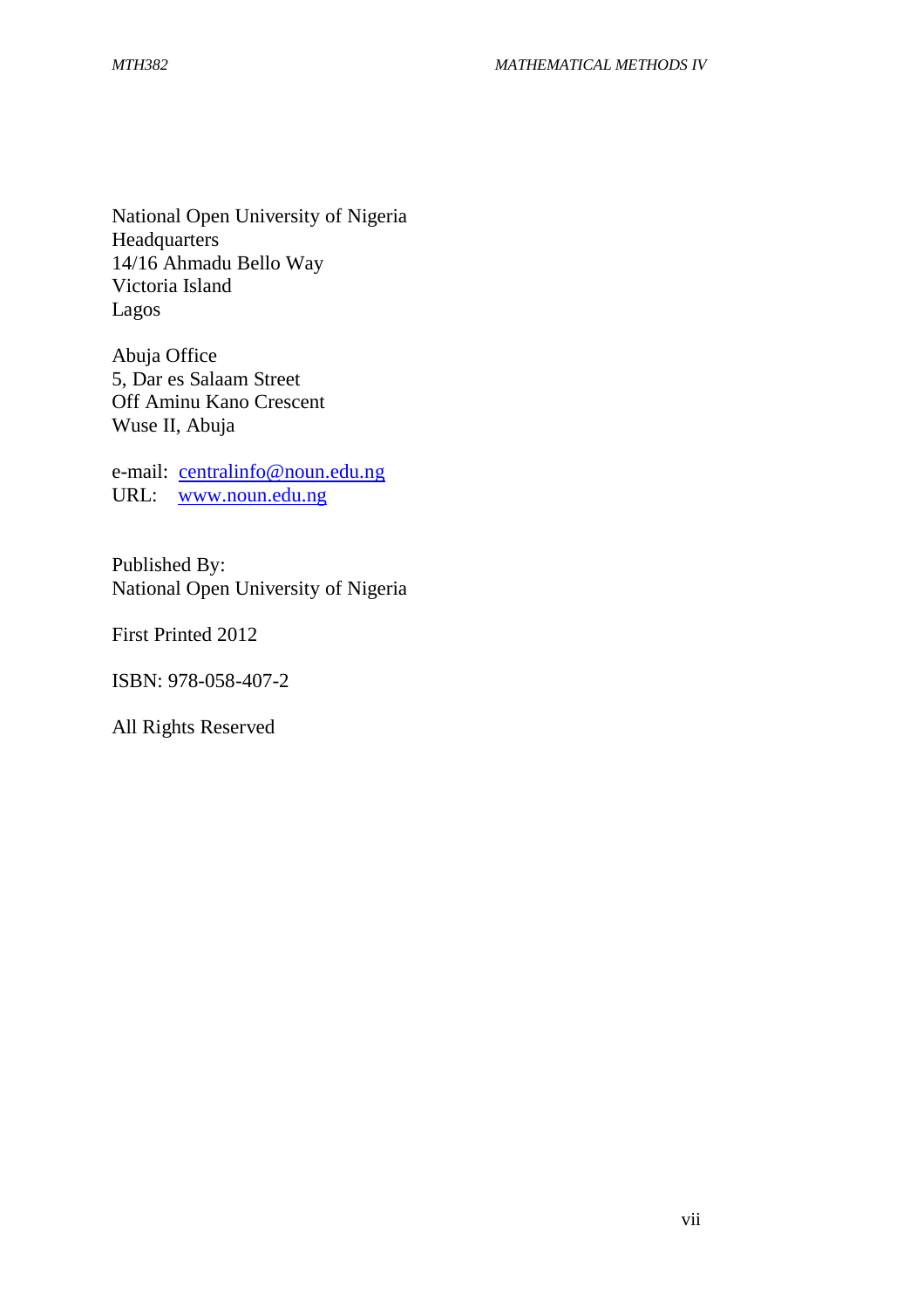# **CONTENTS PAGE**

| <b>Module 1</b> |                                        |                |
|-----------------|----------------------------------------|----------------|
| Unit 1          |                                        |                |
| Unit 2          |                                        | $\overline{5}$ |
| Unit 3          | The Method of Successive Approximation | 9              |
| <b>Module 2</b> |                                        |                |
| Unit 1          |                                        |                |
| Unit 2          |                                        |                |
| Unit 3          |                                        |                |
| <b>Module 3</b> |                                        |                |
| Unit 1          |                                        |                |
| Unit 2          |                                        |                |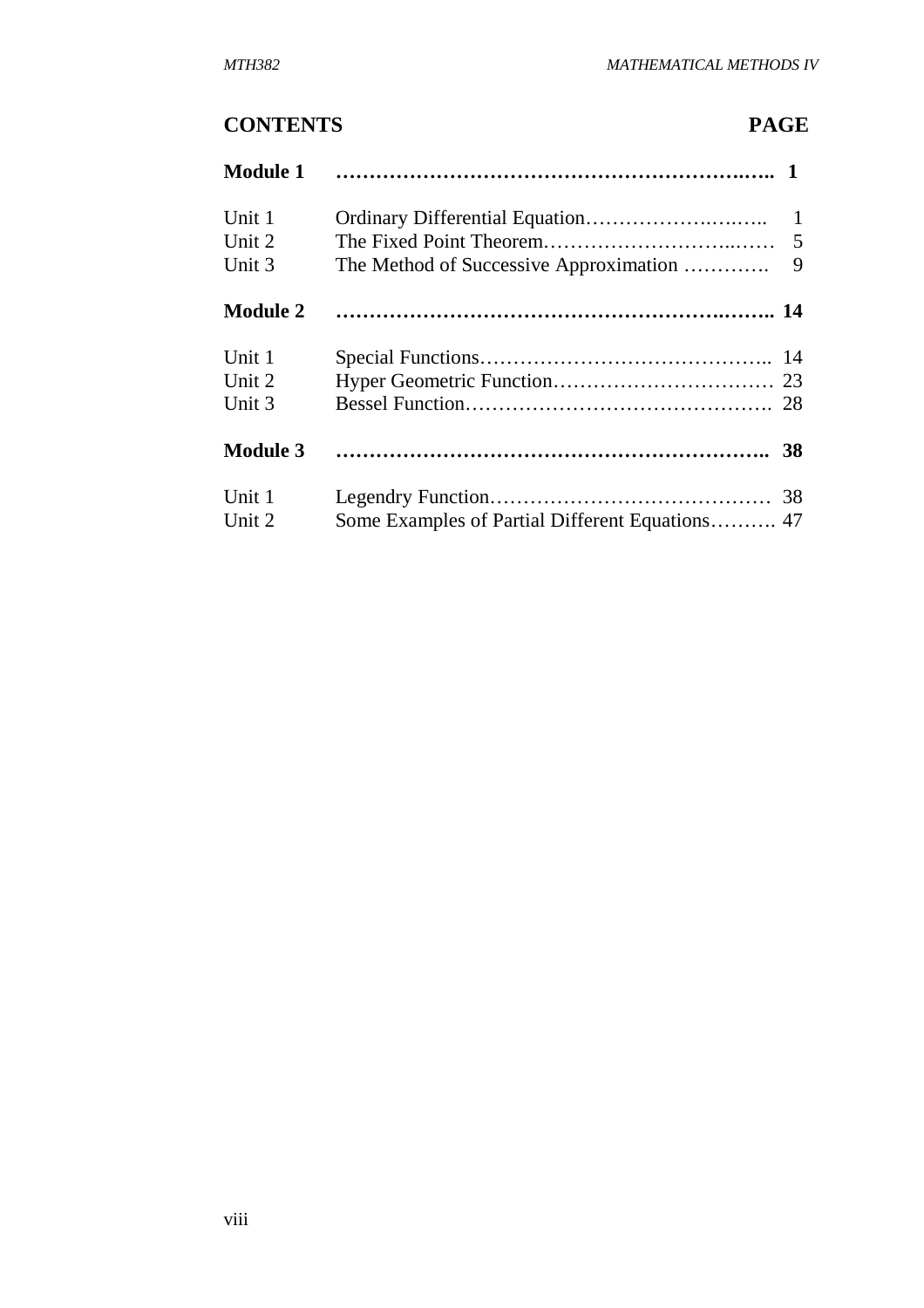# **MODULE 1 EXISTENCE AND UNIQUENESS OF SOLUTIONS**

- Unit1 Ordinary Differential Equations
- Unit2 The Fixed Point Method
- Unit3 The Method of Successive Approximation

## **UNIT 1 ORDINARY DIFFERENTIAL EQUATION**

### **CONTENTS**

- 1.0 Introduction
- 2.0 Objectives
- 3.0 Main Content
	- 3.1 Definitions and Examples
- 4.0 Conclusion
- 5.0 Summary
- 6.0 Tutor-Marked Assignment
- 7.0 References/Further Reading

### **1.0 INTRODUCTION**

In this unit, we shall study the theory of ordinary differential equations with a discussion on existence and uniqueness theorems which cover various types of equations. A differential equation is a functional equation where the unknown function or functions are present as derivatives with respect to a single variable in the case of an ordinary differential equation. The order of the highest derivative is called the order of the equation. Derivatives in a differential equation can occur in various ways and we do not admit equations where the unknown is subjected to other operations than algebraic and differential equations.

# **2.0 OBJECTIVES**

At the end of this unit, you should be able to:

- classify various types of differential equation
- answer correctly exercises on differential equations.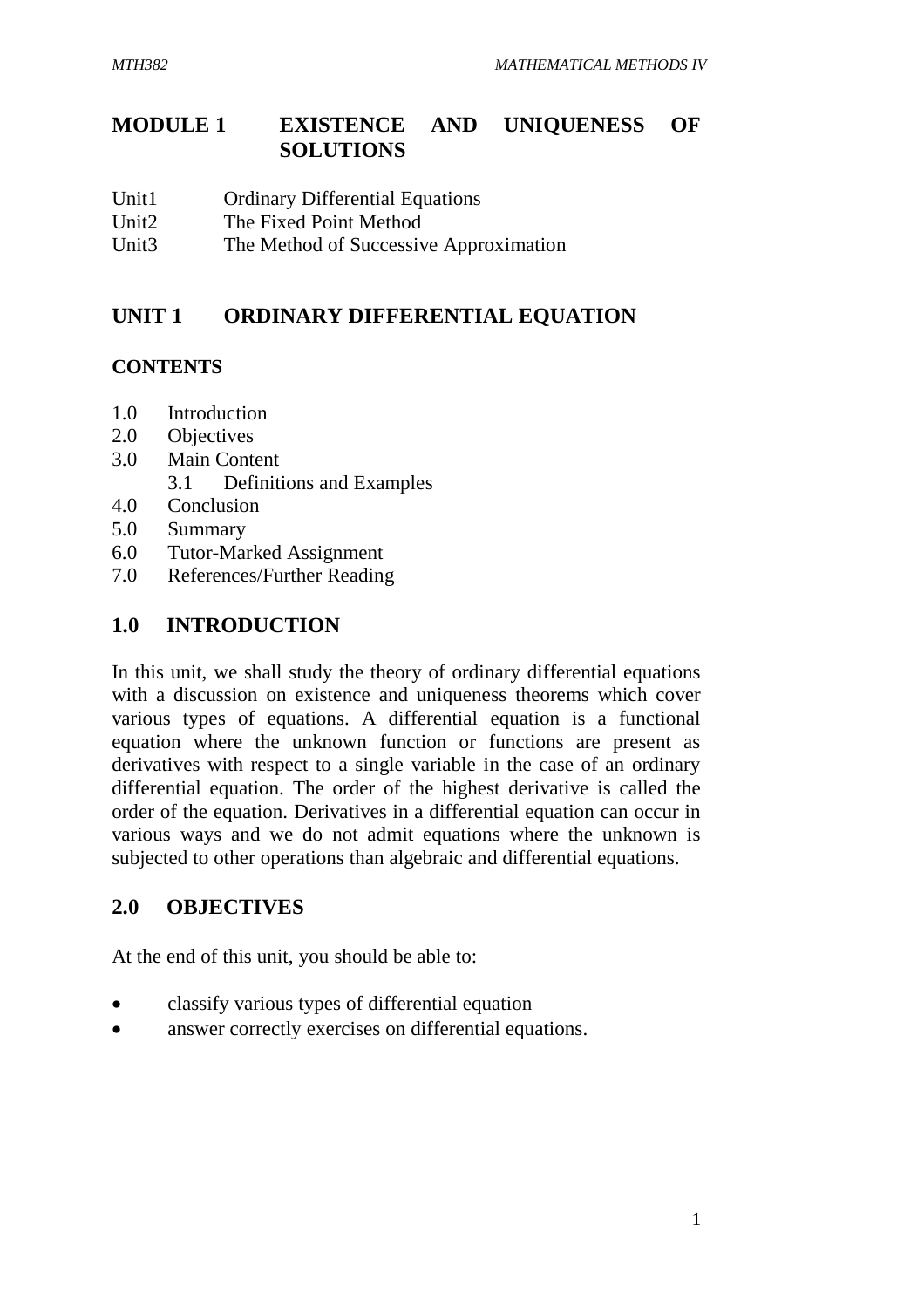### **3.0 MAIN CONTENT**

### **3.1 Definitions and Examples**

A differential equation is a functional equation where the unknown function or functions are present as derivatives with respect to single variables in the case of an ordinary differential equation. Consider the following six examples of functional equations involving derivatives. Some are bona fide equations while some are not:

Example (1):  $f'(x) = f(x)$ Example (2):  $f'(x) = f(x+1)$ Example (3):  $f'(x) = a_0(x) + a_1(x)f(x) + a_2(x)[f(x)]^2$  $f'(x) = a_0(x) + a_1(x)f(x) + a_2(x)[f(x)]$ Example (4):  $f''(x) = 6x + [f(x)]^2$ Example (5):  $f'(x) = \int_{0}^{x} \{1 + [f(s)]^2\}^{1/2} ds$ 0  $\prime(x) = \int_0^x \{1 + [f(s)]^2\}$ Example (6):  $f(x) = \int_{0}^{1} \{ [f'(s)]^{2} + [f(x)]^{2} \}^{1/2} ds$ 0  $f(x) = \int_0^1 \{ [f'(s)]^2 + [f(x)]^2 \}$ 

Examples 1 and 3 are ordinary and first order differential equations, while example 2 is a difference differential equation, not a differential equation in the usual sense. Example 4 is a second order differential equation. Example 5 is not a differential equation as it stands but on differentiating will yield

 $f''(x) = {1 + [f(x)]^2}^{1/2}$  which is a second order differential equation equivalent to example 4. Finally, example 6 is not a differential equation and is not reducible to such an equation by elementary means.

The normal form of a first order differential equation is given as  $y' = F(x, y) \dots (1)$ 

In the simplest case, *x* and *y* are real variables and  $F(x, y)$  is a function on

 $R^2$  to  $R^1$ . We can also allow x and y to be complex variables and F to be a function on  $C^2$  to  $C^1$ .

We can also let

 $y = (y_1, y_2, y_3, y_4, \dots, y_n)$  and  $F = (F_1, F_2, F_3, \dots, F_n) \dots$  (2)

Where y and F are functions on  $R^{n+1}$  to  $R^1$ . We then define the derivative of a vector as the vector of the derivatives:

$$
y' = (y'_1, y'_2, y'_3, \dots, y'_n) \quad \dots \quad (3)
$$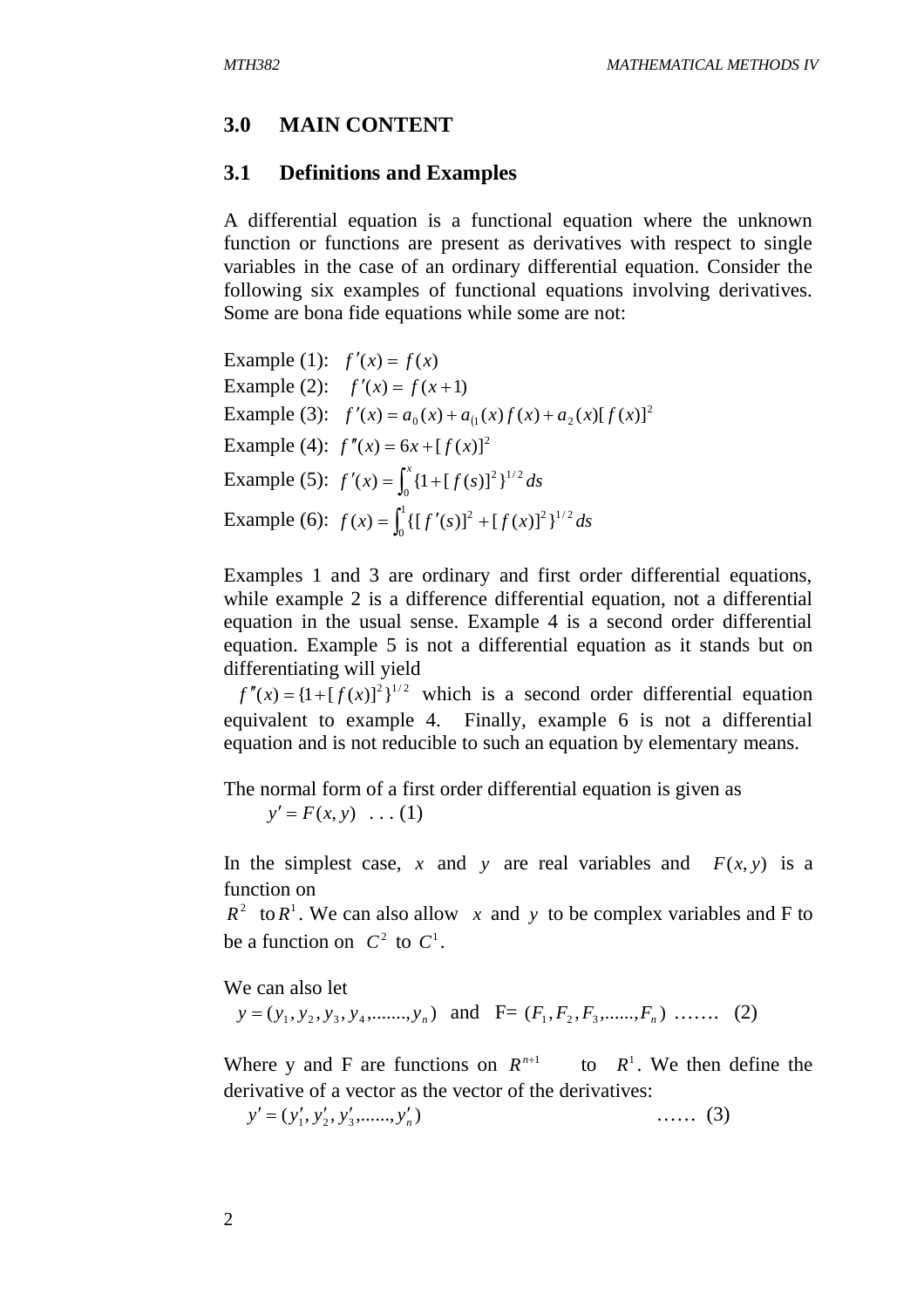With this notation, equation (1) becomes a condensed convenient way of writing a system of first order differential equations:

$$
y'_{j}(x) = F_{j}(x, y_{1}, y_{2}, y_{3}, \dots, y_{n}), j = 1, 2, 3, \dots, n
$$
 (4)

Conversely, every such system can be writing as a first order vector differential equation. The generalisation has the advantage of covering **nth** order equations. To convert nth order differential equation in y to a first order vector equation in y, we set

 $y = (y, y', y'', \dots, y^{(n-1)}) \dots$  (5)

We can consider differential equations in more general spaces than the Euclidean. Here, the interpretation of the derivatives becomes a matter of concern, and convergence questions also arise if the space is of infinite dimension.

Differential equations normally have infinite number of solutions. In order to find a particular one we have to impose some special conditions on the solution, usually an initial condition. The intent of an existence theorem is to show that there exists a function which satisfies the equation in some neighborhood of point  $(x_0, y_0)$ . A uniqueness theorem asserts that there is only one such function. We can, however, assert the existence of solution under much more general conditions than those which guarantee uniqueness. This is beyond the scope of this course.

#### **4.0 CONCLUSION**

We have examined differential equations in a general setting in this unit. This unit is important to the understanding of other units that would follow subsequently.

### **5.0 SUMMARY**

In this unit, we have a general introduction to various forms of differential equations. This unit must be read carefully before proceeding to the other units.

### **6.0 TUTOR-MARKED ASSIGNMENT**

1. If  $f(x)$  satisfies the integral equation

$$
f(x) = y_0 + \int_{x_0}^{x_1} F[s, f(s)]ds,
$$

Find a differential satisfied by  $f(x)$ . What initial condition does  $f(x)$ satisfy?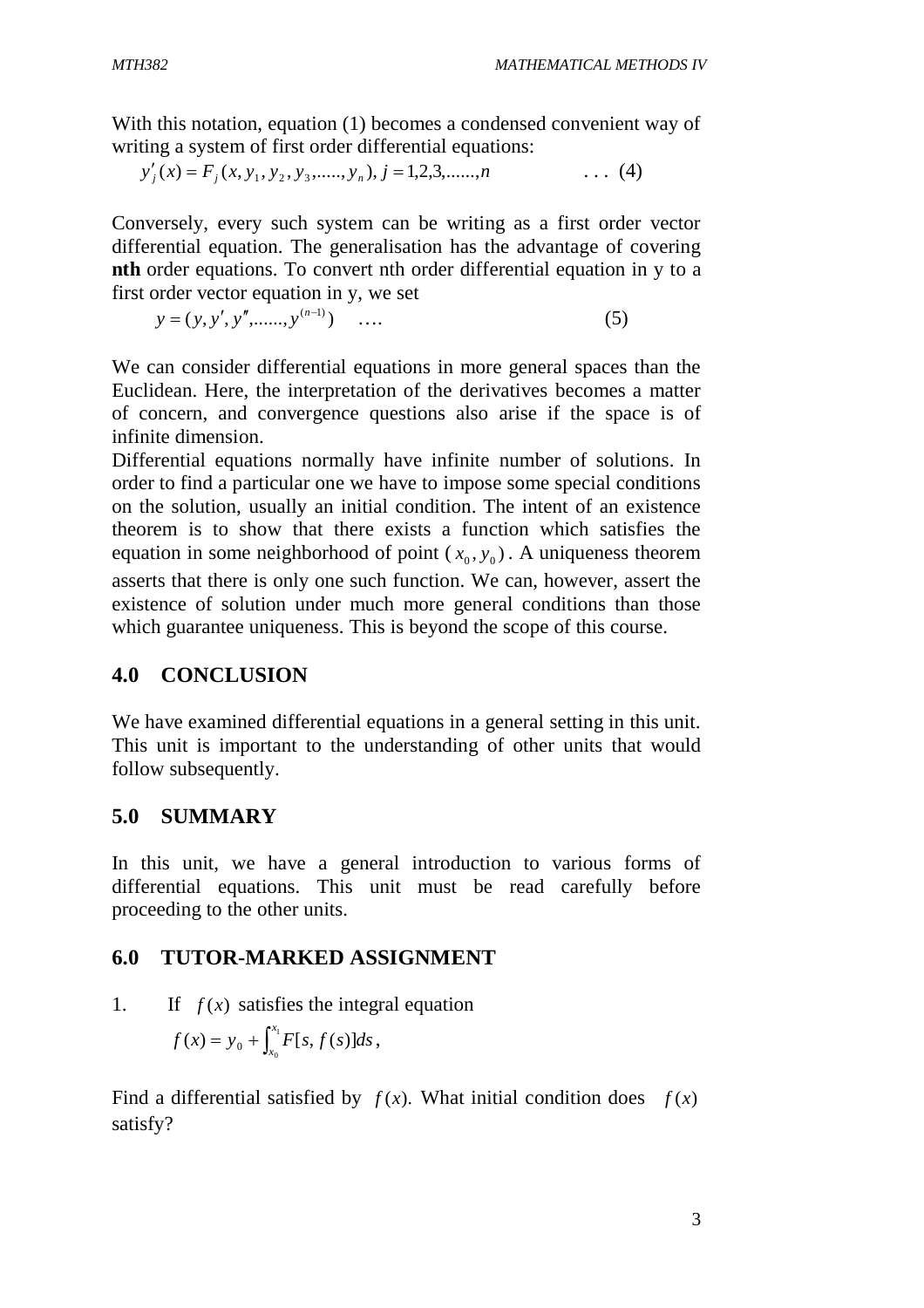- 2. Transform  $f(x) = \int_0^x [f(s)]^2 ds$  $f(x) = \int_{0}^{x} [f(s)]^2 ds$  into differential equation. Here  $f(x) = 0$  is obviously a solution. Are there other solutions of the functional equation?
- 3. The functional equation  $f(x) = 1 + \int_0^x f(s)ds$  implies that *f* satisfies a differential equation. Find the latter and find the common solution.

#### **7.0 REFERENCES/FURTHER READING**

- Earl, A. Coddington (nd). *An Introduction to Ordinary Differential Equations*. India: Prentice-Hall.
- Einar, Hille (nd). *Lectures on Ordinary Differential Equations*. London: Addison-Wesley Publishing Company.
- Francis, B. Hildebrand (nd). *Advanced Calculus for Applications*. New Jersey: Prentice-Hall.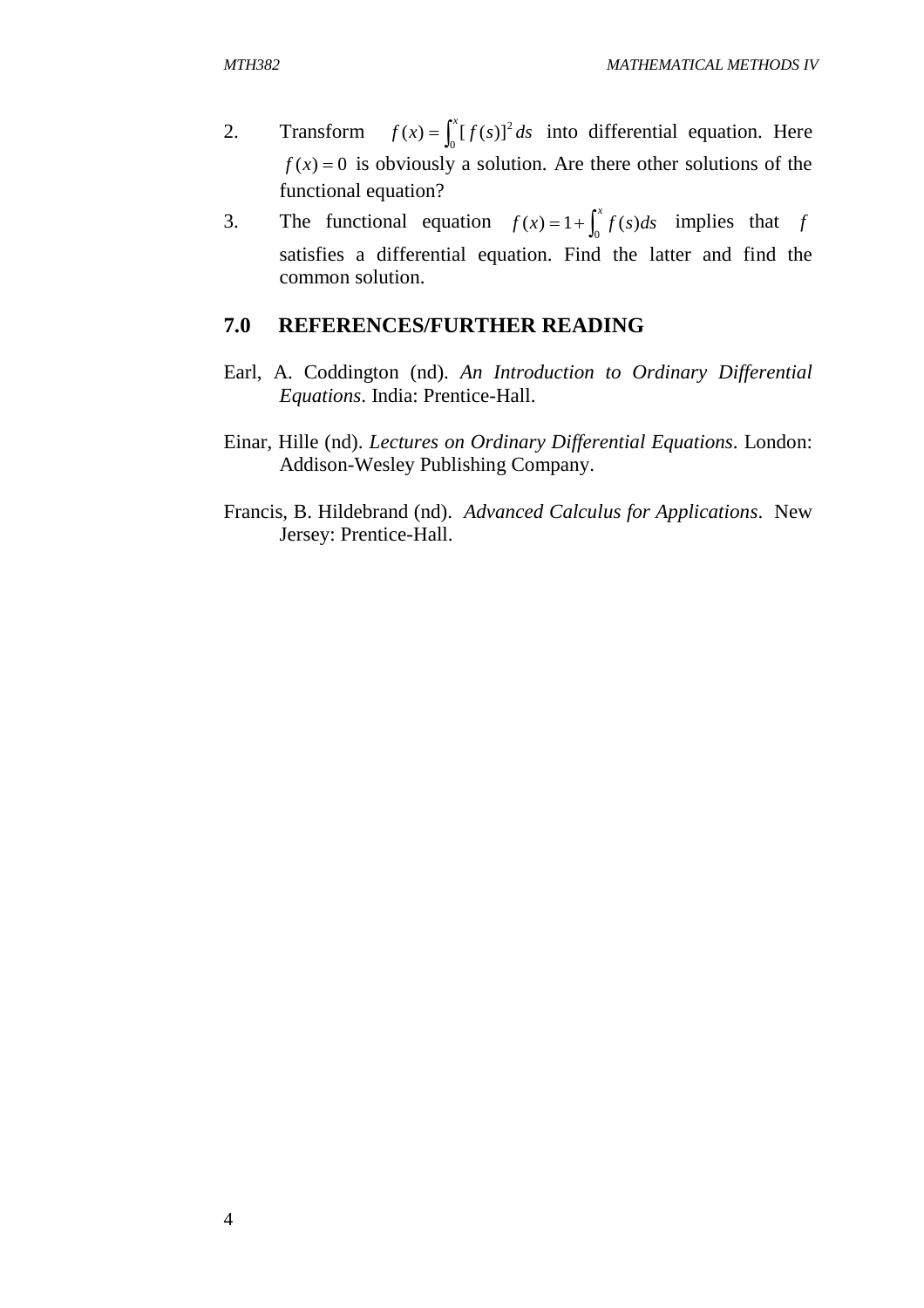### **UNIT 2 THE FIXED POINT METHOD**

#### **CONTENTS**

- 1.0 Introduction
- 2.0 Objectives
- 3.0 Main Content
	- 3.1 The Fixed Point Method
- 4.0 Conclusion
- 5.0 Summary
- 6.0 Tutor-Marked Assignment
- 7.0 References/Further Reading

### **1.0 INTRODUCTION**

In this unit, we shall use a topological method based on the contraction fixed point theorem. To apply this theorem successfully we have to replace the differential equation by an equivalent integral equation that can be used to define a contraction operator on a suitably chosen metric space.

### **2.0 OBJECTIVES**

At the end of this unit, you should be able to:

- apply the contraction fixed point theorem
- determine the existence of solutions for a given differential Equation
- solve correctly the tutor-marked assignment that follows.

### **3.0 MAIN CONTENT**

### **3.1 The Fixed Point Method**

Consider the following differential equation defined by

$$
f'(x) = F[x, f(x)], f(x_0) = y_0 \tag{1}
$$

Here  $F = (F_1, F_2, \dots, F_n)$  is a vector valued function defined and continuous in  $B: |x - x_0| < a, \|y - y_0\| < b$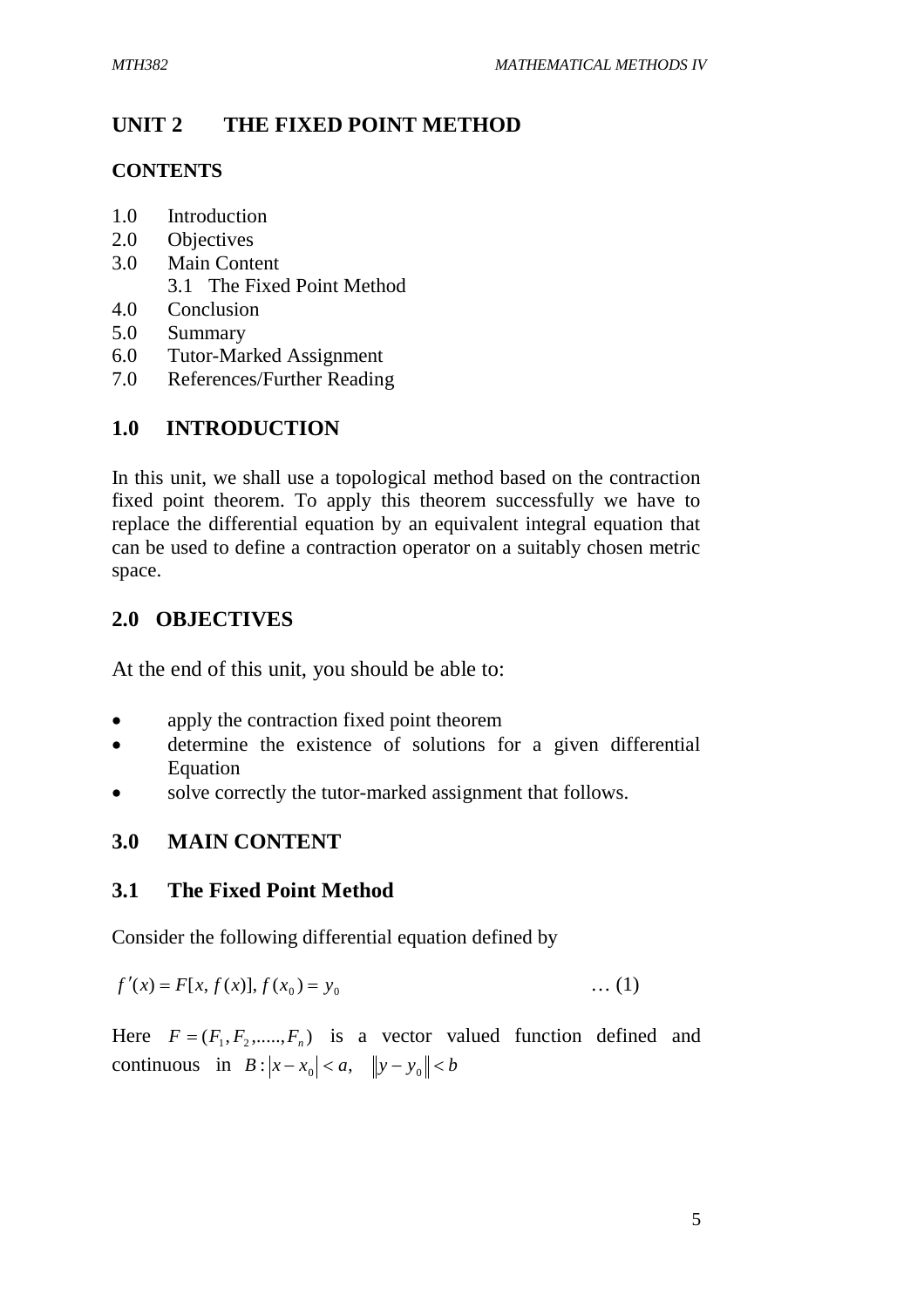We may define the norm on  $R^n$  as follows:

$$
\left[ \sum_{1}^{n} (y_j - y_{j0}) \right]^{1/2} \quad \text{or} \quad \max |y_j - y_{j0}|
$$

We impose two further conditions on *F* :  $||F(x, y)|| \le M$  … (2)

$$
||F(x, y_1) - F(x, y_2)|| \le K||y_1 - y_2|| \qquad \qquad \dots \tag{3}
$$

Conditions (1) and (2) are called boundedness and Lipschitz conditions respectively.

We now replace the vector differential equation by a vector integral equation defined as:

$$
f(x) = y_0 + \int_{x_0}^x F[s, f(s)]ds \qquad \qquad \dots (4)
$$

We again impose the following property which follows from the definitions of integrals by Riemann as:

$$
\left\| \int_{x_0}^x F ds \right\| \le \int_{x_0}^x \left\| F \right\| ds, x_0 < x \tag{5}
$$

**Theorem (1):** Under the stated assumptions on F, the equation (1) has a unique solution defined in the interval  $(x_0 - r, x_0 + r)$  where

$$
r < \min(a, \frac{b}{M}, \frac{1}{K})
$$

**Proof:** We consider the space N of all functions  $g(x)$  on  $R^1$  to  $R^n$ continuous in x  $(x_0 - r, x_0 + r)$  such that  $g(x_0) = y_0$  and  $||g - y_0||_N \le b$ where

 $g - y_0 \Vert_x = \sup_x \Vert g(x) - y_0 \Vert_x$ . For such, a g(x) the function  $F[x, g(x)]$ exists and is continuous. Furthermore, its N-norm does not exceed M. We now define the transformation:

$$
T: g(x) \to y_0 + \int_{x_0}^x F[s, g(s)]ds, \quad -r < x - x_0 < r \quad \dots (6)
$$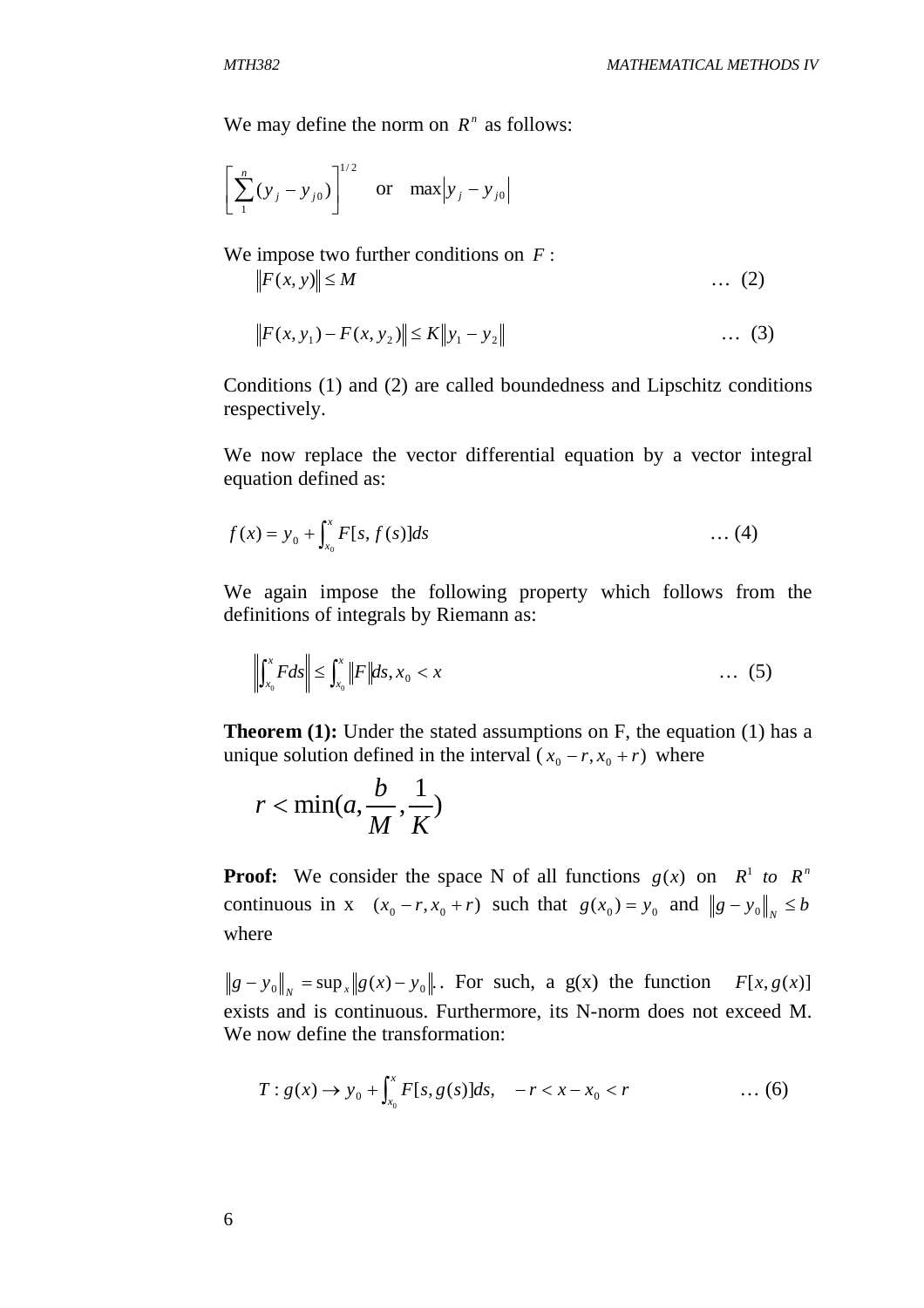Here,  $T[g](x)$  is continuous,  $T[g](x_0) = y_0$  and

$$
||T[g](x) - y_0|| < Mr < b \tag{7}
$$

(by the choice of r). It follows that  $T[g] \in N$ . We next observe that

$$
\left\|T[g_1](x) - T[g_2](x)\right\| = \left\|\int_{x_0}^x \{F[s, g_1(s)] - F[s, g_2(s)]\} ds\right\| < K \left|\int_{x_0}^x \|g_1(s) - g_2(s)\| ds\right|
$$

This shows that

$$
||T[g_1] - T[g_2]||_N \leq K r ||g_1 - g_2||_N = k ||g_1 - g_2||_N
$$

Where  $Kr = k < 1$  by choice of *r*. Hence T is a contraction. This implies that there exist one and only one function  $f(x) \in N$  such that

 $f(x) = y_0 + \int_{x_0}^x F[s, f(s)]ds, f(x_0) = y_0$  $= y_0 + \int_{x_0}^{x} F[s, f(s)]ds, f(x_0) = y_0$  is the unique solution of the differential equation (1) with the stated initial condition.

#### **4.0 CONCLUSION**

We have shown that we can apply the fixed point theorem to establish the existence of solution to the differential equation stated in (1). You are supposed to master the concept developed in this unit before proceeding to the next unit.

#### **5.0 SUMMARY**

The contraction fixed point theorem applied in this unit enables us to develop a unique solution to the differential equation stated in (1). It is one of the most powerful theorems in mathematical analysis. It can be extended to spaces of infinitely in many dimensions. However, this is beyond the scope of this unit.

#### **6.0 TUTOR-MARKED ASSIGNMENT**

Determine an interval  $(x_0 - r, x_0 + r)$  where the existence of solution to the following differential equations is guaranteed:

i. 
$$
y' = y, y(0) = 1
$$

ii.  $y' = y^3, y(0) = 2$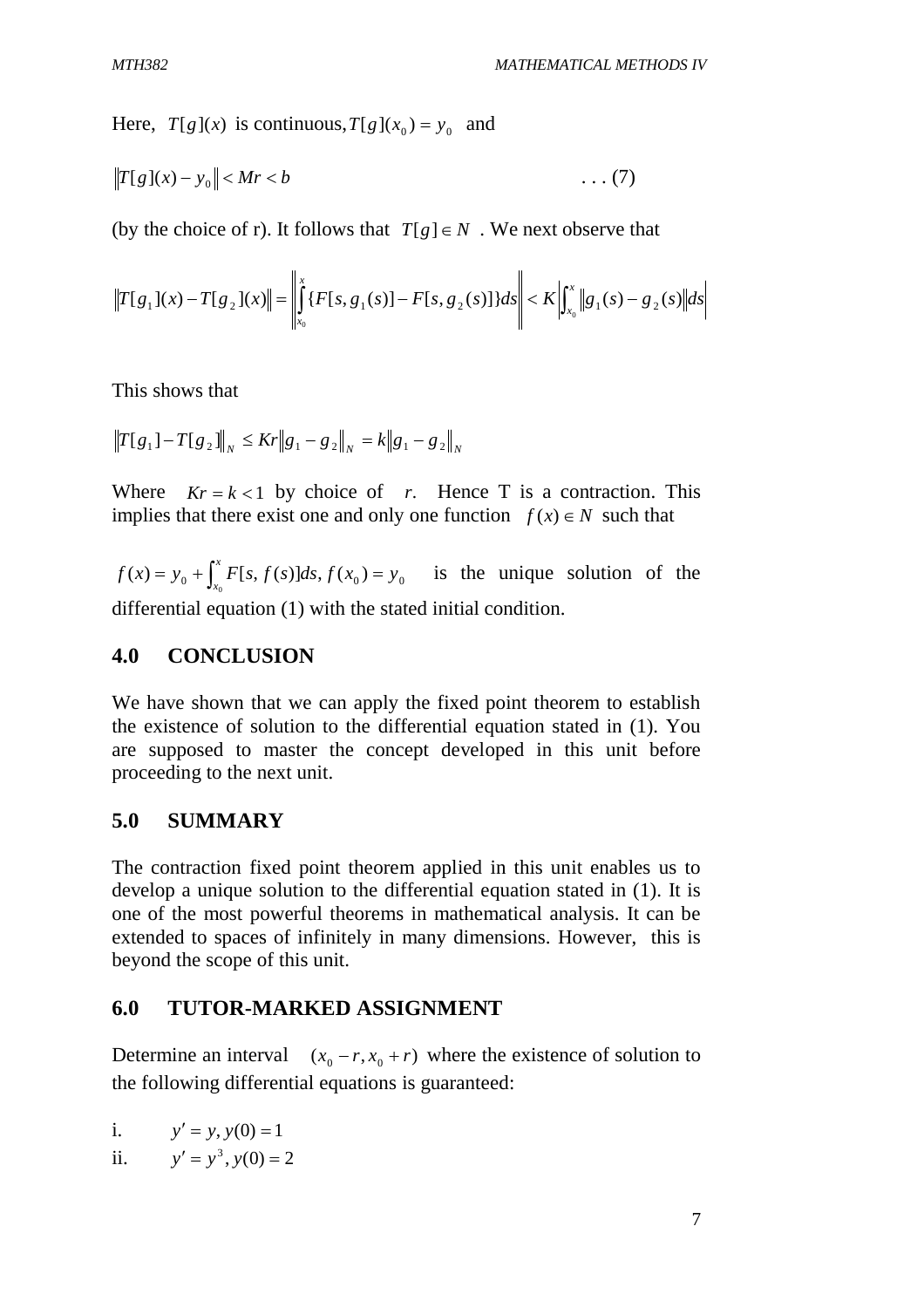- iii.  $y' = xy + y^2$ ,  $y(0) = 0$
- iv.  $y'_1 = y_1 + y_2, y_1(0) = -1, y_2(0) = 1$

# **7.0 REFERENCES/FURTHER READING**

- Earl, A. Coddington (nd). *An Introduction to Ordinary Differential Equations*. India: Prentice-Hall.
- Francis, B. Hildebrand (nd). *Advanced Calculus for Applications*. New Jersey: Prentice-Hall.
- Einar, Hille (nd). *Lectures on Ordinary Differential Equations*. London: Addison-Wesley Publishing Company.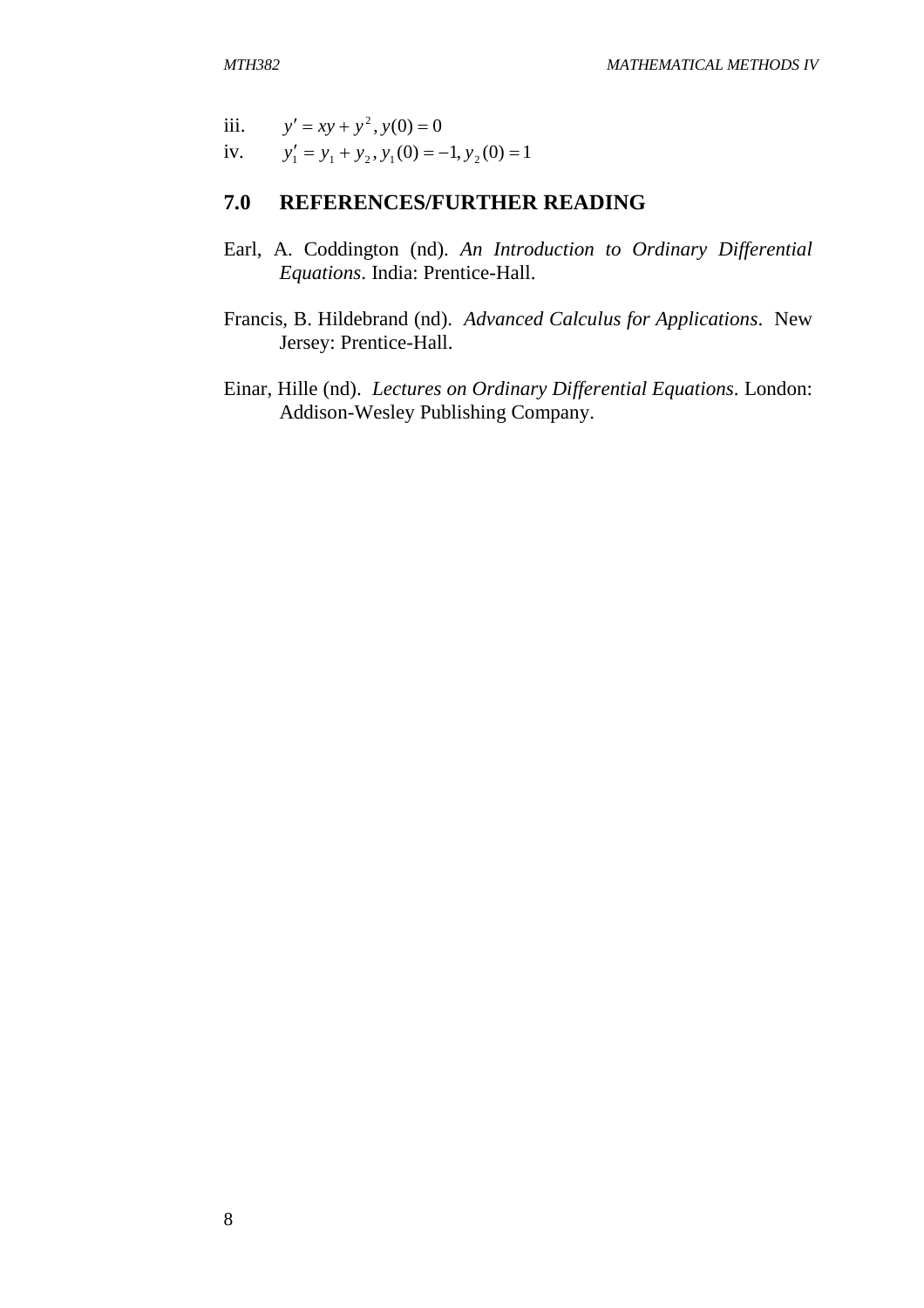# **UNIT 3 THE METHOD OF SUCCESSIVE APPROXIMATIONS**

### **CONTENTS**

- 1.0 Introduction
- 2.0 Objectives
- 3.0 Main Content
	- 3.1 The Method of Successive Approximations
- 4.0 Conclusion
- 5.0 Summary
- 6.0 Tutor-Marked Assignment
- 7.0 References/Further Reading

### **1.0 INTRODUCTION**

The method of successive approximations is a refinement of the old device of trial and error. What has been added is control of the limiting process. We know how often the process must be repeated to bring the result with the desired limit of tolerance. The method of trial and error can be traced back to Isaac Newton who was the first to be concerned with approximate solution of algebraic equation. An infinite iteration process for the positive solution of the transcendental equation defined as:

 $x = \alpha \arctan x$ , 1< $\alpha$  ……... (A)

was given by Joseph Fourier in his *Theorie Analytique de la Chaleur* (1822). Fourier's argument is geometrical and highly intuitive. It is not difficult to give a strict analytic convergence proof.

The method of successive approximation was given by Emile Picard for differential equation in 1891. This method soon became the standard method for proving existence and uniqueness theorems for all sorts of functional equations.

### **2.0 OBJECTIVES**

At end of this unit, you should be able to:

- apply the method of successive approximation to
- determine existence and uniqueness of differential
- equation.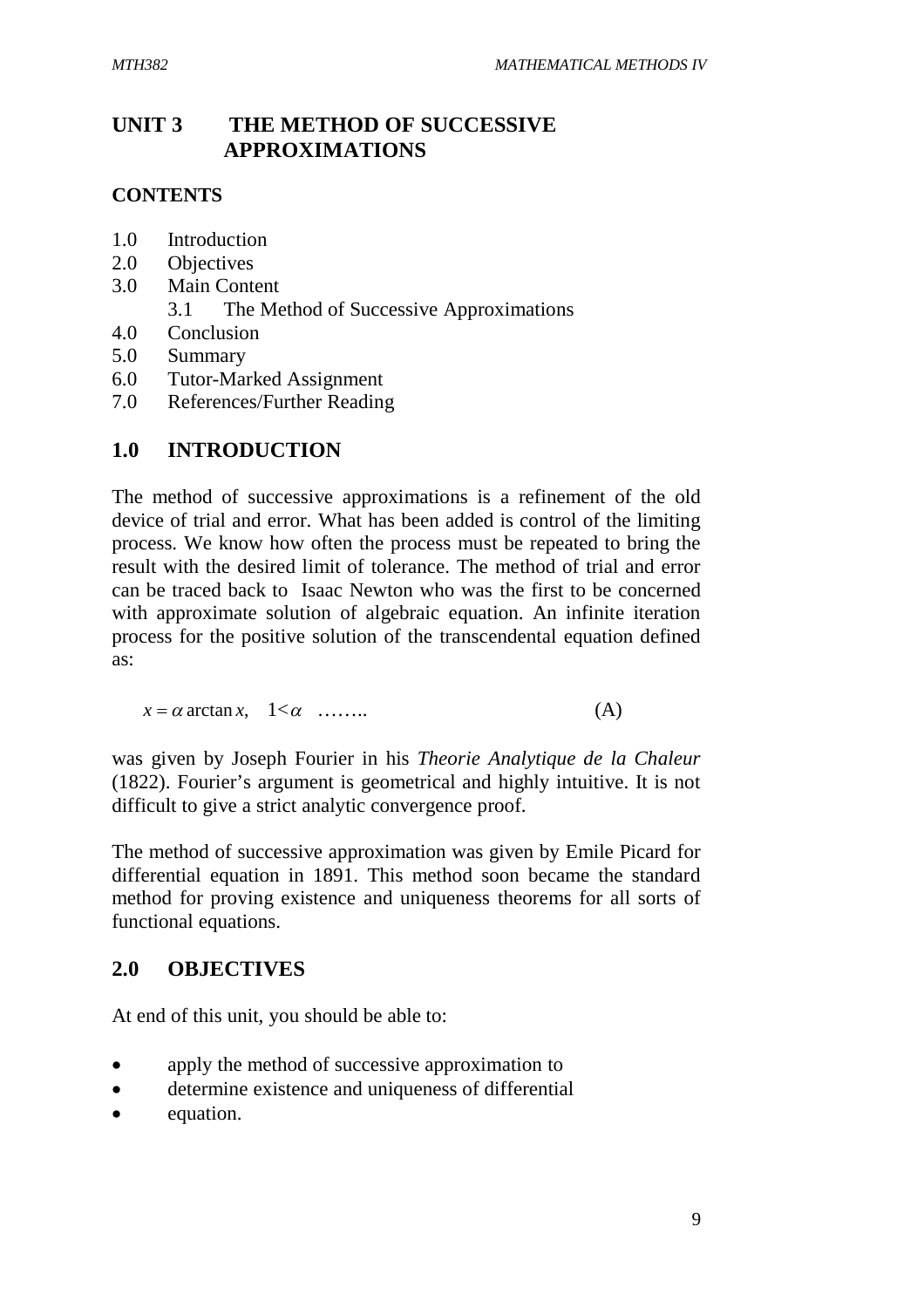### **3.0 MAIN CONTENT**

#### **3.1 The Method of Successive Approximations**

Let us consider a vector differential equation defined by

 $y' = F(x, y), y(x_0) = y_0$  . (1)  $F(x, y)$  is defined and continuous in:  $B: |x - x_0| < a$   $||y - y_0|| < b$ ,  $||F(x, y)|| \le M$ (2)  $\| F(x, y_1) - F(x, y_2) \| \le K \| y_1 - y_2 \|$ (3)

We shall state the following theorem:

**Theorem (1):** There exists a unique function  $f(x)$ , *on*,  $R^1$ *to*,  $R^n$  defined for

$$
|x - x_0| < r \quad \text{where}
$$
\n
$$
r < \min(a, \frac{b}{M})
$$
\n
$$
(4)
$$

**Proof:** We replace the differential equation with the initial by the equivalent integral equation:

$$
f(x) = y_0 + \int_{x_0}^{x} F[s, f(s)]ds
$$
\n
$$
f_0(x) = y_0
$$
\n(5)

Now define

$$
f_m(x) = y_0 + \int_{x_0}^x F[s, f_{m-1}(s)]ds, m = 1, 2, 3, ....
$$
 (6)

For these functions to be well defined, we restrict  $x$  to the interval  $(x_0 - r, x_0 + r)$ . Suppose it is known that for some value of *m*, the function

 $f_{m-1}(x)$  is well defined in this interval. It is obvious that  $f_{m-1}(x) = y_0$ , but the induction hypothesis must also include that  $f_{m-1}(x)$  is continuous and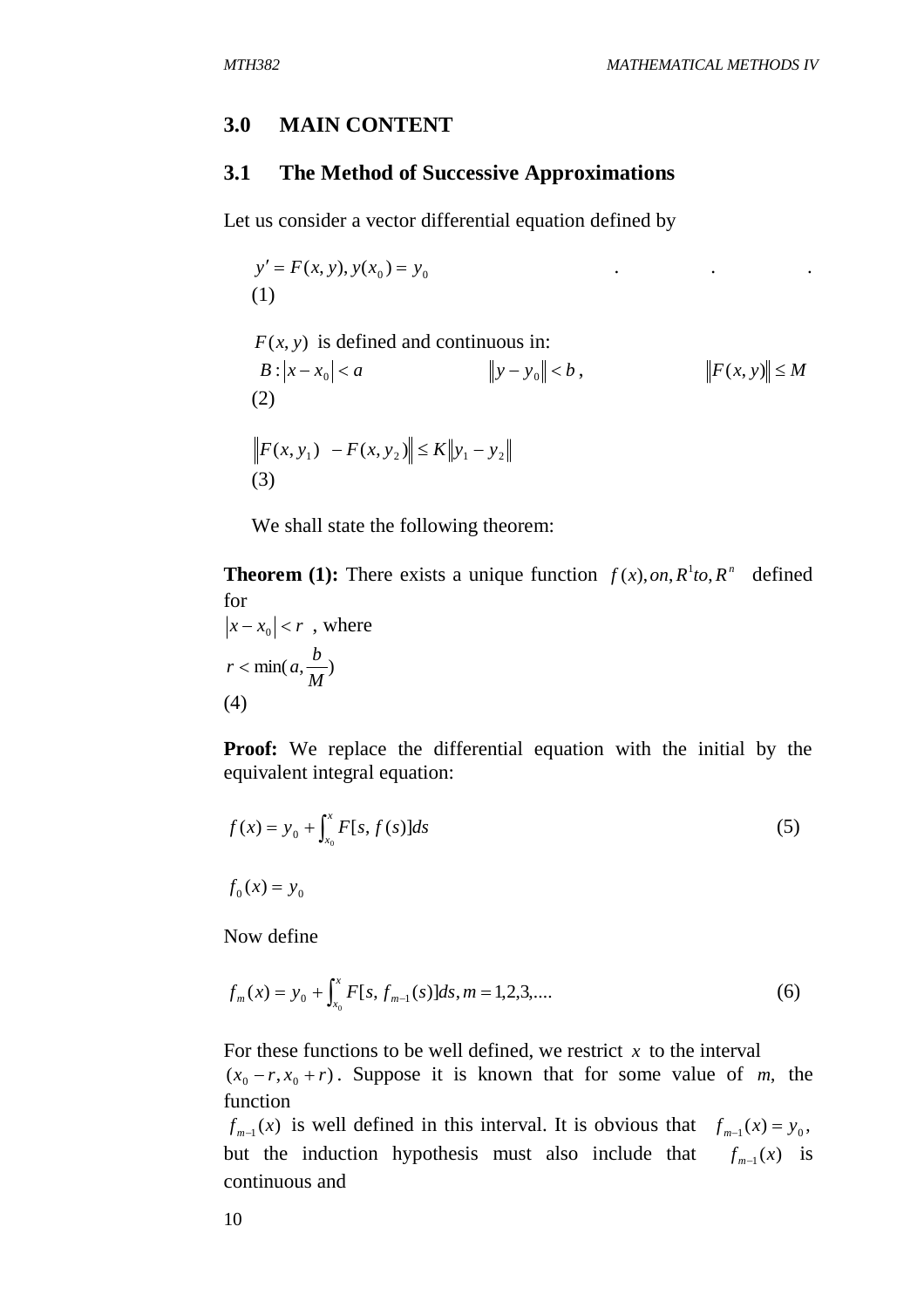$|f_{m-1}(s) - y_0| < b$ . We then see that  $F[s, f_{m-1}(s)]$  is well defined and continuous. Furthermore:

 $F[s, f_{m-1}(s)]$   $\leq M$ , Hence  $\int_{x_0}^x F[s, f_{m-}]$  $\int_{x_0}^{\infty} F[s, f_{m-1}(s)]ds$ , exist as a continuous function of *x* and its norm does 0 not exceed  $M|x-x_0| < Mr < b$  by the choice of *r*. This implies that  $f_m(x)$  is also continuous and satisfies  $f_m(x_0) = y_0$ ,  $||f_m(x) - y_0|| < b$ 

It follows that the approximation are well defined for all *m*. To prove the existence of  $\lim f_m(x)$ , we resort to the Lipschitz condition. We have

$$
\left\|f_m(x) - f_{m-1}(x)\right\| = \left\|\int_{x_0}^x \{F[s, f_{m-1}(s)] - F[s, f_{m-2}(s)]\} ds\right\| \le K \left|\int_{x_0}^x \left\|f_{m-1}(s) - f_{m-2}(s)\right\| ds\right|
$$

We know that for some *m* we have the estimate

$$
||f_{m-1}(s) - f_{m-2}(s)|| \le \frac{K^{m-2}}{(m-1)!} M|s - x_0|^{m-1}, |s - x_0| < r
$$
  
(7)

This estimate is certainly very true for  $m = 2$ . We then get

$$
||f_m(x) - f_{m-1}(x)|| \le \frac{K^{m-1}}{(m-1)!} M \left| \int_{x_0}^x |s - x_0|^{m-1} ds \right| = \frac{K^{m-1}}{m!} M |x - x_0|^m. \quad \text{Therefore}
$$

the estimate is true for all *m*

Hence the series

$$
f_0(x) + \sum_{n=1}^{\infty} [f_n(x) - f_{n-1}(x)]
$$
  
(8)

Whose partial sum is  $f_m(x)$ , converges in norm for  $|x-x_0| < r$ uniformly in *x*.*Hence*,*it*,*sum*,  $f(x)$ , is a continuous function on  $R^1 \longrightarrow R^n$ .

The strong uniform convergence of the vector series (8) obviously implies the absolute and uniform convergence of the n component series to continuous functions on  $R^1$ , *to*,  $R^n$ . The estimate (7) obviously implies that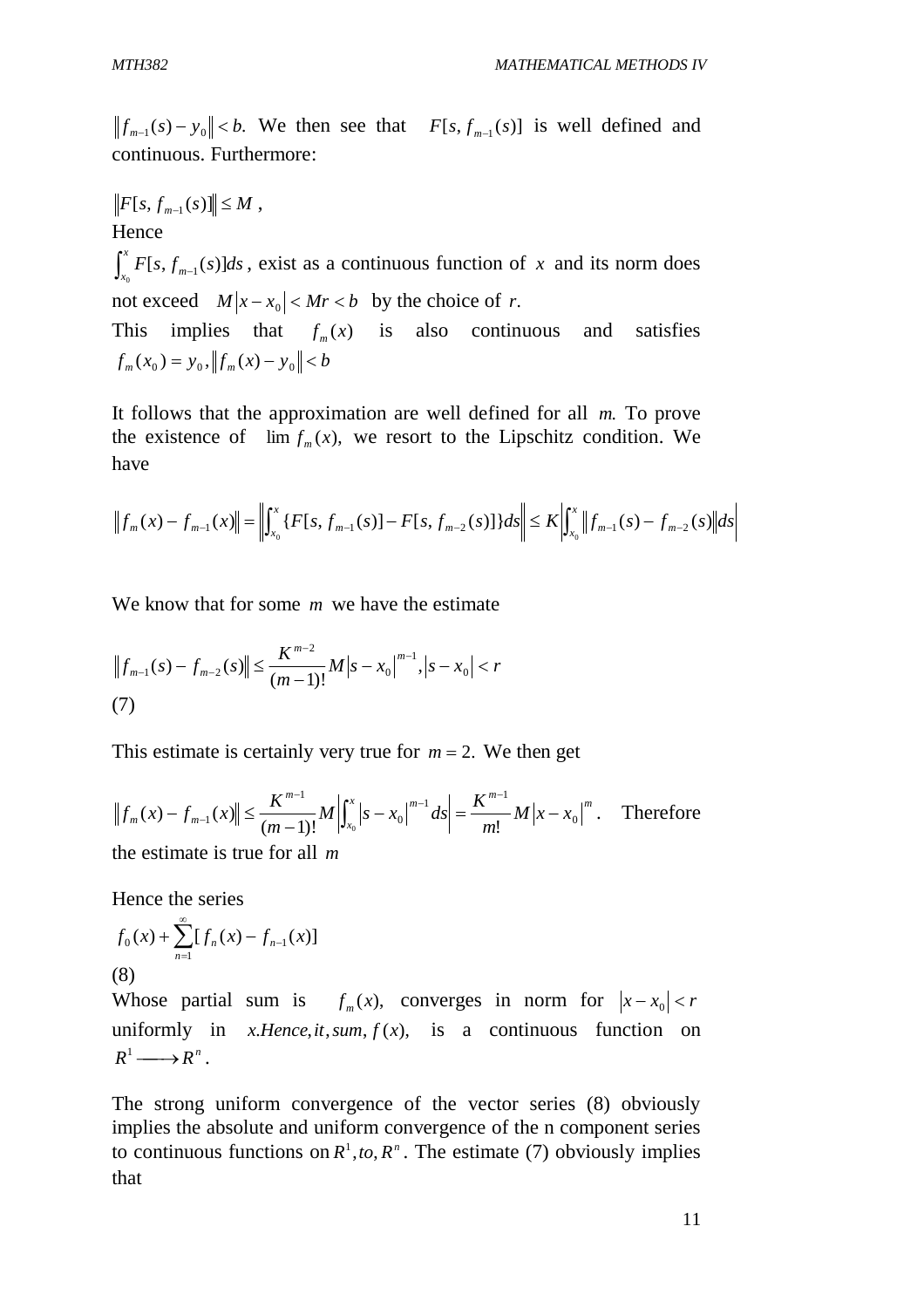$$
||f(x) - f_m(x)|| \le \frac{K^m}{m!} M \exp(K|x - x_0|)|x - x_0|^m \dots
$$
 (9)

It is an easy matter to observe that if  $|x-x_0|$  is not large,  $f_m(x)$ converges rapidly to its limit  $f(x)$ . Therefore, from the uniform convergence of  $f_m(x)$  to  $f(x)$  it follows that  $F[s, f_{m-1}(s)]$  converges to uniformly to  $F[s, f(s)]$  and

 $\int_{x_0}^x F[s, f_{m-1}(s)] ds \rightarrow \int$ *x x*  $\int_{a}^{b} F[s, f_{m-1}(s)] ds \rightarrow \int_{x_0}^{b} F[s, f(s)] ds$  uniformly in *x*. From (6) it follows that  $f(x)$  satisfies (5) and consequently, the differential equation and the initial condition. That this is the only solution also follows from the Lipschitz condition. So to prove uniqueness we may suppose that  $g(x)$ is a solution defined in some interval  $(x_0 - r_1, x_0 + r_1)$ . Then

$$
g(x) = y_0 + \int_{x_0}^{x} F[s, g(s)]ds
$$
, and if  $|x - x_0| < \min(r, r_1)$  we have

$$
\|f(x)-g(x)\|=\left\|\int_{x_0}^x\{F[s,f(s)]-F[s,g(s)]\}ds\right\|\leq K\left|\int_{x_0}^x\|f(s)-g(s)\right\|ds
$$

Set  $h(x) = ||h(x) - g(x)||$ , then  $h(x)$  is a continuous non-negative function that satisfies,  $0 \le h(x) \le K \left| \int_{x_0}^x$  $0 \le h(x) \le K \left| \int_{x_0}^{x} h(s) ds \right|$ . Hence  $h(x)$  is identically 0. Therefore,  $f(x)$  is the only solution of (1) with  $f(x_0) = y_0$ 

#### **4.0 CONCLUSION**

Various questions arise when we want to use theorem (1) above. The first of these concerns the effective determination of a, b and M and the verification of the Lipschitz condition. We leave this for future considerations. We have justified the existence of solution to functional differential equations. We have also proved the uniqueness of this solution. You are required to read carefully before proceeding to the next unit.

#### **5.0 SUMMARY**

We have proved the existence of functional differential equations by successive approximation methods. Successive approximation method is essentially an iterative method that needs to be carefully designed to give a solution to the differential equation under consideration. Once the equivalent integral equation of the given differential equation is known, then it is just an easy matter to design the appropriate iterative scheme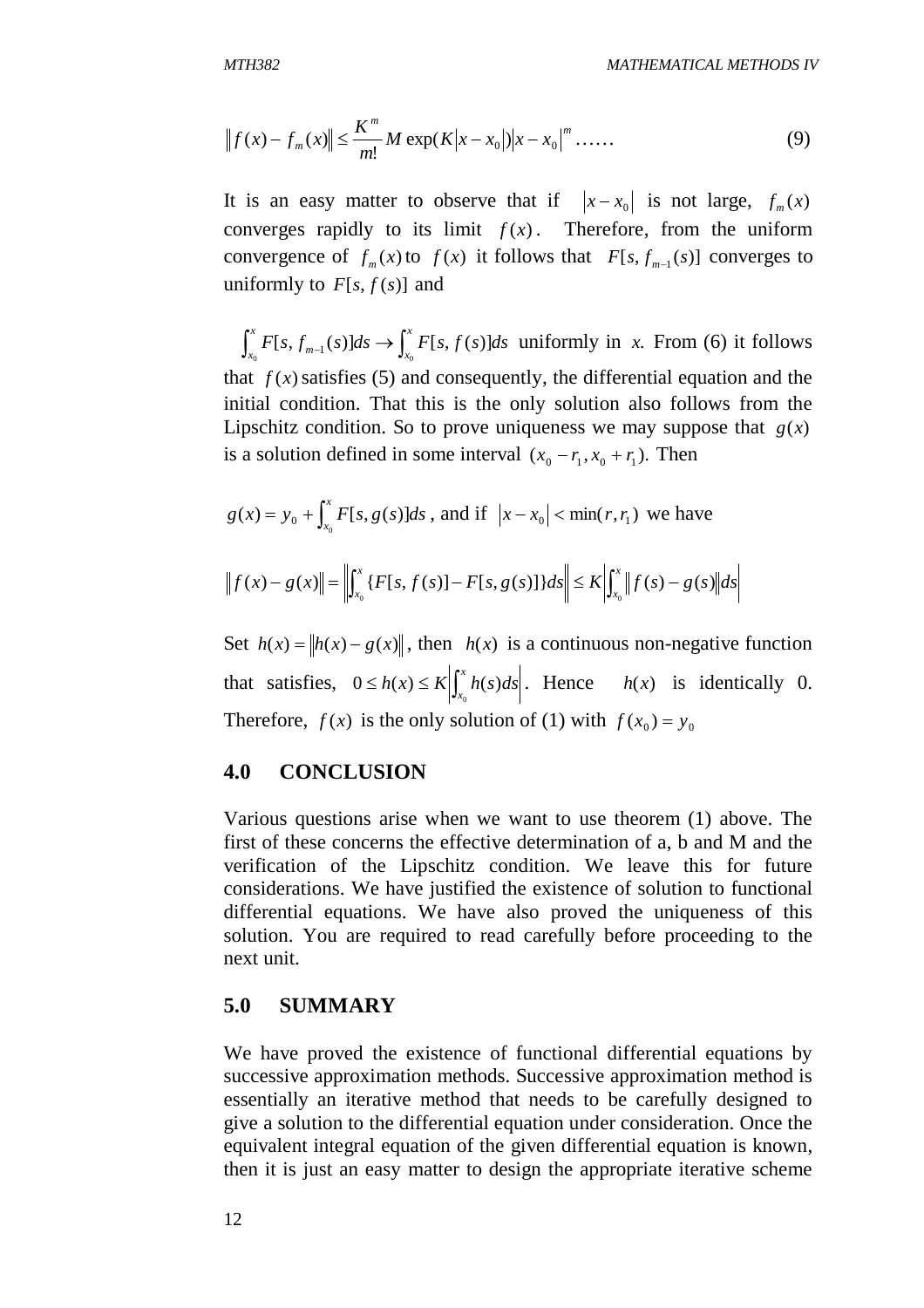for the equation, which will eventually converge to the solution of the equation.

# **6.0 TUTOR-MARKED ASSIGNMENT**

- 1. Solve  $y' = y + x$ ,  $y(0) = C$ , by method of successive approximation
- 2. If  $y(x)$  is a solution of  $y'' - x^2 y = 0$ ,  $y(0) = y_{01}$ ,  $y'(0) = y_{02}$ , Show that

 $y(x) = y_{01} + y_{02}x + \int_0^x (x - s)s^2 y(s)ds.$  $y(x) = y_{01} + y_{02}x + \int_0^x (x - s)s^2 y(s) ds$ 

> Use the method of successive approximations to find  $y(s)$  in the special case  $y_{01} = 1$ ,  $y_{02} = 0$ , Take  $f(x) \equiv 1$

3. The Thomas-Fermi equation defined by  $x^{1/2}y'' = y^{3/2}$ 

arises in nuclear physics. Show that it has a solution of the form  $Cx^{\alpha}$ . Show also that it can be transformed into a system to which method of successive approximation can be applied so that its solution in some interval [0,r] satisfies an initial condition of the form  $y(0) = a > 0$ ,  $y'(0) = b$ .

# **7.0 REFERENCES/FURTHER READING**

- Earl, A. Coddington (nd). *An Introduction to Ordinary Differential Equations*. India: Prentice-Hall.
- Francis, B. Hildebrand (nd). *Advanced Calculus for Applications*. New Jersey: Prentice-Hall .
- Einar, Hille (nd). *Lectures on Ordinary Differential Equations*. London: Addison-Wesley Publishing Company.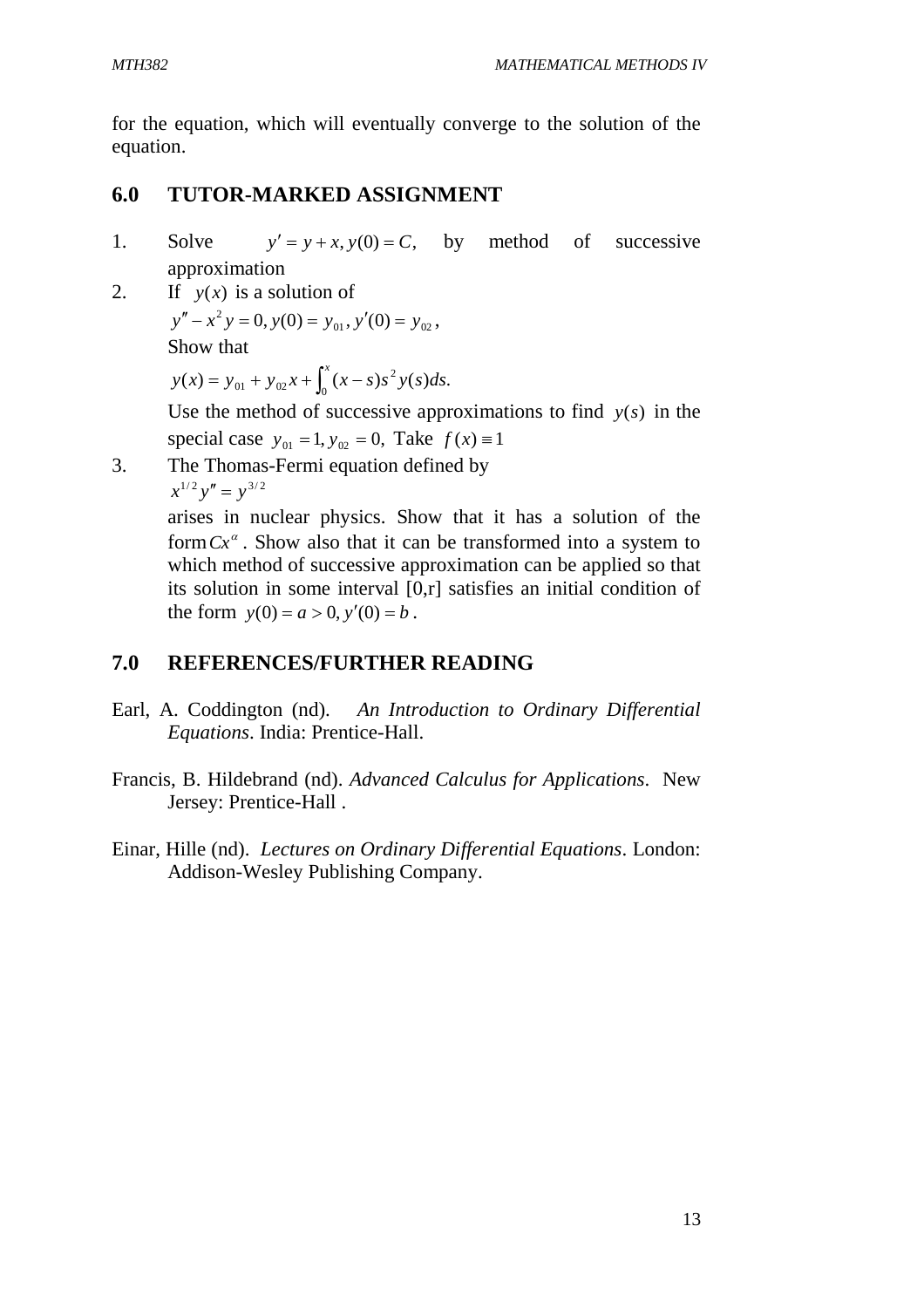### **MODULE 2 SPECIAL FUNCTIONS**

- Unit 2 Hyper Geometric Function<br>Unit 3 Bessel Function
- Bessel Function

### **UNIT 1 SPECIAL FUNCTIONS**

### **CONTENTS**

- 1.0 Introduction
- 2.0 Objectives
- 3.0 Main Content
	- 3.1 Special Functions
		- 3.1.1 Gamma function
		- 3.1.2 Beta function
		- 3.1.3 Factorial Notation
- 4.0 Conclusion
- 5.0 Summary
- 6.0 Tutor-Marked Assignment
- 7.0 References/Further Reading

### **1.0 INTRODUCTION**

In this unit, we shall examine some special functions such as Beta function, Gamma function and Factorial function. These functions are of very useful mathematical importance in solving differential equations and other applied mathematics problems.

### **2.0 OBJECTIVES**

At the end of this unit, you should be able to:

- define beta function, gamma function, and factorial notations
- apply these functions to solve mathematical problems.

### **3.0 MAIN CONTENT**

### **3.1 Special Functions**

Below are some of the special functions worthy of note.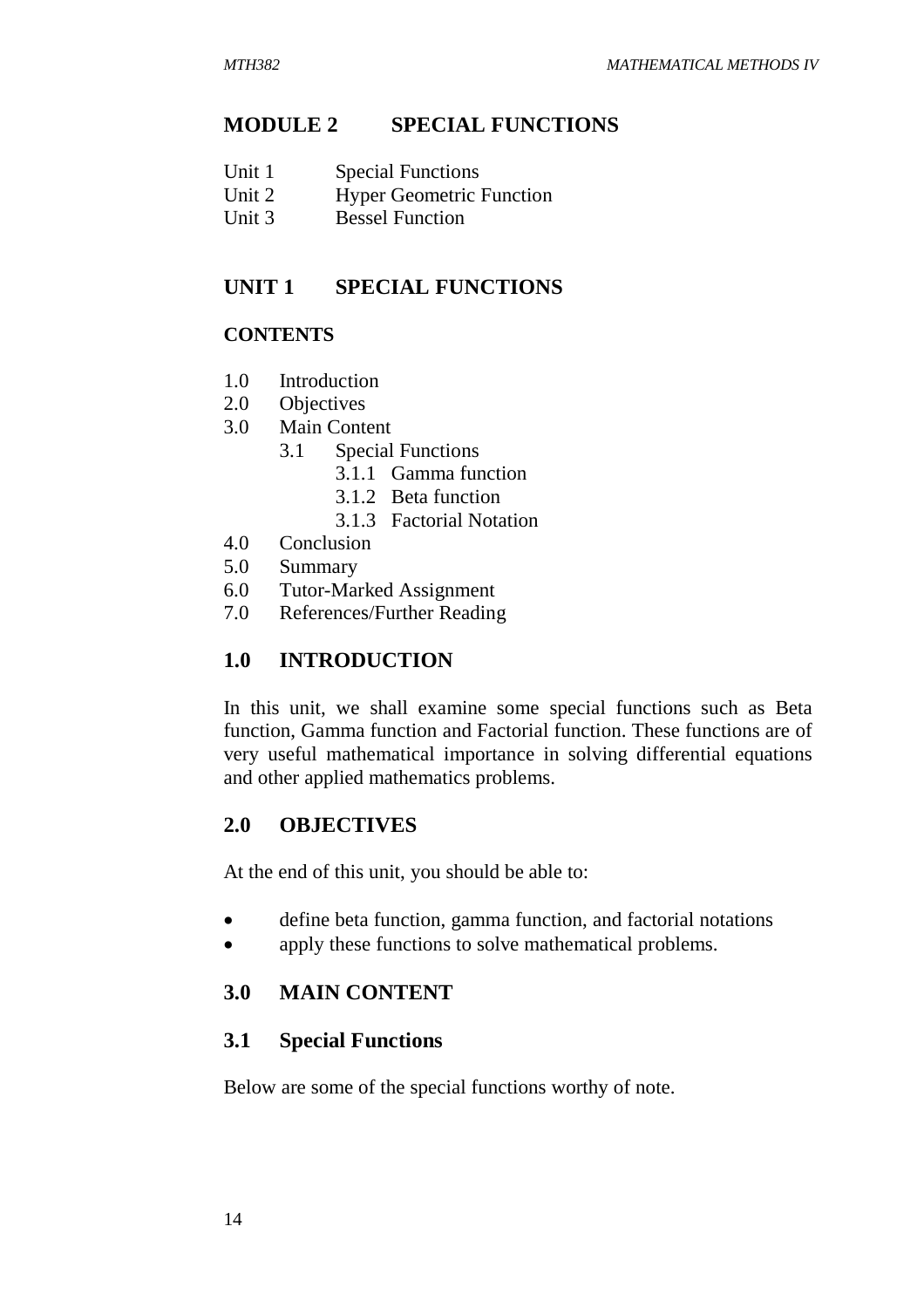### **3.1.1 Gamma Functions**

One of the most important functions is the gamma function, written and defined by the integral

(1)  $\Gamma(\alpha) = \int_0^\infty e^{-t} t^{\alpha-1} dt$ 

(More generally, if we consider also complex values, for those  $\alpha t$  whose real part is positive). By integration by parts, we find  $(\alpha + 1) = \int_{0}^{\infty} e^{-t} t^{\alpha} dt = -e^{-t} t^{\alpha} \Big|_{0}^{\infty} + \alpha \Big|_{0}^{\infty} e^{-t} t^{\beta-1} dt = \alpha \Gamma(\alpha)$  $\Gamma(\alpha+1) = \int_0^\infty e^{-t} t^\alpha dt = -e^{-t} t^\alpha \Big|_0^\infty + \alpha \int_0^\infty e^{-t} t^{\beta-1} dt = \alpha \Gamma(\alpha)$ Thus we obtain the important functional relation of the gamma function

$$
(2) \qquad \Gamma(\alpha+1) = \alpha \Gamma(\alpha)
$$

Let us suppose that the  $\alpha +ve$  integer, say, n. Then repeated application of (2) yields

$$
\Gamma(n+1) = n\Gamma(n)
$$
  
=  $n(n-1)\Gamma(n-1)$   
.................3.2 r (1)  
Now  $\Gamma(1) = \int_0^\infty e^{-t} dt = -e^{-t} \Big|_0^1 = 1$ 

$$
(3) \qquad \therefore \Gamma(n+1) = n! \quad \therefore
$$

Hence gamma function can be regarded as a generalisation of the eliminating fractional function.

By repeated application of (2)

 $(\alpha )(\alpha +1)....(\alpha +k)$  $\frac{\Gamma(\alpha+k+1)}{2\alpha^2+\cdots+\alpha^2}$  $(\alpha)(\alpha+1)$  $(\alpha + 2)$  $(\alpha)$  $(\alpha) = \frac{\Gamma(\alpha+1)}{n}$ *k k*  $+1)$ ..... $(\alpha +$  $=\ldots=\ldots=\frac{\Gamma(\alpha+k+1)}{2\pi\alpha^2}$  $\ddot{}$  α  $\alpha$  )(  $\alpha$ α α  $\alpha$ ) =  $\frac{1}{\alpha}$ 

Thus we obtain the relation

(5) 
$$
\Gamma(\alpha) = \lim_{\alpha \to 0} \frac{\Gamma(\alpha + k + 1)}{(\alpha)(\alpha + 1) \dots (\alpha + k)} (\alpha \neq 0, -1, -2 \dots)
$$

Gauss defined Gamma function as follows

(6) 
$$
\Gamma(\alpha) = \frac{\lim_{n \to \infty} \frac{n \ln}{\alpha(\alpha + 1) \dots (\alpha + n)}}{\alpha(\alpha + 1) \dots (\alpha + n)}
$$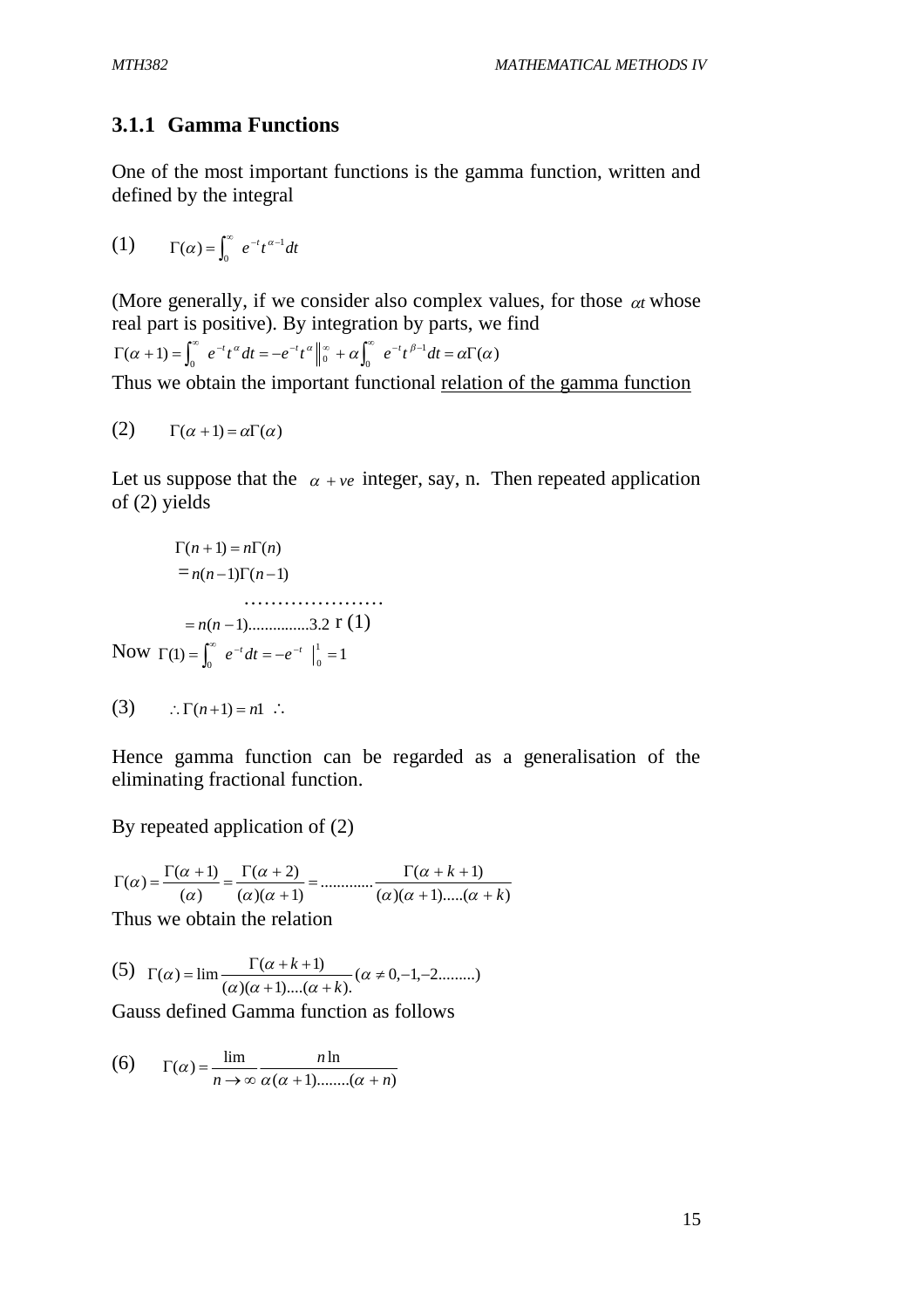#### Where

Problem  $I, y\alpha > 0$  and n is a *tve* integer, then  $\alpha = \frac{\lim}{\lim} \int_{a}^{n} \{1 - \frac{t}{a}\}^{n} t^{\alpha-1} dt.$  $\int_0^{\pi} \left\{1 - \frac{t}{n}\right\}^n t^{\alpha-1} dt$ *n t n*  $\frac{n}{2} \left\{ 1 - \frac{t}{r} \right\}^n t^{\alpha - 1}$  $\Gamma(\alpha) = \frac{mn}{n \to \infty} \int_0^{\alpha} \left\{ 1 - \frac{1}{n} \right\}^n t^{\alpha}$ 

Proof: Now consider the integral

$$
\int_0^n\big\{\,1-\frac{t}{n}\,\big\}^nt^{\alpha-1}dt.
$$

Substitute  $t = n^x$  in the integral, we obtain

$$
\int_0^n \left\{ 1 - \frac{t}{n} \right\}^n t^{\alpha - 1} dt = n^{\alpha} \int_0^1 (1 - x)^n x^{\alpha - 1} dx
$$

By integrating by parts gives the formula

$$
\int_0^n (1-x)x^{\alpha-1} dx = \frac{n}{\alpha} \int_0^1 (1-x)^{n-1} x^{\alpha} dx
$$

Repeating integration by parts, we get

$$
\int_0^n (1-x)^n x^{\alpha-1} dx = \frac{n(n-1)(n-2) \dots n!}{\alpha(\alpha+1) \dots (\alpha+n-1)} \int_0^1 x^{\alpha+n-1} dx
$$

Thus

$$
\int_0^n \left(1 - \frac{t}{n}\right) t^{\alpha - 1} dt = \frac{n \ln}{\alpha(\alpha +)...(\alpha + n - 1)}
$$
  
:.  $dt \int_0^n \left\{ \left\{1 - \frac{t}{n}\right\}^n t^{\alpha - 1} dt = \frac{dt}{n \to \infty} \frac{n n \alpha i}{\alpha(\alpha + 1)(\alpha + 2)...(\alpha + n)} = \Gamma(\alpha)$ 

Lemma1. If  $0 \le \alpha < 1$ ,  $1 + \alpha \le \exp \alpha \le (1 - \alpha)^{-1}$ , compare the three series.

$$
(1+\alpha)^{-1} = 1+\alpha
$$
,  $\exp(\alpha) = 1+\alpha + \sum_{N=2}^{\infty} \frac{\alpha^N}{n^1}$ 

$$
(1+\alpha)^{-1} = 1 + \alpha + \sum_{N=2}^{\infty} a^{N}
$$

Lemma2. If  $0 \le \alpha < 1$ ,  $(1 - \alpha)^n \ge 1 - n^{\alpha}$ , for a position integer

Proof: For  $n = 1$ ,  $1 - \alpha = 1 - \alpha$ , as derived.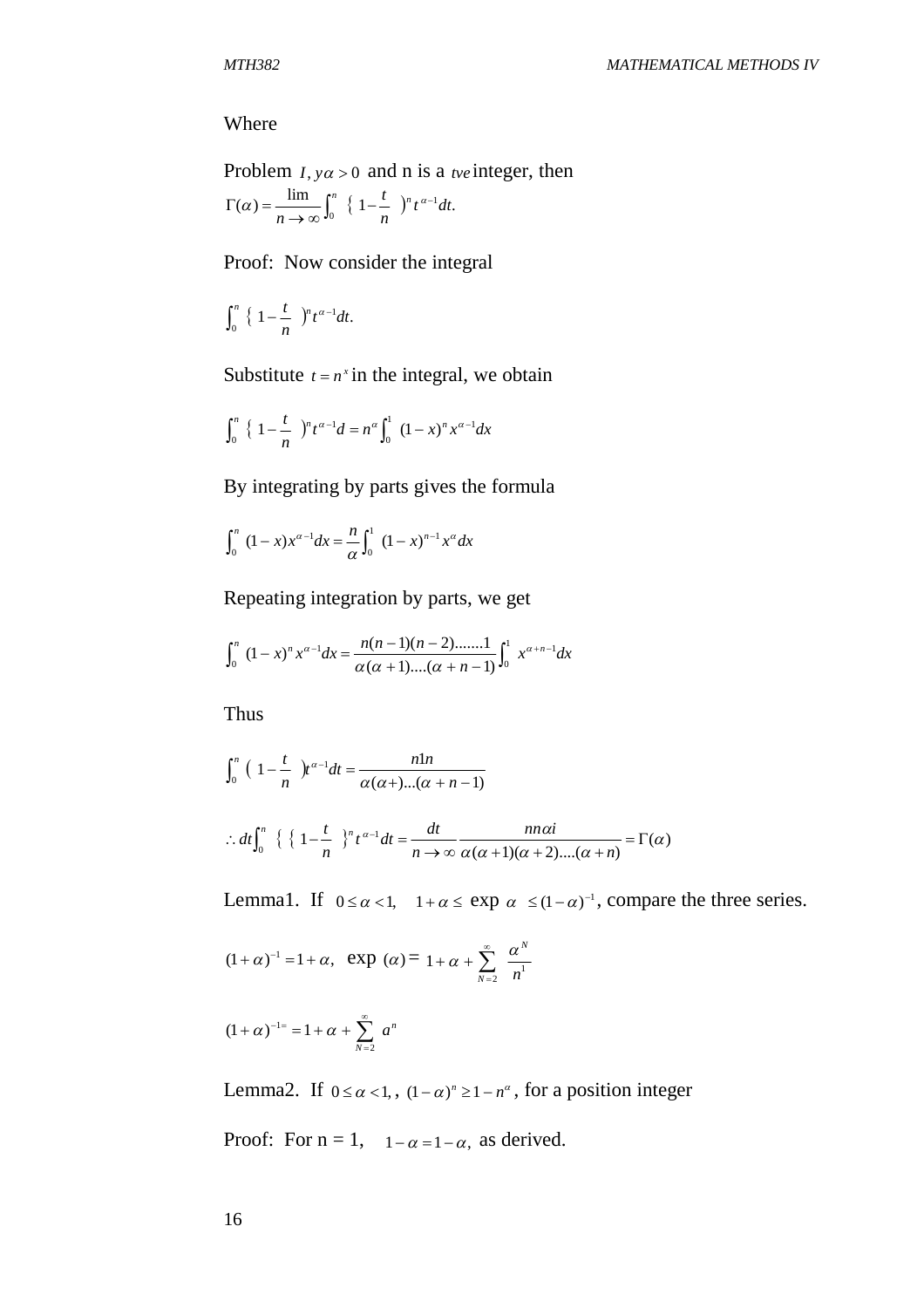Assume that

 $(1 - \alpha)\beta \ge 1 - \beta\alpha$ ,

Multiply each member by  $1-\alpha$ , to obtain

$$
(1 - \alpha)^{\beta+1} \ge (1 - \alpha)(1 - \beta \alpha) = 1 - (b + 1)\alpha + b\alpha^{2}
$$

So that

 $(1 - \alpha)^{\beta+1} \ge 1 - (b+1) = 1 - (b+1)\alpha + b\alpha^2$ Lemma 2. Follows by induction

Lemma 3. If  $0 \le t < n$ , n a positive integer  $(1 - \frac{1}{\cdot})^r$ 1  $0 \leq e^{-t} - (1$ 2 *n*  $t^2e$ *n*  $e^{-t} - (1 - \frac{t}{t})$  $\leq e^{-t} - (1 - \frac{t}{t})^n \leq \frac{t^2 e^{-t}}{t}$ Proof: In Lemma I, put *n*  $\alpha = \frac{t}{n}$ , we get  $(1+\frac{l}{\cdot}) \leq e^{\frac{l}{\cdot}} \leq (1-\frac{l}{\cdot})^{-1}$ *n t n t e n t* From which (a)  $(1+\frac{l}{r})^n \leq e^{-t} \leq (1-\frac{l}{r})^{n}$ *n t n*  $e^{-t}$ <sup> $\frac{t}{t}$ </sup> *n*  $1 + \frac{t}{t}$   $)^n \leq e^{-t} \frac{t}{t} \leq (1 - \frac{t}{t})$ Or  $(1+\frac{l}{r})^n \geq e^{-t} - \geq (1-\frac{l}{r})^{n}$ *n t n*  $e^{-t}$ <sup>*t*</sup> *n*  $1 + \frac{t}{t}$   $)^n \ge e^{-t} \frac{t}{t} \ge \left(1 - \frac{t}{t}\right)^n$ So that  $\lambda^t - (1 - \frac{l}{r})^n \geq 0$ *n*  $e^{t} - (1 - \frac{t}{\cdot})$  $\left(1-\frac{v}{n}\right)^n \leq e^t \left[1-\left(1-\frac{v}{n^2}\right)\right]$ 2  $1 - \frac{1}{2}$   $\binom{n}{2} \leq e^t | 1 - (1$ *n*  $e^{t}$ [ 1 – (1 –  $\frac{t}{t}$ *n*  $\therefore e^{t} - (1 - \frac{t}{t})^{n} \leq e^{t} [1 - (1 - \frac{t}{t})^{n}]$ But by (a)  $\mu$   $\geq$   $\left(1-\frac{l}{r}\right)^n$ *n*  $e^{t} \geq \left(1 - \frac{t}{t}\right)$  $\left(1-\frac{l}{r}\right)^n \leq e^{-t}\left[1-\frac{l}{r}\right]^2$ 2 2  $1 - \frac{1}{\cdot}$   $)^n \leq e^{-t}$  1 *n*  $e^{-t}$ [ 1 –  $\frac{t}{t}$ *n*  $\therefore e^{t} - (1 - \frac{t}{t})^{n} \leq e^{-t} [1 - \frac{t}{t}]$ In Lemma 2, we have shown that  $(1 - \alpha)^n \geq 1 - n\alpha$ .  $\left(1-\frac{r}{2}\right)^n \geq 1-n\alpha$  $\therefore$   $\left(1 - \frac{t^2}{n^2}\right)^n \ge 1$  $(1 - \frac{1}{\cdot})^r$ *n*  $e^{-t}t$ *n*  $e^{t} - (1 - \frac{t}{\cdot})$  $t \left(1 - \frac{t}{n}\right)$   $e^{-t}t^2$ 1 i,  $\therefore e^t - (1 - \frac{1}{r})^n \le$ 

**Problem 2.** Show that the two definitions of gamma function are equivalent.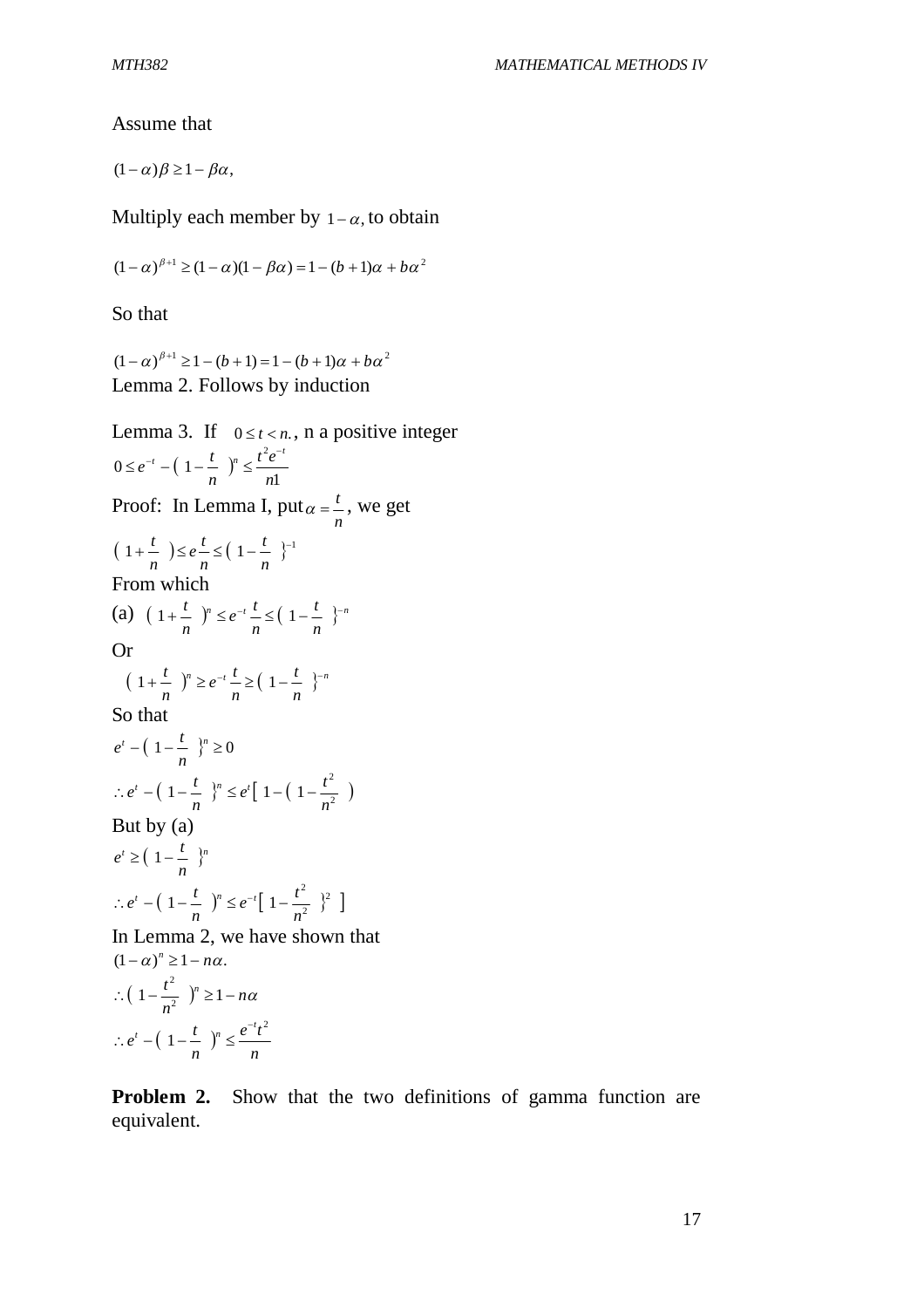**Proof:** By using Gauss's definition, we proved that 
$$
\Gamma(z) = \frac{\dim}{n \to w} \int_{0}^{\pi} \left(1 - \frac{t}{n}\right)^n t^{z-1} dt
$$

Now  
\n
$$
\lim_{n \to \infty} \left[ \int_0^n \left[ e^{-t} - \left( 1 - \frac{t}{n} \right)^n \right] t^{z-1} dt + \int_n^{\infty} e^{-t} t^{z-1} dx \right]
$$
\nFrom the convergence of the integral  
\n
$$
\int_0^{\infty} e^{-t} t^{z-1} dt = \Gamma(z)
$$
\nIt follows  
\n
$$
= \frac{\lim}{n \to \infty} \int_0^n e^{-t} - t^{z-1} dt = 0
$$
\nHence  
\n
$$
\int_0^{\infty} e^{-t} t^{z-1} dt - r(z) + \frac{\lim}{n \to \infty} \int_0^n \left[ e^{-t} \left( 1 - \frac{t}{n} \right) t^{z-1} dt \right]
$$
\nNow  
\n
$$
\int_0^{\infty} e^{-t} t^{z-1} dt = \text{Converges, so } \int_0^n \left[ -t^{z-1} \right] t^{z-1} dt
$$

 $\int_{0}^{\infty} e^{-t} t^{z-1} dt$  $\int_0^{\infty} e^{-t} t^{z-1} dt$  Converges, so  $\int_0^{\infty} e^{-t} t^{z-1} dx$ 0  $\int_0^n e^{-t} t^{z-1} dx$  is bounded.

Thus

$$
\lim_{n \to \infty} \int_0^n \left[ e^t - \left( 1 - \frac{t}{n} \right) t^{z-1} dt \right] = 0
$$
  

$$
\int_0^\infty e^{-t} t^{z-1} dt = \Gamma(z)
$$

**Problem 3.** Show that

*Sin z*  $z)r(1-z) = \frac{\pi}{\sin \pi}$ π  $(z \neq 0, \neq 1, \neq 2, \dots,$ **Proof:** using Gauss definition of gamma function ( 1)( 2)...........( )  $(z) = \lim_{n \to \infty} \frac{n!}{z(z+1)(z+2) \dots (z+n)}$  $z = \lim \frac{n}{2}$ *<sup>n</sup>*  $\Gamma(z) =$ →∞  $\left(1-\frac{2}{a^2}\right)$ 2 1 *s*  $z \neq \frac{\infty}{\sqrt{2}} \left(1 - \frac{z}{z}\right)$ П  $\neq \frac{\infty}{1}$ π  $=\frac{Sin\pi z}{2}$ Note if we put  $z = 1/2$ , we get  $\left| \Gamma(1/2) \right|^{2} \pi$ 1  $(1/2)$ 1  $\frac{1}{2}$  =  $\Gamma$ or  $\left(\begin{array}{cc} 1 \\ -2 \end{array}\right) = \sqrt{\pi}$ . 2  $\Gamma(\frac{1}{2}) = \sqrt{\pi}$ **Problem 4.** Show that  $\left(\begin{array}{c} z + \frac{1}{2} \end{array}\right)$ 2  $(2z) = \frac{2^{2z-1}}{\sqrt{z}} \Gamma(z) \Gamma\left( z + \frac{1}{2} \right)$  $2z-1$  $\Gamma(2z) = \frac{z}{\sqrt{2\pi}} \Gamma(z) \Gamma( z +$  $z = \frac{z}{\sqrt{z}} \Gamma(z) \Gamma(z)$ *z* (2*z* 0,1,2.............) **Proof :**  $(2z)$ ) 2  $2^{2z}\Gamma(z)\Gamma(z+\frac{1}{z})$ *z*  $\int z \Gamma(z) \Gamma(z)$  $\Gamma$  $\Gamma(z)\Gamma(z +$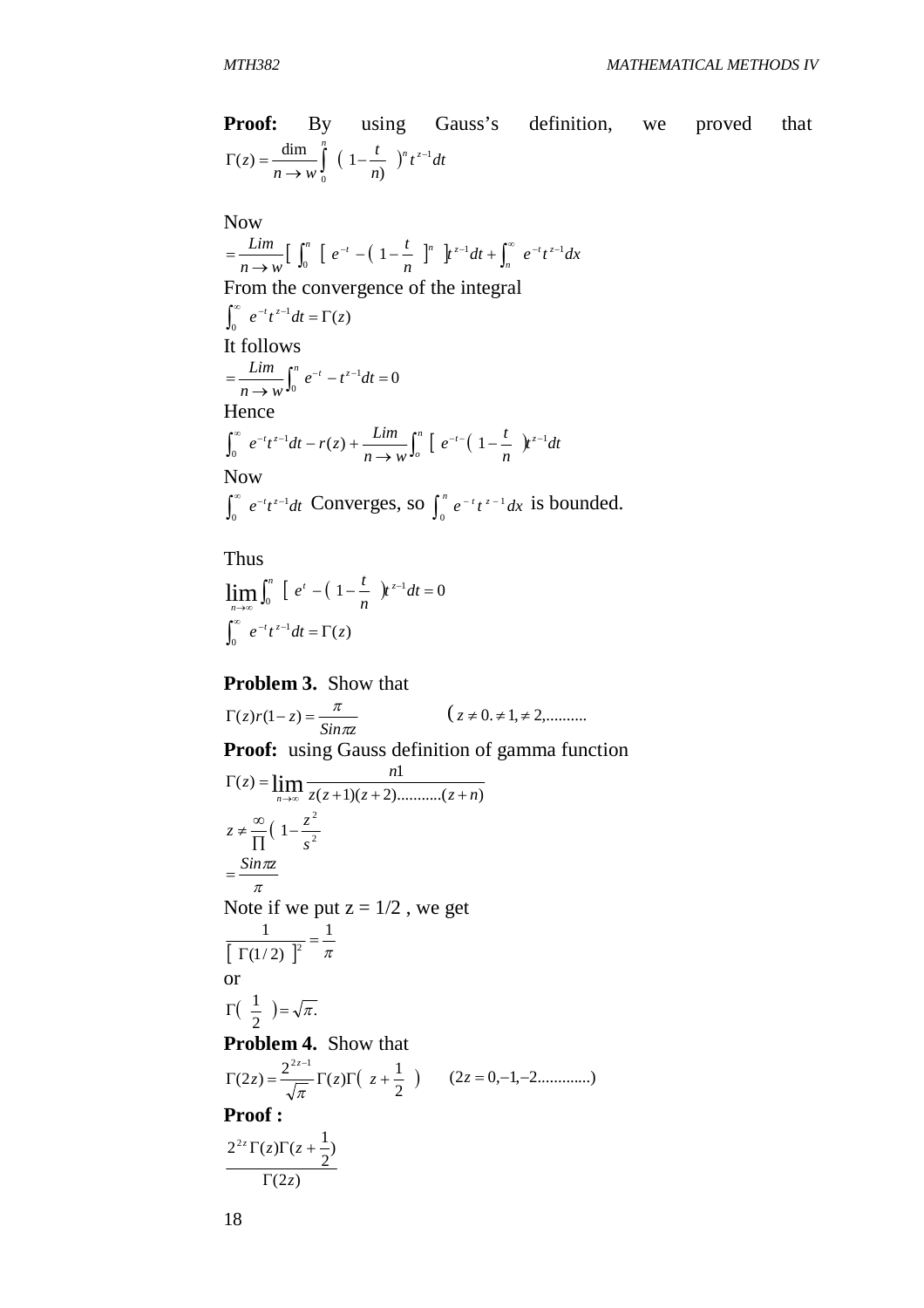$$
= \lim_{n \to \infty} \left\{ \frac{2^{2z} \sin^{z} n i n^{2} + \frac{1}{2}}{z(z+1)...(z+n)(z+\frac{1}{2}(2+\frac{3}{2...}(z+n+\frac{1}{2})z)} \right\}
$$

$$
= \lim_{n \to \infty} \left[ \frac{(ni)^{2} 2^{2n+1}}{(2n)! \sqrt{n}} \right]
$$

The last quantity is independent of z and must be finite since the left side exists.

$$
\therefore \frac{2^{2z}\Gamma(z)\Gamma(z+\frac{1}{2})}{\Gamma(2z)} = A
$$
  

$$
\therefore \frac{2^{2z}\Gamma(z)\Gamma(z+\frac{1}{2})}{\Gamma(2z)}
$$

Put  $z = \frac{1}{2}$ 

We have  
\n
$$
A = 2\sqrt{\pi}
$$
\n
$$
\therefore \Gamma(2z) = \frac{2^{2z-1}\Gamma(z)\Gamma(z+\frac{1}{2})}{\sqrt{\pi}} \therefore
$$

### **3.1.2 Beta-Function**

We define Beta-function  $B(p,q)$  by

(1) 
$$
B(p,q) = \int_0^1 t^{p-1} (1-t)^{q-1} dx, R(c) > 0, R(q) > 0
$$

Another useful form of this function can be obtained by putting  $t =$  $t = \sin \theta^2$ , thus arriving at

(2) 
$$
B(p,q) = 2\int_0^{\frac{\pi}{l}} \sin^{2p-1}\theta \cos^{2q-1}\theta d\theta, R(p) > 0, R(q) > 0
$$

Next we establish the relation between gamma and beta-functions

**Problem:** If  $R(p) > 0, R(q) > 0$ . Then  $(p+q)$  $(p,q) = \frac{r(p)r(q)}{q}$  $r(p+q)$  $B(p,q) = \frac{r(p)r(q)}{q}$  $^{+}$  $=$ 

**Proof:**  $r(p)r(q) = \int_0^\infty e^{-t}t^{p-1}dt \int_0^\infty e^{-u}u^{q-1}du$ 1  $(p)r(q) = \int_0^{\infty} e^{-t} t^{p-1} dt \int_0^{\infty} e^{-u} u^{q-1}$ Substituting  $t = x^2$  *and*  $U = y^2$  it gives  $r(p)r(q) = 4\int_0^\infty e^{-x^2} x^{2p-1} dx \int_0^\infty e^{-y^2} y^{2q-1} dy$  $2 - 2p-1$  $(p)r(q) = 4\int_0^\infty e^{-x^2} x^{2p-1} dx \int_0^\infty e^{-y^2} y^{2q-1}$  $r(p)r(q) = 4\int_0^\infty \int_0^\infty \exp(-x^2 - y^2)x^{2p-1}y^{2q-1}dxdy$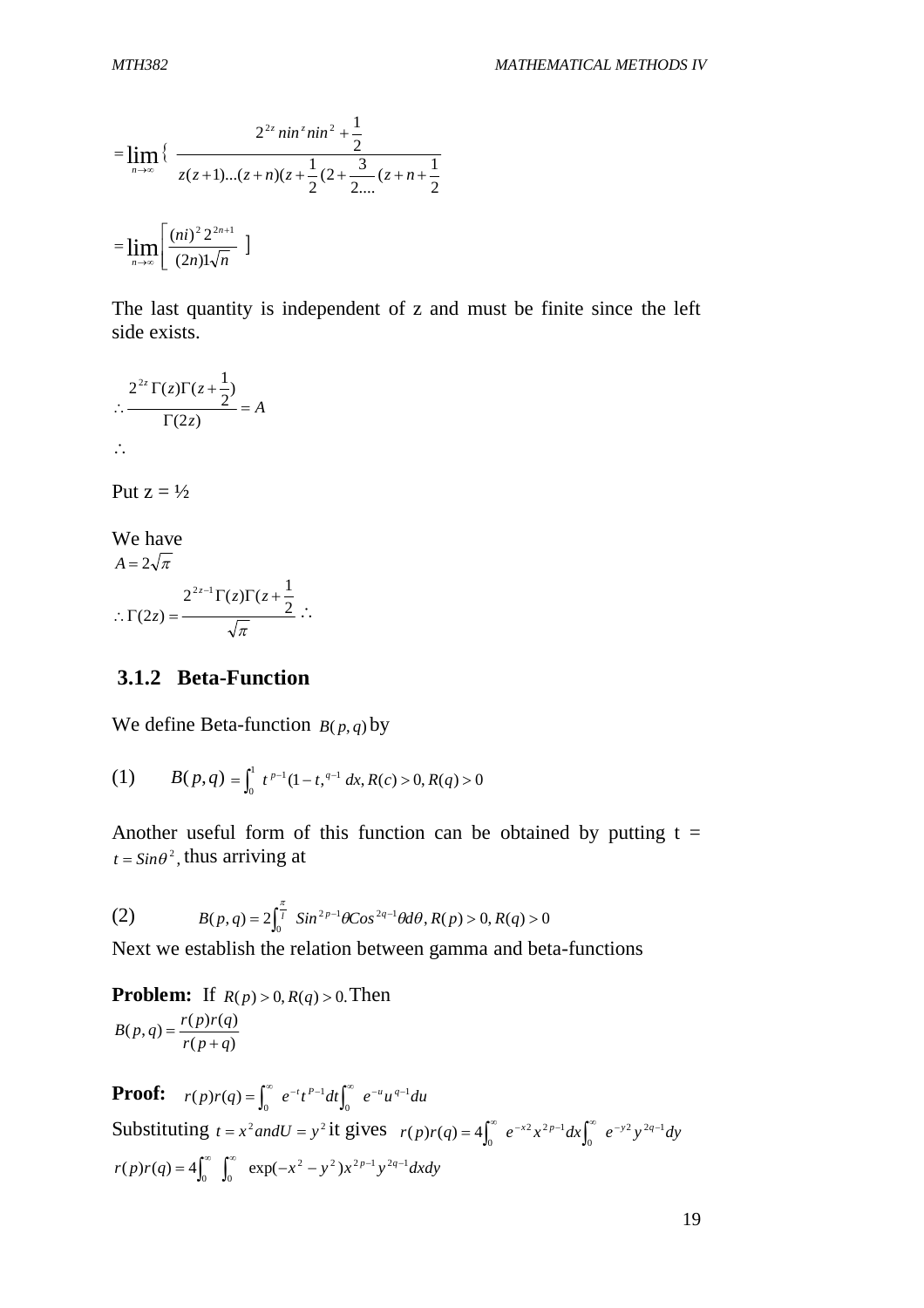Next, turn to polar co-ordinate for the iterated integration over the first quadrant in xy-plan.  $r(p)r(q) = 4\int_{0}^{\infty} \int_{0}^{\frac{\pi}{2}} \exp(-2^{2})r^{2p+2q-2} \cos^{2p-1} \theta \sin^{2q-1} r d\theta d\theta$  $(p)r(q) = 4\int_0^{\infty} \int_0^{\frac{\pi}{2}} \exp(-2^2) r^{2p+2q-2} \cos^{2p-1} \theta \sin^{2q-1}$ 

$$
2\int_0^{\infty} \exp(-r^2) r^{2p-2q-1} dr 2\int_0^{\frac{\pi}{l}} \cos^{2p-1} \theta \sin^{2q-1} \theta d\theta
$$
  
Take  $r^{2-t}$  and  $\theta = \frac{1}{2} \pi - \theta$ , we obtain  

$$
r(p)r(q) = \int_0^{\infty} \exp(e^{-t} t^{p+q-1} dt 2\int_0^{\frac{1\beta\theta}{2}} \sin^{2p-1} \theta \cos^{2q-1} d\theta
$$

$$
= r(p+q)B(p,q)
$$

$$
\therefore B(p,q) = \frac{r(p)r(q)}{r(p+q)}.
$$

### **3.1.3 Factorial Notations**

(1) 
$$
(\alpha)_n = \frac{n}{ll} (\alpha + k - 1)
$$

$$
= \alpha(\alpha + 1) \dots ((\alpha + n - 1))
$$

$$
(\alpha)_0 = 1, \alpha \neq 0
$$

The function  $(\alpha)_0$  is called the factorial notation

#### **Problem:** Show that

$$
(\alpha)_{2n}=2^{2n}\left(\begin{array}{c}\alpha\\2\end{array}\right)_n\left(\begin{array}{c}\alpha+1\\2\end{array}\right)_n
$$

**Proof:-**

$$
= (\alpha)_{2n} = (\alpha)(\alpha+1)(\alpha+2)(\alpha+3)\dots...\alpha+2n-1)
$$
  
= 
$$
[(\alpha)(\alpha+2)\dots...\alpha+2n-2) \quad [(\alpha+1)(\alpha+3)\dots...\alpha+2n-1) \quad ]
$$
  
= 
$$
2^{2n} \left[ \left( \frac{\alpha}{2} \right) \left( \frac{\alpha+2}{2} \right) \left( \frac{\alpha+4}{2} \right) \dots \dots \left( \frac{\alpha+2n-2}{2} \right) \right]
$$
  

$$
[(\frac{\alpha+1}{2}) \left( \frac{\alpha+1}{2} + \dots \dots \left( \frac{\alpha+1}{2} + n-1 \right) \right]
$$
  

$$
2^{2n} \left( \frac{\alpha}{2} \right)_n \left( \frac{\alpha+1}{2} \right)_n
$$

Similarly, we can show that *<sup>n</sup> <sup>n</sup> kn kn k k k k K* 1 ........... 1 ( )

### **Problem:** show that

$$
(\alpha)_n = \frac{\Gamma(\alpha + n)}{\Gamma(\alpha)}
$$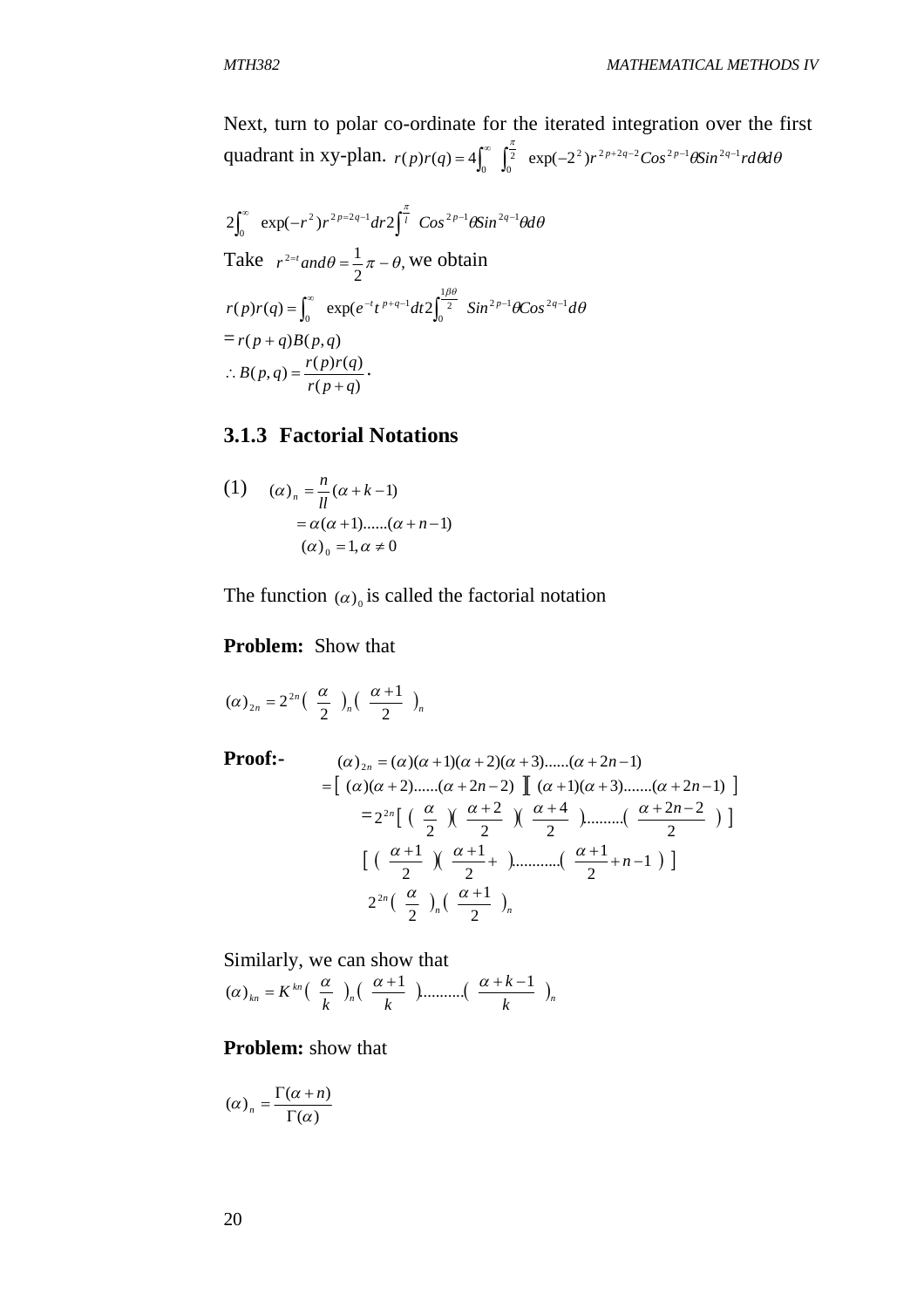**Proof:**

( *n*) ( *n* 1)( *n* 2).........() ()( 1).........( *n* 1)() ( ) () () *<sup>n</sup> n* ( ) ( ) ( ) *n n*

### **4.0 CONCLUSION**

In this unit, we have studied Gamma function, Beta function and Factorial notations. You are required to study these functions because you would be required to apply them in future.

### **5.0 SUMMARY**

The study of special functions in mathematics is of significant importance. Study this area properly before moving to the next unit.

### **6.0 TUTOR-MARKED ASSIGNMENT**

(1) The Beta function of *p*,*and*, *q* is defined by the integral

 $(p, q) = \int_{0}^{1} t^{p-1} (1-t)^{q-1} dt, (p, q > 0).$ 0  $B(p,q) = \int_0^1 t^{p-1} (1-t)^{q-1} dt$ ,  $(p,q>$ By writing  $t = \sin^2 \theta$  obtain the equivalent form  $(p,q) = 2 \int_{0}^{\pi/2} \sin^{2p-1} \theta \cos^{2q-1} \theta d\theta, (p,q>0)$ 0  $B(p,q) = 2 \int_0^{\pi/2} \sin^{2p-1} \theta \cos^{2q-1} \theta d\theta$ ,  $(p,q > 0)$ 

(2) Show that

$$
B(p,q) = \frac{\Gamma(p)\Gamma(q)}{\Gamma(p+q)}
$$

(3) By writing  $t = x/(x + a)$  in the definition of Beta function, show that

$$
\int_0^{\infty} \frac{x^{p-1} dx}{(x+a)^{p+q}} = a^{-q} B(p,q)
$$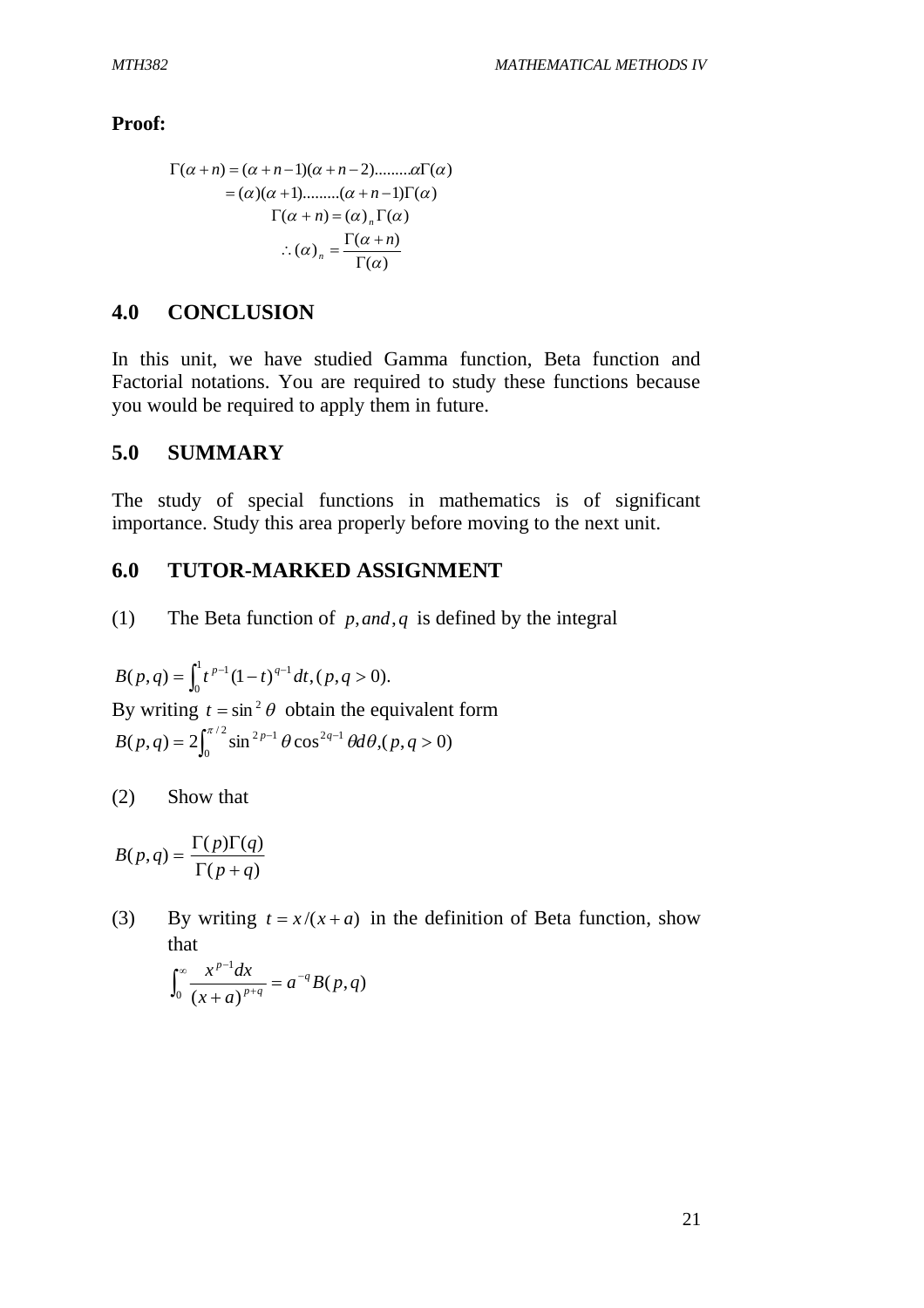#### **7.0 REFERENCES/FURTHER READING**

- Earl, A. Coddington (nd). *An Introduction to Ordinary Differential Equations*. India: Prentice-Hall.
- Francis, B. Hildebrand (nd). *Advanced Calculus for Applications*. New Jersey: Prentice-Hall.
- Einar, Hille (nd). *Lectures on Ordinary Differential Equations*. London: Addison-Wesley Publishing Company.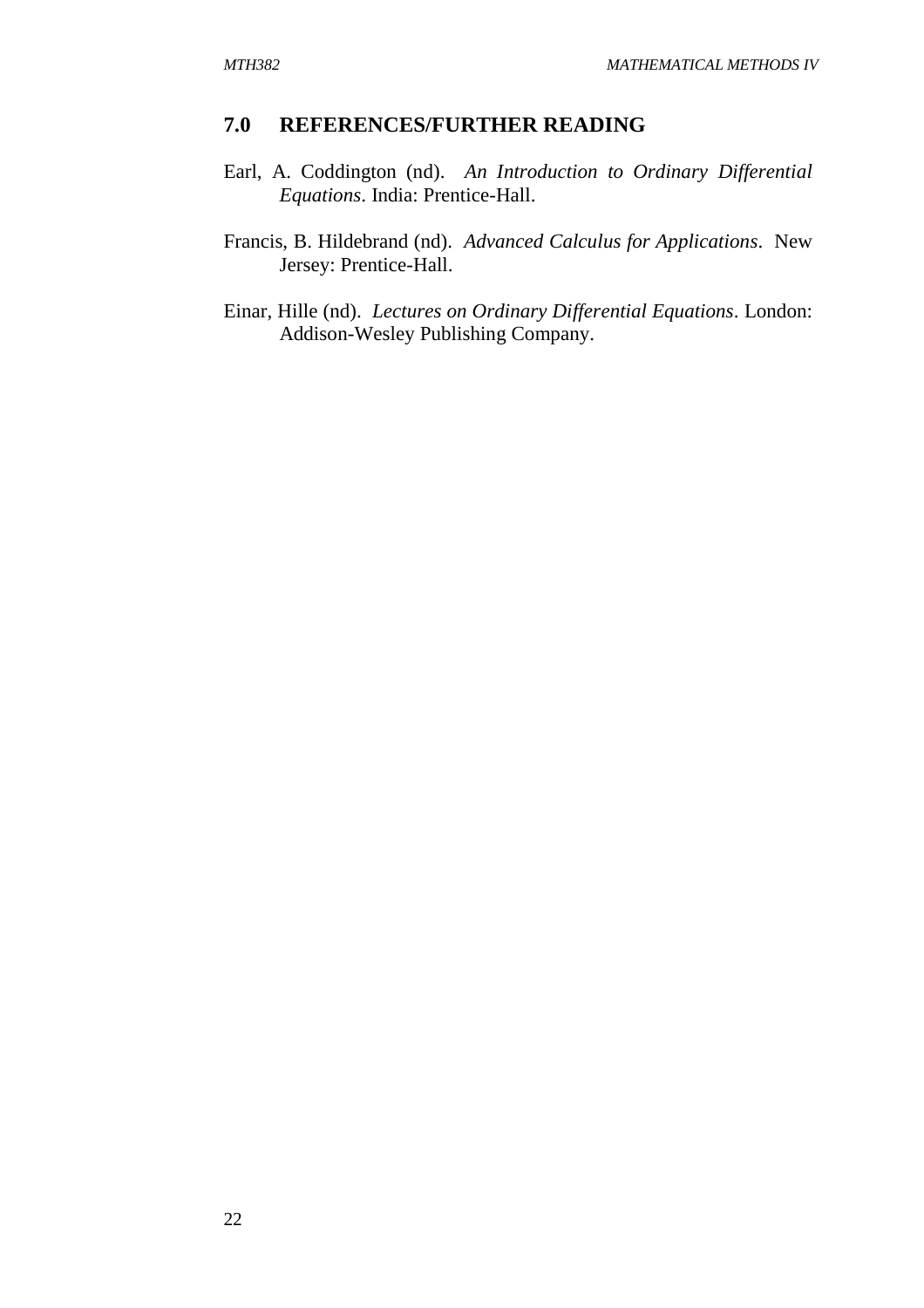# **UNIT 2 HYPER GEOMETRIC FUNCTION**

### **CONTENTS**

- 1.0 Introduction
- 2.0 Objectives
- 3.0 Main Content 3.1 Hyper Geometric Functions
- 4.0 Conclusion
- 5.0 Summary
- 6.0 Tutor-Marked Assignment
- 7.0 References/Further Reading

# **1.0 INTRODUCTION**

In this unit, we shall consider a class of function usually referred to as hyper-geometric functions. The series solution of the associated differential equation usually takes the form of a geometric series. Most often, hyper-geometric equation has  $x = 0, x = 1$  and  $x = \infty$  as regular points and ordinary point elsewhere.

# **2.0 OBJECTIVES**

At the end of this unit, you should be able to:

- determine the differential equations that can give rise tohypergeometric functions
- explain the properties of this functions
- apply this function where necessary.

# **3.0 MAIN CONTENT**

# **3.1 Hyper-Geometric Function**

The solutions of the differential equation  $(1-x)\frac{d^2y}{dx^2} + \left[ c - (a+b+1)x \right] \frac{dy}{dx^2} + C$ 2  $=$ - $(-x)$  $\frac{a}{2}$  $\frac{y}{2}$  $+$   $c - (a+b+1)x$  $\frac{ay}{2}$ *dx ab*  $c - (a+b+1)x$   $\frac{dy}{dx}$ *dx*  $f(x(1-x)) \frac{d^2 y}{dx^2} + \left[ c - (a+b+1)x \right] \frac{dy}{dx}$   $y = 0$  (1)

are generally called Hyper-geometric functions.

Note that a, b, and c are fixed parameters.

We solve this equation (1) about the regular singular point  $x = 0$ Shifting the index

$$
\sum_{n=0}^{\infty} n(n+c-1)x^{n-1} - \sum_{n=1}^{\infty} (v+a-1)(n+b-1)e_{n-1}x^{n-1} = 0
$$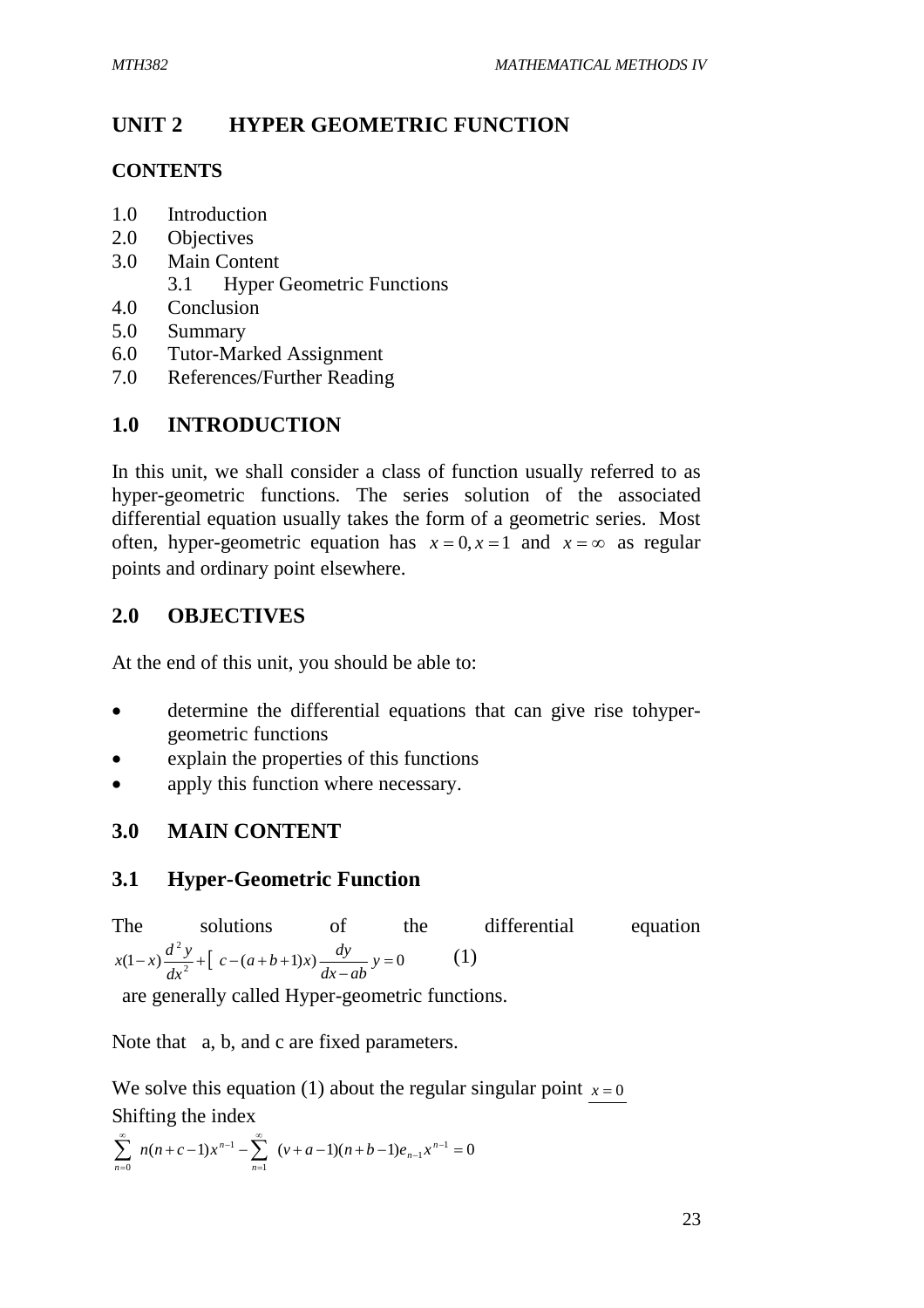For 
$$
n \ge 1
$$
  
\n
$$
e_n = \left(\frac{a(a+a)(n+b-1)}{n(n+c-1)}e_{n-1}\right)
$$
\n
$$
e_n = \left(\frac{a(a+a)(a+2)...(a+n-1.b(b+1)(b+2)...(b+n-1)e_0}{n1.c(c+1)(c+2)(c+2)...(c+n-1)}\right)
$$

Using factorial notation, we have

$$
e_n = \frac{(a)_n (b)_n}{n! (c)_n} e_0
$$

Let us choose  $e_0 = 1$ 

$$
y_1 = 1 + \sum_{n=1}^{\infty} \frac{(a)_n (b)_n}{n! (c)_n} x^n
$$
  
= 
$$
= \sum_{n=0}^{\infty} \frac{(a)_n (b)_n}{(c)_n n!} x^n
$$

We have the symbol  $2F_1(a, b, c, x)$  to represent solution

$$
y_1 = \sum_{n=0}^{\infty} \frac{(a)(b)_n}{(c)_n n!} x^n
$$
  
 
$$
\therefore
$$
  
 
$$
2F_1(a, b, c, x) = \sum_{n=0}^{\infty} \frac{(a)_n (b)_n}{(c)_n n!} x^n
$$

The solution is valid in  $0 < |x < 1|$ . The other root of the indicial equation is

(i-c). We may put  $y = \sum_{n=1}^{\infty} f_n^x x^{n+1-c}$  $y = \sum_{n=0}^{\infty} f_n^{n} x^{n+1}$  $=\sum_{n=1}$   $f_n^nx^{n+1}$ 1 For the moment, let c be not an integer for (1), the indicial equation has root zero and i-c. Let  $y = \sum_{n=1}^{\infty} e_n x^{n+r}$  $y = \sum_{n=0}^{\infty} e_n x^{n+1}$  $=\sum_{n=1}$ 

$$
\sum_{n=1}^{\infty} e_n x^{n+b} (n+b-1) x^{n+b} - \sum_{n=0}^{\infty} e_n (n+b) (n+b-1) x^{n+b} + c \sum_{n=0}^{\infty} e_n (n+b) (n+b-1) x^{n+b} + c \sum_{n=0}^{\infty} e_n (n+b) x^{n+b-1}
$$
  
or  

$$
\sum_{n=0}^{\infty} e_n (n+b) (n+b-1+c) x^{n+b-1}
$$

$$
\sum_{n=0}^{\infty} e_n (n+b)(n+b-1+c) x^{n+b-1}
$$
  

$$
\sum_{n=0}^{\infty} e_n [ab+1)(a+b+1)(n+b)(n+b)(n+b-1)] x^{n+b} = 0
$$
  
The indicial equation is  

$$
e_n(b)(b-1+c) = 0
$$

(Note c is not an integer).

Corresponding to 
$$
b = 0
$$
,  
\n
$$
\sum_{n=1}^{\infty} n(n+c-1)e_n = \sum_{n=0}^{\infty} (n+a)(n+b)e_n x^n = 0
$$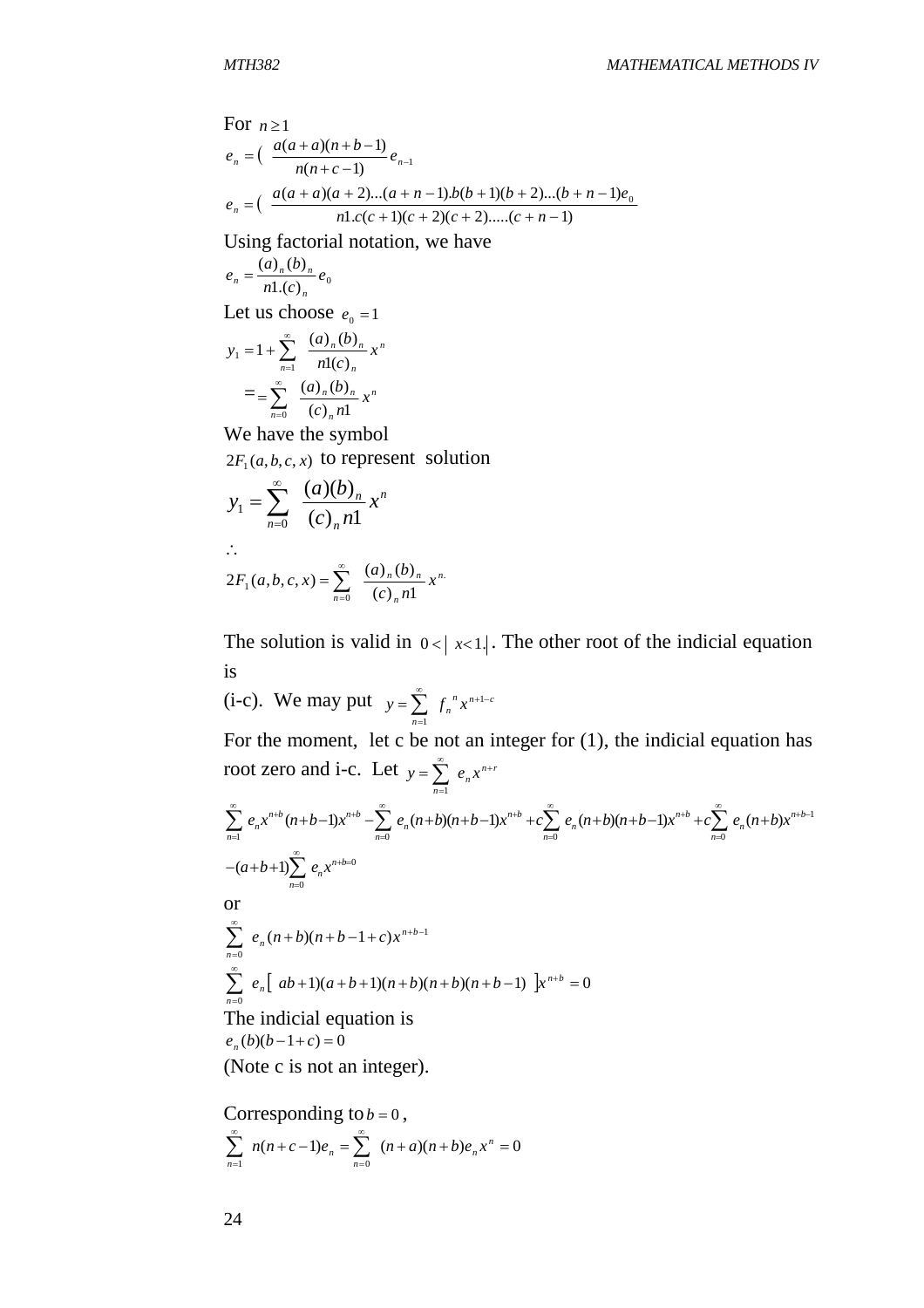**Problem 1:** If  $R(c-a-b) > 0$  and if c is neither zero nor a negative integer,

 $(c-a)r(c-b)$  $2F_1(a,b,c,1) = \frac{r(c)r(c-a-b)}{r(c-a)r(c-b)}$  $F_1(a, b, c, 1) = \frac{r(c)r(c-a-b)}{c}$  $(a-a)r(c-a)$  $=\frac{r(c)r(c-a-)}{c}$ 

#### **Proof**

$$
2F_1(a, b, c, l)
$$
  
= 
$$
\frac{r(c)}{r(b)r(c-b)}
$$
  
= 
$$
\frac{r(c)}{r(b)r(c-b)} \frac{r(b)r(c-a-b)}{r(c-a)}
$$

## **Problem 2:** Show that

(a) 
$$
2F(\alpha, \beta, \beta, x) = (1 - x)^{-\alpha}
$$

(b)  $x2F(1;1;2;-x) = Log(1+x)$ 

## **Solution:**

(a)  
\n
$$
2F (\alpha, \beta, \beta, x)
$$
\n
$$
\sum_{n=0}^{\infty} \frac{(x)_n}{n!} x^n
$$
\n
$$
= 1 + \alpha x + \frac{(\alpha + 1)}{21} x^2 + \dots + \frac{\alpha(\alpha + 1)(\alpha + 1)}{31} x^3 + \dots = (1 - x)^{-\alpha}
$$
\n(b)  
\n
$$
x 2F(1;1;2;-x) = Log(1+x)
$$
\n
$$
x \left[ 1 + \frac{1.1}{1.2}(-x) + \frac{1.2.1.2}{1.2.2.3}(-x)^2 + \frac{1.2.3.1.2.3}{1.2.3.2.34}(x)^3 \right]
$$
\n
$$
y_2 = x^{1-\alpha} 2F_1(a+1-c, b+1-c; 2-c; x)
$$

**Problem:** If  $1 \le 1 \le 1$ , *and* if  $R(c) > R(b) > 0$ ,

$$
2F_1(a;b;c;z) = \frac{\Gamma(c)}{\Gamma(b)\Gamma(c-b)} \int_0^1 t^{b-1} (1-t)^{c-b-1} (1-tz)^{-a} dt
$$

## **Proof**

Beta-function now  
\n
$$
\frac{\Gamma(b+n)\Gamma(c-b)}{\Gamma(c+n)} = \int_0^1 t^{b-1} (1-t)^{c-b-1} dt
$$

Also  $(c + n)$  $(b+n)(\Gamma(c - b))$  $(b)\Gamma(c-b)$  $\left( c\right)$  $\left( c\right)$  $(b)$ *c n*  $b + n)(\Gamma(c - b))$  $b)$  $\Gamma(c-b)$ *c c b n n*  $\Gamma(c +$  $+n)(\Gamma(c \Gamma(b)\Gamma(c =\frac{\Gamma}{\Gamma}$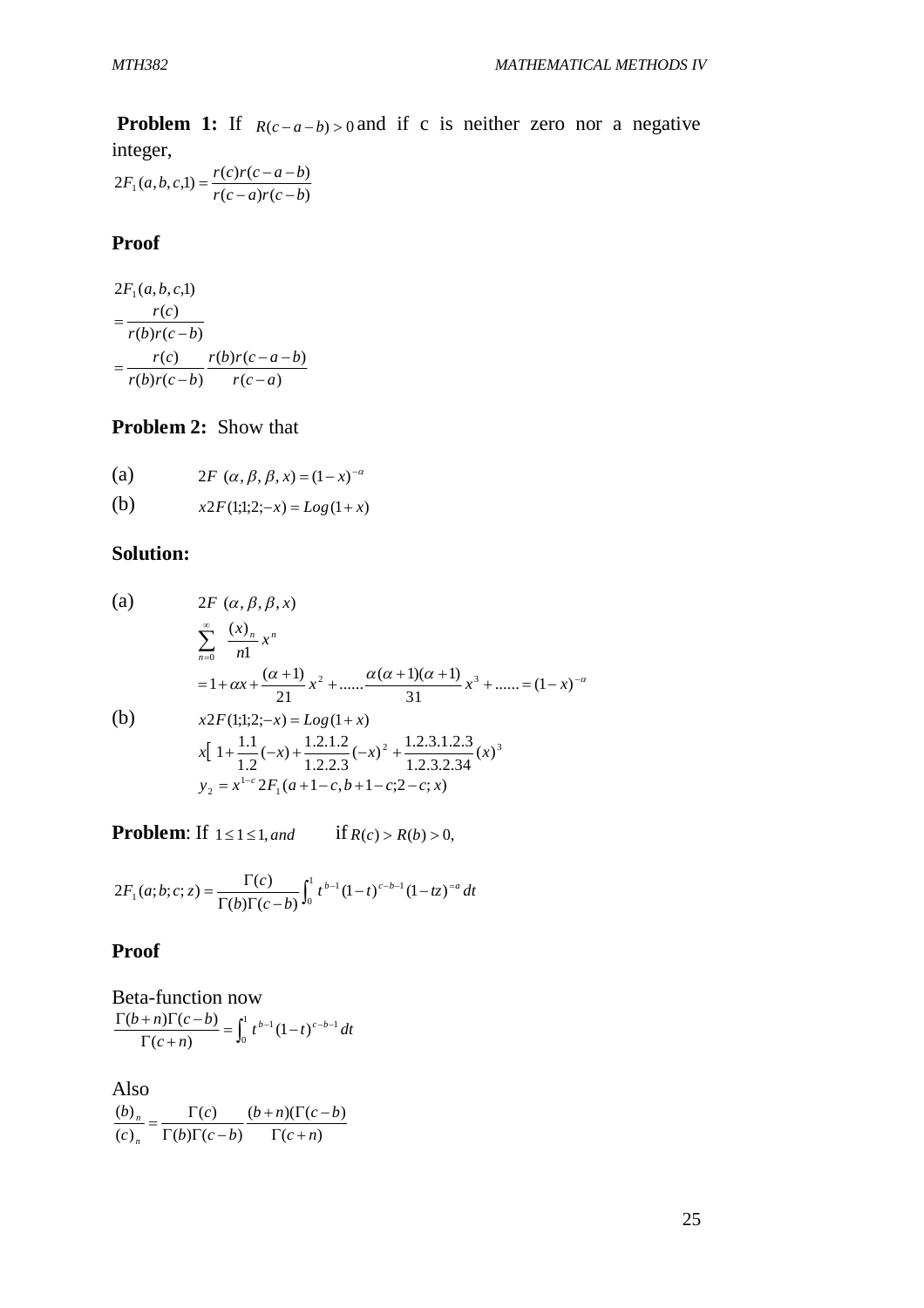Thus

$$
2F_1(a;b;c;z) = \frac{\Gamma(c)}{\Gamma(b)\Gamma(c-b)}
$$
  
\n
$$
\sum_{n=0}^{\infty} \frac{(a)z_n}{N!} \int_0^1 t^{b+n-1} (1-t)^{c-b-1} dt
$$
  
\n
$$
= \frac{\Gamma(c)}{\Gamma(b)\Gamma(c-b)} \int_0^1 t^{b-1} \sum_{n=0}^{\infty} \frac{(a)(zt)^n dt}{n!}
$$
  
\n
$$
= \frac{\Gamma(c)}{\Gamma(b)\Gamma(c-b)} \int_0^1 t^{b-1-1} (1-zt)^a dt
$$
  
\nWhere  
\n
$$
(1-z)^a = \sum_{n=0}^{\infty} \frac{(-\alpha)(-\alpha-1)...(-\alpha-n+1)(-1)^n y^n}{n!}
$$
  
\n
$$
= \sum_{n=0}^{\infty} \frac{(\alpha+1)...(\alpha+n-1) y^n}{n!}
$$
  
\n
$$
= \sum_{n=0}^{\infty} \frac{a(\alpha+1)...(\alpha+n-1) y^n}{n!}
$$
  
\n
$$
= \sum_{n=0}^{\infty} \frac{(\alpha)_n y^n}{n!}
$$

## **4.0 CONCLUSION**

You have learnt in this unit some properties of hyper-geometric functions. You are requested to study this unit properly before going to the next unit.

## **5.0 SUMMARY**

Recall that you learnt about the class of differential equation, which usually give rise to hyper-geometric functions. You also learnt about the relations of this function to Gamma and Beta functions. Study this unit properly before going to the next unit.

## **6.0 TUTOR-MARKED ASSIGNMENT**

1. If  $R(c - a - b) > 0$  and if c is neither zero nor a negative integer show that

> $(c-a)\Gamma(c-b)$  $2F_1(a;b;c;1) = \frac{\Gamma(c)\Gamma(c-a-b)}{\Gamma(c-a)\Gamma(c-b)}$  $F_1(a;b;c;1) = \frac{\Gamma(c)\Gamma(c-a-b)}{\Gamma(c-a-b)}$  $\Gamma(c-a)\Gamma(c-a)$  $=\frac{\Gamma(c)\Gamma(c-a-1)}{\Gamma(c-a-1)}$

2. Show that

(a)  $2F_1(\partial; \beta; \beta; x) = (1-x)^{-\alpha}$ 

(b)  $x^2 F_1(1;1;2;-x) = \log(1+x)$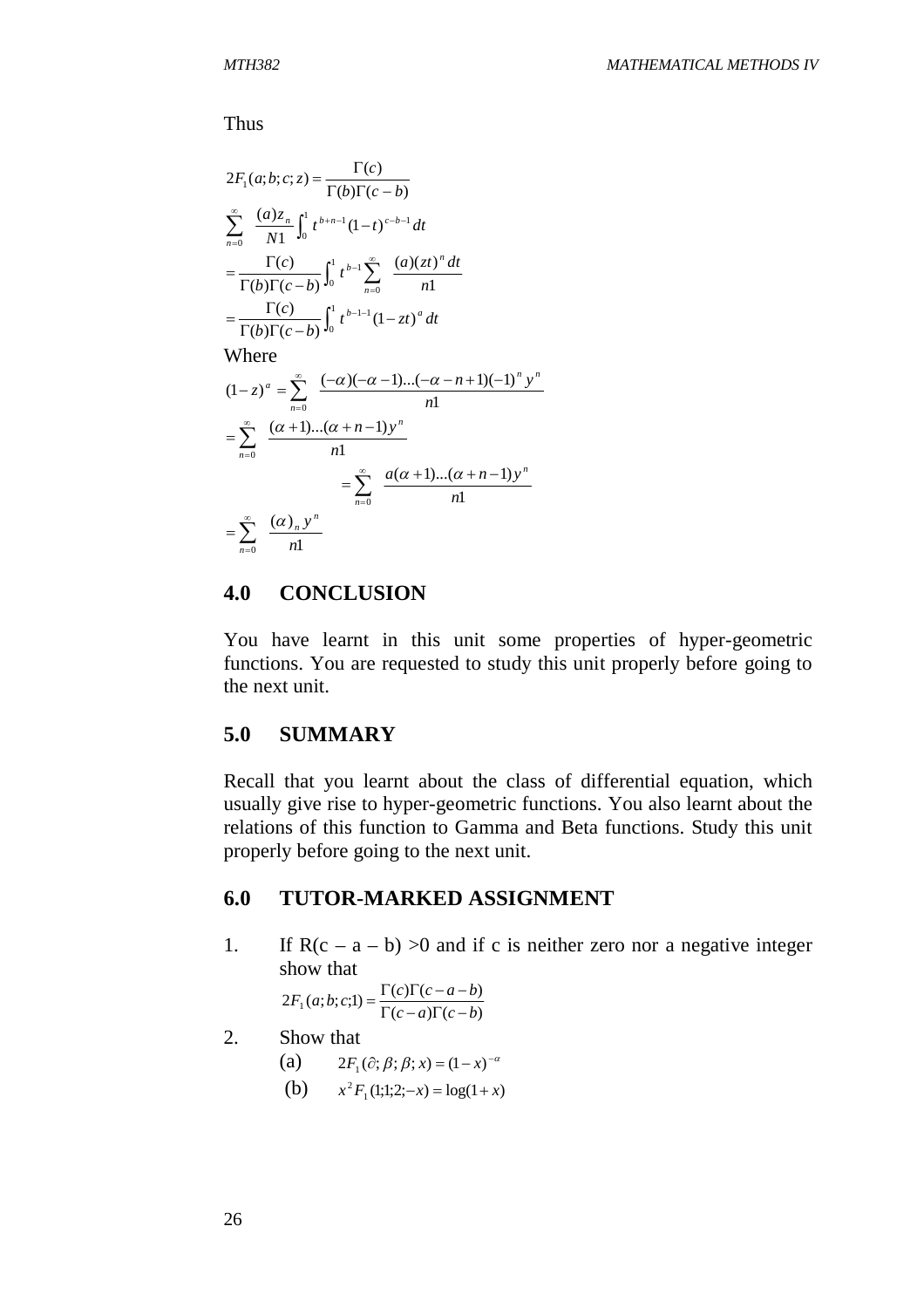## **7.0 REFERENCES/FURTHER READING**

- Earl, A. Coddington (nd). *An Introduction to Ordinary Differential Equations*. India: Prentice-Hall.
- Francis, B. Hildebrand (nd). *Advanced Calculus for Applications*. New Jersey: Prentice-Hall.
- Einar, Hille (nd). *Lectures on Ordinary Differential Equations*. London: Addison-Wesley Publishing Company.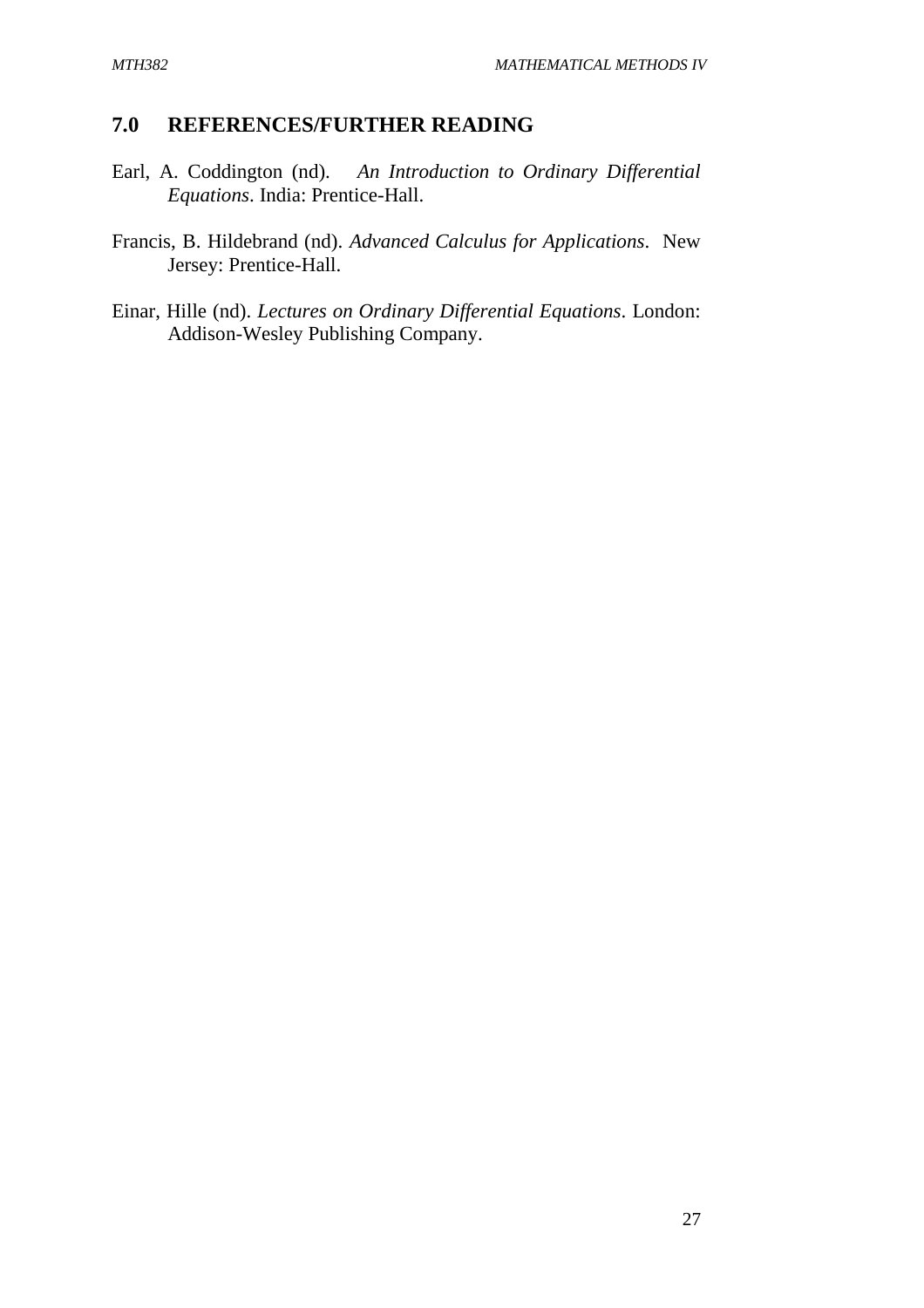## **UNIT 3 BESSEL FUNCTIONS**

#### **CONTENTS**

- 1.0 Introduction
- 2.0 Objectives
- 3.0 Main Content
	- 3.1 Bessel- Functions 3.1.1 Bessel Functions of the First Kind
- 4.0 Conclusion
- 5.0 Summary
- 6.0 Tutor-Marked Assignment
- 7.0 References/Further Reading

## **1.0 INTRODUCTION**

In solving differential equation, we often come across some problems which exhibit some characteristic which needed to be studied further. Such equations are Legendry equation and Bessel equations. We shall study in detail in this unit the Bessel equation which gives rise to Bessel functions. This is because of the wide applicability of this function in physics and applied mathematics.

## **2.0 OBJECTIVES**

At the end of this unit, you should be able to:

- identify Bessel functions correctly
- solve problems related to Bessel functions.

## **3.0 MAIN CONTENT**

## **3.1 Bessel Function**

The equation

(1) 
$$
x^2 \frac{d^2 y}{dx^2} + x \frac{dy}{dx} + (x^2 - v^{2})y = 0
$$

is called Bessel's equation of index *v*.

- (i)  $x = 0$  is the regular Singular point of the equation (1) in the finite plane
- (ii) Assume that  $v$ . is not integer.

$$
y = \sum_{n=0}^{\infty} c^m x^{m+r}
$$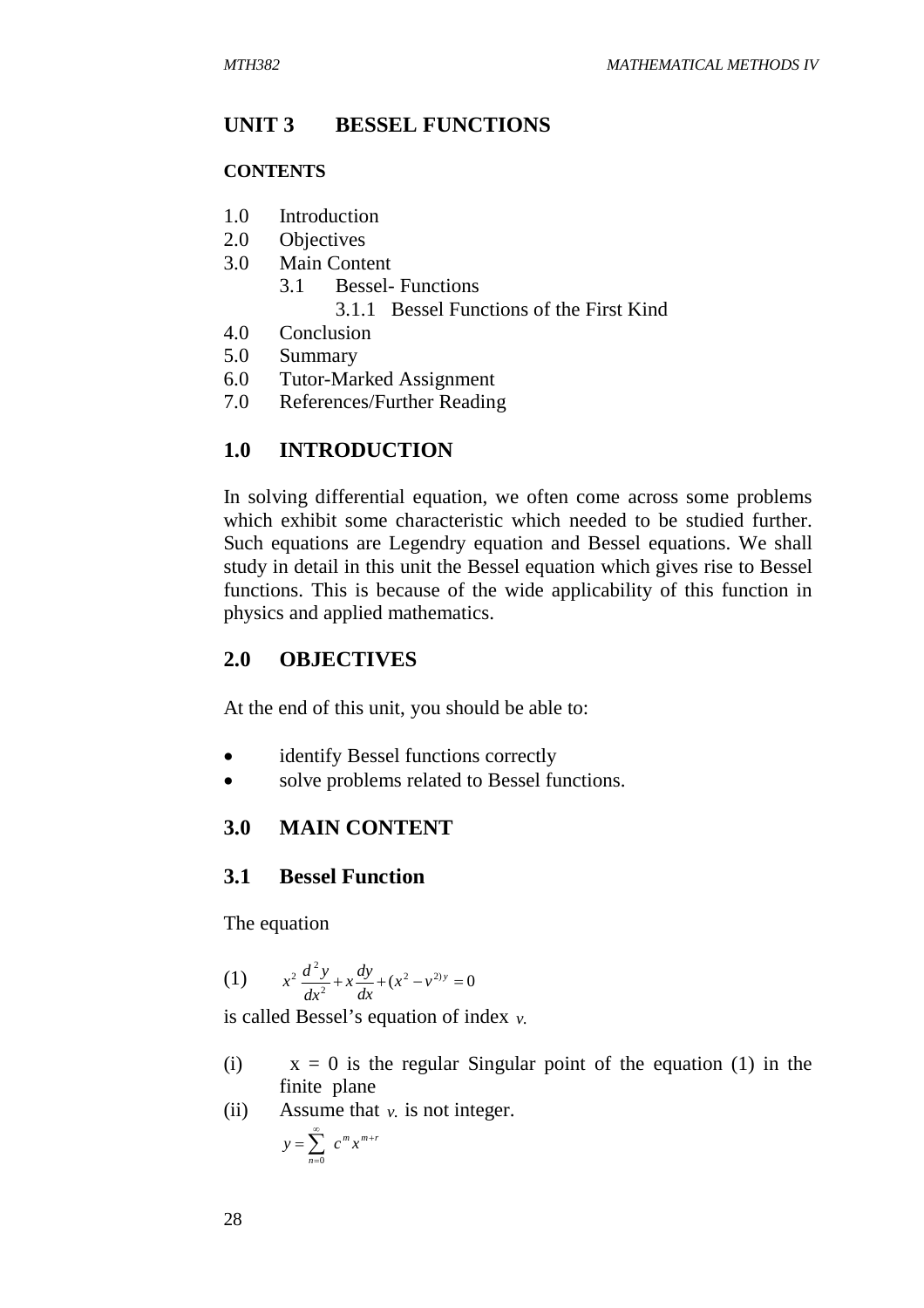Substituting this expression and its first and second derivatives into Bessel equation, we obtain

$$
= \sum_{n=0}^{\infty} (m+z)(m+z-1)c_m x^{m+r} + \sum_{m=0}^{\infty} (m+r)c_m x^{m+r} + \sum_{m=0}^{\infty} c_m x^{m+r+2} - V^2 \sum_{m=0}^{\infty} c_m x^{m+z} = 0
$$
  
\n(a)  $r(r-1)c_0 + rc_0 - v^2 c_0 = 0$  (*m* = 0)  
\n(b)  $(r+1)(r)c_1 + (r+1)c_1 - v^2 c_1 = 0$  (*m* = 1)  
\n(c)  $(m+r)(m+r-1)c_m + c_{m-2} - vc_m = 0$  (*m* = 2,3,...

Now  $c_0 \neq 0$ , thus the indicial equation from (a)  $(r+v)(r-v) = 0$ The roots are  $r = v - v = 0$  $2_1 - r_2 = 2v$  $v \neq 0$ ,  $v \neq \text{int } e$ *ger*  $2v$  integral multiply of  $2v$ , i.e. v is zero or  $+ve$  integer

Now we obtain the solution corresponding to the value  $r = v$ .

From (b) we obtain  $c_1 = 0$  (c) can be written  $(m + r - v)(m + r + v)c_m + c_{m-2} = 0$ 

Since  $c_1 = 0$ , it follows that  $c_3 = c_5 = c_7 = \dots 0$ . Thus we put replace *m* by 2*m*.  $(2m + r - v)(2m + r + v)c_m + c_{2m-2} = 0$ 

Now  $r = v$  $(2m+2v)(2m)c_{2m} + c_{2m-2} = 0$ *v m m*  $c_{2m} = -\frac{c_{2m-z}}{2^2(\nu+m)}$  $_{2m} = -\frac{c_{2m}}{2^2(\nu +$  $c_{2m} = \frac{c_{2m-z}}{2^{2}(1+i)}$  (but *v* is not integer)  $(m=1,2,...)$ 

Assume

$$
c_0 = \frac{1}{v_2 r(v+1)}
$$
  
\n
$$
c_2 = \frac{c_0}{2^2 (v+1)} = \frac{1}{2^{v+2} 11 r(v+2)}
$$
  
\n
$$
c_4 = \frac{c_2}{2 \cdot 2^2 (v+2)} = \frac{1}{2^{v+2} 21 r(v+3)}
$$
  
\n
$$
c_{2m} = -\frac{a (-1)^m}{2^{2m+v} m! r(v+m+1)}
$$

Thus, the solution is  $2^{2m+v} m! r(v+m)$  $(-1)$ 2 2  $2^{2m+v} m! r(v+m)$  $y = \sum_{n=0}^{\infty} \frac{(-1)^{m} x}{2^{2m+v} m! n!}$ *m m*  $\sum_{m=0}^{\infty} 2^{2m+v} m! r(v +$  $=\sum_{n=-\infty}^{\infty}\frac{(-1)^n}{2^{2m+v}}$  $\sum_{m=0}$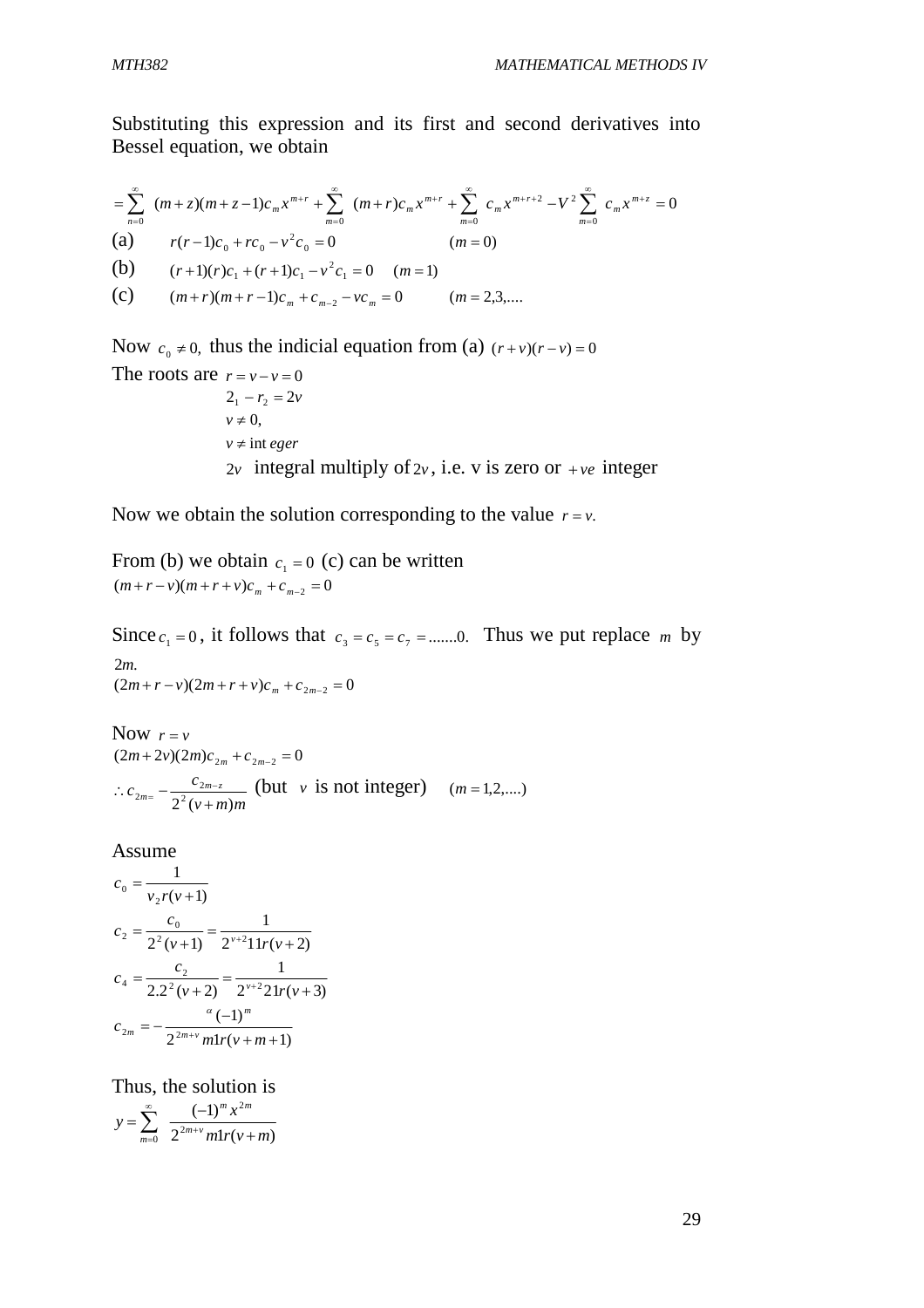We denote this solution by the notation

$$
J_{\nu}(x) = x^{\nu} \sum_{m=0}^{\infty} \frac{(-1)^{m} x^{2m}}{2^{2^{m+\nu}} r(m+\nu+1)m!}
$$
 (2)

 $J_v(x)$  is called the <u>Bessel Function of the first kind</u> of order  $v$ .

By Ratio test we know that the series converges for all values of *x* Replacing  $v$  by  $-v$ , we have

$$
J_{-v}(x) = x^{-v} \sum_{m=0}^{\infty} \frac{(-1)^m x^{2m}}{2^{2m-v} r(m-v+1=1) m!}
$$
 (3)

(2) and (3) are the independent solutions.

Thus  $y = c_1 J_v(x) + c_2 J_{-v}(x)$ 

- (i) If  $v = 0$ , then the solution  $J_v(x)$  and  $J_{-v}(x)$  are identical. One can verify from (2) and (3)
- (ii) If *v* is  $+ve$  integer, then the second solution  $J_{-v}(x)$  is not independent of  $J_\nu(x)$

Say  $v = n$  then the factor 1 1  $(m - n + 1)$ 1  $r(m-n+1$  *m-n*  $=$  $-n+$ in (3) is zero When  $m < n$  hence (3) is equivalent to

Replace m by  $m+n$  in 5, we get change the index

$$
J_{-v}(x) = \sum_{m=0}^{\infty} \frac{(-1)^{m+m} \left(\frac{x}{2}\right)^{2m+n}}{m!m+n!}
$$
 (6)

From (2), when  $v = n$  integer, thus

$$
J_{\nu}(x) = x^{\nu} \sum_{m=0}^{\infty} \frac{(-1)^m \left(\frac{x}{2}\right)^{2m+n}}{m! m + n!}
$$
 (7)

From  $(6)$  and  $(7)$ , we get  $J_{-v}(x) = (-1)^n J_n(x)$  (8)

Further properties of Bessel functions of first bind From (2)

$$
x^{\nu} J_{\nu}(x) = \sum_{m=0}^{\infty} \frac{(-1)^{m} x^{2m+2\nu}}{2^{2^{m+\nu}} r(m+\nu+1)m!}
$$

Now we use the formula  $ar(\alpha) = r(\alpha + 1)$ 

$$
x^{\nu-1}x^{\nu} = \sum_{m=0}^{\infty} \frac{(-1)^m x^{2m+2\nu-1}}{2^{2m+\nu} r(m+\nu)m!}
$$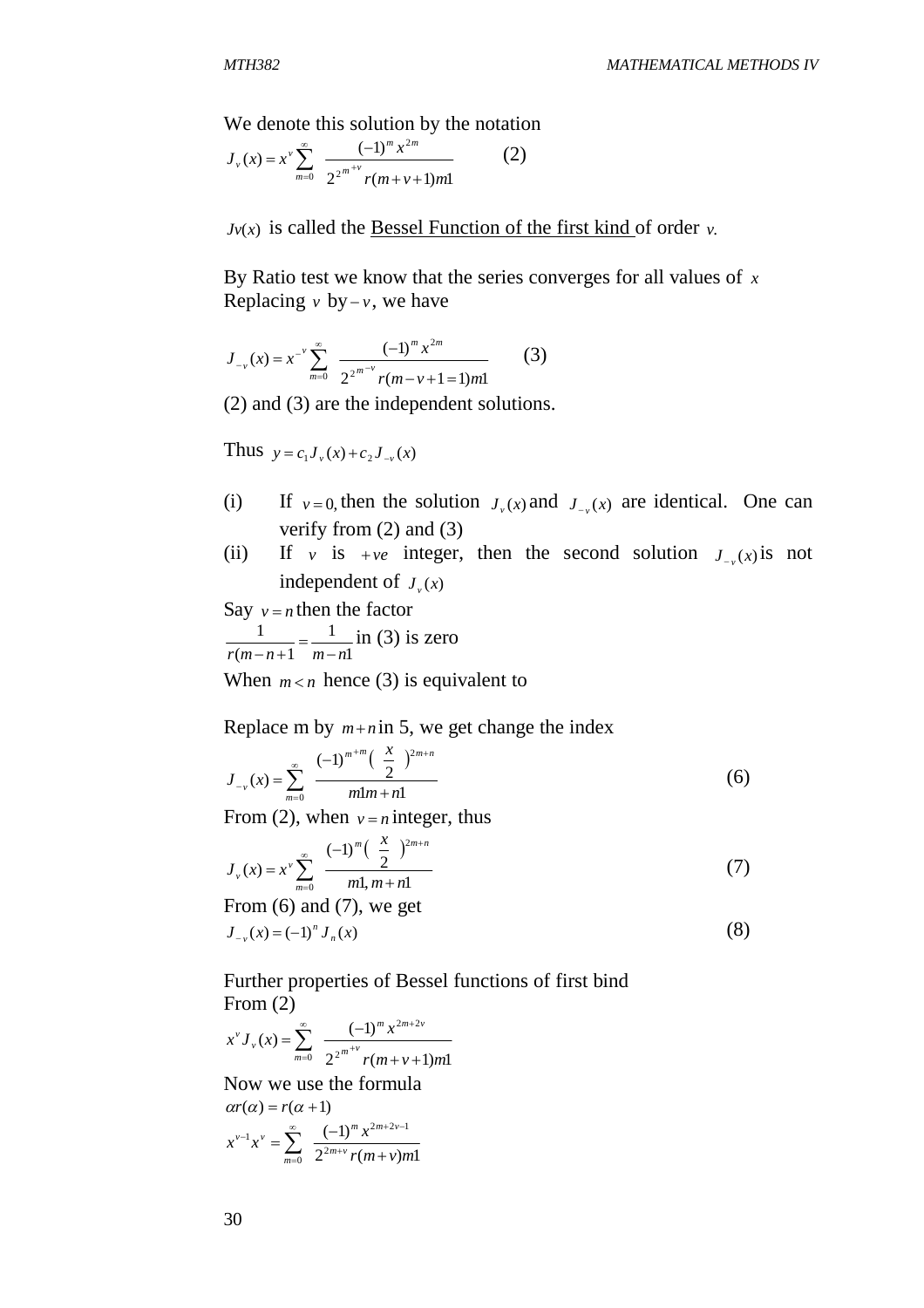$$
= x^{\nu-1} x^{\nu} = \sum_{m=0}^{\infty} \frac{(-1)^m x^{2m}}{2^{2m+\nu-1} m! r(m+\nu)}
$$
  
=  $x^{\nu} J_{\nu-1}(x)$ 

Thus we obtain

$$
\frac{d}{dx}\left[x^{\nu}J_{\nu}(x)\right]=x^{\nu}J_{\nu-1}(x)\tag{9}
$$

Similarly, we can show that  
\n
$$
\frac{d}{dx} [x^{-\nu} J_{\nu}(x)] = (-1)x^{-\nu} J_{\nu+1}(x)
$$
\n(10)

(9) can also use written  $vx^{v-1}J_v(x) + x^vJv'(x) = x^vJ_{v-1}(x)$  (11)

(10) Can also be written  
\n
$$
-vx^{-\nu-1}J_{\nu}(x) + x^{-\nu}J_{\nu}'(x) = -x^{-\nu}J_{\nu+1}(x)
$$
\n(12)

Multiplying (12) by 
$$
x^{2\nu}
$$
 and subtracting from (11), we have  
\n
$$
J_{\nu-1}(x) + J_{\nu+1}(x) = \frac{2\nu}{x} J_{\nu}(x)
$$
\n(13)

Multiplying (12) by  $x^{2\nu}$  and adding with (11), we get  $J_{v-1}(x) - J_{v+1}(x) = 2J'_{v}(x)$ (14)

(i) we know that 31 51 7  $Sinx = x - \frac{x^3}{3!} + \frac{x^5}{5!} - \frac{x^7}{7!} + \dots$  $=\sum_{k=1}^{\infty} \frac{(-1)^k x}{2^{k+1}}$  $2k+1$  $(-1)$  $\infty$   $(-1)^k$   $x^{2k+1}$  $=\sum_{k=0}^{\infty} \frac{(-1)^k x^{2k}}{2^{k+1}}$ *x*

 $\frac{1}{0}$  2

 $=$ 

*k*

 $^{+}$ 

Now 
$$
2k+11 = r(2k+2) = (2)_{2k}
$$
  
\n $2^{2k} + (1) = (2)_{2k}$   
\n $2^{2k} + k1(\frac{3}{2})k$   
\n $2^{2k} + k1(\frac{3}{2})k$   
\n $\frac{2^{2k}k1r(k+1+\frac{1}{2})}{r(\frac{3}{2})}$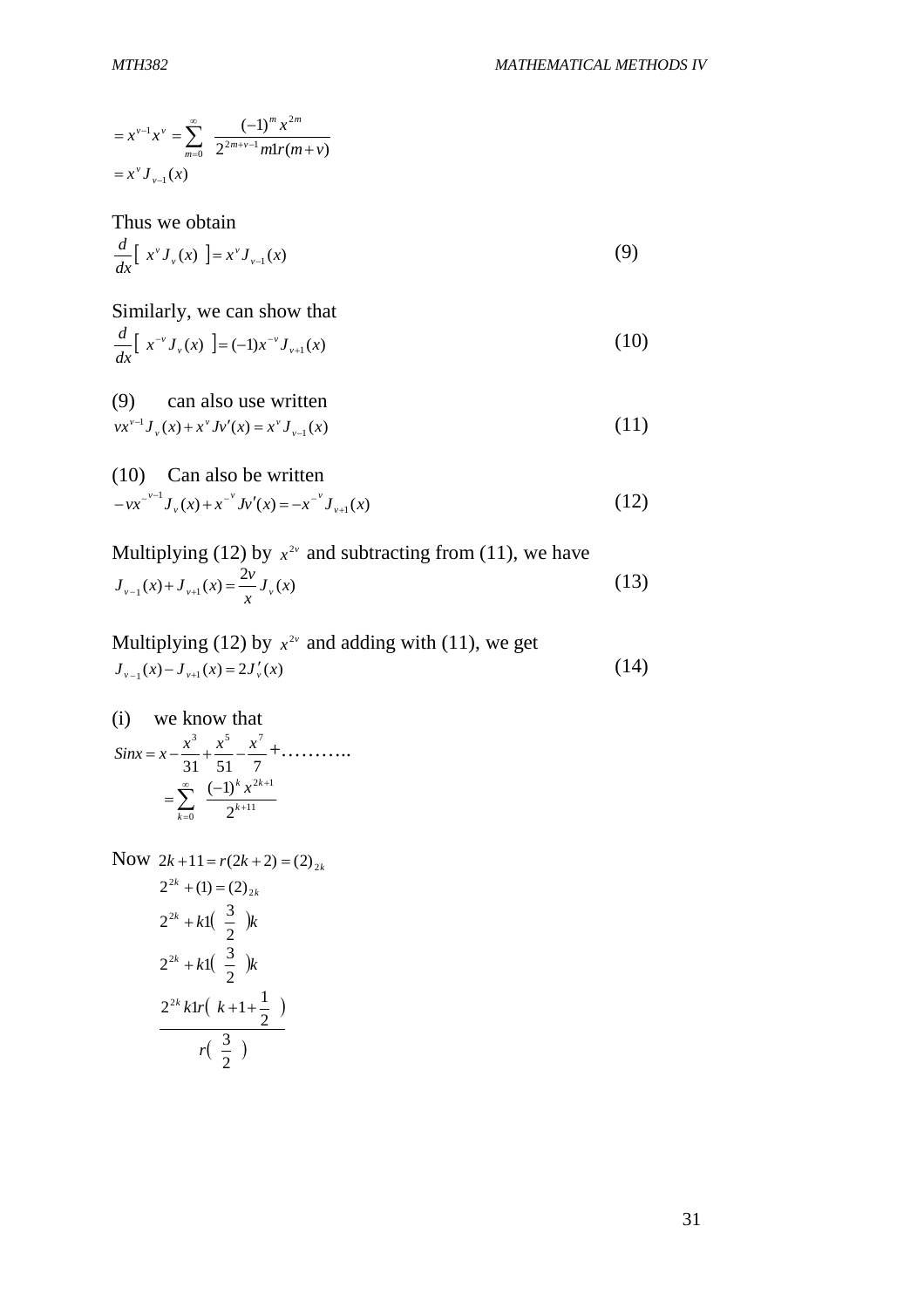But 
$$
r\left(\frac{3}{2}\right) = \frac{1}{2}r\left(\frac{1}{2}\right) = \frac{1}{2}\sqrt{\pi}
$$
  
\n
$$
\therefore 2k + 11 = \frac{2^{2k+1}k\left(\frac{k+1+\frac{1}{2}}{2}\right)}{\sqrt{\pi}}
$$
\n
$$
\therefore \text{Sinx} = \sum_{k=0}^{\infty} \frac{(-1)^k x^{2k+1} \sqrt{\pi}}{2^{2k+1}k\left(\frac{k+1+\frac{1}{2}}{2}\right)}
$$
\n(15)

If we take 2  $V = \frac{1}{2}$ , then from (2), we have ) 2  $2^{2k+\frac{1}{2}}r(k+\frac{1}{2})$  $(-1)$ 2  $f(x) = x\frac{1}{2}$ 2  $2k + \frac{1}{2}$ 2 <sup>0</sup>  $2^{2k+2}r(k+$  $=x\frac{1}{2}\sum_{k=0}^{\infty} \frac{(-1)^k}{2k^2}$  $\infty$  $\sum_{k=0}$ *r k*  $Jv(x) = x\frac{1}{2}\sum_{n=1}^{\infty} \frac{(-1)^{k}x}{n}$ *k k k k* (16)

From (15) and (16), we have  $\left( \begin{array}{c} \infty \\ \infty \end{array} \right)$  sin x *x*  $Jv(x) = \left(\frac{2}{\pi x}\right) \sin x$ 

In similar manner, by considering the expansion !  $(2n)$  $\cos z \sum_{1}^{\infty} \frac{(-1)}{2}$ 2  $\frac{1}{0}$  (2*n*)  $z \sum_{n=1}^{\infty} \frac{(-1)z}{2}$ *n n*  $\sum_{0}^{\infty}$   $\frac{(-1)^{n}}{2}$  $\overline{a}$ , we obtain

The formula

$$
J_{-v2}(x) = \left(\frac{2}{\pi x}\right) \cos x
$$

### **Problems**

(i) 
$$
J_o(x) = -1J_1(x)
$$
  
\n(ii)  $J_n''v = \frac{1}{4}(J_{n-2} - 2J_n + J_n + 2)$ 

(iii) 
$$
J_1(x) = J_0(x) - \frac{1}{x} J_1(x)
$$

(iv) 
$$
J_2(x) = (1 - \frac{4}{x^2})J_1(x) - \frac{2}{x}J_0(x)
$$

(v) 
$$
\int x^m J_n(x) dx = x^m J_{n+1}(x) - (m - n - 1) \int x^{m-1} J_{n+1} dx(x)
$$

### **Solution**

$$
\int x^m J_n(x) dx = x^{m-n-1} [x^{n+1} J_n(x)] dx
$$
  

$$
\int x^{m-n-1} \frac{d}{dx} [x^{n+1} J_{n+1}(x)] dx
$$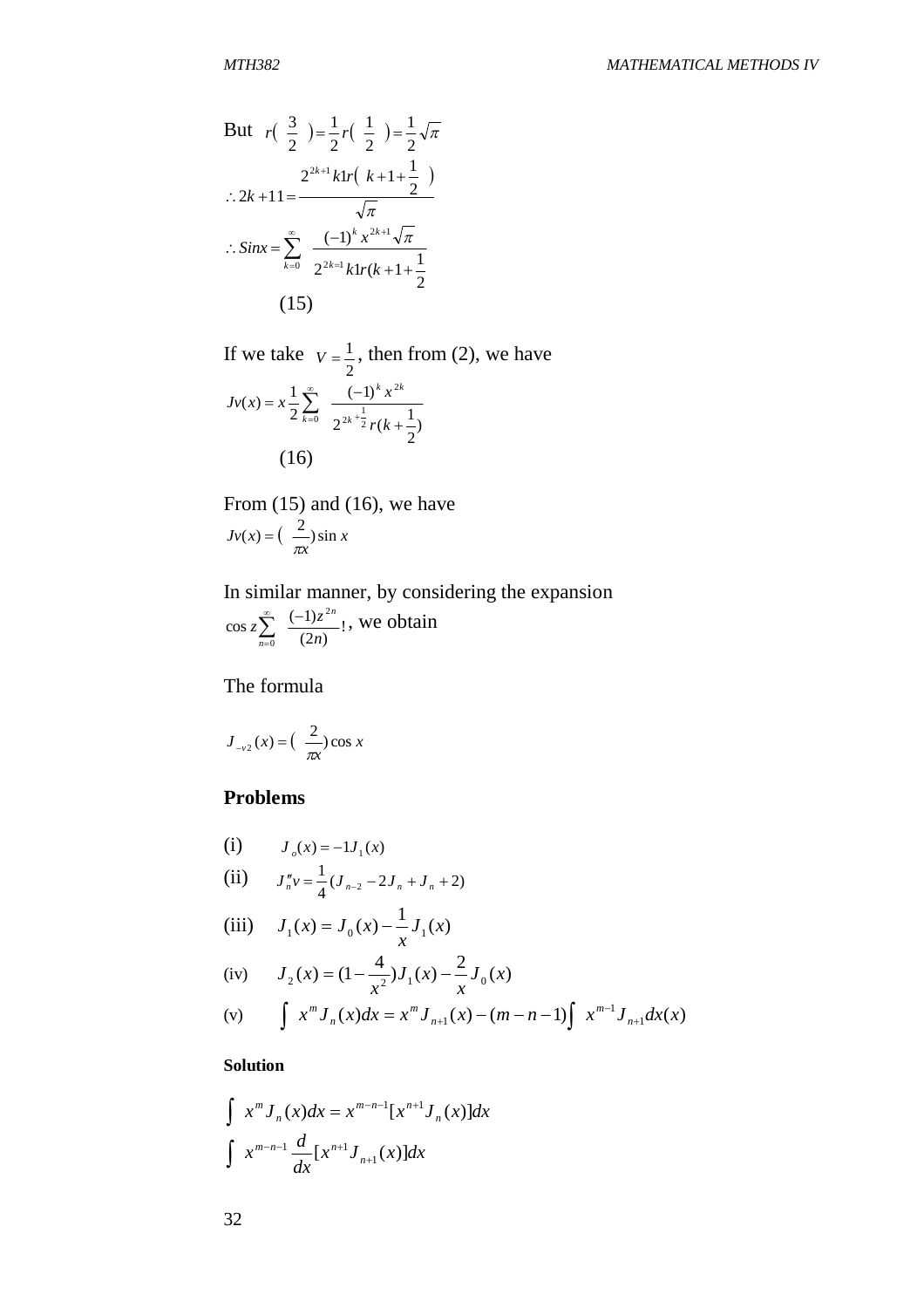Integrating by parts, we have  $x^m J_{n+1}(x) - (m-n-1) \int x^{m-1} J_{n+1}(x) dx$ *n*  $^{m}J_{n+1}(x) - (m-n-1)\int x^{m-1}J_{n+1}(x)$  $1^{(\lambda)}$  (*i i* 1)  $\lambda$   $J_{n+1}$  $= x<sup>m</sup> J_{n+1}(x) - (m-n-1) \int x^{m-1} dx$ 

This proves the result Prove that:

(vi) 
$$
\int J_n(x)dx = -x^m - J_{n-1} + (m+n-1)\int x^{m-1}J_{n-1}(x)dx
$$
  
\n(vii)  $\int J_{\nu+1}(x)dx = \int J_{\nu-1}(x)dx - 2J_{\nu}(x)$ 

It immediately follows from the identity  $2J_v'(x) = J_{v-1}(x) - J_{v+1}(x)$ 

(viii) 
$$
\int J_{\nu-1}(x)dx = -x^{1-\nu}J_{\nu-1}(x) + c
$$
  
(ix) 
$$
\int x^{1-\nu}J_{\nu1}(x)dx = -x^{1-\nu}J_{\nu-1}(x) + c
$$
  
(x) 
$$
\int x^3J_0(x)dx = -x^3J_1(x) - 2^2xJ_2(x) + c
$$

**Problem:** Defining the Bessel function  $J_n(x)$  by means of the general function

Example  $\exp{\frac{1}{2}x(t-t^{-1})} = \sum J_n(x)$ 2  $\exp{\{\frac{1}{2}x(t-t^{-1})\}} = \sum_{n=1}^{\infty} J_n(x)$  $\sum_{n=\infty}^{\infty}$  $-\infty$  $-t^{-1}$ )} =  $\sum J_n(x)$  show that, If *n* is an integer

(a) 
$$
J_n(x) = \left(\frac{1}{2}x\right)^n \sum_{r=0}^{\infty} \frac{(-x\frac{x^2}{4})^r}{r!(n+r)!}
$$

(b) 
$$
J_{-n}(x) = (-1)J_n(x)
$$

(c) 
$$
J_{n-1}(x) + J_{n+1}(x) = \frac{2n}{x} J_n(x)
$$

(d) 
$$
J_{n-1}(x) + J_{n+1}(x) = 2J'_n(x)
$$

#### **Solution**

(a) Replace 
$$
t
$$
 by  $-\frac{1}{t}$  in the definition  
\n
$$
\exp{\frac{1}{2}x(t-\frac{1}{t})} = \sum_{n=-\infty}^{\infty} (-1)^n J_n(x)
$$
\n
$$
= \sum_{n=-\infty}^{\infty} (-1)^{-n} t^n J_{-n}(x)
$$
\n
$$
= \sum_{n=-\infty}^{\infty} t^n J_n(x)
$$

Thus we get  $J_n(x) + (-1)^n J_{n+1} = J_{-n}(x)$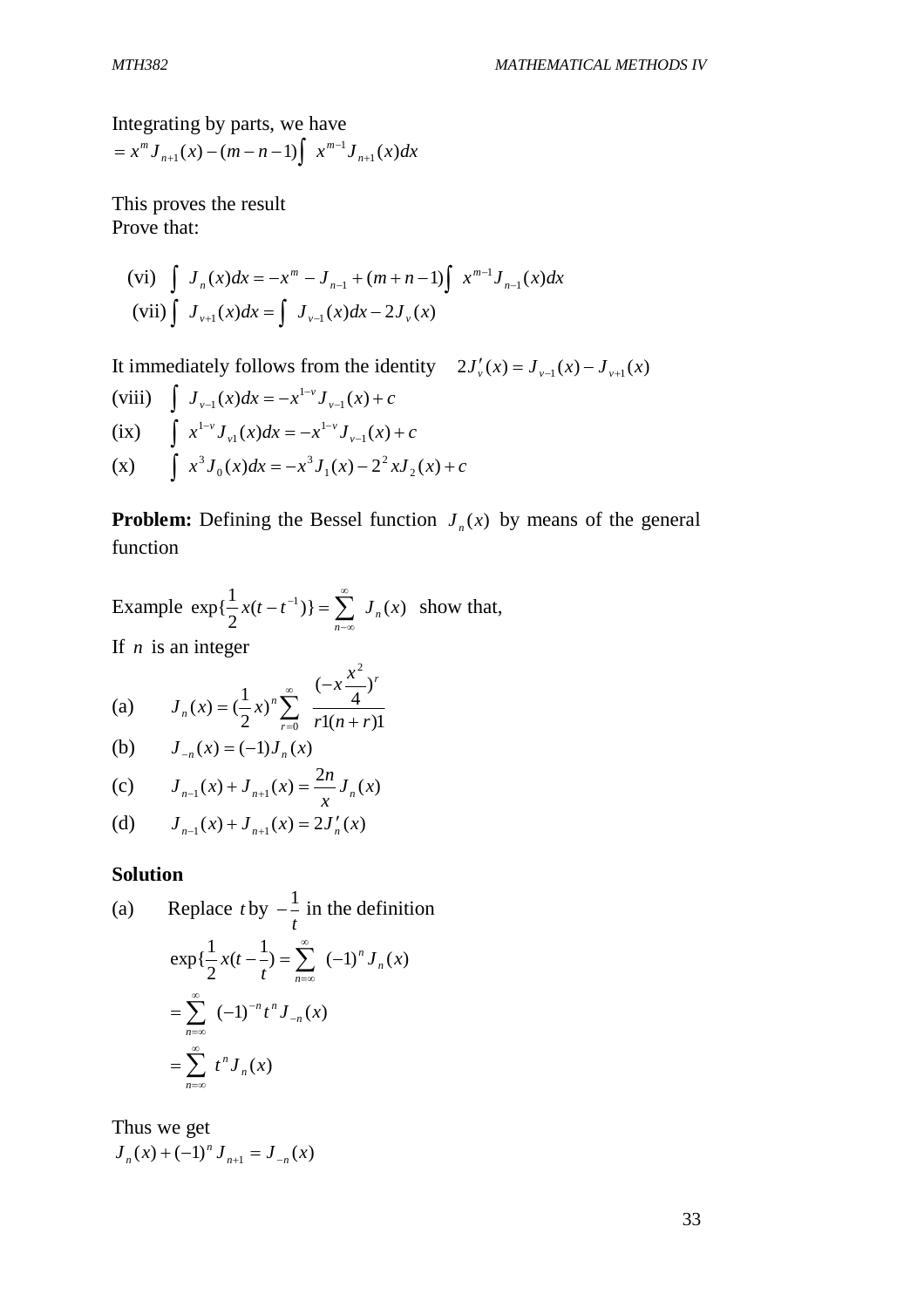The exponential on the left can be expressed as a product of two exponential

$$
\exp\left[\frac{x}{2}(t-t^{-1})\right] = \sum_{n=0}^{\infty} \frac{1}{n!} \left(\frac{x}{2}\right)^n t^{-n}
$$

$$
= \sum_{m=0}^{\infty} \frac{1}{m!} \left(-\frac{x}{2}\right) t^{m-m}
$$

Every product of a term of the first series by a term of the second contains a factor  $t^{n-m}$ . Let's associate with each term of the second series the term of the first series corresponding to  $n = p + m(p > 0)$ . The product contains the factors  $t^p$ . Therefore the series expansions of the coefficient  $j_p(x)$  with  $+ve$  p follow.

By associating with each term of the first series the term of the second series which corresponds to  $m = p + n(p > 0)$ , the product contains now the factor  $t^{-p}$ . Thus  $j_p(x)$  is obtained.

#### **Problem:** Prove that

$$
j_o(z) = \frac{1}{2} \int_0^{2\pi} \cos(z \cos \theta) d\theta
$$

**Proof:** We know that

$$
\exp\left(\frac{z}{2}(t-t^{-1})\right)=\sum_{n\to\infty}^{\infty}j_n(z)t^n
$$

Put

 $t = ie^{-i\theta}$ , take real parts of both sides and integrate between 0 and 2 ………..

$$
\exp[\frac{z}{2}ie^{-i\theta}+ie^{+i\theta})]=\sum_{n=\infty}^{\infty}j_n(z)i^n(\cos\theta+\tan\theta)
$$
  

$$
j_0(z)+\sum_{n=1}^{\infty}j_n(z)i^n(\cos\theta+\tan\theta)
$$
  

$$
+\sum_{n=1}^{\infty}j_n(z)i^n(\cos\theta+\tan\theta)
$$
  

$$
\exp[z\cos\theta)+J_0(z)+''+
$$

**Problem**: Prove that

$$
\int_0^{\frac{\pi}{2}} J_0(z \cos \theta) \cos \theta d\theta = \frac{\sin z}{z}
$$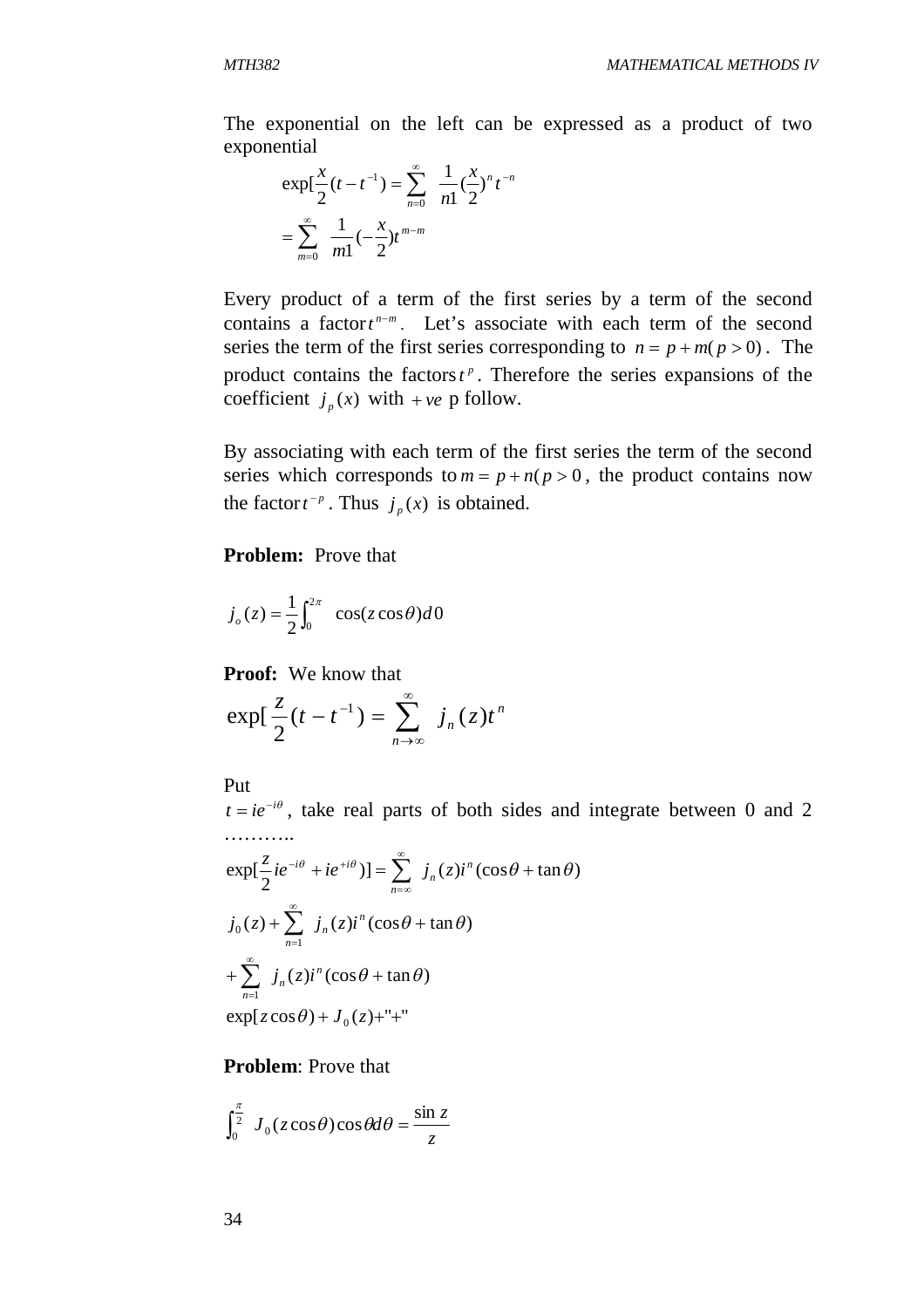#### **Solution**

*m*

1

$$
j_p(z) = \left(\frac{z}{2}\right)^b \sum_{m=1}^{\infty} \frac{(-1)^m}{m!m + p!} \left(\frac{z}{2}\right)^{2m}
$$
  
Put  $p = 0$   

$$
j_0(z) = \sum_{m=1}^{\infty} \frac{(-1)^m}{m!m!} \left(\frac{z}{2}\right)^{2m}
$$

*m m*

 $1 m1$ 

2

Replace 2 by  $z \cos \theta$  multiply both sides of integrate between 0 to

$$
\frac{\pi}{2}
$$
\n
$$
\int_0^{\frac{\pi}{2}} j_0(z \cos \theta) \cos \theta d\theta
$$
\n
$$
= \sum_{m=0}^{\infty} \frac{(-1)z^{2m}}{m! m! 2^{2m}} \int_0^{\frac{\pi}{2}} j_0(\cos \theta)^{2m} d\theta
$$
\nNow\n
$$
\int_0^{\frac{\pi}{2}} (\cos \theta) d\theta = \frac{2^{2m} (m!)^2}{(2m+1)!}
$$

$$
= \sum_{m=1}^{\infty} \frac{(-1)^m z^{2m}}{(2m+1)1}
$$

Now we know that .............. 13 15 sin  $\theta = \theta - \frac{\theta^3}{12} + \frac{\theta^5}{15}$ .............. 13 15  $\frac{\sin \theta}{\theta} = 1 - \frac{\theta^2}{12} + \frac{\theta^4}{15}$  $\theta$  $\frac{\theta}{\theta} = 1 - \frac{\theta^2}{12} +$ *z*  $=\frac{\sin \theta}{\cos \theta}$ 

## **3.1.1 Bessel Functions of the First Kind**

In the definition of Bessel function  $j_p(z)$  put  $z = iy$ , then (*p* integer)

$$
j_p(iy) = e^{+i\frac{p\pi}{2}I_p}(y)
$$
  
\n
$$
j_p(iy) = e^{+i\frac{p\pi}{2}I_p}(\frac{iyi}{2})^p \sum_{m=0}^{\infty} \frac{1}{m!m+p_1}(\frac{y}{2})^{2m}
$$
  
\n(2) Bessel function of the second kind

Solution  $\int_0^2 t J_n(at) J_n(bt) dt$  $b^2 - al$  $z\{aJ_n(bZ)J_n(az) - bJ_n(az)J'_n(bz)$ <sup>-</sup>  $(az) - bJ_n(az)J'_n$ 2  ${aJ_n(bZ)J_n(az) - bJ_n(az)J'_n(bz)}$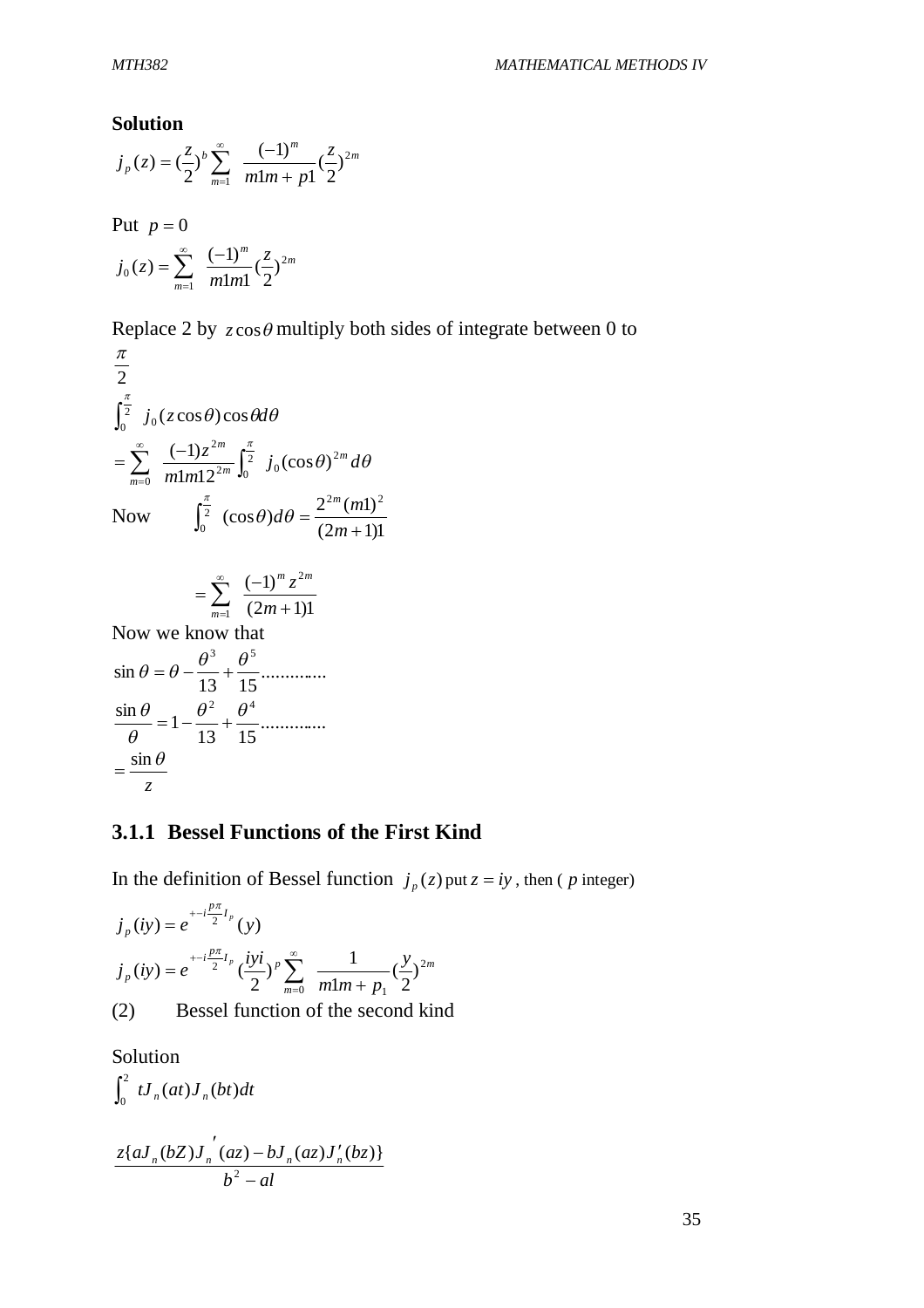Solution

$$
2^{2} \frac{d^{2} y}{dz^{2}} + z \frac{dy}{dz} + (z^{2} - n^{2}) y = 0
$$
  
\n
$$
y_{1} = J_{n}(at), y_{2} = J_{n}(bt)
$$
  
\n(i) 
$$
t^{2} y'' + t y'_{1} + (a^{2} t^{2} - n^{2}) y_{1} = 0
$$
  
\n
$$
t^{2} y''_{2} + t y'_{1} + (b^{2} t^{2} - n^{2}) y_{2} = 0
$$
  
\nby  $y_{2}$  and (2) by  $y_{1}$ , and subtracts, we find

$$
(y_2 y_2'') + t(y_2 y_1 - y_1 y_2' (b^2 - a^2) t^2 y_1 y_2
$$
  
or  

$$
\frac{d}{dt} \{t(y_2 y_1'' - y_1 y_2') + t(y_2 y_1 - y_1 y_2') = (b^2 - a^2) t y_1 y_2'
$$
  
or  

$$
\frac{d}{dt} \{t(y_2 y_1'' - y_1 y_2') = (b^2 - a^2) t y_1 y_2
$$

Integrating with subtract to *t* from o to *z* yield  $(b^2 - a^2) \int_0^2 t(y_2 y_1 dt = t(y_2 y_1 - y_1 y_2')$  $\boldsymbol{0}$  $b^2 - a^2 \int_0^2 t(y_2 y_1 dt) = t(y_2 y_1 - y_1 y_2)$ 

# **4.0 CONCLUSION**

We have considered Bessel function in its general setting in this unit . You are required to read this unit carefully before going to the next unit.

## **5.0 SUMMARY**

Recall that Bessel functions are usually associated with a class of equations called Bessel equations. They are usually denoted by the notation:

$$
J_{\nu}(x) = x^{\nu} \sum_{m=0}^{\infty} \frac{(-1)^{m} x^{2m}}{2^{2^{m+\nu}} r(m+\nu+1)m!}
$$

We gave some examples to enable you understand the contents of this unit. We also examined another type of Bessel function usually referred to as Bessel Function of the First Kind. However, you are to master this unit properly before going into the next unit.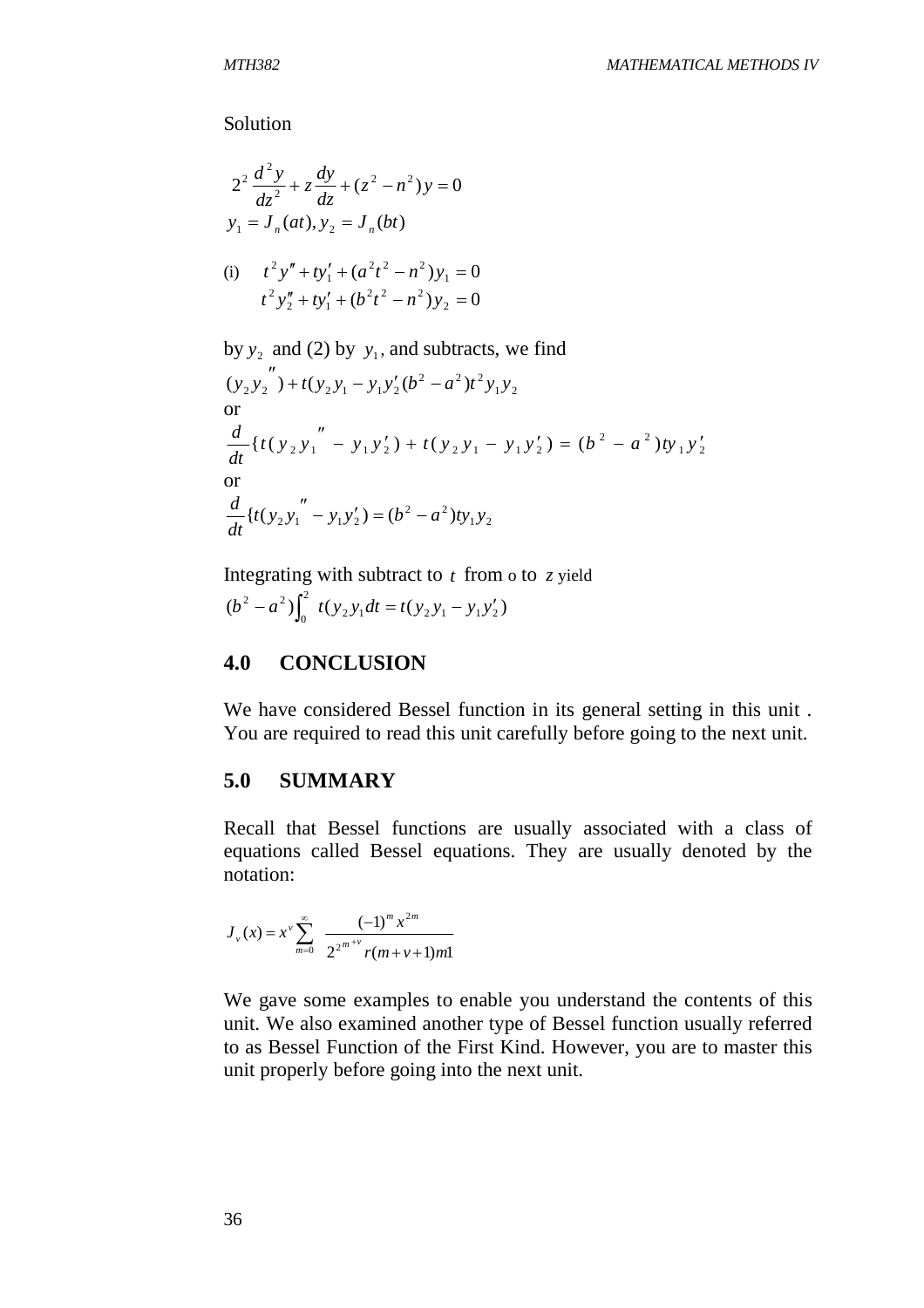### **6.0 TUTOR-MARKED ASSIGNMENT**

1. Given that

$$
e^{\frac{x}{2}(r-\frac{1}{r})} = \sum_{n=-\infty}^{\infty} r^n J_n(x)
$$

Deduce that  $(n+1)J_{n+1}(x) = \frac{\lambda}{2} [ J_n(x) + J_{n+2}(x) ]$ 2  $(n+1)J_{n+1}(x) = \frac{x}{2}[J_n(x) + J_{n+2}(x)]$ 

2. Obtain the general solution of each of the following equations in terms of Bessel functions, or if possible in terms of elementary functions.

(a) 
$$
x \frac{d^2 y}{dx^2} - 3 \frac{dy}{dx} + xy = 0
$$
 (b)  $x \frac{d^2 y}{dx^2} - \frac{dy}{dx} + 4x^3 y = 0$  (c)  $x^4 \frac{d^2 y}{dx^2} + a^2 y = 0$ 

## **7.0 REFERENCES/FURTHER READING**

- Earl, A. Coddington (nd). *An Introduction to Ordinary Differential Equations*. India: Prentice-Hall.
- Einar, Hille (nd). *Lectures on Ordinary Differential Equations*. London: Addison – Wesley Publishing Company.
- Francis, B. Hildebrand (nd). *Advanced Calculus for Applications*. New Jersey: Prentice-Hall.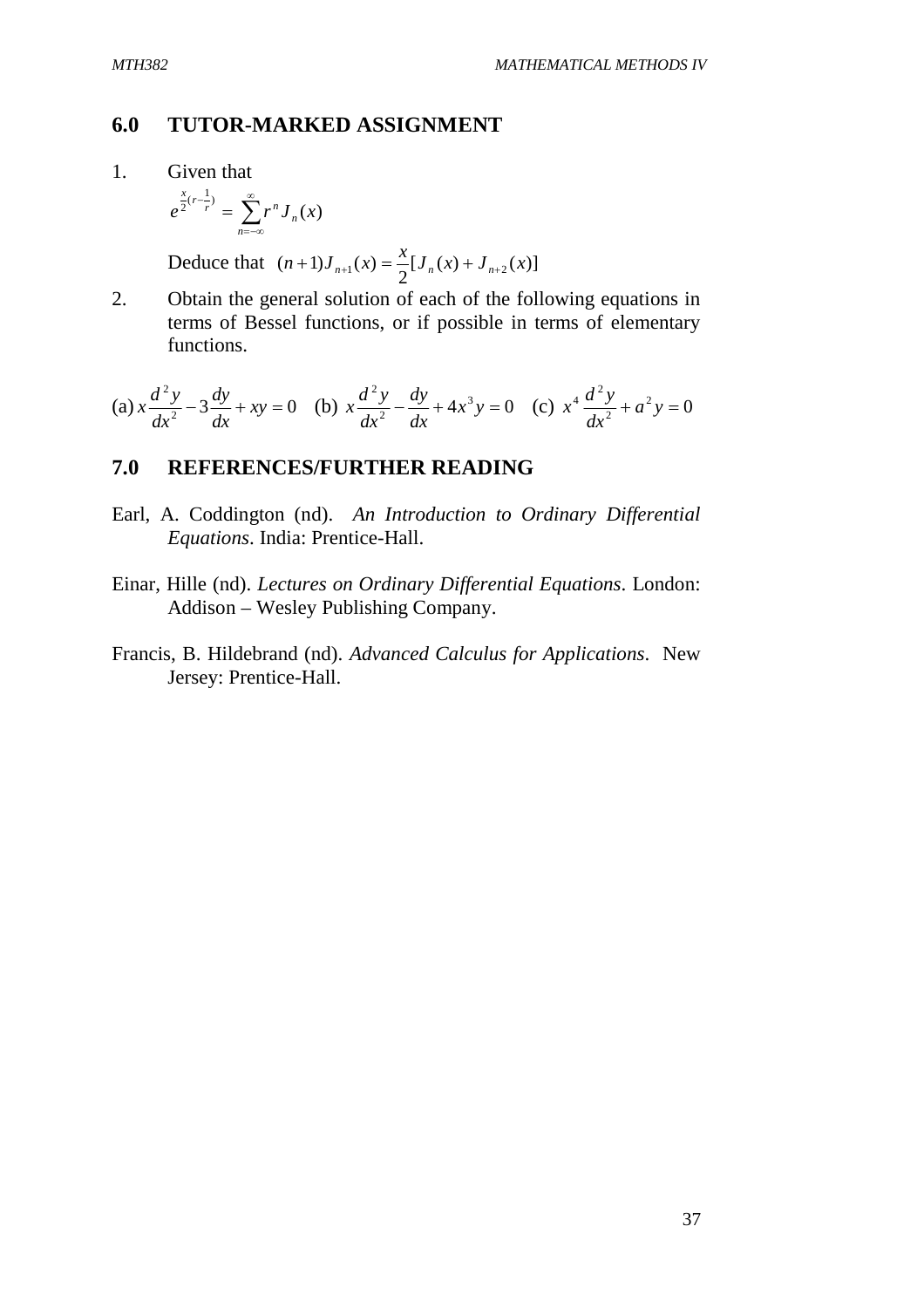# **MODULE 3 SPECIAL FUNCTIONS AND PARTIAL DIFFERENTIAL EQUATION**

| Unit 1 | <b>Legendry Function</b> |
|--------|--------------------------|
|--------|--------------------------|

Unit 2 Some Examples of Partial Different Equations

## **UNIT 1 LEGENDRY FUNCTION**

### **CONTENTS**

- 1.0 Introduction
- 2.0 Objectives
- 3.0 Main Content
	- 3.1 Legendry Function 3.1.1 Legendry Polynomial
- 4.0 Conclusion
- 5.0 Summary
- 6.0 Tutor-Marked Assignment
- 7.0 References/Further Reading

# **1.0 INTRODUCTION**

In this unit, we shall consider another class of special functions which has wide application in physical problems. This class of functions has orthogonality properties. The functions are legendry functions.

## **2.0 OBJECTIVES**

At the end this unit, you should able to:

- identify legendry functions and legendry polynomial
- solve problems relating to legendry functions
- determine the properties of legendry functions and legendry polynomial.

# **3.0 MAIN CONTENT**

## **3.1 Legendry Functions**

The Legend differential equation of order *n* is given by:

$$
(1 - x2) \frac{d2 y}{dx2} - 2x \frac{dy}{dx} + \frac{dy}{dx} + p(p+1)y = 0
$$

The solution of this equation is known as Legendry function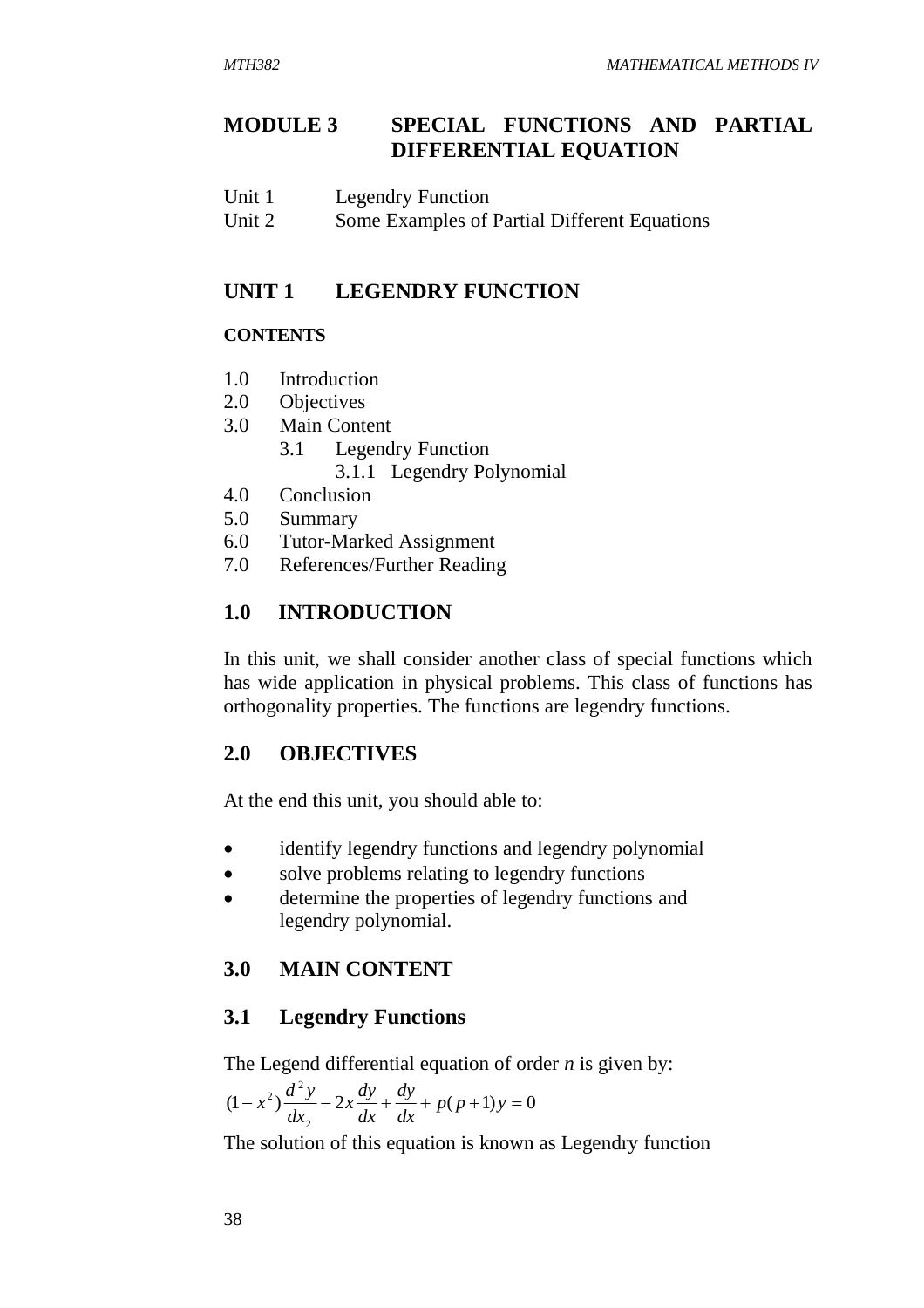$$
(1 - x2)\sum_{n=2}^{\infty} c_n n(n-1)x^{n-2} - 2x \sum_{n=1}^{\infty} c_n nx^{n-1} + p(p-1) \sum_{n=0}^{\infty} c_n x^n = 0
$$
  

$$
\sum_{n=2}^{\infty} \left\{ (n+2)(n+1)c_{n+2} - c_n [n(n+1) - p(p+1)] \right\} x^n = 0
$$

Recurrence relation

$$
(n+2)(n+1)c_{n+2} = c_2(n^2 + n - p^2 - p)
$$
 (2)

Thus

$$
c_{n+2} \frac{(p-n)(p+n+1)}{(n+2)(n+1)} c_n
$$

Therefore

$$
c_2 - \frac{p(p+1)}{21}c_o \cdot c_2 - \frac{p(p+1)}{21}c_o
$$

$$
c_3 - \frac{p(p+1)}{31}c_o
$$

$$
c_4 - \frac{p(p-2)(P+3)}{21}c_2
$$
  
\n
$$
\frac{(p-2)(p)(p+1)(P+3)}{4.1}c_0
$$

$$
c_5 - \frac{(p-3)(P+4)}{5.4}c_2
$$
  
\n(p-3)(p-1)(p+2)(P+4)  
\n4.1  
\n4.1

$$
y_1 = 1 - p(p+1)\frac{x^2}{21} + (p-2)p(p+1)(p+3)\frac{x^4}{41} - \dots - \dots
$$
  
\n
$$
y_2 = x - (p-1)(p+2)\frac{x^3}{31} + (p-3)(p-1)(p+2)(p+4)\frac{x^5}{51} - \dots - \dots
$$
  
\n
$$
P_n(x) = \sum_{k=0}^{\infty} \frac{(-1)^k (2n-2k)1}{2^k k 1n - k 1n - 2k1}
$$

Where *m* is the largest integer and runs greater than 2  $\frac{n}{2}$ . In particular

$$
p_o(x) = 1
$$
  
\n
$$
p_1(x) = \frac{1}{2}(3x^2 - 1)
$$
  
\n
$$
p_4(x) = \frac{1}{8}(35x^2 - 30x^2 - 3)
$$
  
\n
$$
p_1(x) = x
$$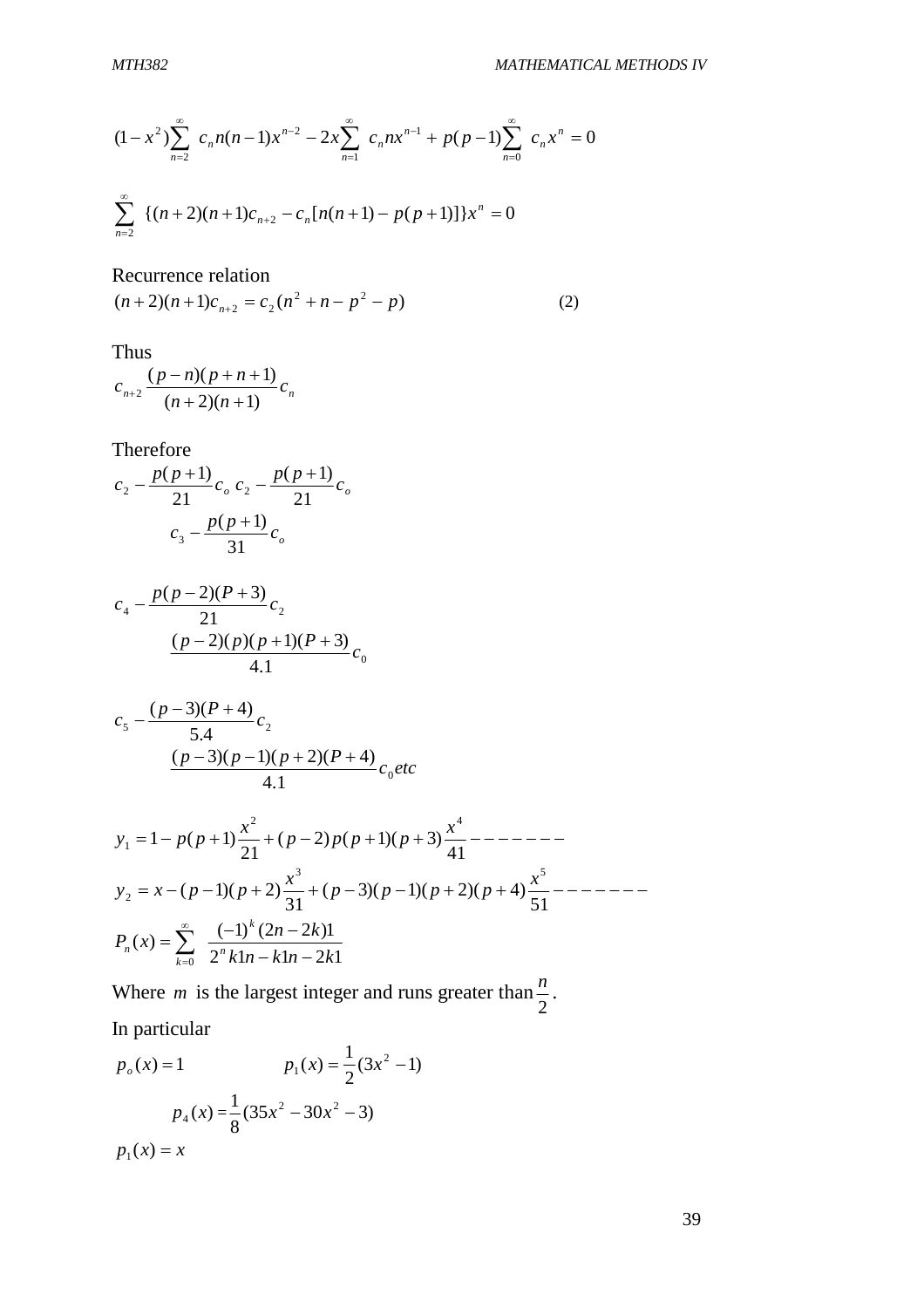$$
\int_{-1}^{1} p_m(z) p_n(z) dz = 0 \text{ if } m \neq n
$$

# **Solution:**

$$
(1 - z2)pnpmn - pmpmn - qz{pnpm' - pmpn'n
$$
  
= [b(n+1) - m + 1)P<sub>m</sub>P<sub>n</sub> = 0

and subtracting, we have

$$
(1 - z2) \frac{d}{dz} p_n p_m'' - p_m p_m'' - 2z \{ p_n p_m' - p_m p_n' \}
$$
  
=  $[n(n + 1) - m(m + 1p_n p_n$   

$$
(1 - z2) \frac{d}{dz} p_n p_m'' - p_m p_n' - 2z \{ p_n p_m' - p_m p_n' \}
$$

Integrate from  $-1$  to 1 we have

$$
[n(n+1) - m(m+1)]\int_0^1 p_m p_n d_z
$$
  
(1-z<sup>2</sup>)(p<sub>n</sub>p'<sub>m</sub> - p<sub>n</sub>p'<sub>m</sub>)1<sup>1</sup><sub>-1</sub> = 0

$$
\text{ii} \int_{-}^{1} p_m(z) p_n(z) dz = \frac{2}{2n+n}, \text{ if } m = w
$$

# **Solution:**

**Solution:**  
\n
$$
\frac{1}{\sqrt{1-2zt+t^t}} = \sum_{n=0}^{\infty} p_n(z)t^n
$$
\nSquare is  
\n
$$
\frac{1}{\sqrt{1-2zt+t^t}} = \sum_{n=0}^{\infty} p_n(z)t^n = \sum_{m=0}^{\infty} \sum_{n=0}^{\infty} p_m(z)p_nt^{m+n}
$$

Integrating from -1 to 1

$$
\int_{-1}^{1} \frac{dz}{1 - 2zt + t^2} = \sum_{m=0}^{\infty} \sum_{n=0}^{\infty} \{ \int_{-1}^{1} p_m(2) p_n(z) dz \} t^{m+n}
$$
  

$$
\sum_{n=0}^{\infty} \{ \int_{-1}^{+1} p_n(2) [p_n(z)]^2 dz \} t^{2n}
$$
  
L.H.S 
$$
= -\frac{1}{2^t} \log(1 - 2zt + t^2) 1 \Big|_{-1}^{1} = -\frac{1}{t} \text{ in } \frac{1+t}{t-t}
$$
  

$$
\sum_{n=0}^{\infty} \{ \frac{2}{2n+1} \} t^{2n}
$$

40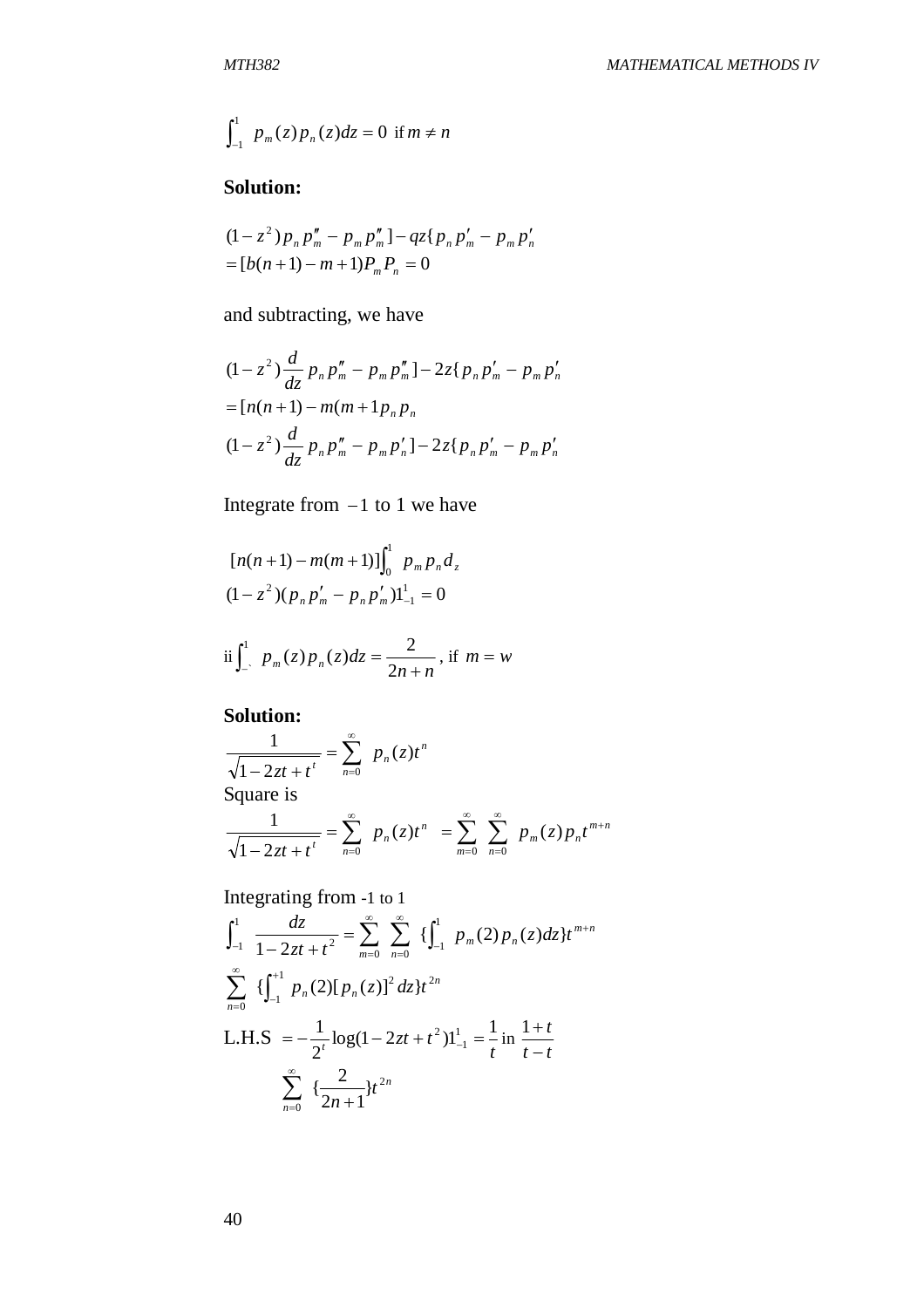Equating the coefficients, we have

(iii) 
$$
(n+1)p_{n+1}(2) - (2n+1)zp_n + np_{n-1}(z) = 0
$$

Solution: Differentiating with respect to both sides of the identity

$$
\frac{1}{\sqrt{1-2zt+t^2}} = \sum_{n=0}^{\infty} pn(z)t^n
$$

Multiply by 
$$
1 - 2z + t^2
$$
, we have  
\n $(z-t)\sum_{n=0}^{\infty} pn(z)t^n = (1 - 2z + t^2)\sum_{n=0}^{\infty} npn(z)t^{n-1}$   
\nOr  
\n $\sum_{n=0}^{\infty} zpn(z)t^n - \sum_{n=0}^{\infty} = npn(z)t^{n-1} - \sum_{n=0}^{\infty} 2nzp_n(z)t^n + \sum_{n=0}^{\infty} mp_n(z)t^{n+1}$ 

Equating the coefficient problem: Show that

$$
(1 - 2xz + z2)-y2 = p0(x) + p1(x)z + p2(x)z2 + ......... \sum_{n=0}^{\infty} pn(x)zn
$$

**Proof:**-

$$
(1-2xz+z^2)^{\frac{1}{2}} = 1 + \frac{1}{2}(2xz-z^2) +
$$
  

$$
\frac{1}{2} \frac{3}{2}(2xz-z^2)^2 + (2xz-z^2) + \frac{(\frac{1}{2})(\frac{3}{2})(\frac{5}{2})....[(2p-1)12]}{p_1}(2x2-z^2)^B
$$

The power of  $z^P$  can only occur in the term going from the *pth* term  $(2xz - z^2)^p$  [=  $z^p(2x - z)$  down. Thus, expanding the various powers of  $(2x - z)$ , we find that the Coefficient of  $z^p$  is

*p x p p* (2 ) 1 )......[(2 1)12] 2 3 )( 2 1 (

Prove that

$$
p_n(z) = \frac{1}{2^n n!} \frac{d^{\lambda}}{dz^n} (z^2 - 1)^n
$$
  
\n
$$
p_n(z) = \sum_{r=0}^p \frac{(-1)^r (2n - 2r)}{2^n r! (n - r)!(n - 2r)!} z^{n-2r}
$$
  
\nWhere p is  $p - \frac{1}{2} n$  or  $\frac{1}{2} (n - 1)$ .  
\n
$$
= \frac{1}{2^n n!} \frac{d^n}{dz^n} \sum_{r=0}^\infty \frac{(-1)^2 n!}{r! n - r!} z^{2n - 2r}
$$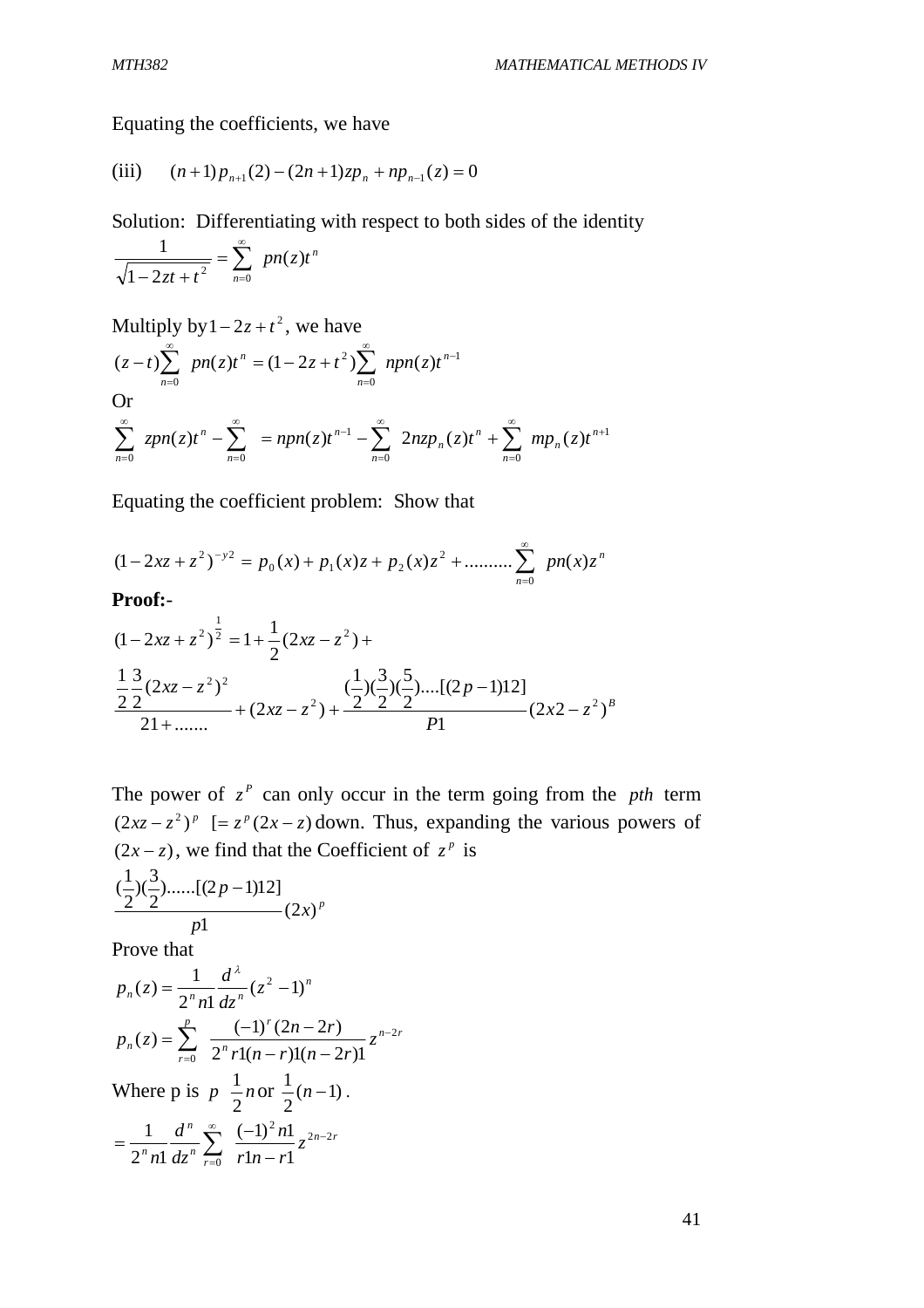$$
= \frac{1}{2^n n!} \frac{d^n}{dz^n} \sum_{r=0}^{\infty} \frac{(-1)^2 n!}{r! n - r!} z^{2n-2r}
$$

$$
= \frac{1}{2^n n!} \frac{d^n}{dz^n} (z^2 - 1)^n
$$

## **3.1.1 Legendry Polynomial**

The equation  $(1 - x^2) \frac{dy}{dx} - 2x \frac{dy}{dx} + n(n+1)y = 0$  $(x-x^2)\frac{d^2y}{dx^2} - 2x\frac{dy}{dx} + n(n+1)y =$ *dx*  $\int \frac{dy}{f}$ *dx*  $(x^2)$  $\frac{d^2y}{dx^2}$ is called Legendry equation.

- (i)  $x = +1$  are the regular singular points of the equation. We solve the equation with the singular point  $x = 1$ , we put  $x = 1 = u$  and obtain the transformed equation.
- (ii)  $u(u+2) \frac{u^2}{du^2} + n (n+1)y = 0$ 2  $(x+2)\frac{u+y}{1^2}+n-(n+1)y=$ *du*  $u(u+2)\frac{d^2y}{dx^2} + n - (n+1)y = 0$  is the regular singular point.

We assume the solution point

$$
y = \sum_{k=0}^{\infty} a_k u^{k+c}
$$
  
\n
$$
\frac{dy}{du} = \sum_{k=0}^{\infty} a_k u^{k+c} u^{k+c}
$$
  
\n
$$
\frac{d^2 y}{du^2} = \sum_{k=0}^{\infty} (k+c)(k+c-1)a_k u^{k+c} u^{k+c-2}
$$

The roots of the indicial equations are  $c = 0.00$ . Hence one solution is logarithmic. We are only interested here in the non-logarithmic solution.

Hence

$$
y = \sum_{k=0}^{\infty} a_k u^k
$$

We assume  $a_0$  is non-zero arbitrary constant, and

$$
a_{k\frac{-(k-n-1)(k+n)}{2k^2}}a_{k-1}
$$

Solving the recurrence solution, we have

$$
a_{k} = \frac{(-1)^{k} (-n)_{k} (1+n)_{k} a_{0}}{2^{k} (k!)^{2}}
$$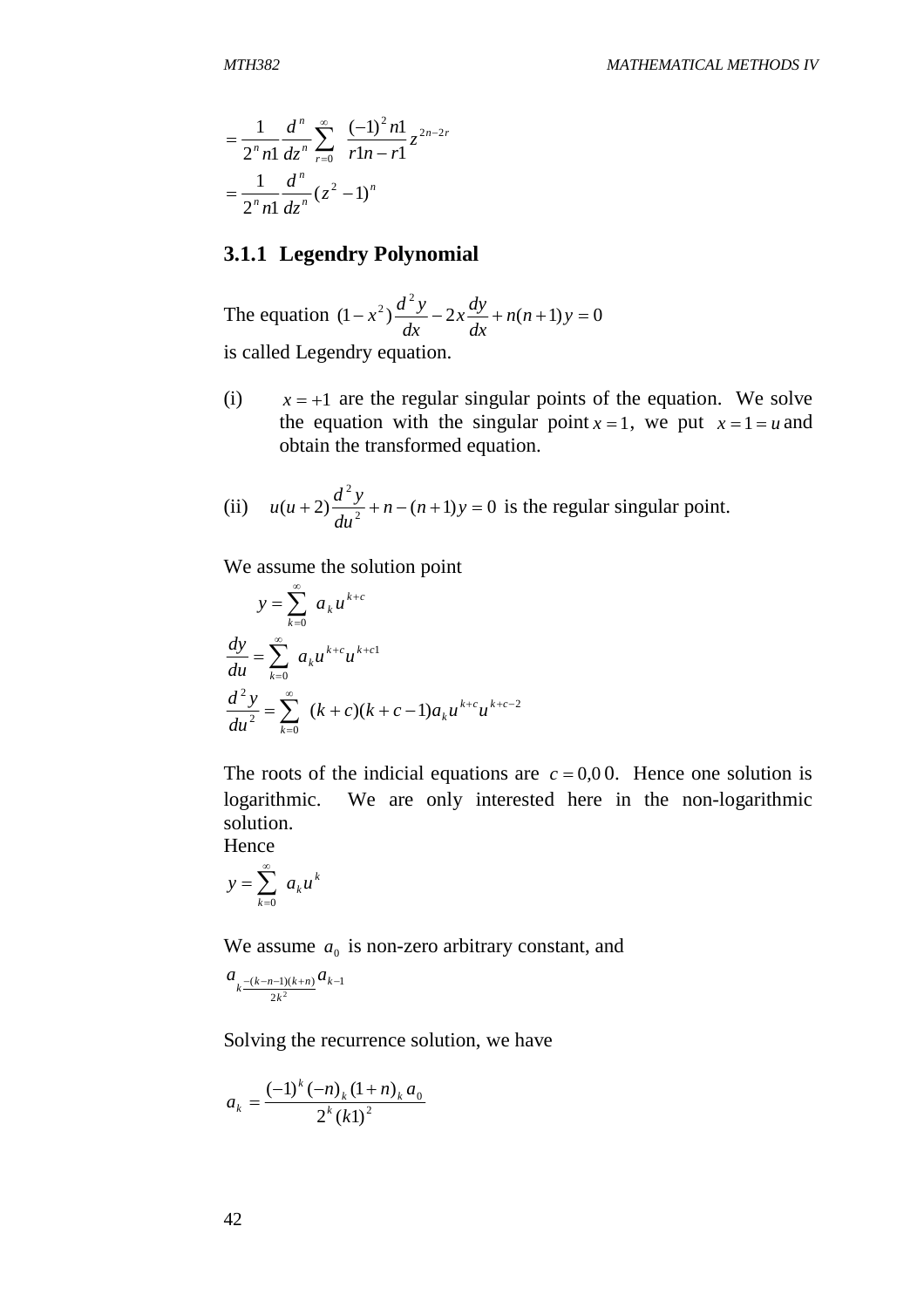Thus the solution is

$$
y_1 = 1 + \sum_{k=1}^{\infty} \frac{(-1)^k (-n)_k (n+1)_k (x-1)^k}{2^k (k!)^2}
$$
  
Where  $a_0 = 1$   

$$
y_1 = 1 + \sum_{k=1}^{\infty} \frac{(-1)_k (n+1)_k}{(1)_k (k!)} (\frac{1-k}{2})^k
$$
  

$$
y_1 = 2F_1(-n, n+1; 1; (\frac{1-x}{2}))
$$

 $= P_n(x)$ .

 $P_n(x)$  is called the Legendry Polynomials

It is customary to take

$$
c_n = \frac{2n!}{2^n (n!)^2}, n = 0,1,2,...
$$
  
But from (3)  

$$
c_{n-2} = -\frac{n(n-1)}{(2)(2n-1)}, \qquad c_{n-2} \text{ , or}
$$

$$
c_n = -\frac{(n)(2n-1)}{n(n-1)}, \qquad c_{n-1} = -\frac{(2n-2)!}{2^n (n-1)!(n-2)}
$$

$$
c_{n-4} = \frac{(2n-4)}{2n2!(n-2)(n-4)}
$$
or

$$
c_n - 2k = \frac{(2n - 2k)!(-1)^k}{2nk!(n - k)(n - 2k)!}
$$

Then the legendry Polynomials of degree n is given by

$$
P_n(x) = \sum_{k=0}^{M} \frac{(-1)^k (2n-2k)!}{2^k k! n-k! n-k! n-2k!} x^{n-2k}
$$

integer not greater that 2  $\frac{n}{2}$ .

$$
(1) P_n(x) = \sum_{k=0}^{M} \frac{(-1)^k}{2^k k! (n-k)!} \frac{d}{dx^{n-1}} (x^{2n-2k-1})
$$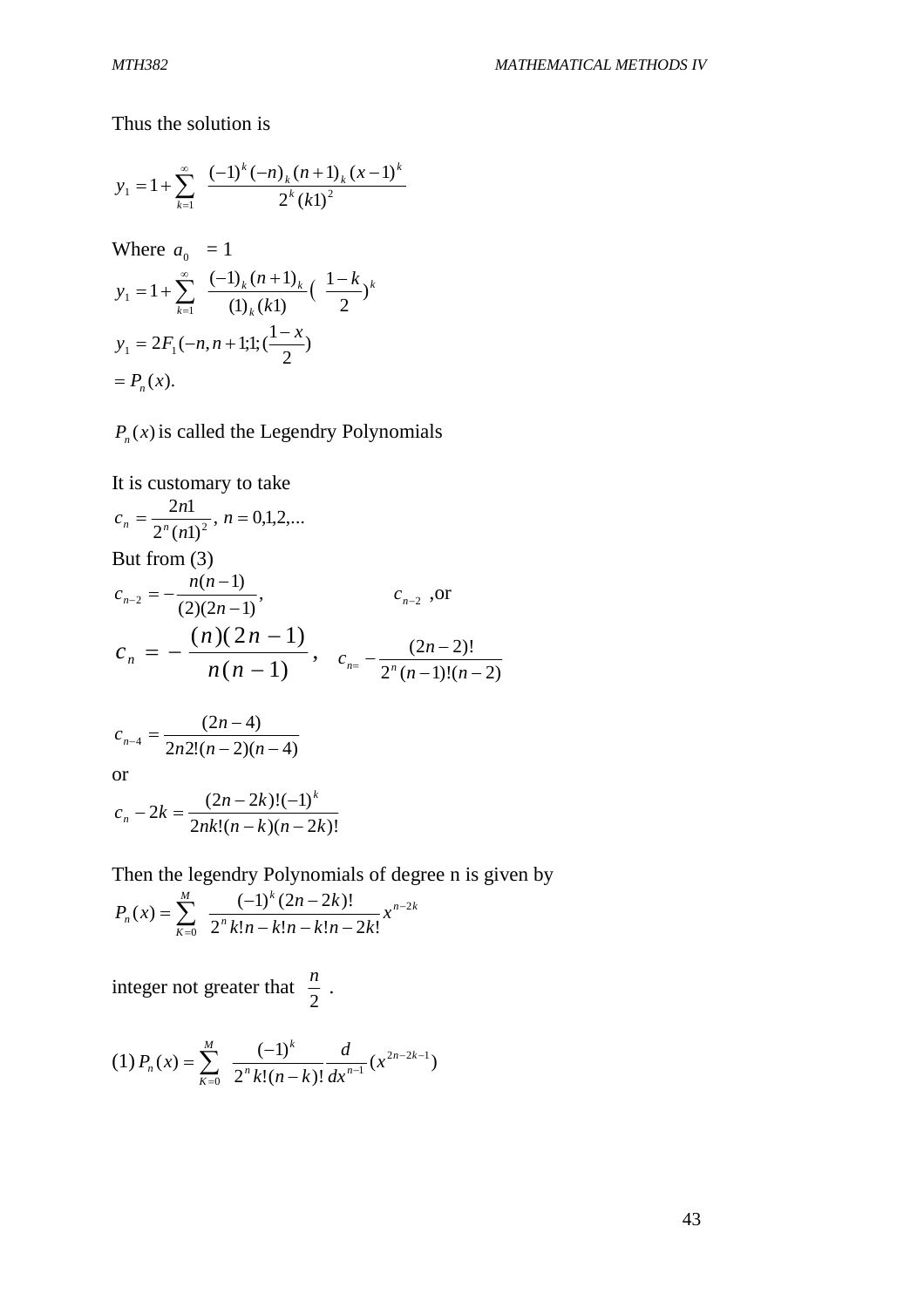Since

$$
\frac{d}{dx^n}(x^{2n-2k}) = (2n-2k)\frac{d}{dx^{n-1}}\binom{2n-2k-1}{2n-2k} (2n-2k-1)\dots(n-2k+1)x^{n-2k}
$$
\n
$$
\frac{2n-2k!}{n-2k!}x^{n-2k}
$$

Hence

$$
P_n(x) = \sum_{k=0}^{M} \frac{1}{2^n n!} \frac{d^n}{dx^n} \sum_{k=0}^{M} \frac{(-1)^k n! (x^2)^{n-k}}{k! (n-k)!}
$$

We may now extend the range of this sum by taking k range from 0 to *n*. This extension will not affect the result, since the added terms are a polynomial of degree less than *n* and the *nth* derivative will vanish.

$$
P_n(x) = \frac{1}{2^n n!} \frac{d^n}{dx^n} \sum_{k=0}^{M} \frac{(-1)^n n! (x^2)^{n-k}}{kn - k!}
$$

and by binomial theories, we have

$$
P_n(x) = \frac{1}{2^n n!} \frac{d^n}{dx^n} (x^2 - 1)^n, \quad n = 0, 1, 2, \dots
$$

This is known as Rodrigues formula

Example: Show that

$$
P_2(x) = \frac{1}{2}(3x^2 - 1)
$$

Solution: By Rodrigues' formula

$$
P_2(x) = \frac{1}{421} \frac{d^2}{dx} (x^2 - 1) = \frac{1}{8} \frac{d^2}{d_2} (x^4 - 2n^2 + 1)
$$
  
= 
$$
\frac{1}{2} (3x^2 - 1)
$$

**Problem**: Show that

(i) 
$$
P'_n + 1(x) = (2n+1)P_n(x) + P'_{n-1}(x)
$$
.  $n = 1, 2, \dots, (1)$ 

(ii) 
$$
P'_n + 1(x) = xP'_n(x) + (n+1)P_n(x).
$$
 (2)

#### **Solution**

(i) 
$$
P'_{n+1}(x) = \left[ \frac{d}{dx} \frac{1}{2^n n!} \frac{d^n}{dx^{n+1}} (x^2 - 1)^{n+1} \right]
$$

$$
= \frac{d}{dx} \left[ \frac{1}{2^n n!} \frac{d^n}{dx^n} [x(x^2 - 1)^n] \right] (n+1)(n^2 - 1)^n 2x
$$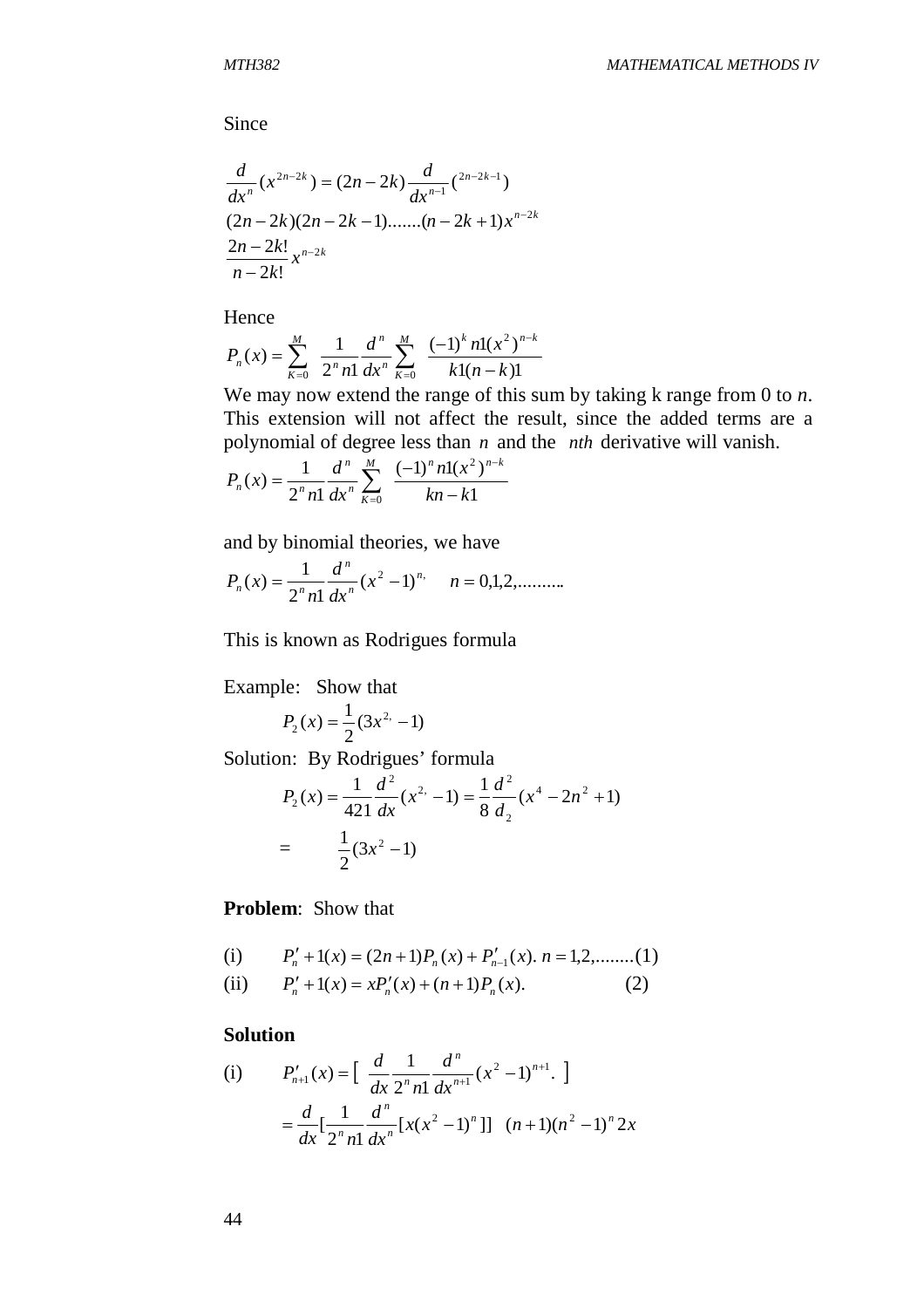$$
= \frac{1}{2^{n}} = \frac{d^{n+1}}{dx^{n+1}} [x(x^2 - 1)^n]
$$
  
= 
$$
\frac{1}{2^{n}} = \frac{d^n}{dx^{n+1}} [x(x^2 -)^n]
$$
  
= 
$$
\frac{1}{2^{n}} = \frac{d^n}{dx^n} [(2n+1)(x^2 - 1)^n + 2n(x^2 - 1)^{n-1}]
$$
  
= 
$$
[(2n+1)P_n(x) - 1) + P'_{n-1}(x)
$$

### **Solution (ii)**

Now we have that

$$
\frac{d}{dx}[f(x)(x) + f'(x)]
$$
  

$$
\frac{d^2}{dx^2}[xf(x)] = f''(x) + 2f'(x)
$$

and in general

$$
\frac{d^{p+1}}{dx^{p+1}}[xf(x)] = (x)\frac{d^{p+1}}{dx^{p+1}}[x(x^2-1)]^n
$$

Now

$$
p'_{n+1}(x)\frac{1}{2} + \frac{d^{n+1}}{dx^{n+1}}\frac{d^{n+1}}{dx^{n+1}}[x(x^2 - 1)^n
$$
  

$$
\frac{1}{2^n n!} [x\frac{d^{n+1}}{dx^{n+1}}(x^2 - 1)^n + (n+1)\frac{d^n}{dx^n} + (n+1\frac{d^n}{dx^n}(x^2 - 1)^n]
$$
  

$$
= xp'_{n+1} + (n = +1)p_n(x)
$$

Eliminating  $p'_{n+1}$ , we have  $np(x) = p'_n - p'(x) - p'_{n-1}$ ,  $n = 1, 2, \dots$ ...(3) Finally  $(n+1)p_{n+1}(x) - (2_{n+1)}xp_n(x) + p_{n-1}(x)$ (1)  $(p'_{n+1}(x) - p'_{n+1}(x))$ (3)  $x p'_{n+1}(x) - p'_{n}(x)$   $x (p'_{n+1}(x) - p'_{n+1}(x))$  $y'_{n+1}(x) - p'_n$  $=$ 

Thus

$$
-(n+1)p_{n+1}(x) + np_{n-1}(x) = (2n+1)xp_n(x)
$$
  
\n
$$
py'' + \theta y' + Ry = 0
$$
  
\n
$$
p\mu + (2p' - \theta)\mu' + (p'' - \theta' + R)\mu = 0
$$
  
\n
$$
p\mu'' + (2p' - 2p' - \theta)\mu' + (p'' - 2p'' - \theta') + p'' - \theta + R)\mu = 0
$$
\n(B)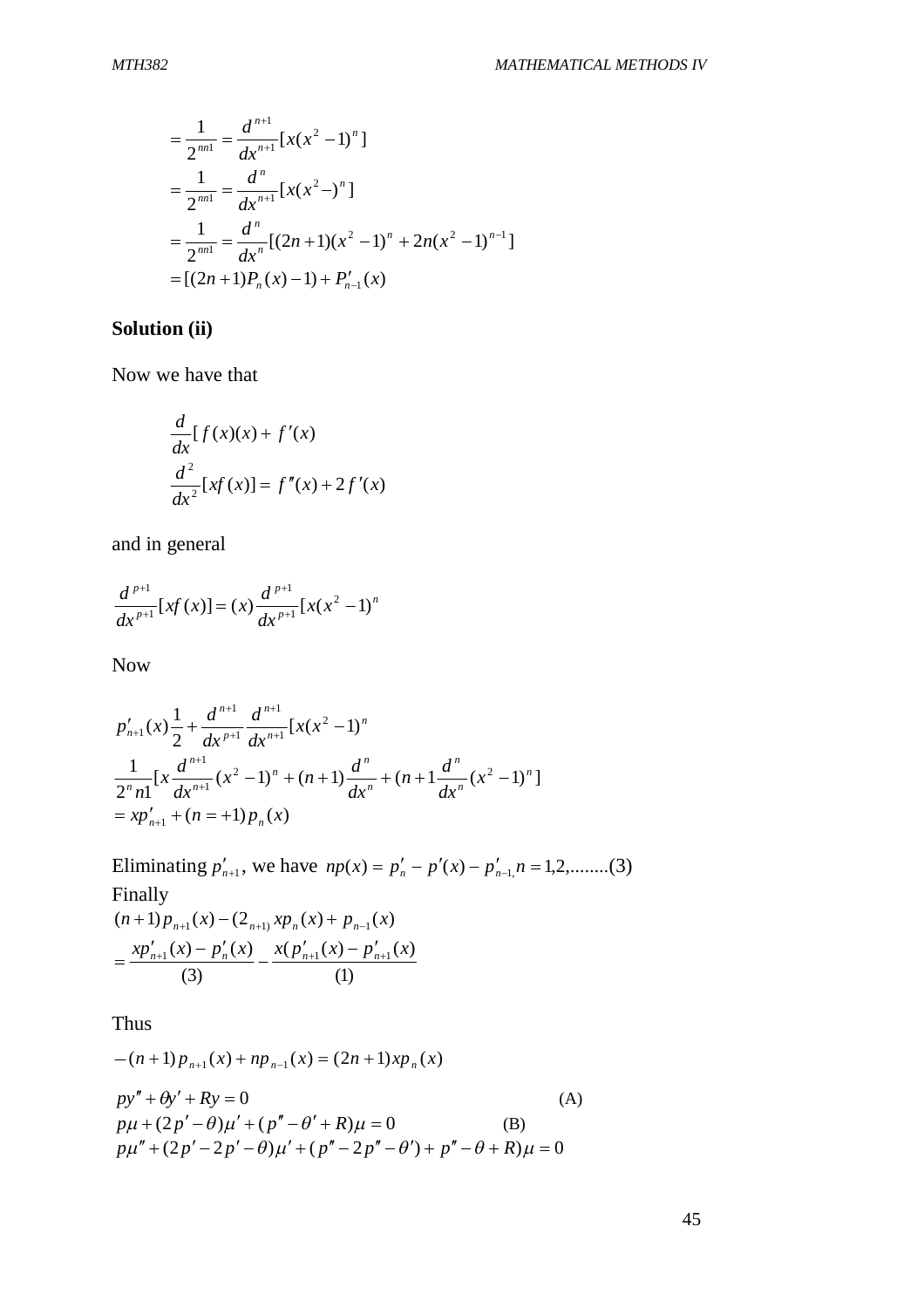## **4.0 CONCLUSION**

You have learnt about legendry polynomial and legendry functions in this unit. Read this unit properly before going to the next unit.

### **5.0 SUMMARY**

You will recall that the legendry polynomial is defined as:

$$
P_n(x) = \sum_{k=0}^{M} \frac{(-1)^k (2n-2k)!}{2^k k! n-k! n-k! n-2k!} x^{n-2k}
$$

This polynomial has Orthogonality property which we have mentioned in this unit.

## **6.0 TUTOR-MARKED ASSIGNMENT**

1. Show that the substitution  $t = 1 - x$  transform Legendre's equation to the form:

$$
t(2-t)\frac{d^2y}{dt^2} + 2(1-t)\frac{dy}{dt} + p(p+1)y = 0
$$

2. Problem: Show that

a. 
$$
P'_{n+1}(x) = (2n+1)P_n(x) + P'_{n-1}(x). \quad n = 1, 2, \dots
$$

b.  $P'_{n+1} + (x) = xP'_n(x) + (n+1)P_n(x)$ .

## **7.0 REFERENCES/FURTHER READING**

- Earl, A. Coddington (nd). *An Introduction to Ordinary Differential Equations*. India: Prentice-Hall.
- Einar, Hille (nd). *Lectures on Ordinary Differential Equations*. London: Addison-Wesley Publishing Company.
- Francis, B. Hildebrand (nd). *Advanced Calculus for Applications*. New Jersey: Prentice-Hall.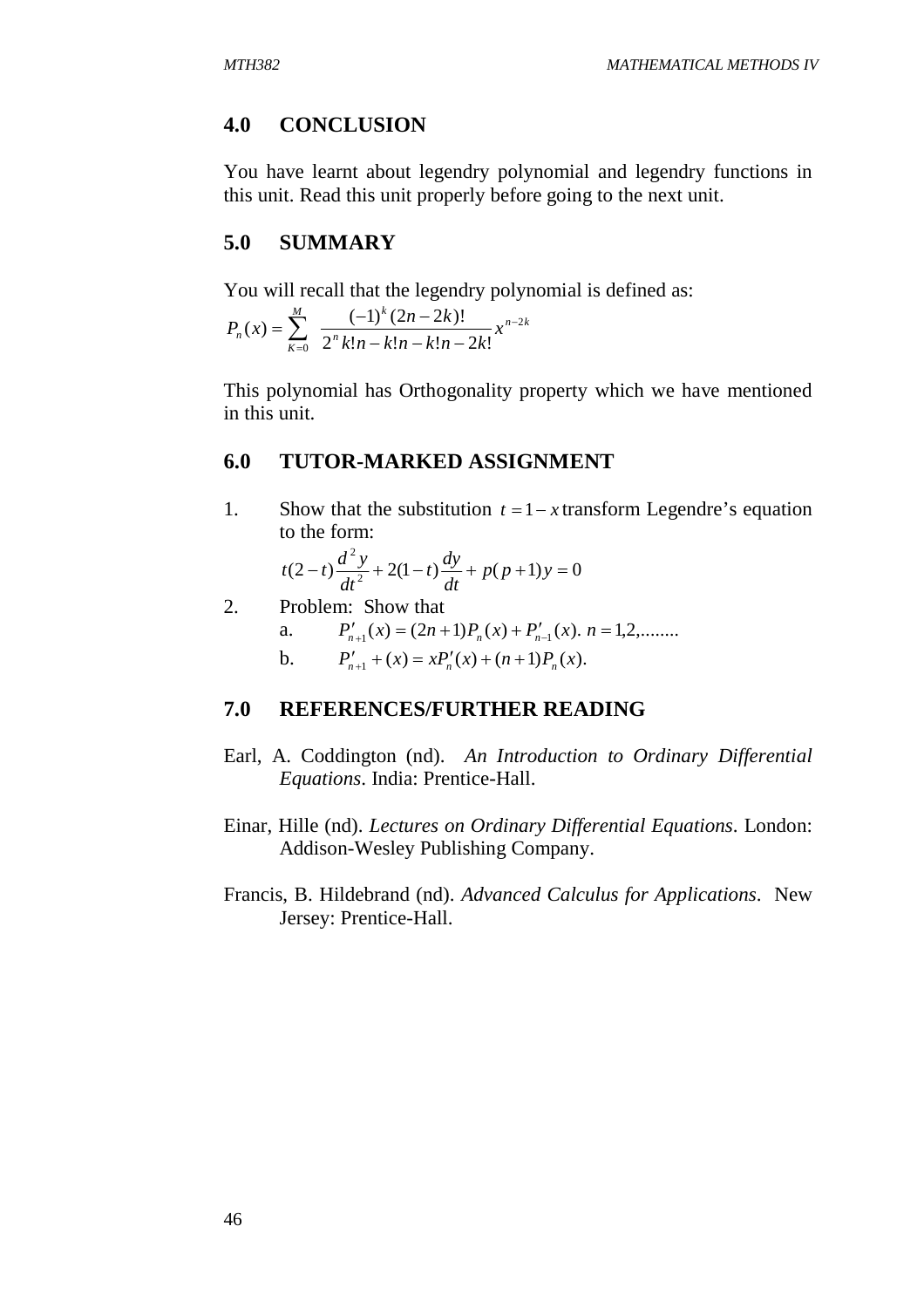# **UNIT 2 SOME EXAMPLES OF PARTIAL DIFFERENTIAL EQUATIONS**

## **CONTENTS**

- 1.0 Introduction
- 2.0 Objectives
- 3.0 Main Content
	- 3.1 Some Examples of Partial Differential Equations
- 4.0 Conclusion
- 5.0 Summary
- 6.0 Tutor-Marked Assignment
- 7.0 References/Further Reading

# **1.0 INTRODUCTION**

A partial differential equation is an equation that contains one or more partial derivatives. Such equations occur frequently in application of mathematics. We shall only discuss certain partial differential equations which are used frequently in applied mathematics. In fact, we are going to discuss a kind of boundary value problems which enters modern applied mathematics at every turn.

# **2.0 OBJECTIVES**

At the end of this unit, you should be able to:

- recognise partial differential equations by type and character
- explain the methods of solving partial differential equations
- apply the knowledge in some other related field.

# **3.0 MAIN CONTENT**

# **3.1 Some Examples of Partial Differential Equations in Applied Mathematics**

Many linear problems in applied mathematics involve the solution of an equation obtained by specialising the form.

$$
\Delta^2 \theta + f = \lambda \frac{d^2 \theta}{dt^2} + \mu \frac{d\theta}{dt}
$$
 (1)

Where f is a specified function of position and  $\lambda$  and  $\mu$  are certain specified physical constant. Here,  $\Delta^2$  is the Laplacian operator in one, two or dimension under consideration and is of the form.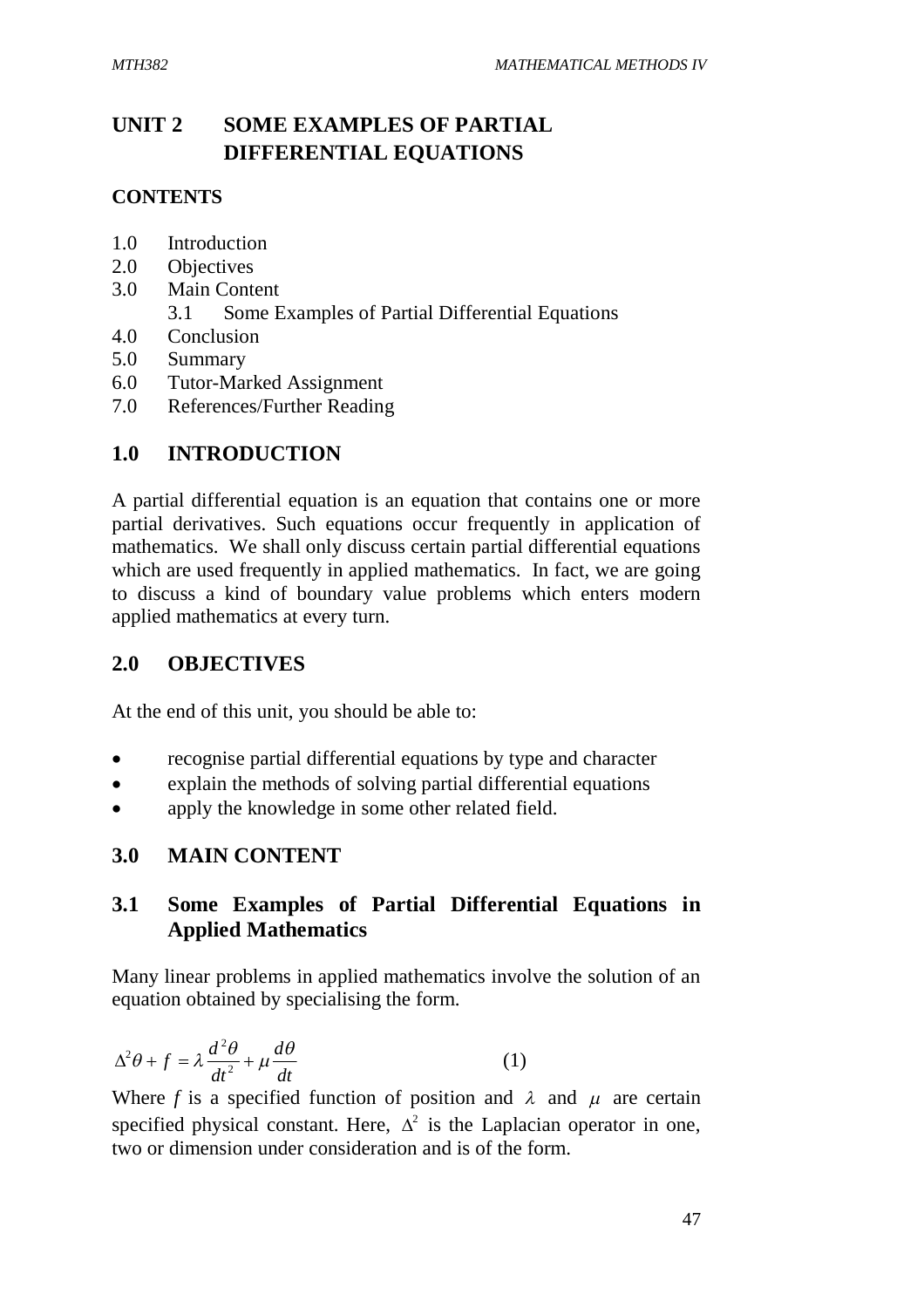$$
\Delta^2 = \frac{d^2}{dx^2} + \frac{d^2}{dy^2} + \frac{d^2}{dz^2}
$$
 (2)

In rectangular co-coordinator of three space, the unknown function  $\phi$  is the function of the position co-ordinates  $(x, y, z)$  and the tine t.

#### **(i) Laplace Equation**

$$
\Delta^2 \theta = 0 \tag{3}
$$

It is satisfied by the velocity potential in an ideal incompressible fluid without vertical or continuously distributed sources; and by gravitational potential in free space; electrostatic potential in the steady flow of electric currents in solid conductors, and by the steady-state temperature distribution in solids.

#### **(ii) Poisson's Equation**

$$
\Delta^2 \theta + f = 0 \tag{4}
$$

is satisfied, for example, by the velocity potential of an incompressible, irrotational, ideal fluid with continuously distributed sources or by steady temperature distribution due to distributed heat sources, and by a 'sheds function' involved in the elastic torsion of prismatic bars, with a suitably prescribed function *f* .

#### **(iii) Wave Equation**

$$
\Delta^2 \theta = \frac{1}{c} \frac{\partial^2 \theta}{\partial t^2}
$$
 (5)

This arises in the study of propagation of waves with velocity *c*, independent of the wave length. In particular, it is satisfied by the components of the electric or magnetic vector in electromagnetic theory, by suitably chosen component of displacement, in the theory of elastic vibrations, and by the velocity potential in the theory of sound (acoustics) for a perfect gas.

#### **(iv) The Equation of Heat Conduction**

$$
\Delta^2 \theta = \frac{1}{\alpha^2} \frac{\partial \theta}{\partial t} \tag{6}
$$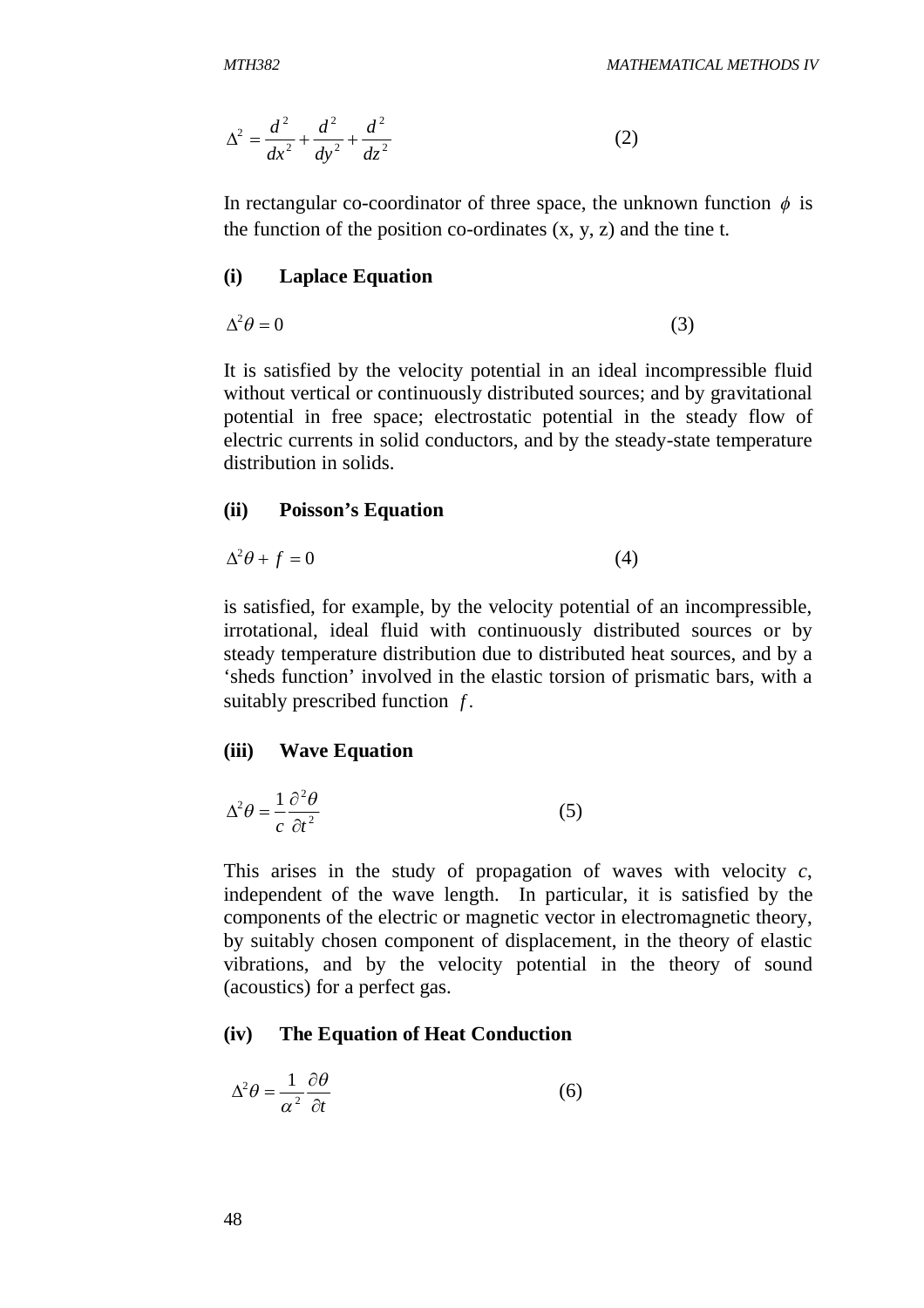This is satisfied, for example, by the temperature at a point of a homogeneous body and by the concentration of a diffused substance in the theory of diffusion, with a suitably prescribed constant  $\theta$ .

#### **(v) The Telegraphic Equation**

$$
\frac{\partial^2 \theta}{\partial x^2} + \lambda \frac{\partial \theta}{\partial t} + \mu \frac{\partial \theta}{\partial t} \tag{7}
$$

This is one dimensional specialisation of (1), and is satisfied by the potential in a telegraph cable, where  $\lambda = Lc$  and  $\mu = Rc$ , if the Leakage is neglected (L is inductance, c capacity and R resistance per unit length).

(vi) Differential equation of higher order, involving the operator  $\Delta^2$ , are rather frequently encountered, in particular, the bi-Laplacian equation in two dimensions.

$$
\Delta^4 \theta = \Delta^2 \Delta^2 \theta = \frac{\partial^u \theta}{\partial x^u} + 2 \frac{\partial^2 \theta}{\partial x^2 \partial y^2} + \frac{\partial \theta}{\partial y^u} = 0 \quad (8)
$$

is involved in many two dimensional problem of the theory of elasticity.

The solution of a given problem must satisfy the proper differential equation, together with similarly prescribed boundary condition or initial conditions (2 f time is involved).

The above equation can be changed to cylindrical co-ordinates  $r\theta z$ , related to x, y and z by the equations

$$
x = rCos\theta, y = rSin\theta, z = z
$$
  
\n
$$
\Delta^2 \theta = \frac{\partial^2 \theta}{\partial r^2} + \frac{1}{2} \frac{\partial \theta}{\partial r} + \frac{1}{2} \frac{\partial \theta}{\partial r} + \frac{1}{r^2} \frac{\partial^2 \theta}{\partial \theta^2} + \frac{\partial^2 \theta}{\partial z^2} = 0
$$
 (9)

In spherical co-ordinates  $P, \theta, \theta$  related to *x*, *y*, *z* by the equations  $x = P\sin\theta\cos\theta$ ,  $y = P\sin\theta$ ,  $z = P\cos\theta$ . Laplace' equation is

$$
\frac{\partial^2 v}{dp^2} + \frac{2}{p} \frac{\partial v}{\partial e} + \frac{\partial^2 v}{\partial \theta} + \frac{\cot \theta}{p^2} \frac{\partial v}{\partial \theta} + \frac{\cos^2 \theta}{p^2} \frac{\partial^2 v}{\partial \theta^2} = 0.
$$
 (10)

In what now follows we shall solution methods of partial differential equations:

Method of separation of variables Consider the equation

$$
\alpha^2 \frac{\partial^2 v}{dx^2} = \frac{\partial u}{\partial t}, 0 < x < l, t > 0 \quad \text{(a)}
$$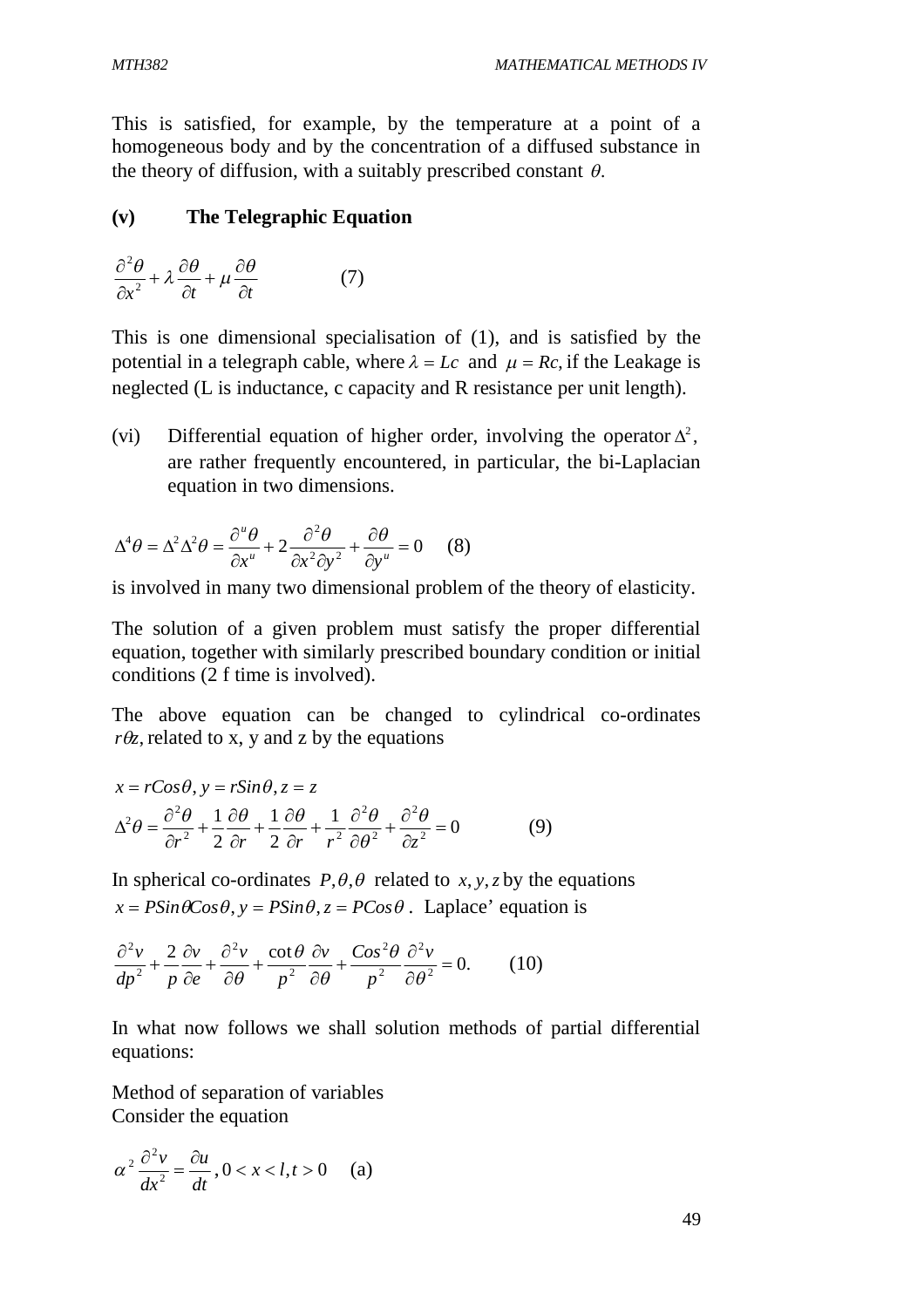This is called the heat conduction equation



This is a straight bar of uniform cross section and homogenous material. The temperature v can be considered constant on any given cross section.

 $v = U(x,t)$ .

 $\alpha^2$  is a constant known as  $v = U(x,t)$ . In addition, we shall assume that the ends  $v = U(x,t)$  of the bar are held at temperature zero: thus  $v = 0$  when and  $x = e$ .

$$
\therefore u(o,t) = 0, \quad u(l,t) = 0, \quad t > 0,
$$
\n(1)

Finally, the initial distribution of temperature in the bar is assumed to be given thus  $U(x, o) = h(x)$   $0 \le x \le l$  (2)

(1) and (2) are called boundary conditions We assume that  $u(x,t) = f(x)g(t)$  (3)

Substituting equation (3) for  $u(x,t)$  in (1) yields

$$
\alpha^2 f''(x)g(t) = f(x)g'(t)
$$
  
or  

$$
\alpha^2 \frac{f''(x)}{f(x)} = \frac{g'(t)}{g(t)}
$$
 (5)

Now equation (5) is said to have its variable separated; that is, the left member of equation (5) is a function of x alone and the right member of equation (5) is a function of *x* (5) alone.

Since *x* and *t* are independent variables, the only way in which a function of x alone can equal to function of t alone is for each function to be constant.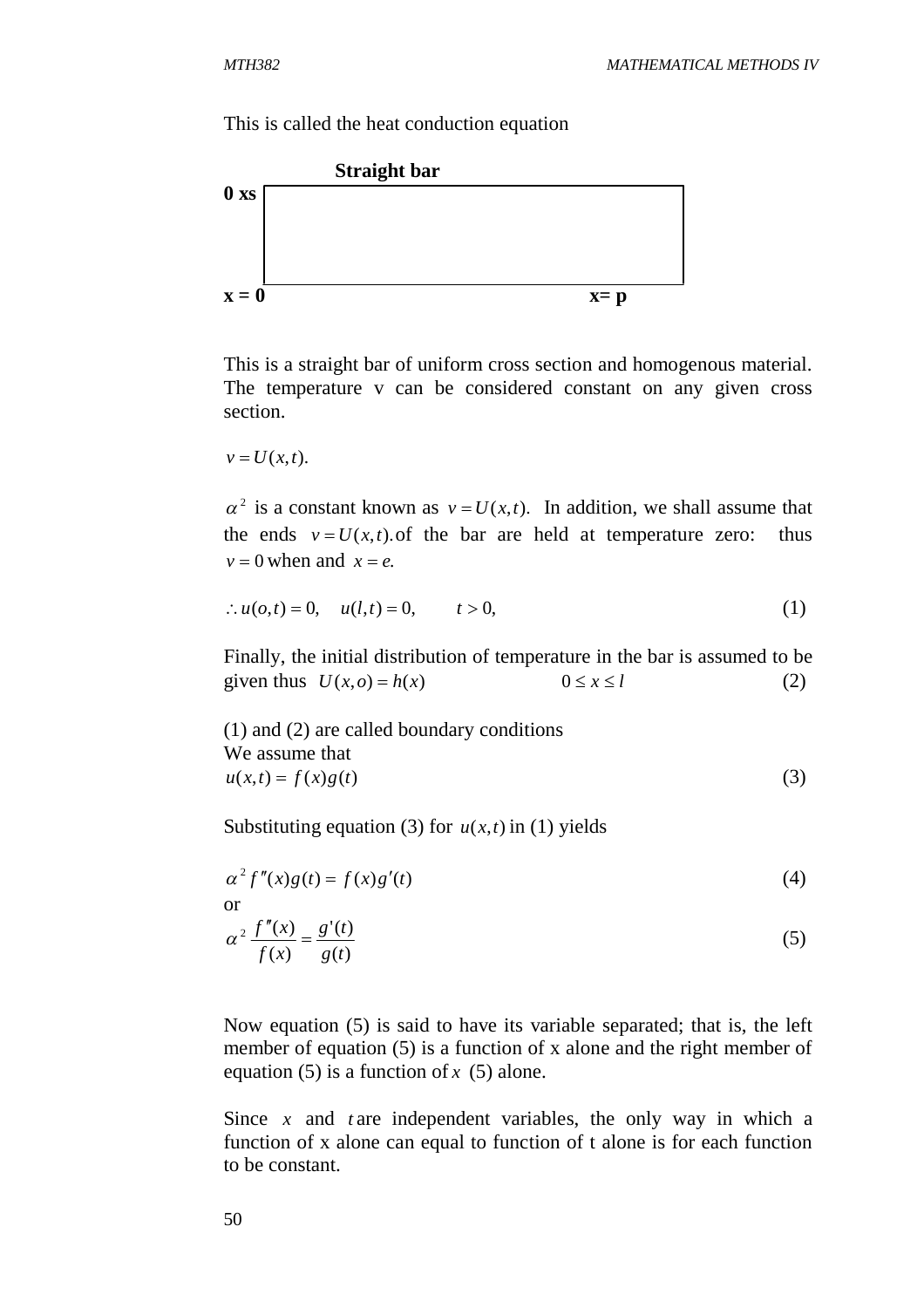$$
\therefore \frac{f''(x)}{f(x)} = b^{\theta} \tag{6}
$$

$$
\alpha^2 \frac{g'(x)}{g(x)} = b \tag{7}
$$

In which *b* is arbitrary

The partial differential equation (1) has now been replaced by two ordinary differential equations. This is the essence of the **method of separation of variables.**

#### **Boundary Conditions**

$$
xv(o,t) = f(o)g(t) = 0
$$
\n<sup>(8)</sup>

by (1), if  $g(t) = 0$  then *ux*,*t* will be identically zero. It is not acceptable because it does not satisfy the equation (2). Thus it must satisfy the condition

$$
f(o) = 0 \tag{9}
$$

Similarly, the boundary condition at  $x(l)$   $U(l,t) = 0$  requires

$$
f(l) = 0 \tag{10}
$$

There are two possible values of the constant *k* i.e.  $k = 0$  or  $k \neq 0$ . Values of the constant *k* :

(i)  $k = 0$ , then the general solution of equation (6) is

$$
f(x) = c_1 + c_2 \tag{11}
$$

(11) Must satisfy the boundary value conditions (9) and (10). In order to satisfy (9)

$$
f(o) = c_1 + c_2 \implies c_2 = 0 \tag{12}
$$

It is also satisfies the equation (10)

$$
\therefore f(l) = c_1 l = c_1 = 0 \text{ Since } l \neq o.
$$
  

$$
\therefore c_1 = 0 \tag{13}
$$

Hence,  $f(x)$  is identically zero, and therefore  $U(x,t0)$  is also identical zero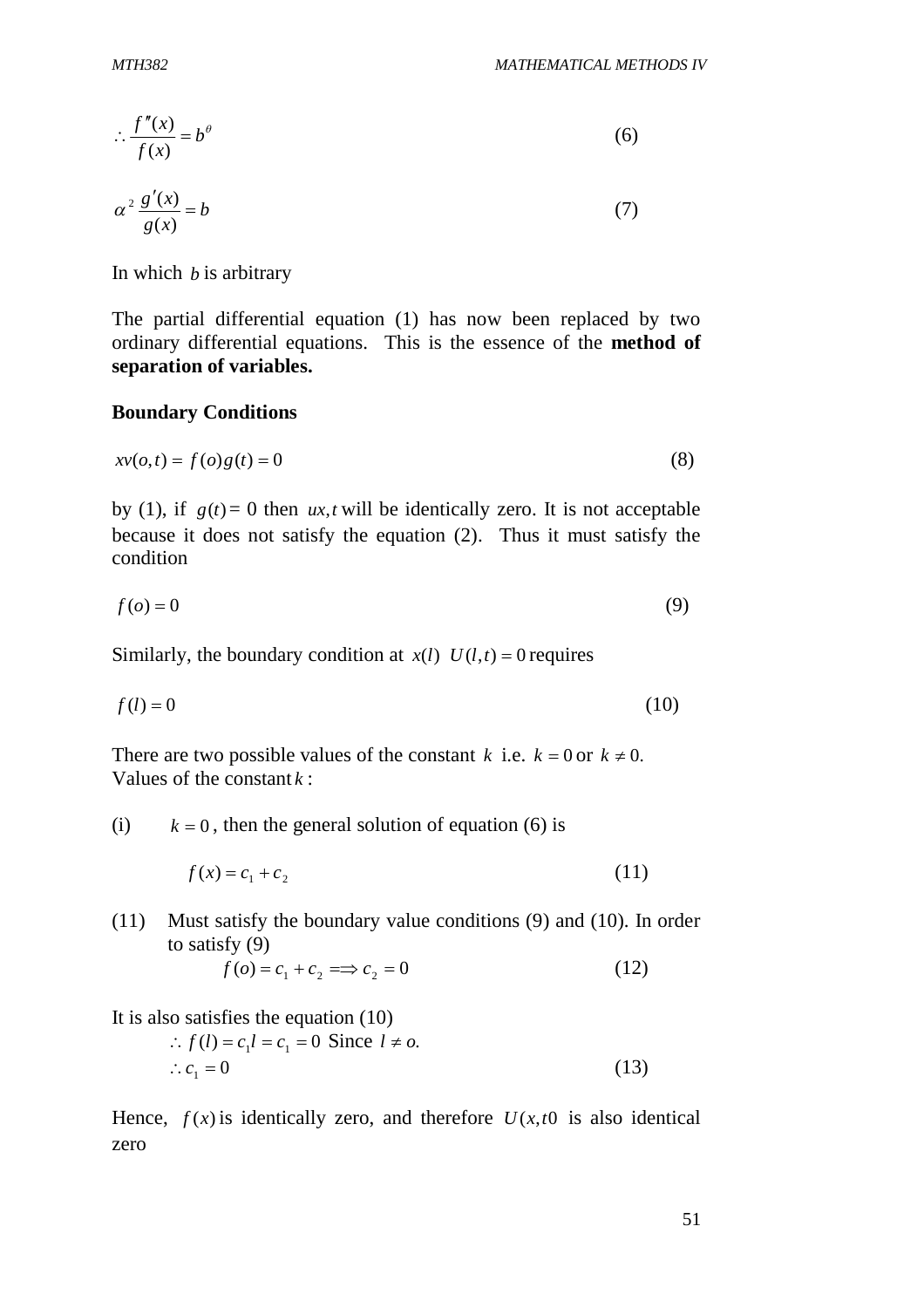(ii)  $k \neq 0$ , we take  $k = -\lambda^2$ , where  $\lambda$  is a new parameter. Thus, the equation (6) becomes  $f''(x) + \lambda^2 f(x) = 0$  (14)

and its general solution is  $f''b_1e^{i\lambda x} + b_2e^{i\lambda x}$  (15)

Applying the boundary condition (9) and (10), we have

$$
b_1 + b_2 = 0
$$
  

$$
f' b_1 e^{i\lambda x} + b_2 e^{i\lambda x} = 0
$$
 (16)

The system (16) has a non-trivial solution  $k_1 = 0$  and  $k_2 = 0$  always, but it is not acceptable  $u(x,t)$  is identically zero. Non-trivial solution exists if and only the determinant.

$$
\left| i_{e^{i\lambda e}} i_{e^{i\lambda e}} \right| = 0 \tag{17}
$$

If we write, 
$$
\lambda = \mu + i\nu
$$
 then  
\n $e^{-\nu i e} e^{\nu e} - e^{i\mu e} e^{-\nu e} = 0$  or  
\n $e^{-\nu e} (\cos \mu e - 1 \sin \mu e) - e^{-\nu e} (\cos \mu + \sin \mu e) = 0$   
\n $\cos \mu e (e^{\nu e} - e^{-\nu e}) = 0$   
\n $\sin \mu e (e^{\nu e} - e^{-\nu e}) = 0$  (18)

Now cos  $\mu e(e^{ve} - e^{-ve} > 0$  for *v* and 1, thus  $\sin \mu e = 0 \Rightarrow v = 0$  (19) must be so chosen that

$$
\mu \frac{n\pi}{l},\tag{20}
$$

where n is a non-zero integer. From (16)  $k_1 = -k_2$  (21)

From (15), we have

$$
f(x) = b_1(e^{-\mu i e}e^{\nu e} - e^{i \mu e}) = \frac{b_i}{2}(e^{\frac{-\mu i e}{2}e^{i \mu e}})
$$

Thus,  $f(x)$  is proportional to  $\sin \mu x$  (23)

$$
k = -\lambda^2 = -\frac{n^2 \pi^2}{l^2}
$$
 (24)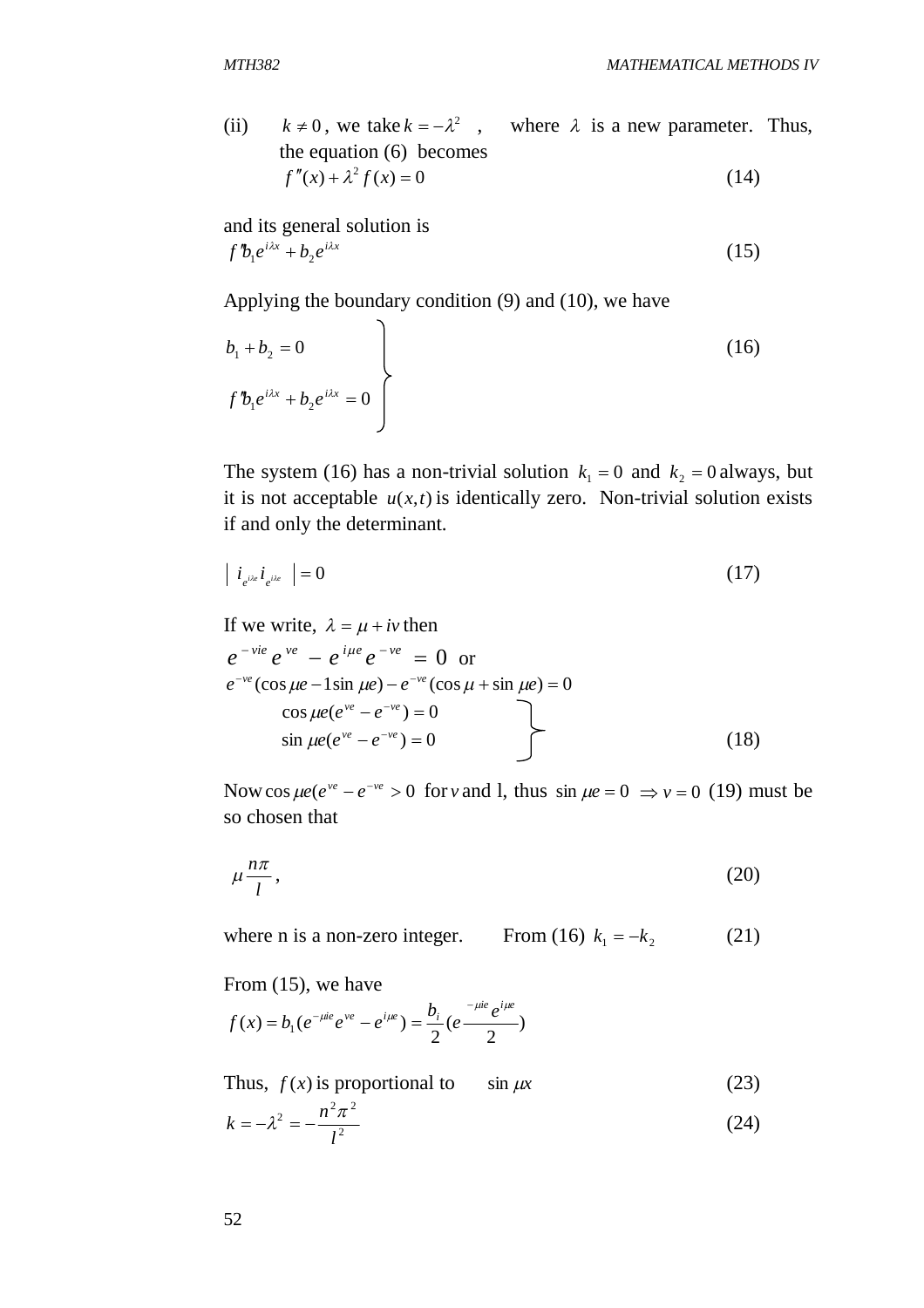Where n is an integer

From (7), we have 
$$
(25)
$$

Hence the function

$$
u_n(x,t) = c_n \exp[-\frac{n^2 \pi^2 \alpha^2 t}{l^2}] \sin \frac{n \pi x}{l}
$$
 (26)

 $n = 1, 2, 3, \dots$  where  $c_n$  is an arbitrary constant, satisfies the boundary conditions 2,9,10 as well as the differential equation (1). The functions *n u* are sometimes called fundamental solution of the heat conduction problem (a)  $(1)$  and  $(2)$ .

By the boundary condition (2) we get from (26).

$$
u_n(x, o) = c_n \sin \frac{n\pi x}{l}
$$
 (27)

For  $n = 1, 2, \ldots, n$ .

Each solution given by (27) satisfies the differential equation and the boundary condition. Since partial differential equation involved is linear and homogeneous in  $u$  and its derivatives, a sum of solution are also a solution. From the known solutions,  $u_1 u_2$  *u*<sub>n</sub>, *u*<sub>n</sub>, *u*<sub>n</sub> we may thus construct others with sufficiently strong convergence condition. It is true that even the infinite series

$$
u = \sum_{n=1}^{\infty} u_n \text{ or}
$$
  

$$
u(x,t) = \sum_{n=1}^{\infty} c_n \exp\left(-\frac{n^2 \pi^2 \alpha^2 t}{l^2}\right) \sin\frac{n\pi x}{l}
$$
 (28)

is a solution of the differential equation. In order to satisfy the initial condition (2) we must have

$$
u(x, o) = \sum_{n=1}^{\infty} c_n \sin \frac{n\pi x}{l} h(x)
$$
 (29)

Now let us suppose that it is possible to express  $h(x)$  by means of an infinite series forms

$$
h(x) = \sum_{n=1}^{\infty} b_n \sin \frac{n\pi x}{l}
$$
 (30)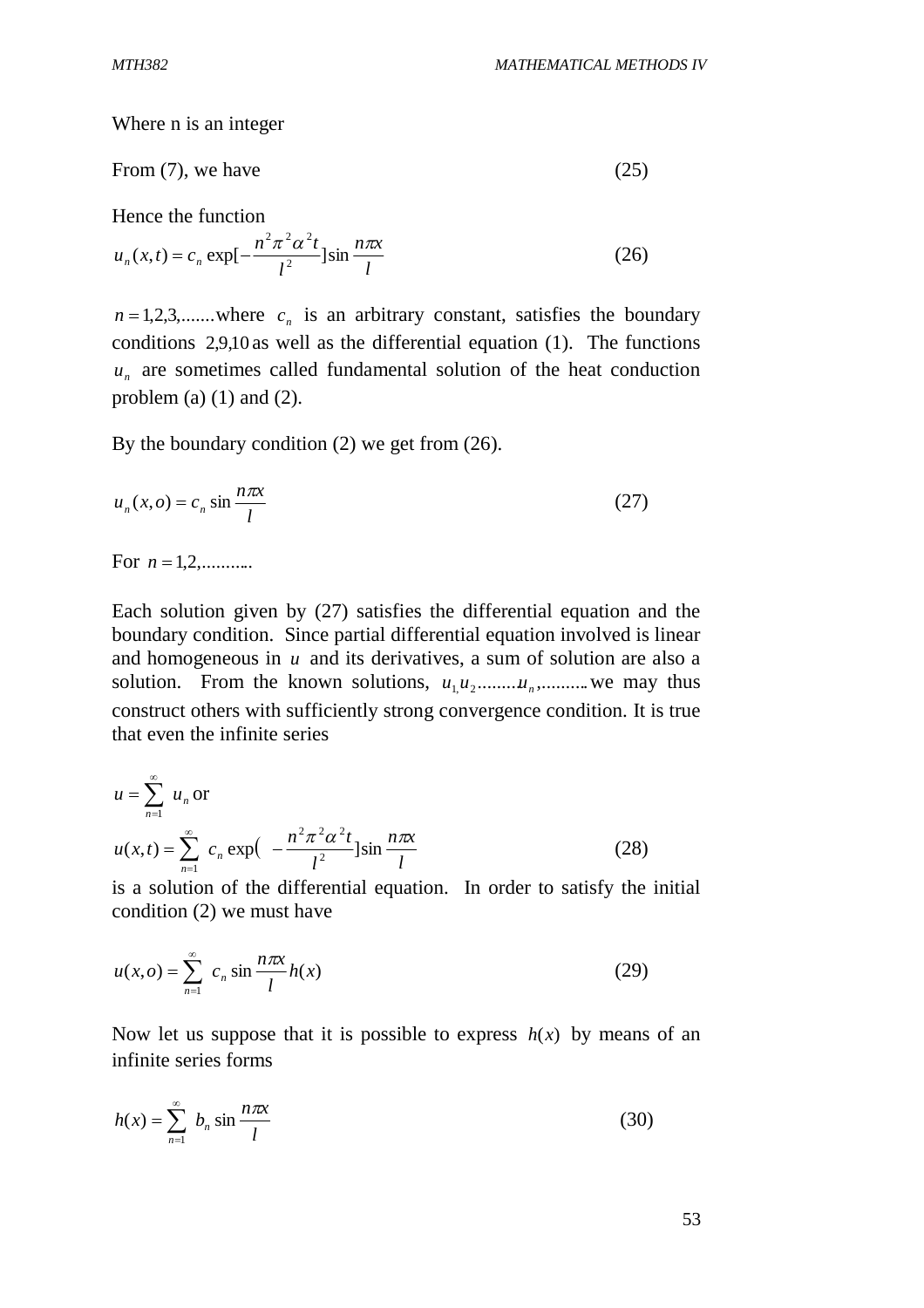We know how to compute  $b_n$  i.e

We can satisfy the equation (29) by choosing  $c_n = b_n$  for each *n*. With the coefficient selected in this manner, equation (28) gives the solution of the boundary value problem (a) (1) and (2)

Thus, we have solved the problem consisting of the heat condition equation.

$$
\alpha^2 \frac{\partial^2 u}{\partial x^2} = \frac{\partial u}{\partial t}, \ 0 < x < l \,, \qquad t > o \tag{1}
$$

The boundary condition

$$
u(o,t) = 0,
$$
  $u(l,t) = 0,$   $t > o$  (2)

and the initial condition

$$
u(x, o) = h(x), \qquad 0 \le x \le l \tag{3}
$$

we found the solution to be

$$
u(x,t) = \sum_{n=1}^{\infty} c_n \exp[\frac{n\pi^2 \alpha^2 t}{l^2}] \sin \frac{n\pi x}{l}
$$
 (4)

With the coefficients  $b_n$  are the same as in the series

$$
h(x) = \sum_{n=1}^{\infty} b_n \sin \frac{n\pi x}{l}
$$
 (5)

Where

$$
b_n = \frac{2}{l} \int_0^l h(x) \sin \frac{n \pi x}{l} dx
$$
 (6)

The series in equation (5) is just the Fourier

**Example 2:** If we consider the problem of the heat conduction equation of boundary conditions and the initial condition, the boundary conditions are known as non-homogeneous boundary condition.

**Solution:** If we shall reduce the present problem to one having homogeneous boundary condition, we use the physical argument. After a long time, i.e. ……………, we anticipate a steady state temperature distribution ……………….. will be reached, and must satisfy difficulties (1), then (which is independent of time t and initial condition).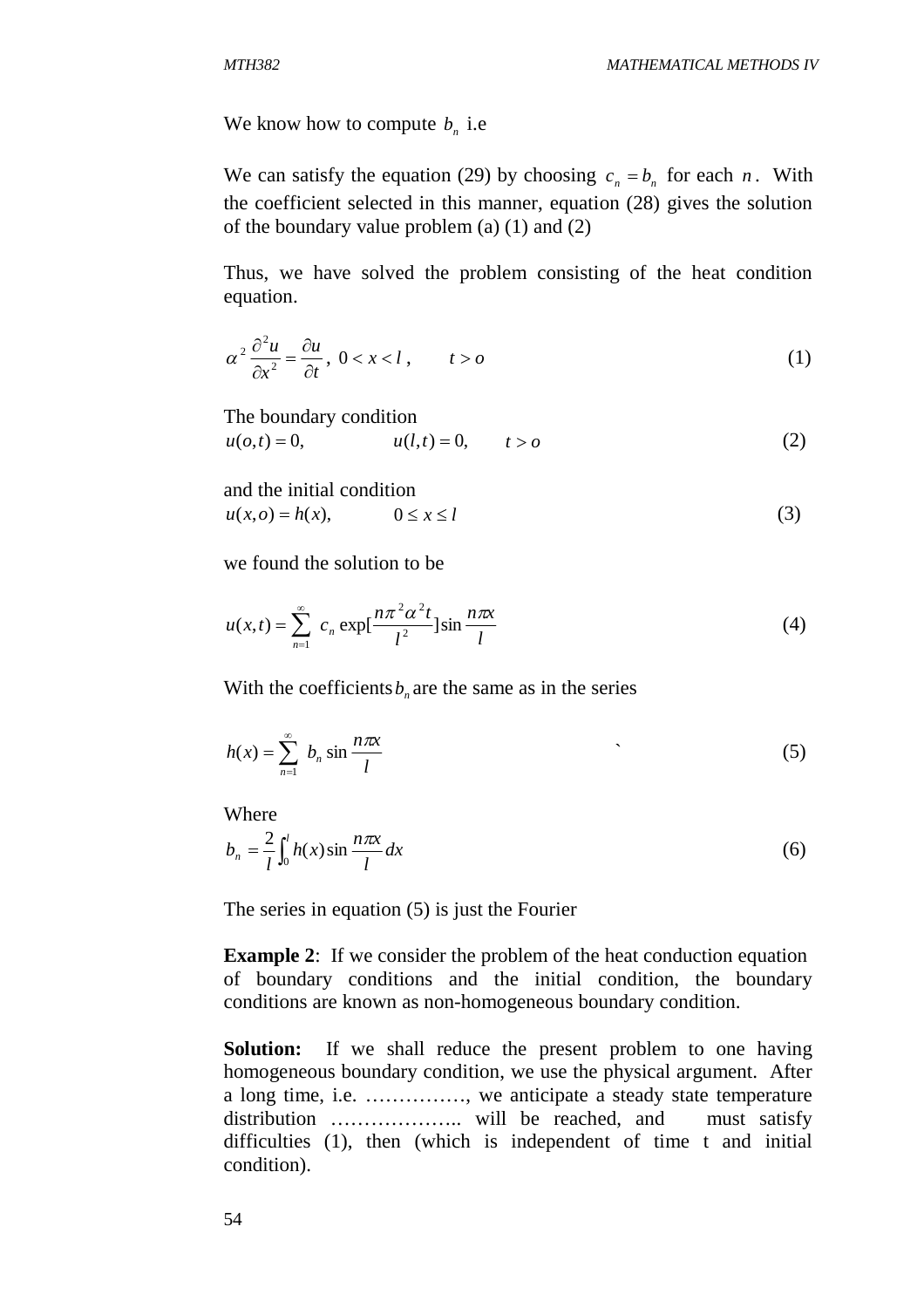…………. (4)

and it satisfied the boundary condition

…………. (5) Which apply even as …………….. The solution (4) with condition (5)

………….. (6)

Hence the steady state temperature is a linear function of x.

We shall express  $U(x,t)$  as the sum of the steady state temperature and another distribution  $w(x, t)$ .

$$
\therefore U(x,t) = U(x) + (x,t)
$$
  
(7) satisfies (1), we have

$$
\alpha^2 (u+w)xx = (u+w)_t \tag{8}
$$

It follows that

$$
\alpha^2 W_{xx} = W_t \tag{9}
$$

Now boundary condition

$$
w(o,t) = u(o,t) - u(o) = T_1 - T_1 = 0
$$
\n(10)

$$
w(l,t) = u(l,t) - u(l) = T_2 - T_2 = 0
$$
\n(11)

The initial condition

$$
w(x, o) = (u(x, o) - u(x)) = f(x) - u(x)
$$
\n(12)

Where  $u(x)$  is given by (6)

The problem now becomes precisely the previous one and we have the solution

$$
W(x,t) = \sum_{n=1}^{\infty} b_n \exp\left[-\frac{n^2 \pi^2 \alpha^2 t}{l} \right] \sin \frac{n \pi x}{l}
$$
 (13)

Where

$$
b_n = \frac{2}{l} \int_0^l W(x,0) \sin \frac{n \pi x}{l} dx
$$
 (14)

Where

$$
U(x,t) = (T_2 - T_1)\frac{x}{l} + T_1 + \sum_{n=1}^{\infty} b_n \exp\left[-\frac{n^2\pi^2\alpha^2t}{l}\right]\sin\frac{n\pi x}{l}
$$
 (15)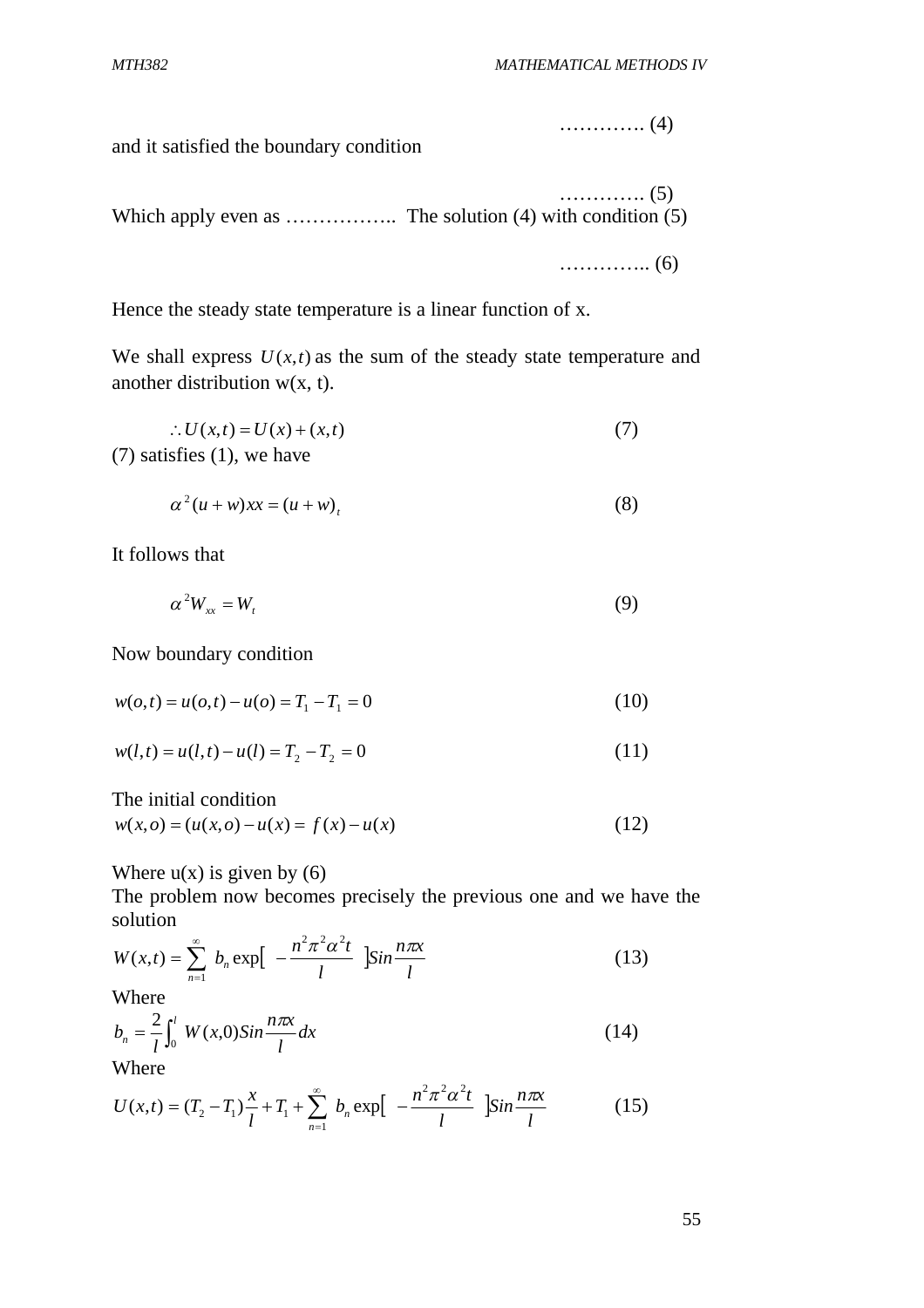Where  

$$
b_n = \frac{2}{l} \int_0^l \left[ f(x) - (T_2 - T_1) \frac{x}{l} - T_1 \right] \sin \frac{n \pi x}{l} dx
$$
  
(16)

**Example 3**: Now we consider the problem of the heat conduction equation with the boundary condition

$$
\alpha^2 U_{xx} = U_x \tag{1}
$$

$$
V_x(0,t) = 0, V_x(l,t) = 0, t > 0
$$
\nand the initial condition\n
$$
V_x(t) = 0, t > 0
$$
\n
$$
V_y(0,t) = 0, V_y(l,t) = 0
$$
\n
$$
V_y(0,t) = 0, t > 0
$$
\n
$$
V_y(0,t) = 0, t > 0
$$
\n
$$
V_y(0,t) = 0, t > 0
$$

$$
v(x,0) = f(x) \tag{3}
$$

**Solution:** We solve the equation by the method of separation of variables. [when the ends of the bar are insulated so that there is no passage of heat through them].

$$
V(x,t) = h(x)g(t)
$$
  
(4) satisfies (1), we have  

$$
\frac{h'(x)}{h(x)} = \frac{1}{\partial^2} \frac{g'(t)}{g(t)} - \alpha
$$
 (5)

We assume that  $\alpha$  is real, we consider three cases  $\alpha = 0$  and –ve. (i) If  $\alpha = 0$  then equation (5) given  $V(x,t) = K_1 x + K_2$  (6)

Applying boundary condition (2), we get  $K_1 = 0$ . Hence corresponding  $h'(x) = 0$  $h(x) = C_1 + C_2$  $g'(t) = 0 \to g(t) = C_B$ (7)

Solution is

(ii) If 
$$
\alpha = \lambda^2
$$
 where  $\lambda$  is real and +ve  
\n $\therefore h''(x) - \lambda h(x) = 0$  (8)

$$
g'(t) - \lambda^{2} h(x) = 0 \tag{9}
$$

From (8) and (9), we have  
\n
$$
U(x,t) =_{ex} \alpha^2 \lambda^{2'} (k_1 \sinh \lambda x + k_2 \cosh \lambda x).
$$
\n(10)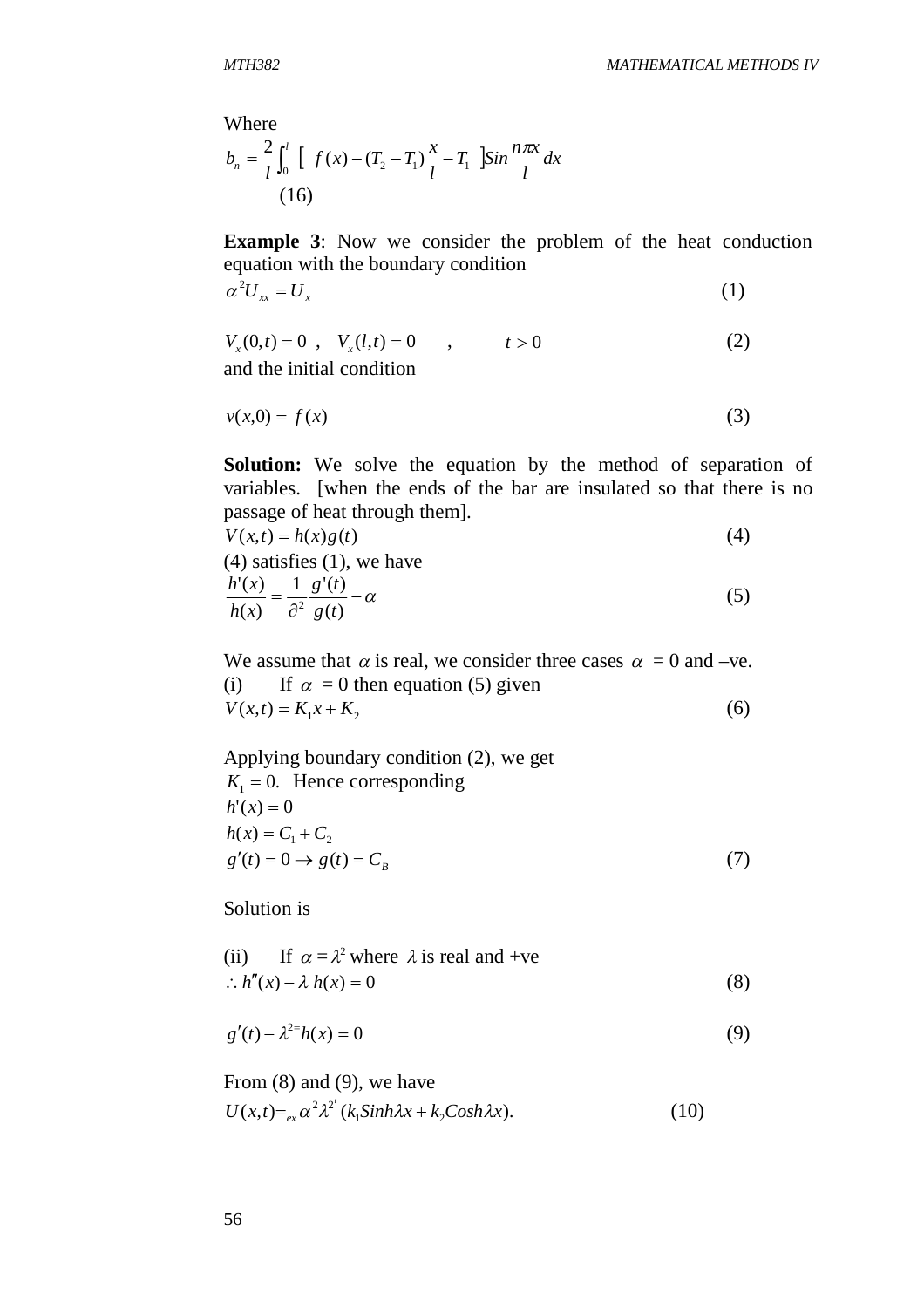Now we apply the boundary condition (2)

$$
U_x(x,t) = e^{\alpha 2\lambda^2} (k_1 \lambda \cos \lambda x + K_2 \sin \lambda x)
$$
  
\n
$$
U_x(o,t) = 0 \text{ and } U_x(l,t) = 0
$$
  
\n
$$
K_2 \lambda \sin \lambda l = 0 \Rightarrow K_{21}0
$$
  
\n
$$
K_2 \lambda \sin \lambda l = 0 \Rightarrow K_{21}0
$$
  
\n
$$
\rightarrow K_1 = 0 \text{ and } K_2 = 0
$$

This is not acceptable, because it does not satisfy the initial condition of some examples of partial differential equation, hence  $\sigma$ , can not be positive.

(iii) 
$$
\sigma = -\lambda^2
$$
, where  $\lambda$  is +ve and real. From (8) and (9), we obtain  
\n
$$
U_x(x,t) = e^{\alpha 2\lambda^2} (k_1 \lambda \cos \lambda x + K_2 \cos \lambda x)
$$
\n(11)

Now we apply boundary condition, we get 
$$
(x=0)
$$
  $K_1 = 0$  and  $(x=e)$   
\n $\lambda \frac{\lambda}{e}$  for n=1,2,...,  $Sin\theta = 0, \theta = n\pi$ )  
\n $\therefore \sigma = -(\frac{n^2 \pi^2}{e^2})$ , where n is +ve integer (12)  
\nCombining the solution, we have  
\n $U_o(x,t) = \frac{1}{2} \text{Co}$  (13)

$$
U_n(x,t) = C_n \exp\left[-\frac{n^2 \pi^2 \alpha^2 t}{e^2}\right] \cos \frac{n \pi x}{e}, n = 1, 2, ....
$$
 (14)

These solution functions satisfy the differential equation (1) and bounding conditions (2) for any value of the constant  $C<sub>n</sub>$ . Both differential equation and boundary values are linear and homogeneous, any finite sum of the fundamental solutions will also satisfy them. We will assume that this is also line for convergent infinite sums of fundamental solution as well.

Thus

$$
U(x,t) = \frac{1}{2}Co + \sum_{n=1}^{\infty} c_n \exp\left[-\frac{n^2\pi \alpha^2 t}{e^2}\right]Cos\frac{n\pi x}{e}
$$
\n(15)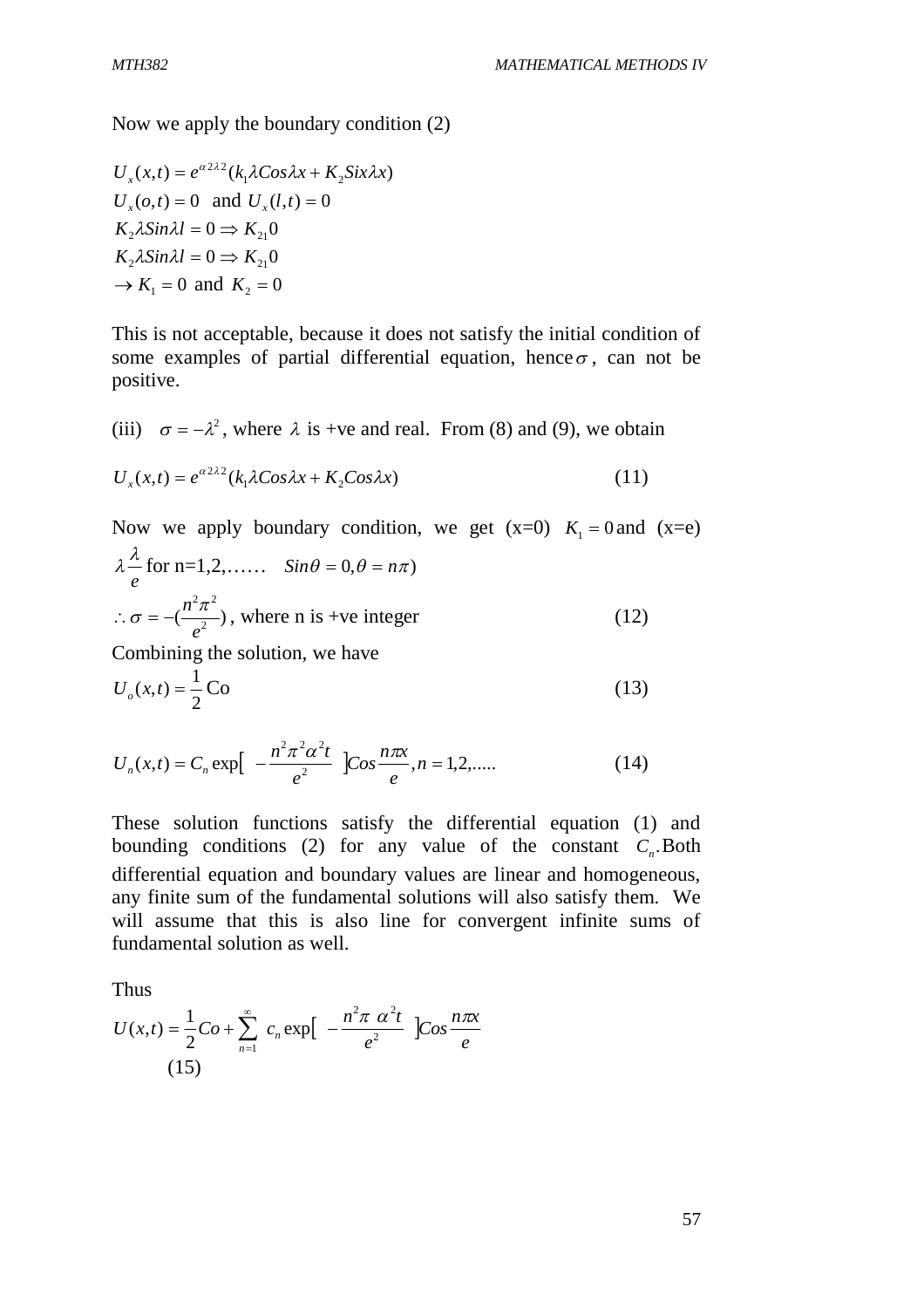Where  $C_n$  are determined by the initial requirement that

$$
U(x, o) = \frac{1}{2}Co + \sum_{n=1}^{\infty} c_n Cos \frac{n\pi x}{e} = f(x)
$$
 (16)

Thus, the unknown coefficients in equation (15) must be coefficients in the Fourier Cosine series of period 2e for f. Hence

$$
U_n \frac{e}{e} \int_{o}^{1} f(x) \cos \frac{n \pi x}{e} dx, n = 0, \quad 1, 2, \dots
$$

With this choice of the coefficients, (15) provides the solution of the equation.

#### **Example:** Elastic string with non-zero initial displacement

First, suppose that string is displaced from its equilibrium position, and then released with zero velocity at time  $t = 0$  to vibrate freely. Then in vertical displacement  $U(x,t)$  must satisfy the wave equation.

$$
X^2 U_{xx} = U_{tt} \t\t 0 < x < 1, t > 0 \t\t(1)
$$

The boundary conditions are

$$
U(o,t) = 0, \qquad U(l,t) = 0, \qquad t \ge 0
$$
 (2)

and the initial conditions

$$
U(x, o) = f(x), Ut(x, 0) = 0, \quad 0 \le x \le l
$$
\n(3)

Where f is given function describing the configuration of the string at  $t =$ 0

**Solution:** We use the equation (1) by the method of separation of variables.

Assuming that  

$$
U(x,t) = X(x)
$$
 T (t) (4)

Substituting u in (1), we get σ  $=\frac{1}{\alpha^2} \frac{R}{T}$  $^{\prime\prime}$ *T Tt X X* 2 1 (4)

We assume that  $\sigma$  is real (we shall prove it somewhere else. We consider these cases  $\sigma = 0$ , -ve and +ve.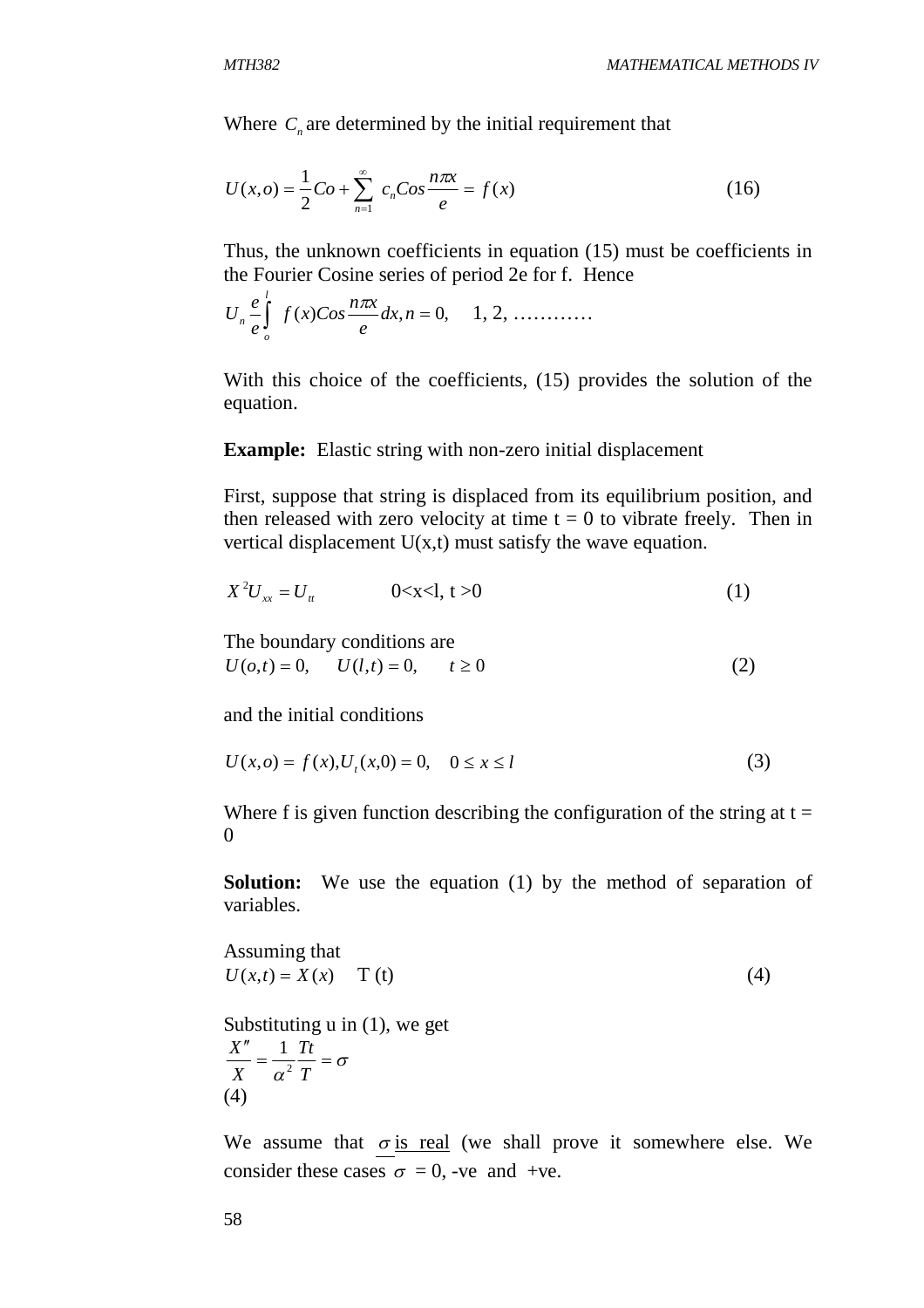(i) 
$$
\sigma = 0
$$
, then  $X'' = 0$ , and  $X(x) = K_1 x + K_2$  (5)

(ii) If  $\sigma > 0$ , then  $X'' - \lambda^2 x = 0$  and  $X(x) = K_1 \sinh \lambda x + K_2 \cosh \lambda x$  (6)

Where  $\lambda = \sqrt{\sigma}$ 

Consider the solution given by (5)

 $U(x,t) = (K_1 x + K_2)T(t)$ 

By boundary conditions  $U(o,t) = 0$ 

 $U(o,t) = (0 + K_2)T(t) = 0$ ,  $T(t)$  can not be zero, because U(x,t) will be identically zero. Thus,  $K<sub>2</sub> = 0$ . Next consider the second boundary condition  $U(l,t) = 0$  then  $U(l,t) = (K_l l)T(t) = 0 \Rightarrow K_l = 0$ 

Thus  $X(x) = 0$ , it is not acceptable.

(iii) Similarly, we can show that for (6) under boundary condition  $K_1 = 0 = K_2.$ 

Thus,  $\sigma = 0$  and  $\sigma = +ve$  real number are not acceptable. We now consider the last cast

(ii) 
$$
\sigma = -\lambda x = 0
$$
  
\n(7)  
\n $X'' + \lambda X = 0$   
\n(8)  
\n $T'' + \lambda^2 \alpha^2 T = 0$   
\n $\therefore X(x) = K_1 Sin\lambda + K_2 Cos\lambda x$   
\n(9)  
\n $T(t) = K_2 Sin\lambda \alpha t + K_u Cos\lambda \alpha t$   
\n(10)

Thus

$$
U(x,t) = (K_1 Sin \lambda x + K \cos \lambda \alpha t)(K_3 Sin \lambda \alpha t + K_4 Cos \lambda \alpha t)
$$
 (11)

Satisfies (1) for all values of  $K_1, K_2, K_3, K_4$  and for and  $\lambda > 0$ .

Now we impose the boundary conditions

$$
U(o,t) = 0, \quad \text{Thus}
$$
  

$$
U(o,t) = K_2(K_3 \sin \lambda \alpha t + K_4 \cos \lambda \alpha t) \Rightarrow K_2 = 0
$$
 (12)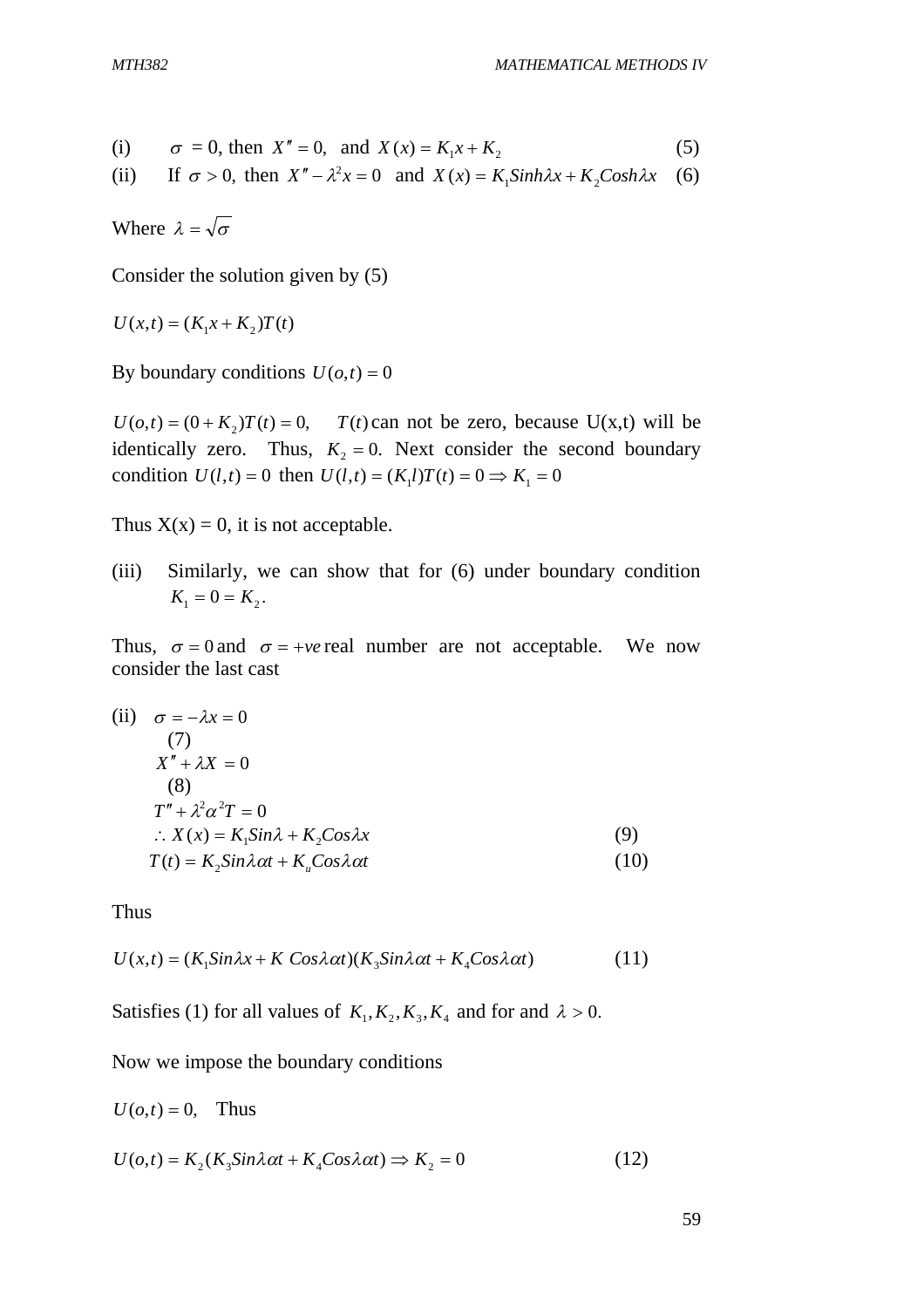Secondly, boundary condition  $U(l,t) = 0$ ,

$$
U(l,t) = (K_1 \sin \lambda l)(K_3 \sin \lambda \alpha t + K_u \cos \lambda \alpha t) = 0
$$
\n(13)

If  $K_1 = 0$ , then U (x,t) is zero identically, thus for non-trivial solution.

$$
Sin\lambda l = 0 \Rightarrow \lambda = \frac{n\pi}{l}, n = 1, 2, \dots
$$
\n(14)

Hence the functions which satisfy the equation (1) and boundary condition (2) are of the form.

$$
U_n(x,t) = \sin\frac{n\pi x}{l} (C_n \sin\frac{n\pi \alpha t}{l} + K_n \cos\frac{n\pi \alpha t}{l})
$$
\n(15)

Where  $n=1,2,......$  *C<sub>n</sub>* and *K<sub>n</sub>* are arbitrary constants. Now we apply the principle of super position of solution and assume that

$$
U_n(x,t) = \sum_{n=1}^{\infty} U_n(r,t)
$$
  

$$
\sum_{n=1}^{\infty} \sin \frac{n\pi x}{l} (C_n \sin \frac{n\pi \alpha t}{l} + K_n \cos \frac{n\pi \alpha t}{l})
$$
  
(16)

Further, we assume that (16) can be differentiated term by term with respect to t

$$
U_{t}(x, o) = 0 \text{ yields}
$$
  

$$
U_{n}(x, o) = \sum_{n=1}^{\infty} C_{n} \frac{n\pi a}{l} \sin \frac{n\pi x}{l} = 0
$$
  
(17)

 $\Rightarrow$   $C_n = 0$  for all values of n  $\Rightarrow$  The other condition  $U(x, o) = f(x)$ 

Given  $f(x, o) = \sum_{n=1}^{\infty} K_n \sin \frac{n \pi x}{n} = f(x)$ 1 *f x l*  $U_n(x, o) = \sum_{n=0}^{\infty} K_n \sin \frac{n \pi a}{l}$  $n(x, o) = \sum_{n=1}^{\infty} K_n \sin \frac{n \pi a}{l} =$  $=$ π (18)

Consequently,  $K_n$  must be line coefficients in the Fourier Series of period 2 l for f and are given by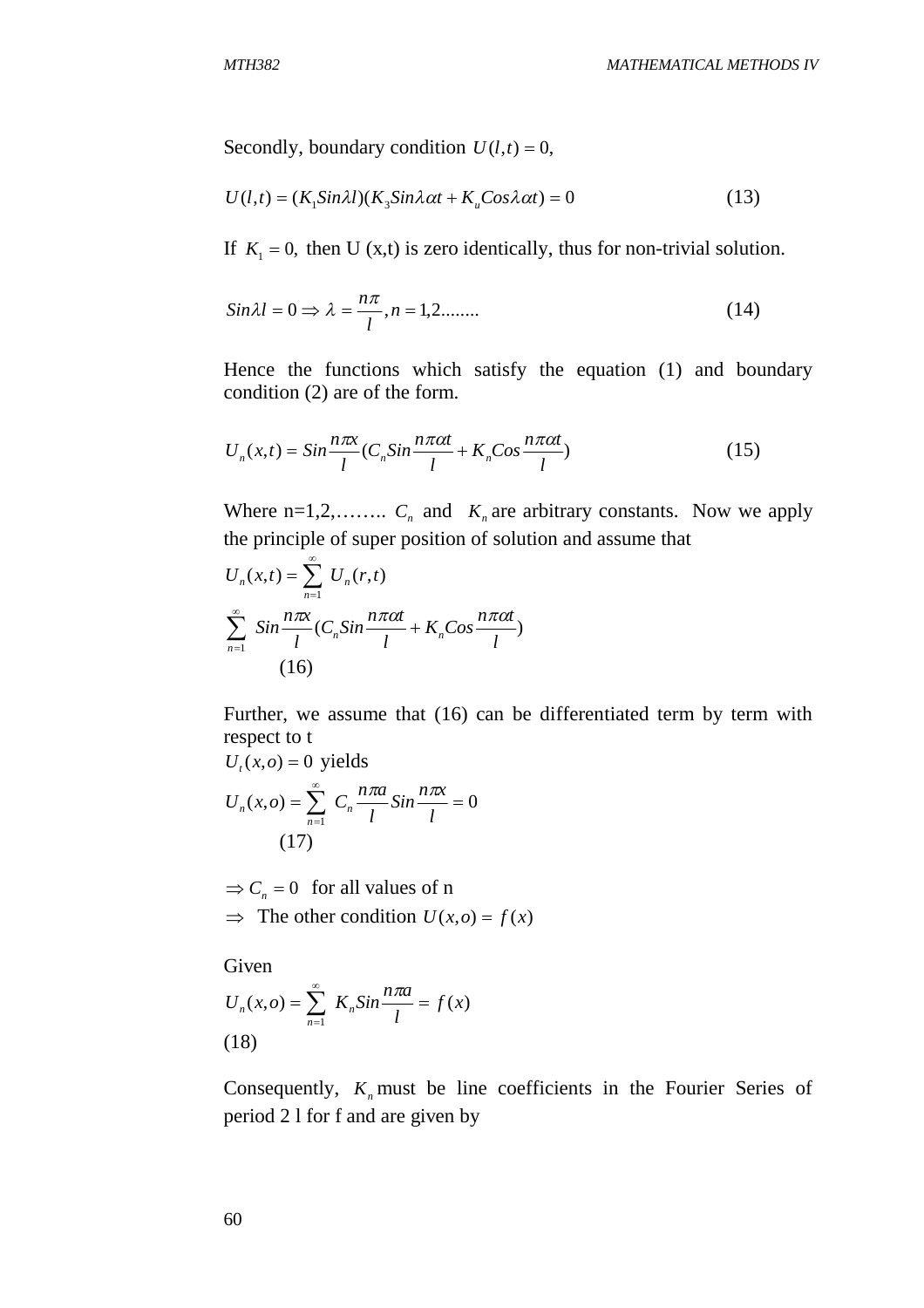$$
K_n \frac{2}{l} \int_0^l f(x) Sin \frac{n \pi a}{l} dx, n = 1, 2, \dots
$$
 (19)

*l*

Thus, the formal solution of the problem (1) with condition (2) and (3) is  $\cos \frac{n\pi\alpha x}{l}$  $U_n(x,t) = \sum_{n=0}^{\infty} K_n \sin \frac{n \pi a}{l}$ *n*  $\sum_{n=1}^{\infty} K_n Sin \frac{n\pi a}{l} Cos \frac{n\pi a}{l}$  $=$  $(x,t) = \sum K_n Sin \frac{n\pi}{l} Cos \frac{n\pi}{l}$  (20)

Where the coefficients 
$$
K_n
$$
 are given by (19).

*l*

For a fixed value of n the function

*n*

 $\overline{a}$ 

1

*l*  $\cos \frac{n\pi\alpha x}{I}$ *l*  $Sin \frac{n\pi a}{l} Cos \frac{n\pi a x}{l}$  is periodic in time t with the period *n*  $\frac{2l}{m}$ ; it therefore represents a vibratory motion of the string having this period or having the frequency  $\frac{n\pi\alpha}{l}$ . *l*  $\frac{n\pi\alpha x}{l}$ . The quantities *l*  $\lambda a = \frac{n\pi a}{l}$  for n=1, 2,...... are the natural frequencies of the string. The factor *l*  $K_n$ Sin $\frac{n\pi a}{l}$  represents the displacement pattern occurring in the string, when it is executing vibrations of the given frequency.

In the case of heat conduction problem, it is attempting to try to show this by directly substituting equation (20) for  $U(x,t)$  in (1), (2) and (3), we compute.

$$
U_{xx}(x,t) = -\sum_{n=1}^{\infty} K_n \left(\frac{n\pi}{l}\right)^2 \sin\frac{n\pi x}{l} \cos\frac{n\pi a t}{l}
$$
\n(21)

Due to the presence of the factor  $n^2$  in the numerator, this series may not converge. It is not possible to justify directly with respect to either variable in 0,1 and  $t>0$ , provided h is twice continuously differentials on  $(-\omega,\omega)$ . This require *f'* and *f'* are continuous on [o,l]. Furthermore, since  $h''$ , we must have  $f''(0) = f''(l) = 0$ 

**Example:** General problem for inelastic string.

Consider the equation  $\alpha^2 U_{xx} - U_{tt} = 0$ , o, <x,l, t > 0; (1)

The boundary condition  $U (0,t) = 0,$   $U(l,t) = 0$  (2)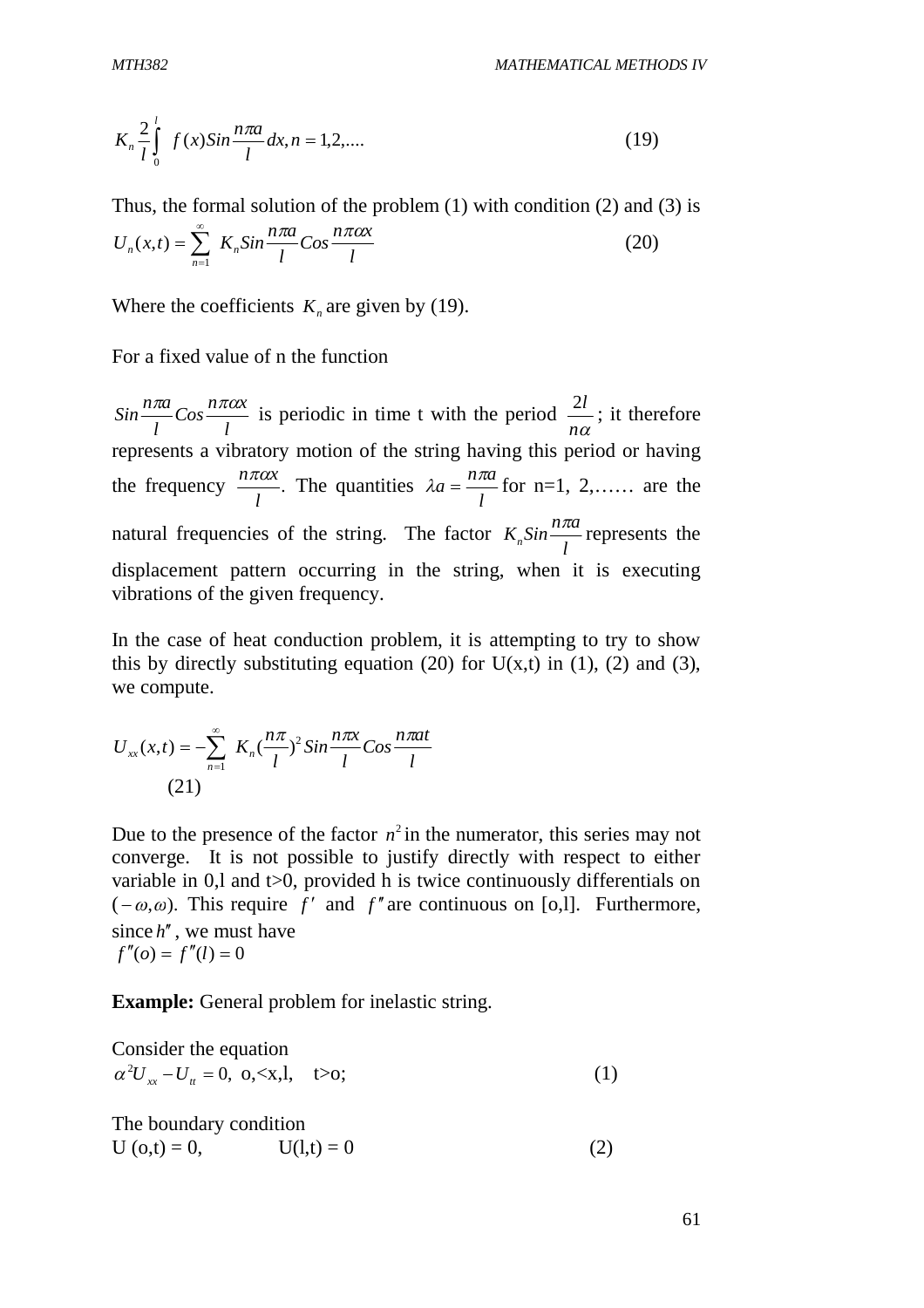and the initial conditions

$$
U(x, o) = f(x), Ut(x, o) = g(x), 0 \le x \le 0
$$
\n(3)

**Solution:** As we have done in the previous case, we obtain the solution

$$
U_{xx}(x,t) = \sum_{n=1}^{\infty} U_n(x,t) = \sum_{n=1}^{\infty} \sin \frac{n\pi x}{l} C_n \sin \frac{n\pi \alpha x}{l} + K_n \cos \frac{n\pi \alpha t}{l} \quad (4)
$$

Applying the initial condition  $U(x, o) = f(x)$  yields

$$
U(x, o) = -\sum_{n=1}^{\infty} K_n \sin \frac{n \pi x}{l} = f(x)
$$
 (5)

Where the coefficients  $K_n$  are given in the Fourier Sine Series of period 2l for f and are given

$$
K_n \frac{2}{l} \int_0^l f(x) \sin \frac{n \pi a}{l} dx, n = 1, 2, \dots
$$
 (6)

Differentiate (4) with respect to t and putting substitution. We establish the validity in a different way. We show

$$
U(x,t) = \frac{1}{2} \left[ h(x - \alpha t) + h(x + \alpha t) \right]
$$
 (22)

Where h is function obtained by extending the initial data  $f(x)$  into  $(-1,0)$ as an odd function, and other values of x as a periodic function on period 2l.

That is  $h(x+2l) = h(x)$ .

Now

$$
h(x) = \sum_{n=1}^{\infty} K_n Sin \frac{n\pi x}{l}
$$

Then

$$
h(x - \alpha t) = \sum_{n=1}^{\infty} K_n (Sin\frac{n\pi x}{l}Cos\frac{n\pi \alpha t}{l} - Cos\frac{n\pi \alpha t}{l}Sin\frac{n\pi \alpha t}{l})
$$

$$
U(x,t) = \sum_{n=1}^{\infty} U_n(x,t) = \sum_{n=1}^{\infty} Sin\frac{n\pi x}{l} C_n Sin\frac{n\pi \alpha t}{l} + K_n Cos\frac{n\pi \alpha t}{l}
$$

Equation h is the function (20) follows on adding the two equations.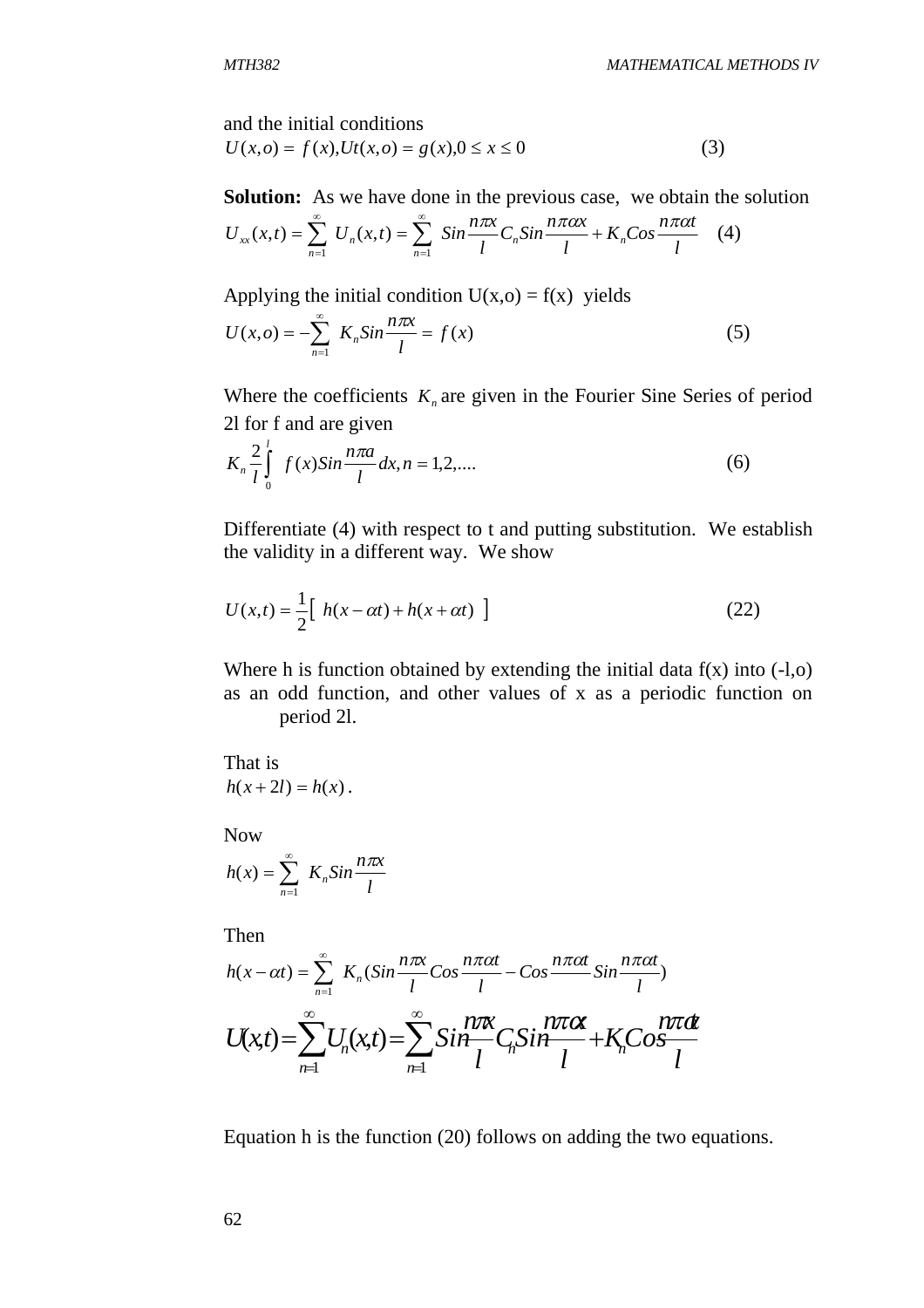Note: If  $f(x)$  has a Fourier series, then it must be periodic and continuous].

- 1. If  $U(x,t)$  is continuous for  $0 < x < l$  and  $t > 0$  provided that h is requires that f is continuous on line interval  $(-\infty, \infty)$ . This requires that f is continuous on the interval (o,l) and, since h is odd periodic extension of f, that f be zero at  $x=0$  and  $x=p$ .
- 2. U is twice continuously differentiable  $t=0$ , we get

$$
U_{t}(x,0) = \sum_{n=1}^{\infty} \frac{n\pi a}{e} C_{n} Sin \frac{n\pi a}{l} = g(x)
$$
 (7)

Hence the coefficients  $\mathcal{G}(\frac{n\pi}{l})C_n$  $\mathcal{A}(\frac{n\pi a}{r})C_n$  are the coefficients in the Fourier Sine series of period 2l for g: Thus

$$
\frac{n\pi a}{l} = C_n \frac{2}{l} \int_0^l \left[ g(x) Sin \frac{n\pi x}{l} dx, \quad n = 1, 2, \dots \dots \dots \right] \tag{8}
$$

Thus, the equation (4) with the equation (6) and (8) constitutes the formal solution of the equation (1).

**Example:** Laplace equation: One of the most important of all the partial differential equations occurring in applied mathematics is associated with the name of Laplace. Here is Laplace equation in two dimensions.

$$
U_{xx} + U_{yy} = 0 \tag{1}
$$

and in dimension  $U_{xx} + U_{yy} = 0$  (2)

Now solve (1) under the boundary condition. The problem of finding a solution of Laplace equation which takes on given boundary values is known as *Dirichilet* problem.

**Problem I:** Solve the Laplace equation  

$$
U_{xx} + U_{yy} = 0
$$
 (1)

In the rectangle  $0 < x < \alpha$ ,  $0 < y < b$ , and which satisfies the boundary condition

$$
U(x,0) = 0, \t U(x,b) = 0, \t 0 < x < a,
$$
  
\n
$$
U(o, y) = 0, \t U(a, y) = f(y), \t 0 \le y \le b
$$
  
\nWhere f is given function on  $0 \le y \le b$ 

63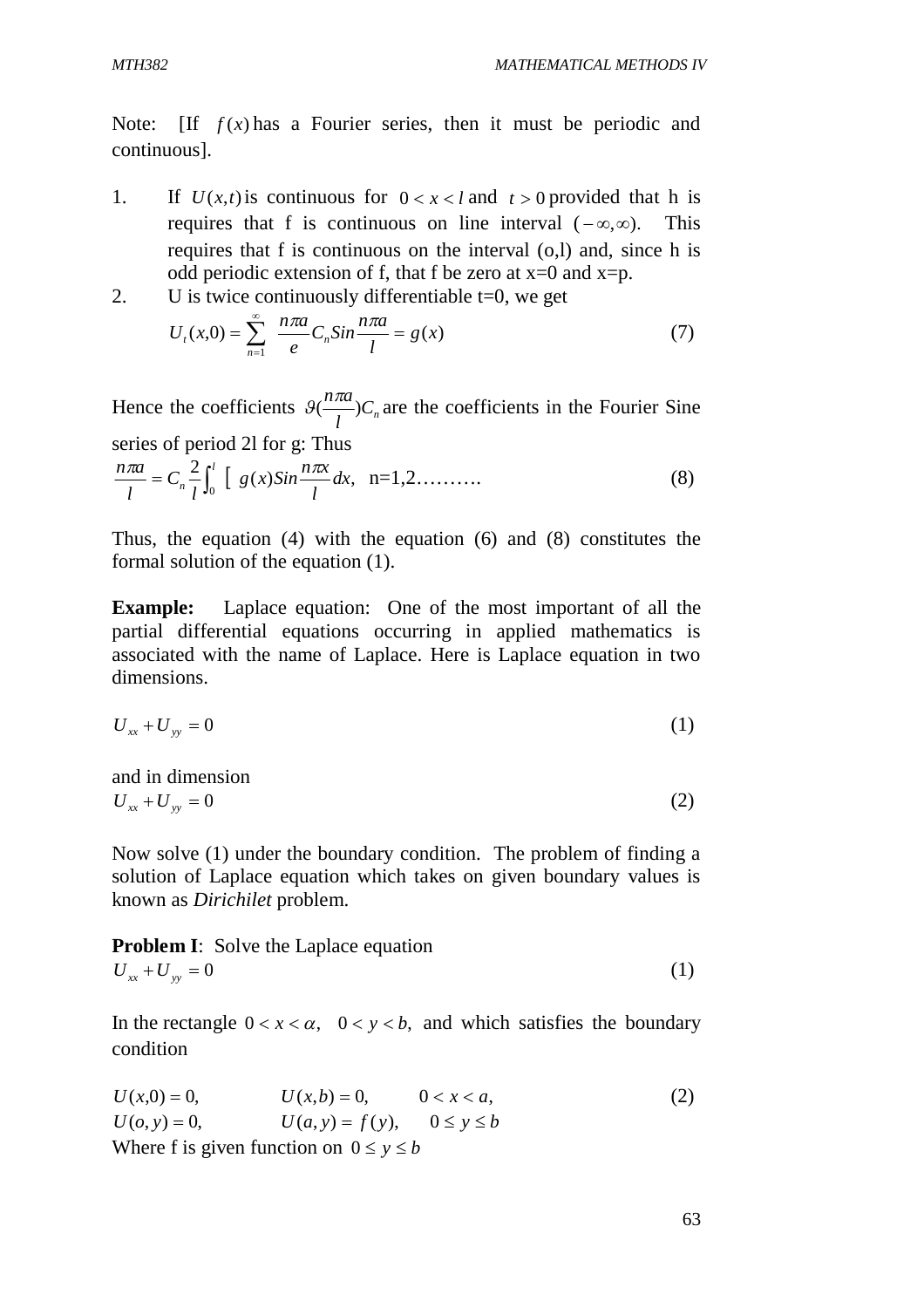#### **Solution:**

$$
U(x, y) = X(x)Y(y)
$$
\n(3)

Substituting  $U(x, y)$  in (1), we get

$$
\frac{X''}{X} = -\frac{Y''}{Y} = K\tag{4}
$$

We assume that k is real.

(i) If K=0 then  $X'' = 0$  and  $Y'' = 0$ , and  $U(x, y) = (K_{1x} + K_2)(C_1y + C_2)$ (5)

The homogeneous boundary conditions  $y=0$  and  $y=b$  can be satisfied y  $C_1 = C_2 = 0 \Rightarrow U(x, y)$ , is identically zero. Hence K=0 is acceptable.

(ii) 
$$
K = \lambda^2, \lambda > 0
$$
, then  
\n $X'' = \lambda^2 X = 0$   
\n $Y'' = \lambda^2 Y = 0$   
\nand thus  
\n $U(x, y) = (K_1Sinh\lambda x + K_2Cos\lambda x)(C_1Sin\lambda y + C_2Cos\lambda y)$   
\n(6)  
\nIn order to satisfy the boundary conditions  $x = 0$  and  
\n $y = 0 \Rightarrow K_2 = 0 = C_2$   
\nThe condition at y=b becomes  
\n $K_1C_1Sin\lambda xSin\lambda b = 0$   
\n(7)  
\n $\Rightarrow Sin\lambda b = 0$   
\nIt follows that  
\n $\lambda b = n\pi, =1,2,3,...$   
\n(8)  
\nThus, the solution of the differential equation must be of the forms.

$$
U_n(x, y) = C_n \sinh \frac{n\pi x}{b} \sin \frac{n\pi x}{b}, \quad n = 1, 2, 3, \dots
$$
 (9)

There functions are the fundamental solution of the present problems. We assume

$$
U_{xx}(x, y) = \sum_{n=1}^{\infty} U_n(x, y) = \sum_{n=1}^{\infty} C_n \sin \frac{n\pi x}{l} C_n \sinh \frac{n\pi \alpha x}{b} + \sin \frac{n\pi \alpha t}{b}
$$
(10)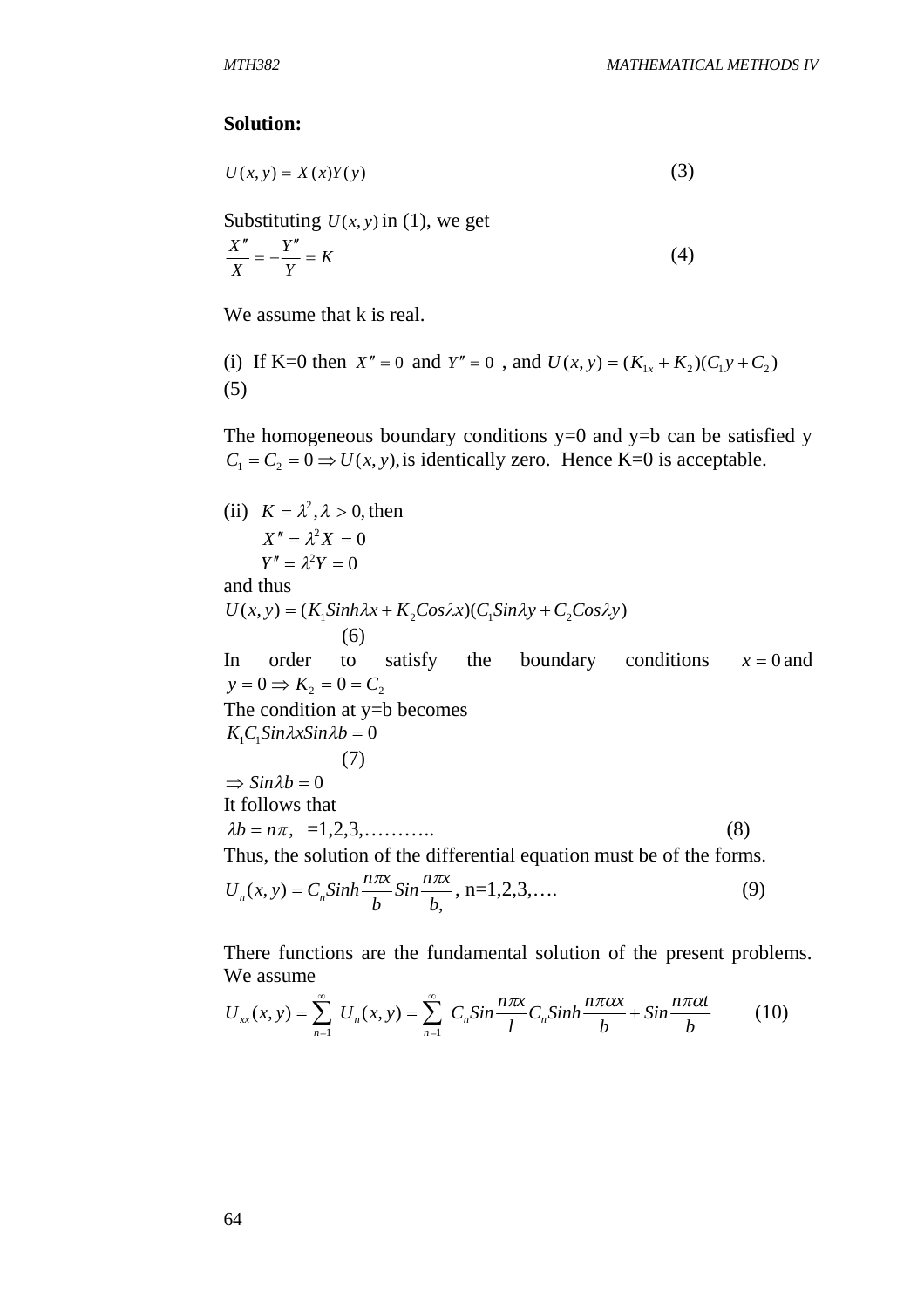Now the last boundary conditions

$$
U_{xx}(a, y) = f(y) = \sum_{n=1}^{\infty} C_n \sinh \frac{n\pi a}{b} \sinh \frac{n\pi x}{b} \sin \frac{n\pi y}{b}
$$
 (11)

Thus, the coefficients *b*  $C_n \sinh \frac{n\pi a}{l}$  must be the coefficients in the Fourier Sine series of period 2b for f(y) and are given by

$$
C_n \sinh \frac{n \pi a}{b} \int_{o}^{b} f(y) \sin \frac{n \pi y}{b} dy
$$
 (12)

Thus, (10) is the solution of the equation (1) satisfying the boundary condition (2) and coefficients *b*  $C_n \sinh \frac{n \pi a}{l}$  are computed from (12).

(iv) If 
$$
K = -\lambda^2
$$
<sub>n</sub> then  
\n $X'' + \lambda^2 X = 0$   
\nand  
\n $U(x, y) = (K_1Sinh\lambda x + K_2Cos\lambda x)$   
\n $C_1(x, y)Sinh\lambda y + C_2Cosh\lambda y$ 

$$
(13)
$$

Again, the boundary condition at y=0 and y=b lead to  $C_1 = C_2 = 0$ , so again U(x,y) is zero, everywhere. Hence  $K = \lambda^2$  is not acceptable.

**Problem:** Dirichilet problem for a circle

Consider the Laplace equation in polar co-ordinates

$$
U_{zz} + \frac{1}{z}U_2\frac{1}{2} + U_2\frac{1}{z^2}U\theta\theta
$$
 (1)

With boundary condition  $U(a, \theta) = (f(\theta))$  (2) f is a given function on  $0 \le \theta \le \theta 2\pi$ .

Moreover, in order that  $U(z, o)$  the single valued, it is necessary that, as a function of  $\theta$ , U must be periodic with period  $2\pi$ . **Solution:** Let  $U(z, o) = R(z)\theta(\theta)$  (3)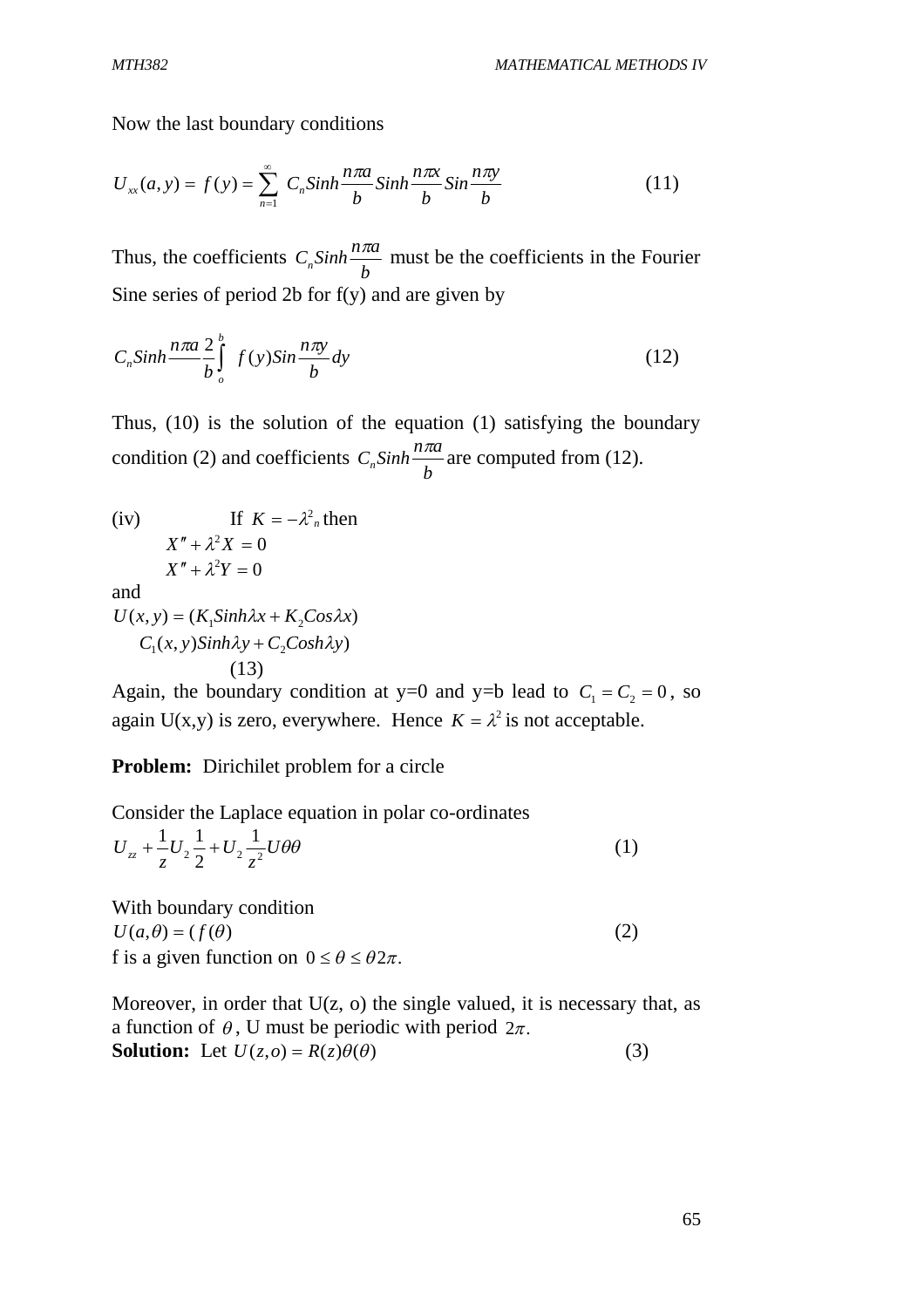We substitute (3) in (1)  
\n
$$
r''\theta + \frac{1}{2}R'\theta + \frac{1}{r^2}R\theta'' = 0
$$
\nOr  
\n
$$
r^2 \frac{R''}{R} + z \frac{R'}{R} = -\frac{\theta''}{\theta} = K
$$
\n(4)

Again, we assume that the separation constant must be real.

(1) Suppose K=0  
\n
$$
r^2 R'' + rR'\theta = 0
$$
\n
$$
\theta'' = 0
$$
\n
$$
\therefore U(r, \theta) = (K_1 + K_2 Log 2)
$$
\n
$$
\theta(\theta) = C_1 + C_2 \theta
$$
\n
$$
\therefore U(r, \theta) = (K_1 + K_2 Log 2(C_1 + C_2))
$$
\n(5)

Since equation is periodic in  $\theta$ , thus  $C_2 = 0$ .

Further  $r \rightarrow 0$  the term log r is unbounded. This behaviour is unacceptable. Thus, we impose the condition that  $U(z, 0)$  remains finite at all points of the circle and hence we must take  $K_2 = 0$ 

$$
\therefore U_0(r, o) = \text{Constant} = \frac{1}{2}c_0 \text{ say} \tag{6}
$$

(ii) If 
$$
K = \lambda^2
$$
 then  
\n $\theta'' - \lambda^2 \theta = 0$  (7)

$$
\therefore \theta(\theta) = C_1^{\lambda \theta} + C_2 e^{-\lambda \theta} \tag{8}
$$

The function  $U(r, o)$  is periodic thus  $C_1 + C_2 = 0$ . This makes  $U(r,0)$  identically zero. This is not acceptable.

(iii) Finally, 
$$
K = \lambda^2, \lambda > 0
$$
, yields  

$$
r^2 R'' + rR'' - \lambda^2 R = 0
$$
(9)

And

$$
\theta'' + \lambda^2 \theta = 0 \tag{10}
$$

$$
\therefore R(r) = K_1 r^{\lambda} + K_2 r^{-\lambda}
$$
  

$$
\theta(\theta) = C_1 Sin\lambda \theta + C_2 Cos\lambda \theta
$$
 (11)

In order that  $\theta$  be periodic with period  $2\pi$ , it is necessary that  $\lambda$  be a positive integer.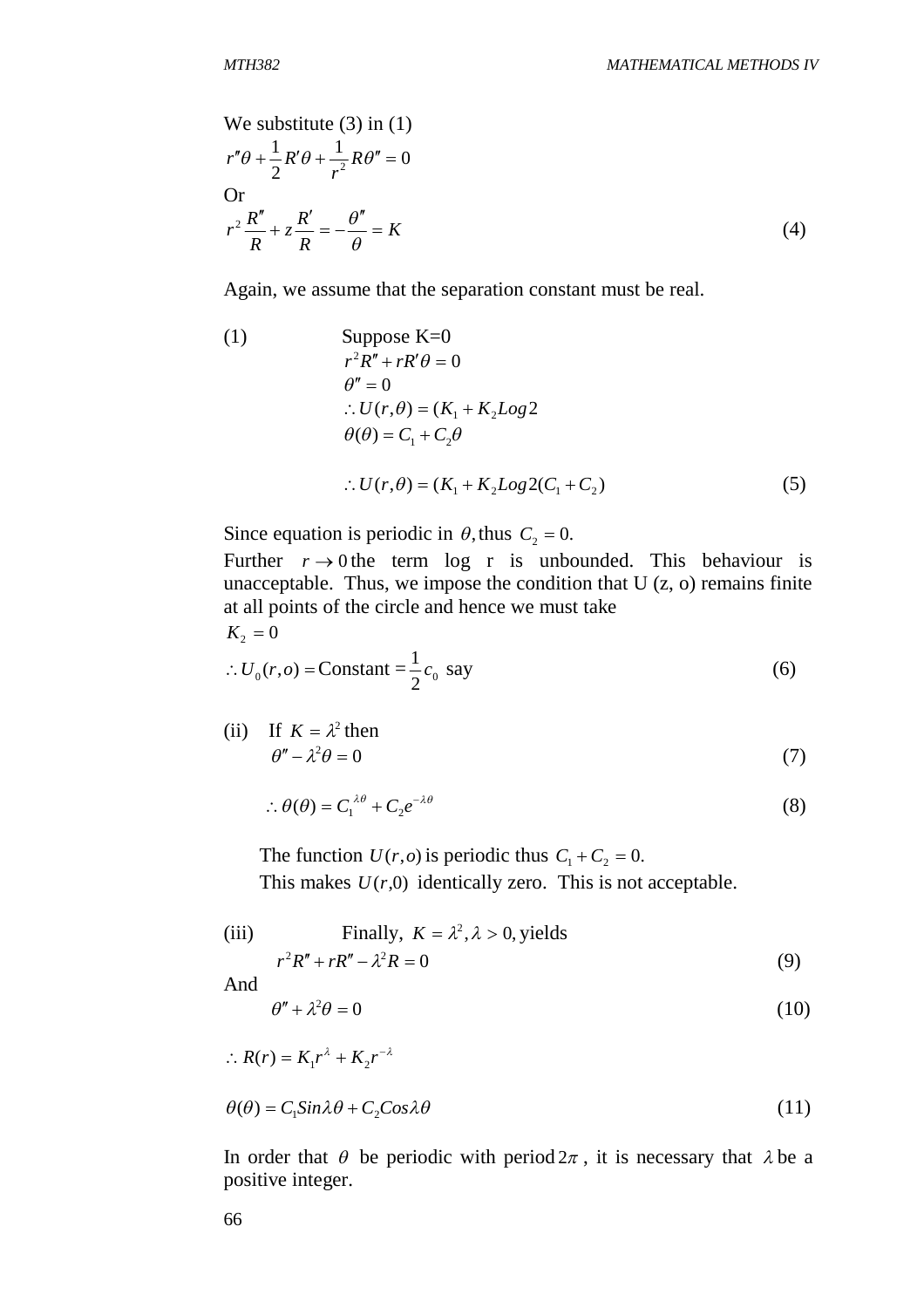Moreover, the solution  $r^{-\lambda}$  of (a) be discarded, since it becomes unbounded as  $r \to o$ . Consequently,  $K<sub>2</sub> = 0$ . Hence the solutions (1) are

 $U_n(r, o) = r^n (C_n Cosn\theta + K_n Sinn\theta)$  $n_n(r, o) = r^n(C_n Cosn\theta + K_n Sinn\theta), n=1,2,...$ 

These functions, together with that of equations (6), serve as fundamental solutions of the present problem. Thus

$$
U(r,\theta) = \frac{1}{2}Co + \sum_{n=1}^{\infty} r^n (C_n Cosn\theta + K_n Sinn\theta)
$$
 (13)

The boundary condition (2) then requires that

$$
f(\theta) = U(a,\theta) = \frac{1}{2}Co + \sum_{n=1}^{\infty} a^n (C_n Cosn\theta + K_n Simn\theta)
$$
  
(14)

for  $0 \le \theta \le 2\pi$ .

The function  $f(\theta)$  may be extended outside the interval. So also it is periodic of period  $2\pi$ , and has a Fourier series of the function (14).

$$
a^{c}C^{n} = \frac{1}{2} \int_{0}^{2\pi} f(\theta) \cos n\theta d\theta
$$
 (15)

$$
a^{c}K_{n} = \frac{1}{\pi} \int_{0}^{2\pi} f(\theta) \sin n\theta d\theta
$$
 (16)

With this choice of coefficients (13) represents the solutions of the boundary value problem of equations (1) and (2).

(1) The heat conduction equation in two space dimension may be expressed in terms of polar co-ordinates as

$$
\alpha^2 (U_{zz} + \frac{1}{2}U_2 + \frac{1}{2^2}U\theta\theta) = U_t
$$

Assuming that

 $U(r, \theta, t) = R(r)\theta(\theta)T(t)$ . Find ordinary equation satisfied by  $R(r), \theta(\theta)T(t)$ 

The integrand is an even function.

$$
= \int_0^C (1 - \cos \frac{2n\pi x}{c}) dx
$$
  
=  $\left[ x - \frac{C}{2n\pi} \sin \frac{2n\pi x}{c} \right]_0^c = C.$   $n = 1, 2, .........$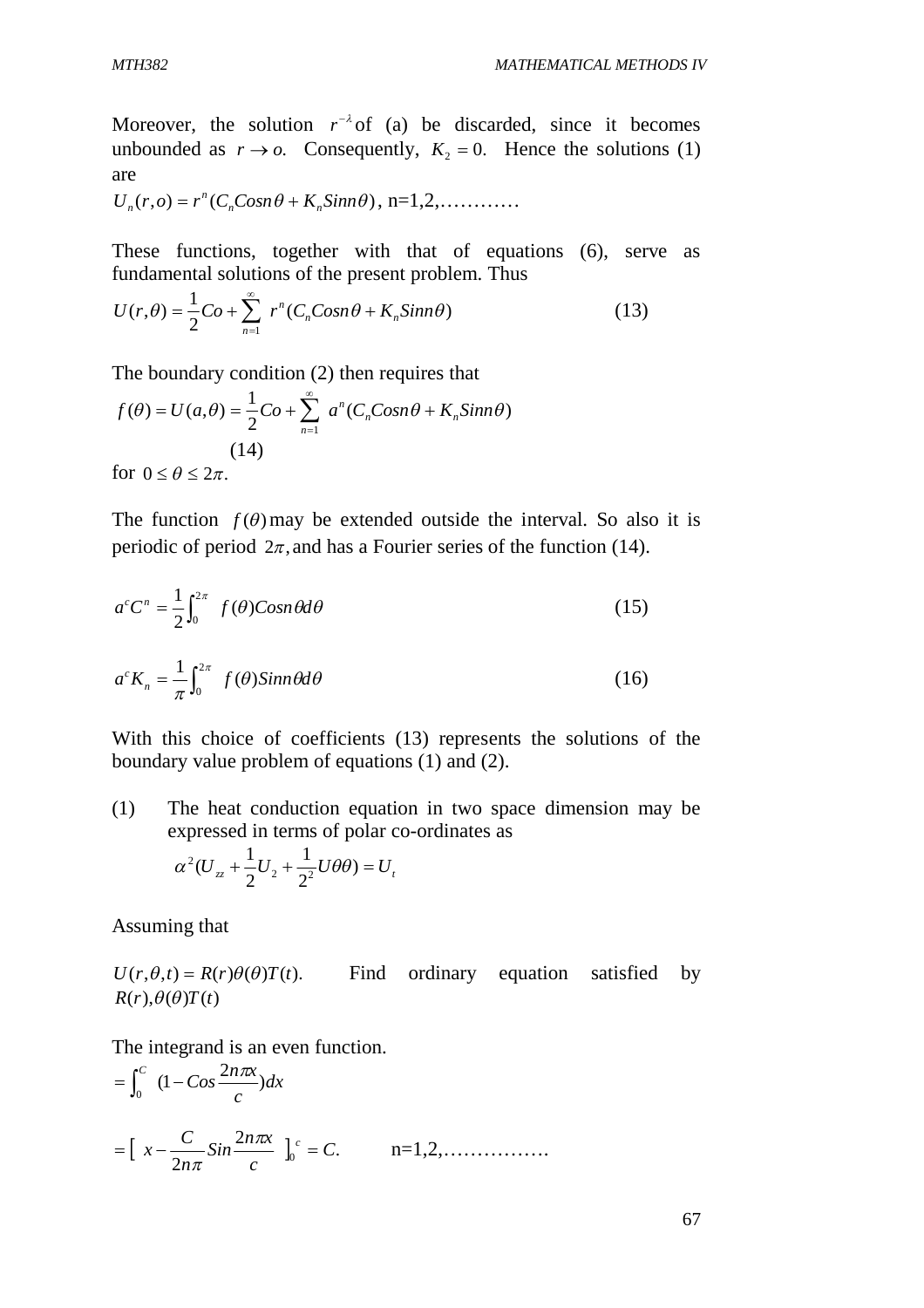Similarly, we can obtain

$$
I_5 = \int_{-c}^{c} \cos^2 \frac{n\pi x}{c} dx = C \text{ for } n = 1, 2, 3, \dots
$$
  
= 2C for n=0.

Similarly, we can show that

$$
I_4 = \int_{-c}^{C} \sin^2 \frac{n\pi x}{c} \sin \frac{k\pi x}{c} dx = C \quad \text{if } k = n
$$
  

$$
I_5 = \int_{-c}^{C} \cos \frac{n\pi x}{c} \cos \frac{k\pi x}{c} dx = C \quad \text{if } k = n
$$

**Periodic Function:** A function f is said to be periodic with period T if the domain of f contains  $x + T$  whenever it contains x, and y.

$$
f(x+T) = f(x)
$$
 for every value of x.

 $f(x+T) = f(x)$ 

With fundamental period  $T = 21/m$ , every such function has the period (2l)

The function  $Sin^2 \frac{m\pi x}{l}$  and  $Cos \frac{m\pi x}{l}$ ,  $n = 1, 2, \dots$ ... *l*  $andCos \frac{m\pi x}{r}$ *l*  $Sin^2 \frac{m\pi x}{r}$  and  $Cos \frac{m\pi x}{r}$ ,  $n = 1, 2, \dots$  are periodic.

#### **3. Fourier Series**

We assume that there exists a series expansion of the type  $\left[a_n \cos \frac{n\pi x}{2} b_n \sin \frac{n\pi x}{2}\right]$ *C*  $b_n$ Sin $\frac{n\pi x}{2}$ *C*  $f(x) = \frac{1}{2}a_0 + \sum_{n=1}^{\infty} \left[ a_n \cos \frac{n\pi x}{C} b_n \right]$ *n*  $\sum_{n=1}^{\infty} \left[ a_n \cos \frac{n \pi x}{C} b_n \sin \frac{n \pi x}{C} \right]$  $\overline{a}$  $=\frac{1}{2}a_0 +$ 1  $2^{\mu_0}$  $f(x) = \frac{1}{2}$ (1)

Valid in the interval  $-C \le x \le C$ 

$$
j_{p}(z) = \left(\frac{z}{2}\right)^{b} \sum_{m=1}^{\infty} \frac{(-1)^{m}}{m! m + p!} \left(\frac{z}{2}\right)^{2m}
$$

(1) is called the Fourier series corresponding to  $f(x)$ ,  $a<sub>n</sub>$  *andb<sub>n</sub>*.

Multiply (1) by  $Sin(\frac{K\lambda x}{g})dx$ , *C*  $\sin\left(\frac{K\pi x}{g}\right)dx$ , where k is a *tve* integer, and then integrate each term from  $-c$  to  $c$ , thus arriving at  $a_n$  =  $Cos \frac{max}{a} Sin \frac{max}{a} dx$  ] *C*  $\sin \frac{k\pi x}{a}$ *C*  $dx + \sum_{n=1}^{\infty} \left[ a_n \right]^{c} = Cos \frac{n \pi x}{a}$ *C*  $dx = \frac{1}{2} a \theta \int_0^c \frac{n \pi x}{a}$ *c*  $f(x)$ Sin  $\frac{bx}{x}dx = \frac{1}{2}ao \int_{0}^{c} \frac{n\pi x}{a}dx + \sum_{n=0}^{\infty} \left[ a_n \int_{0}^{c} dx \right]$  $n \int_{-c}$ *n c c C c*  $\int_{-c}^{c} f(x)Sin \frac{b\pi x}{c} dx = \frac{1}{2}ao \int_{-c}^{c} \frac{n\pi x}{C} dx + \sum_{n=1}^{\infty} \left[ a_n \int_{-c}^{c} = Cos \frac{n\pi x}{C}Sin \frac{k\pi}{C}$  $c$   $2$   $-1$   $-c$   $2$   $-1$  $\int (x) \sin \frac{b\pi x}{a} dx = \frac{1}{2} a o \int_0^c \frac{n\pi x}{a} dx + \sum_{n=1}^{\infty} \left[ a_n \int_0^c = Cos \frac{n\pi x}{a} \sin \frac{k\pi x}{a} dx \right]$ (2)

As seen earlier

 $\int_{-c}^{\infty}$  Cos  $\frac{n\hbar\lambda}{C}$  Sin  $\frac{n\hbar\lambda}{C}$  dx = 0 *C*  $\sin \frac{k\pi x}{2}$ *C*  $\frac{c}{\cos \frac{n\pi x}{2}}$ *c*  $\frac{\pi x}{\sigma} \sin \frac{k \pi x}{\sigma} dx = 0$  for all k and n

And

$$
\int_{-c}^{C} \sin \frac{n\pi x}{c} \sin \frac{k\pi x}{C} dx = 0 \text{ if } k \neq n
$$
  
=c if  $k \neq n$ 

Using (2), we have

$$
\int_{-c}^{c} f(x)Sin\frac{b\pi x}{C}dx = \frac{cbk}{e}, \text{K=1,2,3} \, \dots, \dots, \dots, \dots, \dots
$$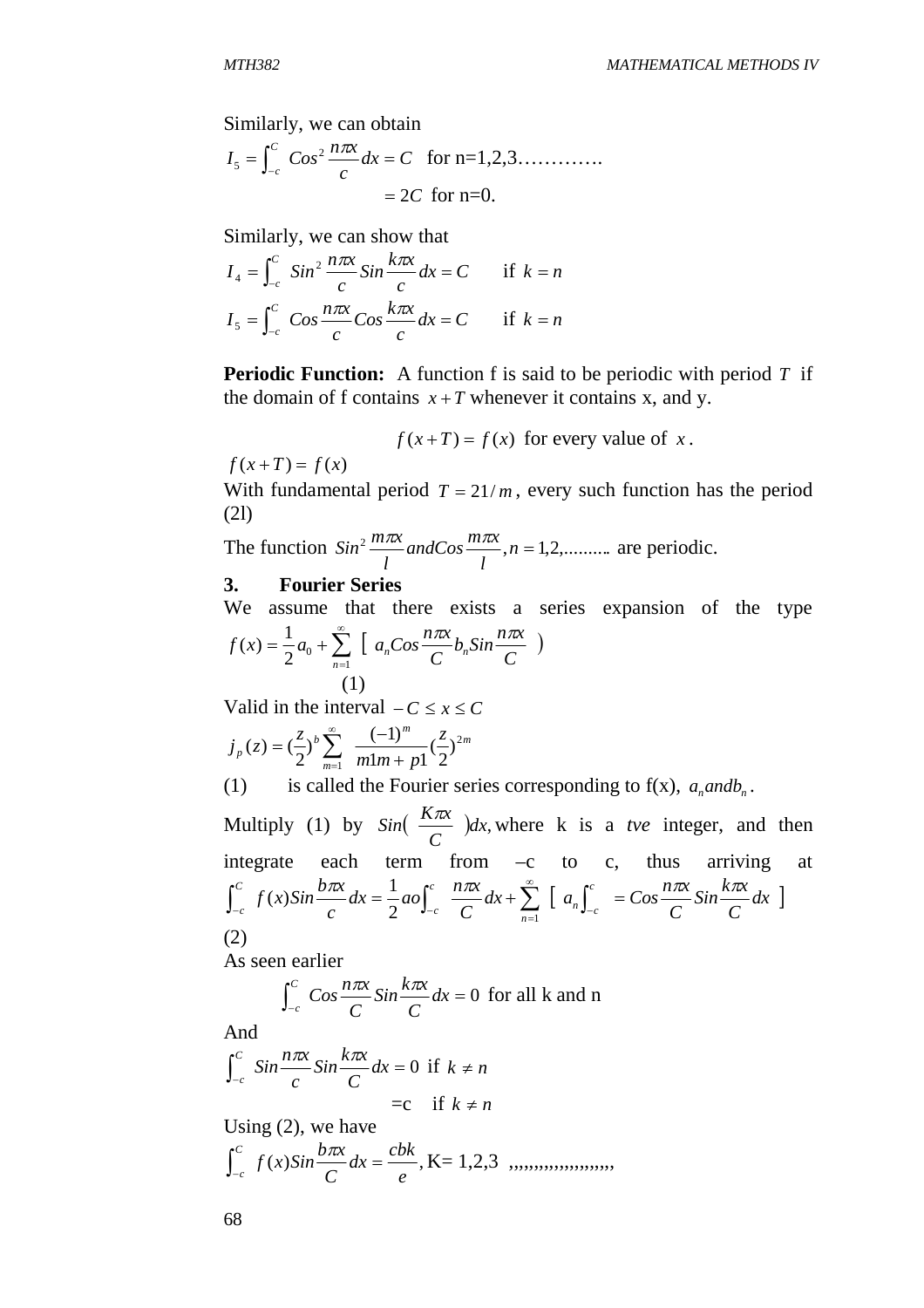or  

$$
b_n \frac{1}{c} a o \int_{-c}^{c} f(x) Sin \frac{n \pi x}{C} dx, \quad n = 1, 2, \quad \ldots \ldots \ldots
$$

Let us now evaluate the coefficients  $a_n$  using the multiplies *dx C*  $\frac{k\pi x}{g}dx$  throughout equation (1) and then integrating term by term for  $-c$  to c, we get  $[a_n]$   $Cos \frac{max}{a} Cos \frac{max}{a} dx + b_n$   $Sin \frac{max}{a} Cos \frac{max}{a} dx$ *c*  $\cos \frac{k\pi x}{2}$ *c*  $dx + b_n \int_0^c$  *Sin*  $\frac{n\pi x}{2}$ *C*  $\cos \frac{k\pi x}{a}$ *C*  $dx + \sum_{n=1}^{\infty} \left[ a_n \int \cos \frac{n \pi x}{a} \right]$ *C*  $dx = \frac{1}{2}a_o \int_0^c$   $Cos \frac{k\pi x}{a}$ *C*  $f(x)$ Cos  $\frac{k\pi x}{a}$   $dx = \frac{1}{2} a_0 \int_0^c$   $\cos \frac{k\pi x}{a} dx + \sum_{n=1}^{\infty} \left[ a_n \int_0^c \cos \frac{n\pi x}{a} \cos \frac{k\pi x}{a} dx + b_n \int_0^c dx$  $\int_{-c}^{n}$   $\int_{-c}^{c}$   $\int_{c}^{c}$   $\int_{c}^{c}$   $\int_{c}^{a}$   $\int_{c}^{a}$   $\int_{c}^{b}$   $\int_{c}^{b}$ *n c*  $\iota$   $\int_{-c}$ *C c*  $\int_{-c}^{c} f(x) \cos \frac{k\pi x}{C} dx = \frac{1}{2} a_o \int_{-c}^{c} \cos \frac{k\pi x}{C} dx + \sum_{n=1}^{\infty} \left[ a_n \int_{-c} \cos \frac{n\pi x}{C} \cos \frac{k\pi x}{C} dx + b_n \int_{-c}^{c} \sin \frac{n\pi x}{C} \cos \frac{k\pi x}{C} dx \right]$  $\int_{-c}^{c} f(x)Cos \frac{\pi}{C} dx = \frac{1}{2} a_o \int_{-c}^{c} Cos \frac{\pi}{C} dx + \sum_{n=1}^{\infty} [a_n]_{-c} Cos \frac{\pi}{C} Cos \frac{\pi}{C} dx +$  $2^{-\sigma} J_{-c}$   $C$   $\frac{1}{n-1}$  $\int (x) \cos \frac{k\pi x}{2} dx = \frac{1}{2}$  (4) Now we know that  $\int_{-c}^{\infty}$  Cos  $\frac{n\hbar\omega}{C}$ Cos  $\frac{n\hbar\omega}{C}$  dx = 0 *C*  $\cos \frac{k\pi x}{a}$ *C*  $\frac{c}{\cos \frac{n\pi x}{2}}$ *c*  $\frac{\pi x}{x}$ Cos  $\frac{k\pi x}{x}$  dx = 0 for  $n \neq k$  $= c$  for  $n \neq k$ 

If  $k \neq 0$ , (4) reduces to *k C*  $\int_{c}^{c} f(x)Cos \frac{max}{C} dx = ea$ *C*  $\int_{-c}^{c} f(x) \cos \frac{k\pi x}{C} dx =$ or *dx c*  $a_n \int_0^{=c} \text{Cosf}(x) \text{Cos}\frac{n\pi x}{n}$  $n \int_{-c}$  $\int_{-c}^{-c} Cost(x)Cos\frac{n\pi}{c}$ -(5)

Next we determine the coefficient  $a_n$ . Suppose  $K = 0$  in (4)

$$
\int_{-c}^{c} f(x)dx = \frac{1}{2} a_o \int_{-c}^{c} f(x)dx + \sum_{n=1}^{\infty} \left[ \left[ a_n \int_{-c} \cos \frac{n\pi x}{C} dx + b_n \int_{-c}^{c} \sin \frac{n\pi x}{C} dx \right] \right]
$$
(6)

Thus we have

$$
\int_{-c}^{c} f(x)dx = \frac{1}{2}a_0(2c)
$$
  
or 
$$
\int_{-c}^{c} a_0 = \frac{1}{c}f(x)dx
$$
 (7)

Thus we write the formal expansion as follows

$$
f(x) = \frac{1}{2}a_o + \sum_{n=1}^{\infty} \left[ a_n \cos \frac{n\pi x}{C} + b_n \sin \frac{n\pi x}{C} dx \right]
$$
 (8)

With

$$
a_n = \frac{1}{c} \int_{-c}^{c} f(x) \cos \frac{n \pi x}{C} dx, n = 0, 1 \dots \dots \dots \dots \dots \tag{9}
$$
  
\n
$$
b_n = \frac{1}{c} \int_{-c}^{c} f(x) \sin \frac{n \pi x}{C} dx, n = 1, 2, \dots \dots \dots \dots \tag{10}
$$

*C c* Note that the formulae (9) and (10) depend only upon the values of  $f(x)$ in the interval  $-c \le x \le c$ . Since each of the terms in the Fourier series (8) is periodic with period 2c, the series converges for all x whenever it converges in  $-c \le x \le c$ , and its sum is also a periodic function with period 2c. Hence  $f(x)$  is determined for all x by its values in the interval  $-c \leq x \leq c$ .